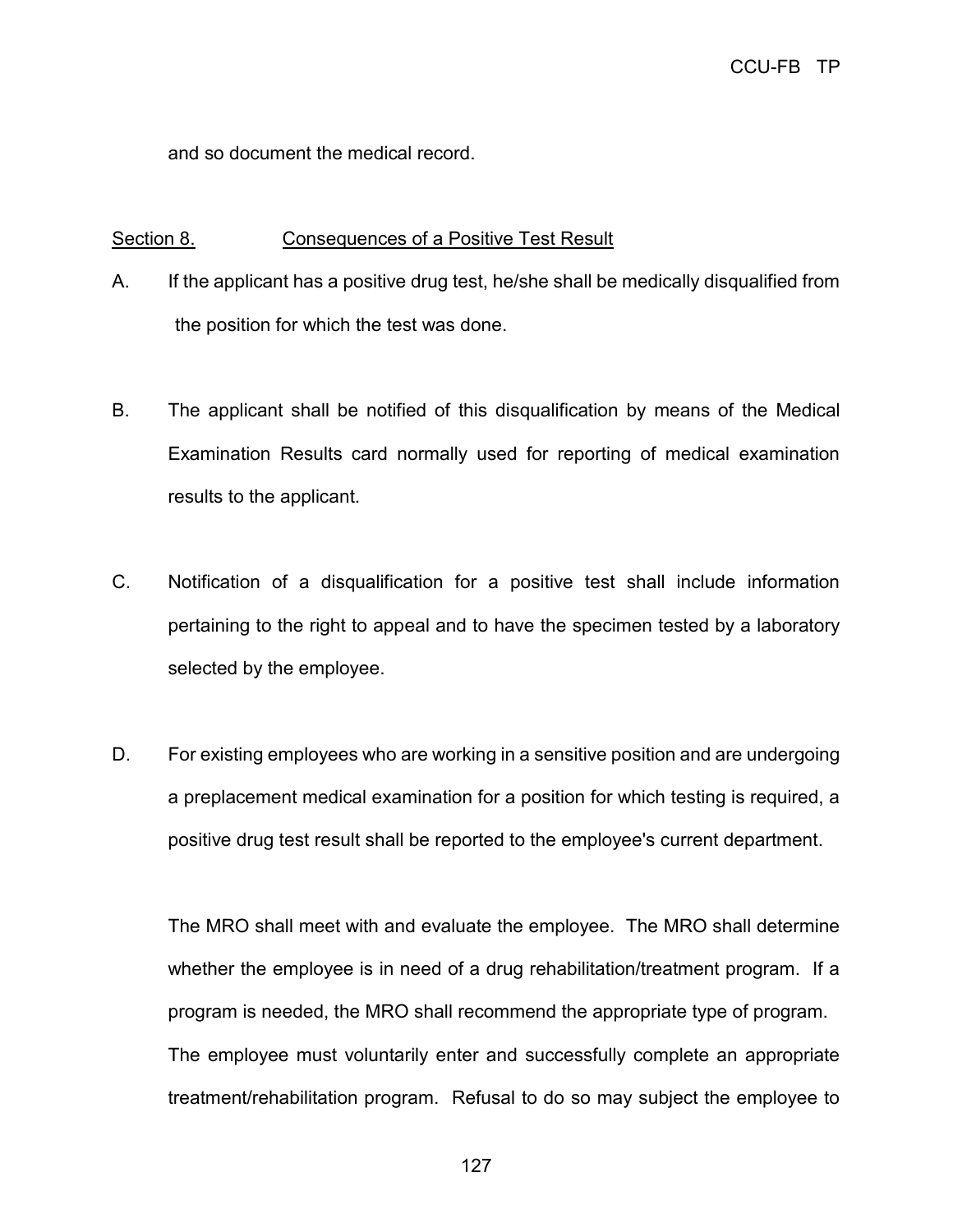discipline up to and including discharge.

E. For existing employees who are not currently working in a sensitive position and have a positive test, the MRO shall meet with and evaluate the employee. The MRO shall determine whether the employee is in need of a drug rehabilitation/treatment program. If a program is needed, the MRO shall recommend the appropriate type of program.

If the employee enters and successfully completes the program, no report of the positive test shall be sent to the employee's current department and no disciplinary action shall result from the positive test.

F. Disciplinary action in which the drug test result was a factor shall be subject to dispute through the same procedures that would govern any other disciplinary action.

Section 9. **Further Provisions** 

A. Hold Harmless and Indemnification Clause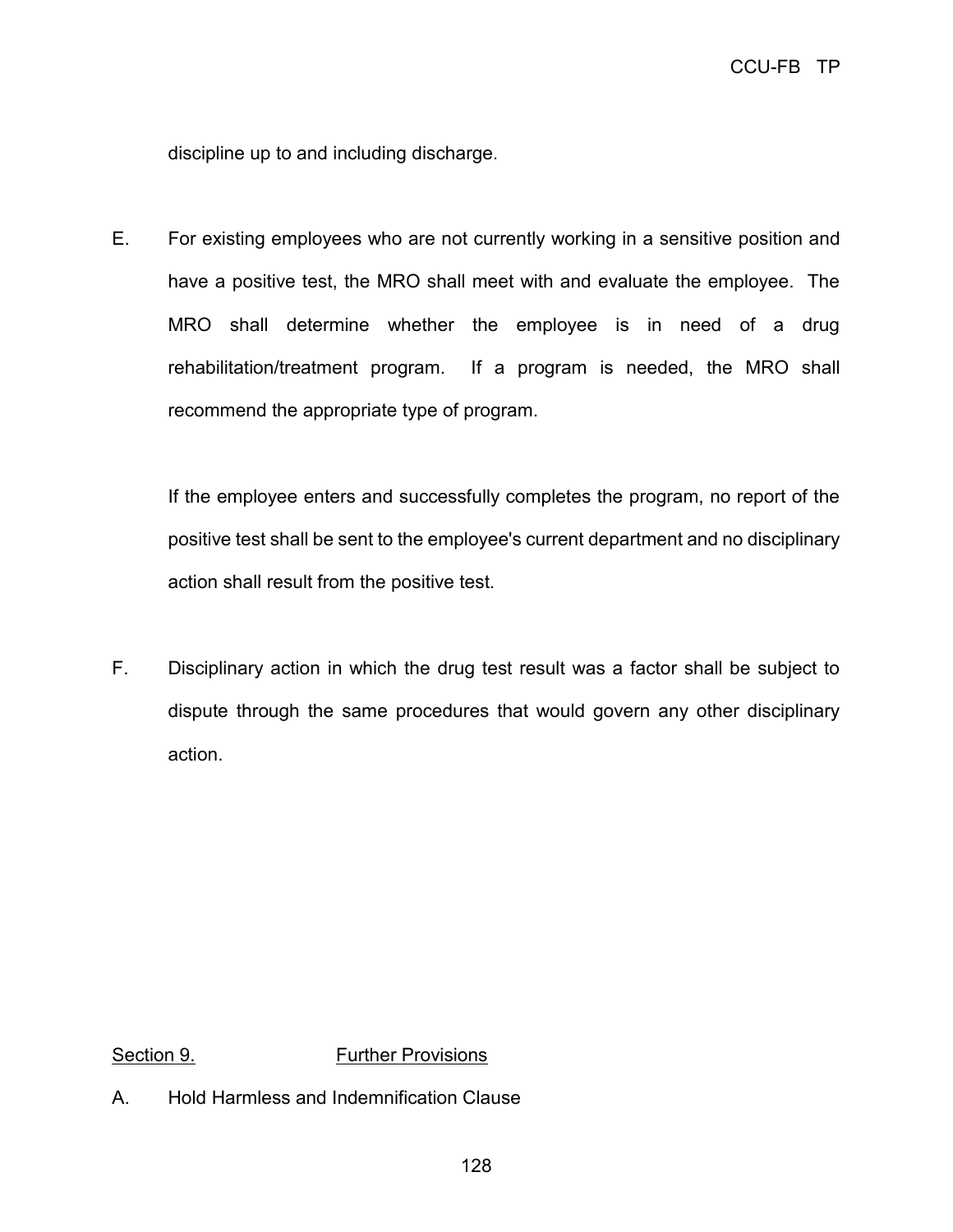CCU-FB TP

The County agrees to indemnify and defend the Coalition and each Union signatory to this agreement from any liabilities which may arise as a result of the employee organization entering into this agreement. It is expressly understood that the County of Los Angeles shall choose the counsel, and have control of all phases and aspects of the litigation and the Union's defense including settlement, and that the Union shall cooperate in that defense. It is further understood that this indemnity and defense provision only applies to those claims where the legality or constitutionality of the Urine Testing Program or any part of that program is at issue. It does not extend to claims against the Union in which the legality or constitutionality of that program is not at issue. The County will not indemnify or defend the Union against any claim that the organization or anyone acting on its behalf improperly or negligently advised, represented, or performed services for an employee with respect to any event subsequent to the effective date of this agreement with respect

to the Urine Testing Program, disciplinary proceedings arising from the program, or any other right or liability of the employee related to the program.

129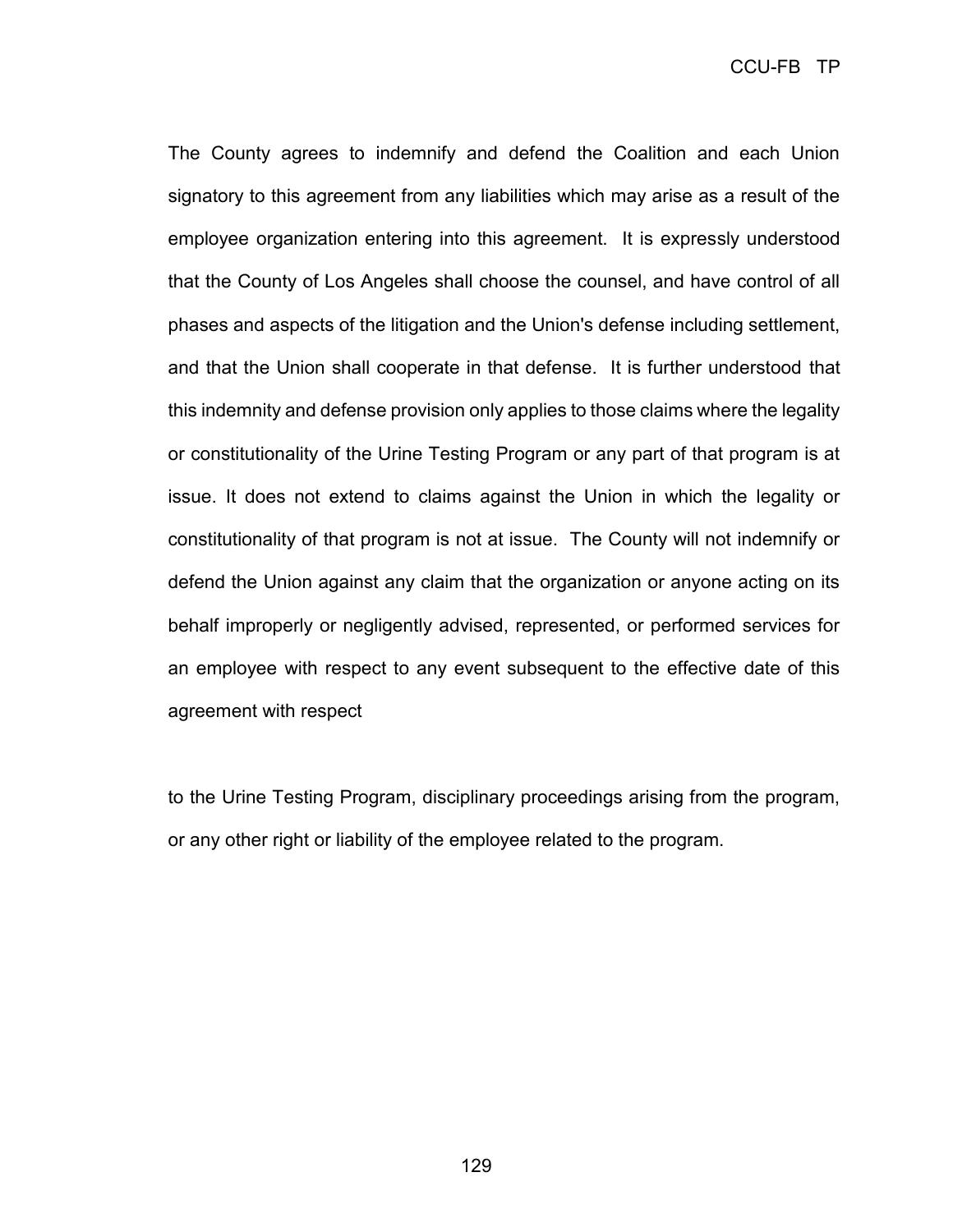# ARTICLE 34 PENSION SAVINGS PLAN

## Section 1. Purpose.

The Pension Savings Plan (the "Plan") is a retirement plan for temporary and part time employees of the County of Los Angeles who are not eligible to participate in the Los Angeles County Employees Retirement Association. It is intended that the Plan qualify under IRC Sections 457 and 3121 as a benefit enhancement provided to employees in lieu of participation in the Social Security System.

## Section 2. Plan Document.

The parties mutually agree that the benefits provided by the Plan shall be those provided in Chapter 5.19 of the County of Los Angeles Code (the "Plan") and is fully incorporated by reference in this Article 34.

# Section 3. **Operational Details.**

The parties further agree on the following matters which provide operational details concerning Plan operation, or are related to the Plan but are outside the scope of its provisions:

A. The provisions of Chapter 5.19 are not subject to the Grievance Procedure set forth in Article 26 of this MOU,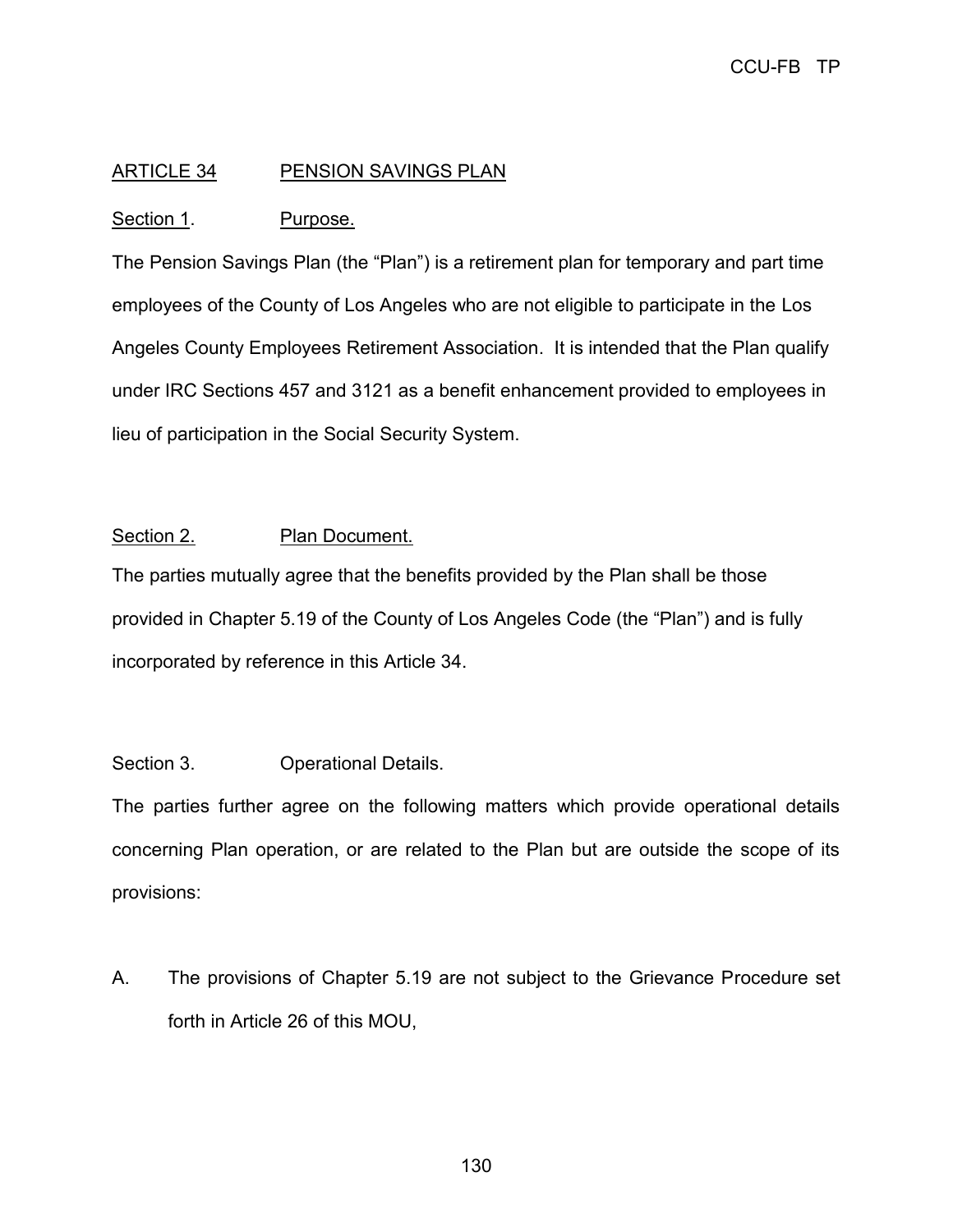- B. The County monthly contribution shall be 3 percent of compensation and the minimum monthly employee contribution shall be 4.5 percent of compensation.
- C. The Plan Administrative Committee (PAC) shall have responsibility for the operation and administration of the Plan and trust, and the members of the PAC shall be Atrustees@ subject to the fiduciary duties imposed on trustees under California law, including but not limited to the duties imposed by the Uniform Prudent Investors Act.
- D. The Plan shall be administered by the PAC, consisting of the Auditor-Controller, Chief Executive Officer, County Counsel, Treasurer and Tax Collector, a representative of Local 721, SEIU, and a representative of the Coalition of County Unions. The Coalition of County Unions (the "CCU") is entitled to designate one named alternate member. Administrative costs will be charged against the account earnings, subject to limits set by Federal regulation. Policies and procedures will be established to minimize administrative costs. The PAC shall provide to each participant a periodic statement of account and information describing the benefits provided by the plan.
- E. To the extent that employees represented by the CCU are impacted, the termination of the Plan or the amendment of any Plan provisions that are subject to negotiation shall be negotiated between the parties.

131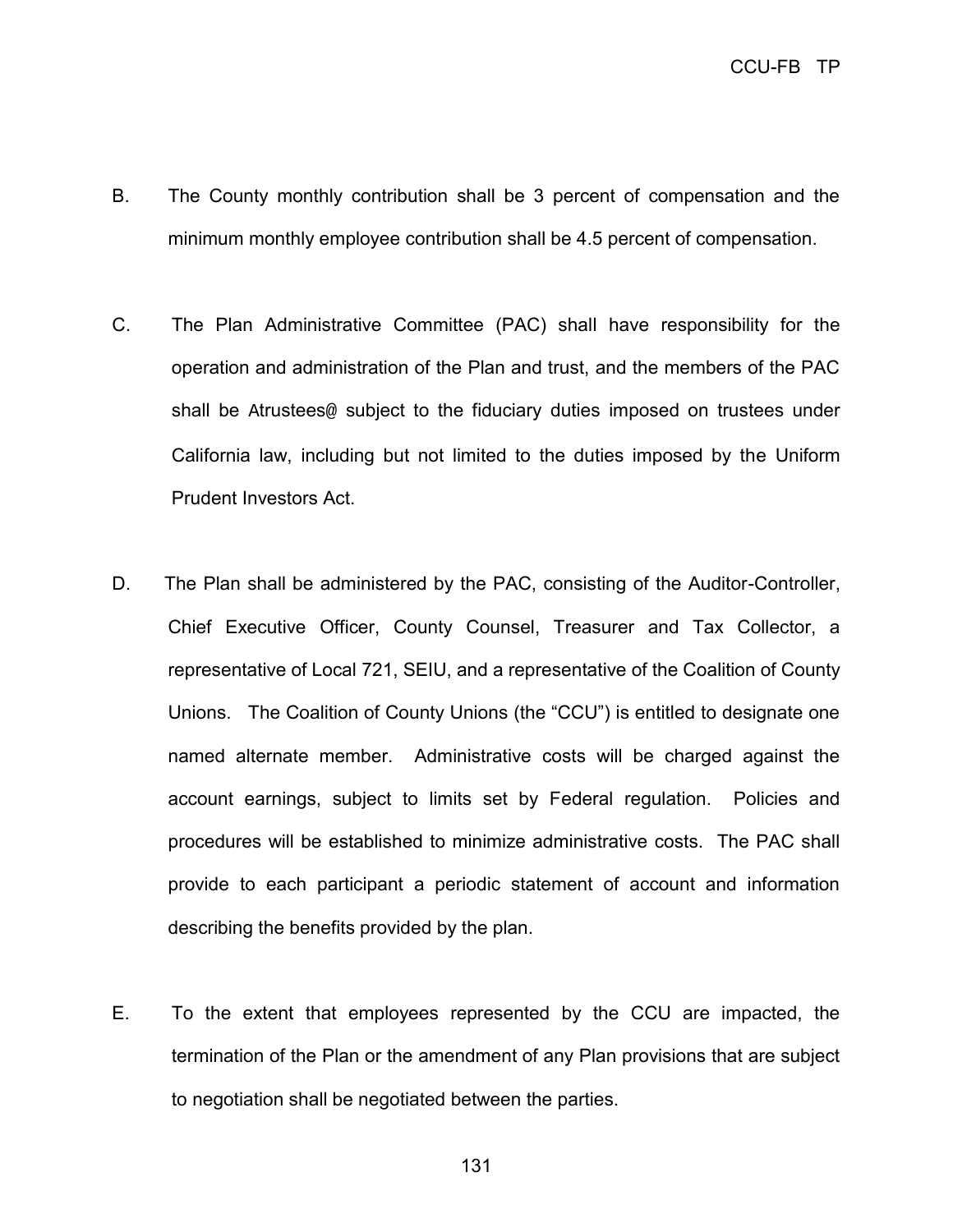- F. In the event that the County is mandated by Federal or State law to re-enter the Social Security system during the term of the current Fringe Benefits Memorandum of Understanding, at the request of either party, the parties agree to open negotiations within 45 days of such request regarding the impact of such mandate on the matching contributions of the employees represented by the CCU to be covered by Social Security.
- G. In the event that applicable law is changed to require the Plan to be terminated or merged into another form of deferred compensation program during the term of the current Fringe Benefits Memorandum of Understanding, at the request of either party, the parties agree to open negotiations within 45 days of such request regarding the impact of such termination or merger on Plan participants who are employees represented by the CCU.

#### Section 4.

It is agreed between the parties that any conflict between this Article and the Plan provisions of the County Code be resolved in favor of the Memorandum of Understanding provisions.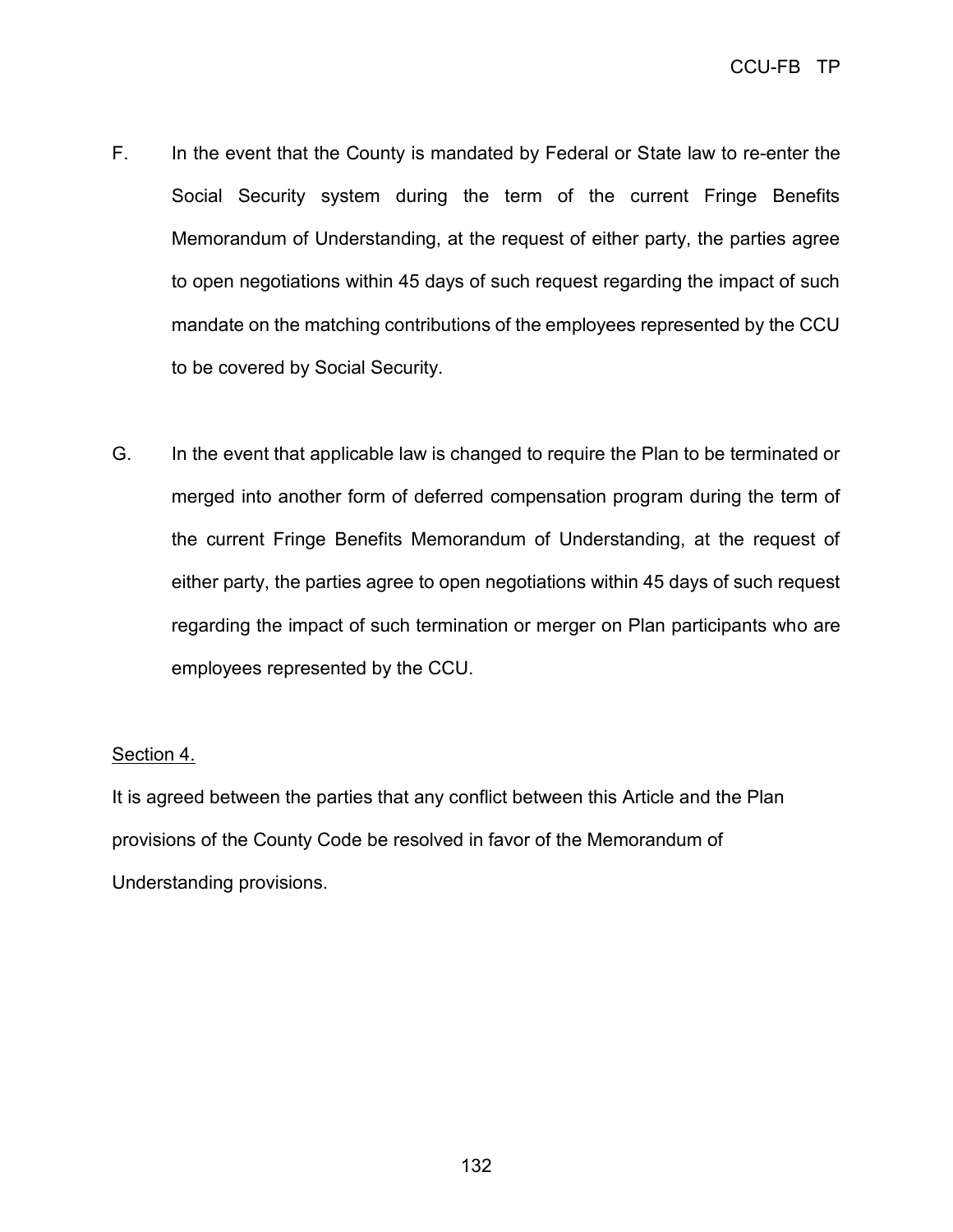# ARTICLE 35 ENHANCED VOLUNTARY TIME-OFF PROGRAM

## Program Description:

EVTO is a special temporary program through which employees may individually volunteer to help reduce County expenditures during periods of budgetary shortfall by taking one or more unpaid leaves of absence without the full loss of benefits usually associated with unpaid leave. This program will assist in achieving budgetary savings without significant adverse impact on critical public services.

#### Program Requirements:

The EVTO program includes the following elements and requirements:

- EVTO shall be available to employees for the fiscal years 1992-93 and 1993-94 and will commence upon Board approval. This program may be offered in fiscal years beyond 1993-94 subject to Board approval.
- In order to maintain critical public services, all requests by employees for unpaid EVTO leave must be in writing and be approved in advance by the department head or his or her designee.
- During specific times each fiscal year, employees who wish to participate in EVTO will pledge the number of hours to be taken as EVTO. This will assist the departments in determining projected savings.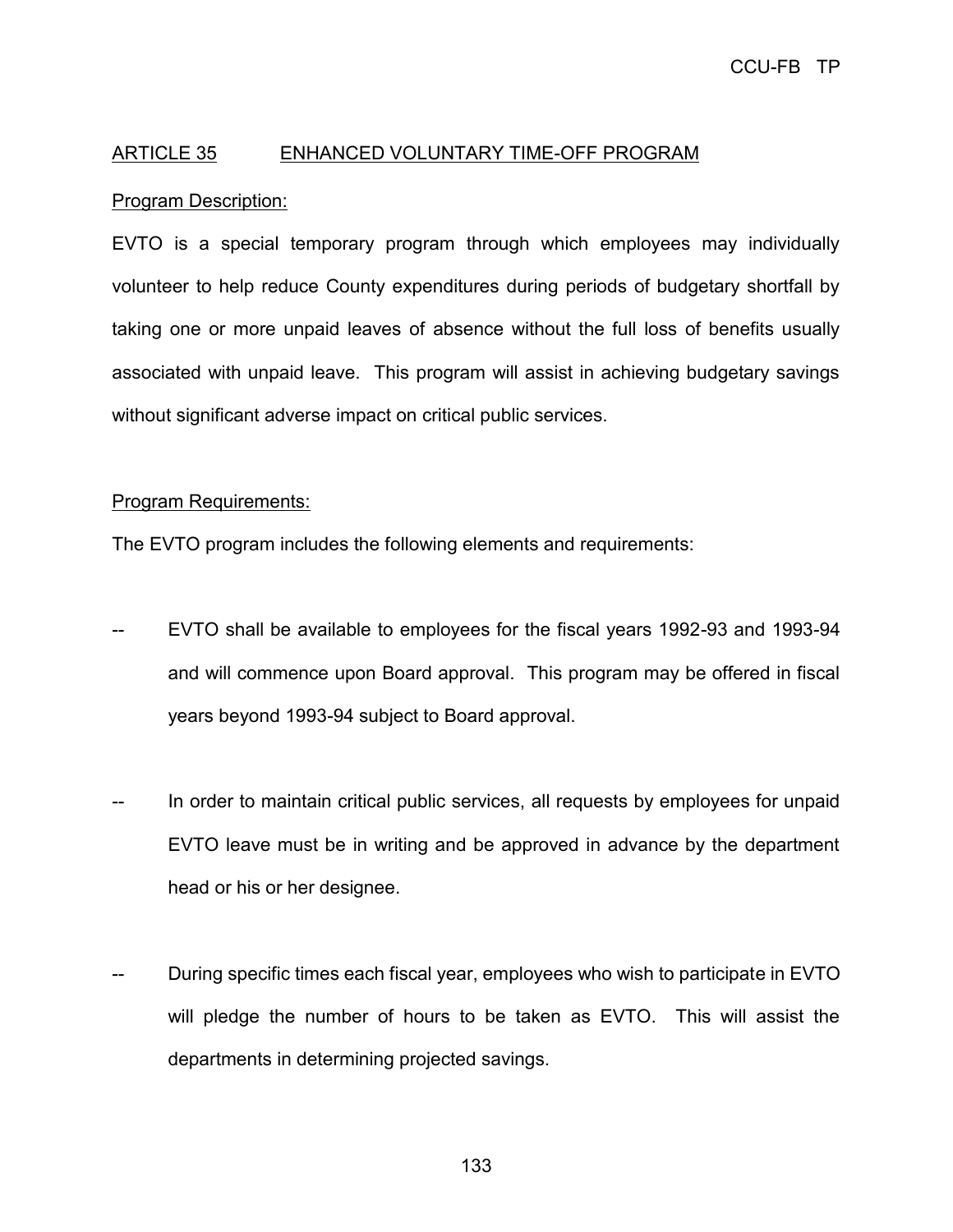- In the event of an industrial injury or unforeseen hardship which significantly impacts an employee's decision to request EVTO, such employee shall be able to rescind or modify his or her EVTO pledge. However, a change or modification in scheduling days off must be approved by department management.
- In the event of a County emergency affecting public health or safety, a department head may rescind all or part of any EVTO pledge, and require such employee to return to work immediately. Nothing in this paragraph reduces the authority of a department head to terminate any leave of absence as described in Civil Service Rule 16.04.
- In the event an employee is subpoenaed to court on an EVTO day regarding a matter involving his or her County duties, the EVTO day will be considered canceled and the employee paid for the time necessary to comply with the subpoena, pursuant to his/her MOU.
- An employee may take up to 60 calendar days of EVTO each fiscal year during this program (see below for EVTO after 60 days) with the following benefit guarantees:
	- EVTO may be taken as 60 or fewer consecutive calendar days; as a reduced work-week schedule (4/36 or other); or as occasional days off with management approval.

134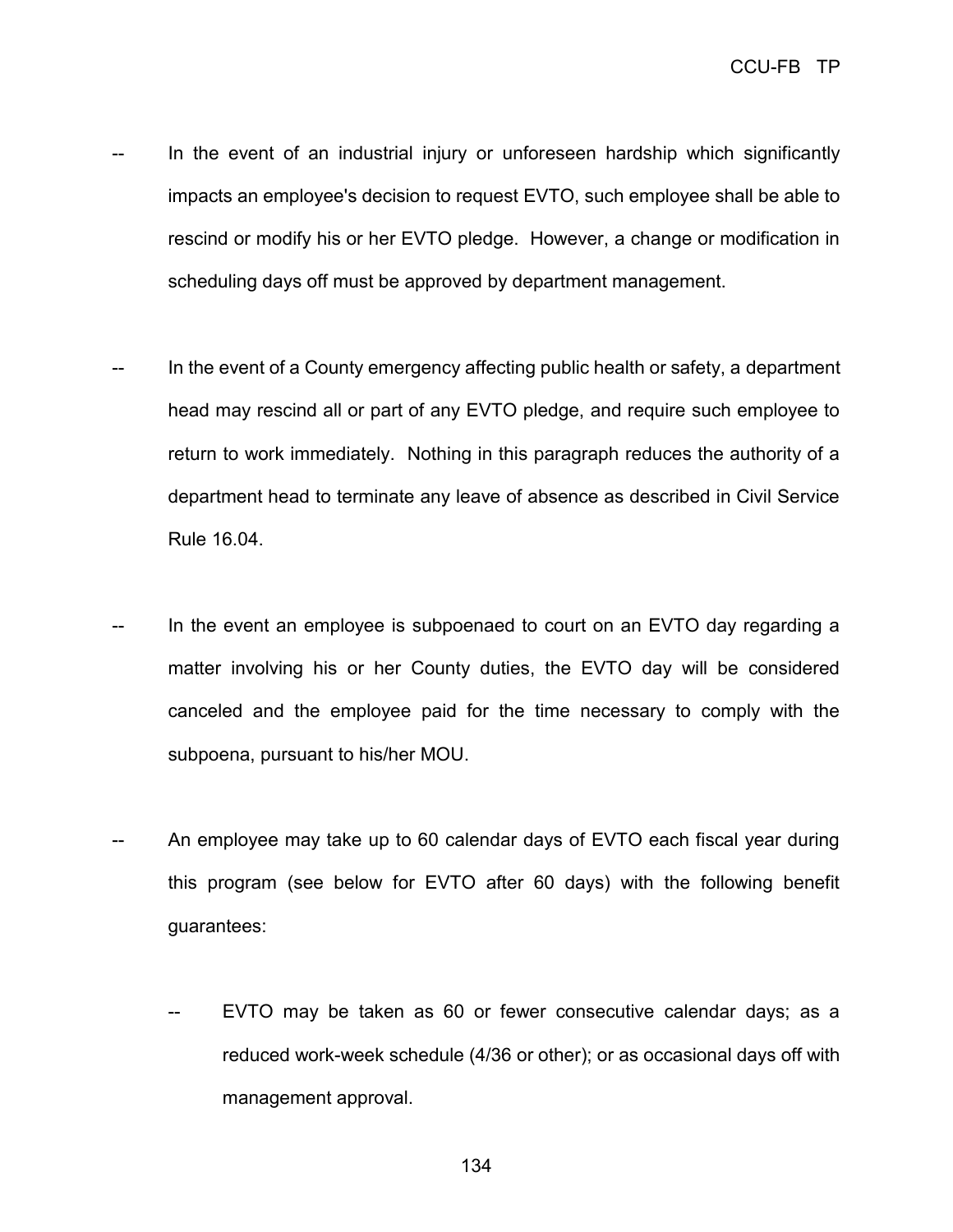- EVTO will not affect County contributions to the Options, Choices, Flex or Megaflex benefit plans, or vacation and sick leave accrual. However, employees may wish to schedule occasional EVTO days to avoid loss of pay for regular days off and holidays. The current County pay policy is that an employee must be on a pay status for at least four hours on either side of a weekend or a holiday to be paid for the weekend or holiday. At the point the employee begins EVTO and returns to full-time it will be considered a qualifying event for purposes of modifying a participant's dependent care or health care spending account to the degree the account is impacted by participation in the EVTO Program, and is consistent with IRS regulations.
- An employee will receive retirement credit for each month in which the employee has any retirement eligible earnings. In the event the employee's earnings are less than enough to pay the employee contribution to LACERA, the employee may pay the required employee contribution directly to LACERA to receive retirement credit for that month. Such payment shall be made within 30 days following the date the employee is notified of the insufficient earnings. See Attachment for details.
- EVTO will not constitute a break in service and will count towards time in service for step advancement and continuous service date.
- An employee may take a total of one year of EVTO with the following parameters: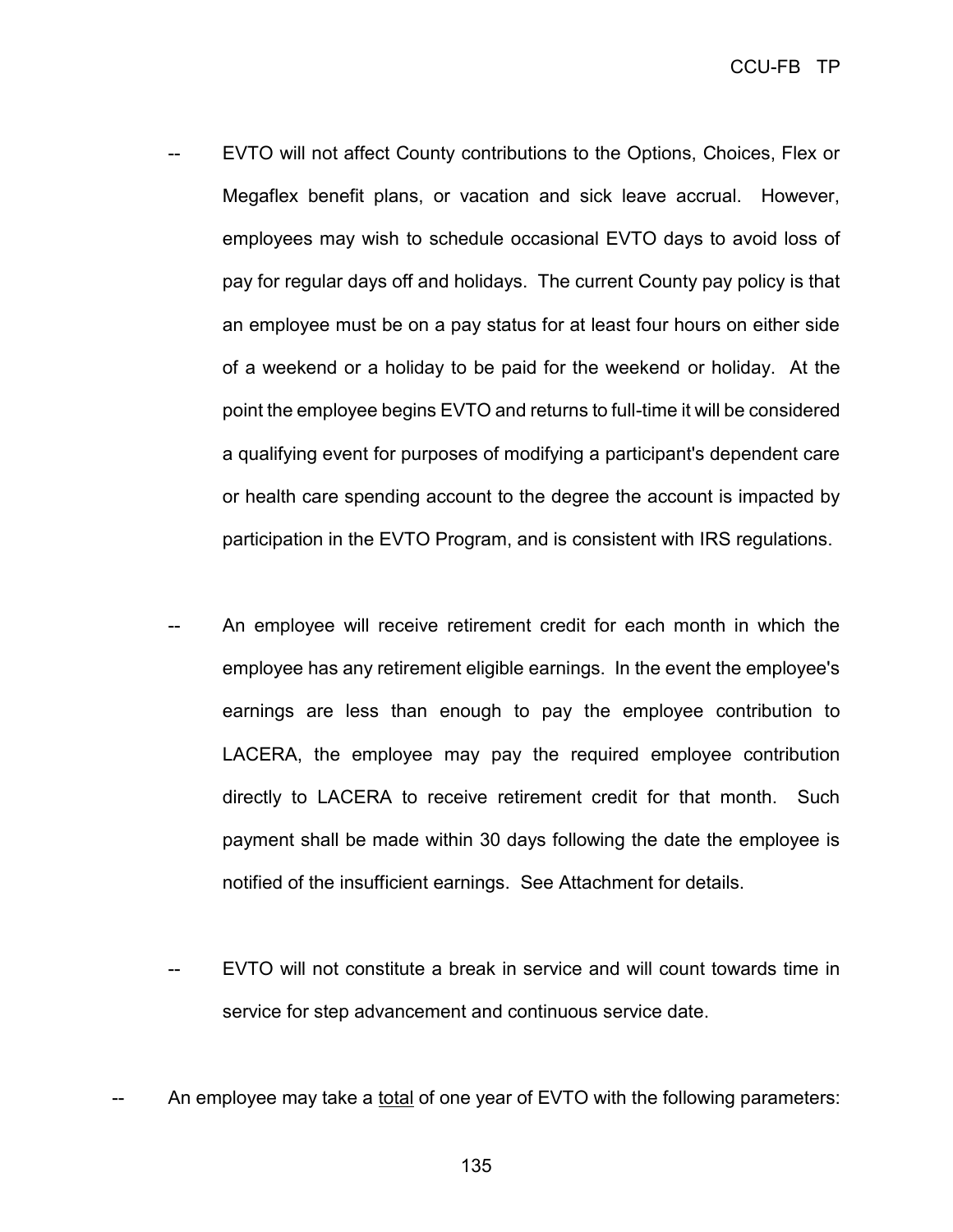- -- A full year of EVTO will not constitute a break in service and will count towards time in service for step advancement and continuous service date.
- -- After the first 60 days of EVTO, the 60-day EVTO benefit guarantees will not apply.
- Retirement service credit will not accrue during this period.
- FLSA non-exempt employees may request EVTO in increments as little as one hour.
- FLSA Exempt employees must request EVTO in full work day increments.
- EVTO is granted without requiring employees to first use accumulated vacation and compensatory time-off.
- -- EVTO is not available to employees on any other paid or unpaid leave.
- Department heads may continue to approve other unpaid leave of absences.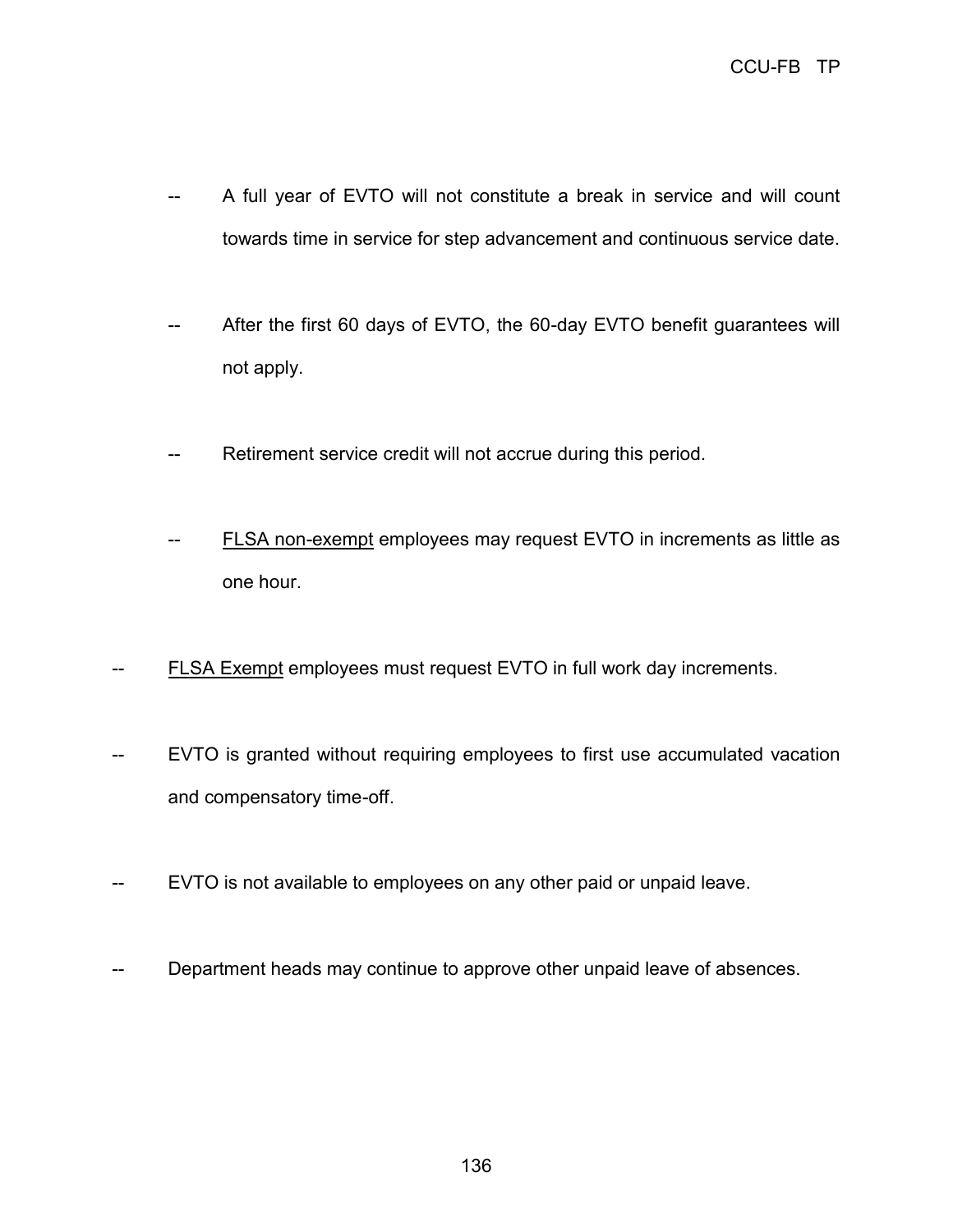## **Special Unpaid Voluntary Time-Off**

### (60-Day Program)

Benefits Protected Benefits Not Protected

Vacation Accrual Vacation Accrual Vacation Accruation Sick Leave Accrual **Bereavement Leave** Savings and Horizons Plan<sup>\*</sup> Witness Leave Step Advance Weekend Pay Retirement Service Credit\*\* Holiday Pay Military Leave

Flexible Benefit Contributions Civil Service Examination Leave

- \* Subject to existing plan restrictions, County matching contributions will continue (unless deferred to suspended) in any month in which the employee contributes to the plan.
- \*\* Retirement Service Credit for plans A-D will accrue for any month in which an employee receives retirement eligible earnings and earns sufficient salary to pay employee LACERA contribution, or makes such contribution other than with County earnings.

For Retirement Plan E, service credit will not accrue for any month in which an employee has no retirement eligible earnings.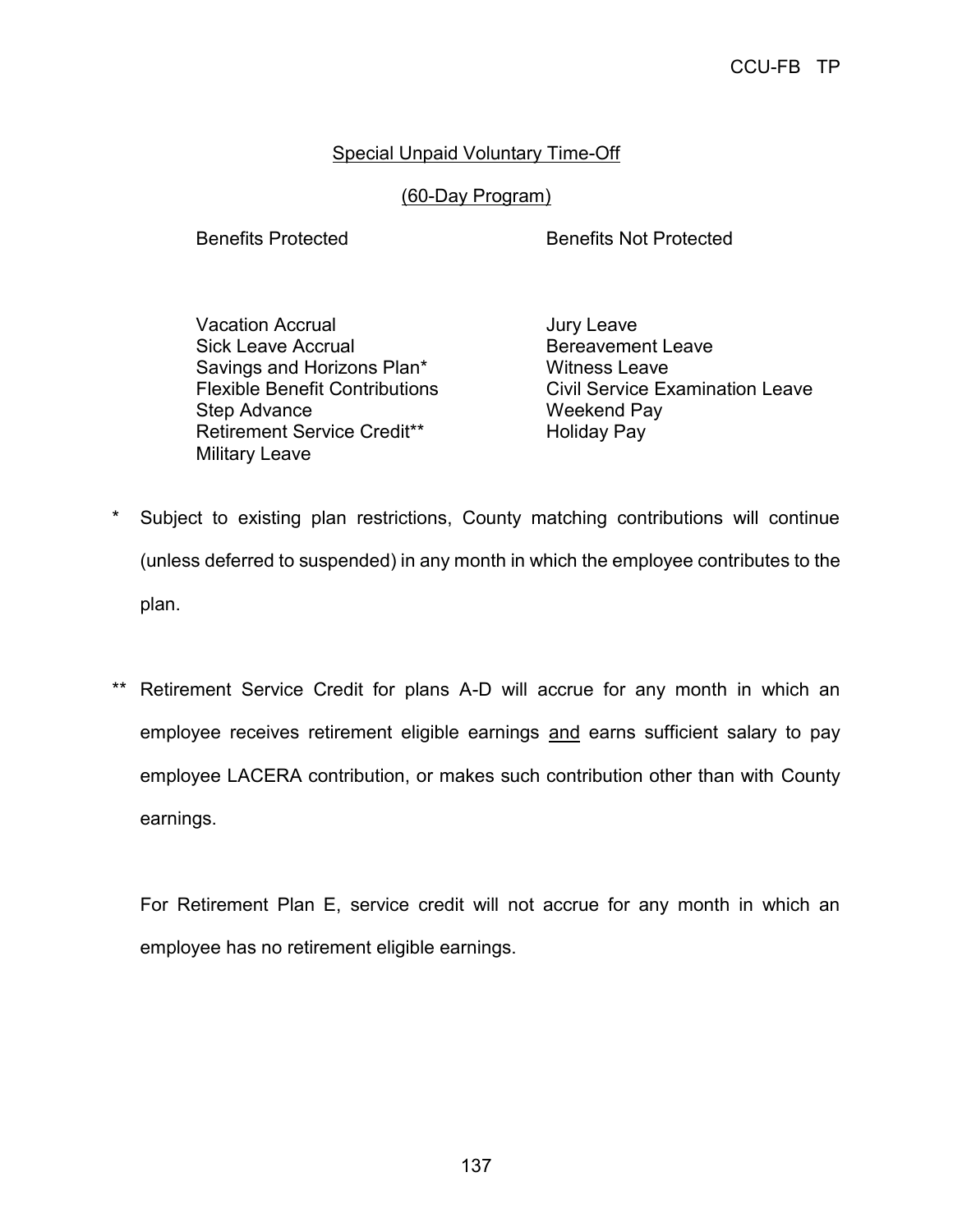#### ARTICLE 36 POLICY AND PROCEDURES FOR COMPLIANCE WITH DEPARTMENT OF TRANSPORTATION RULES ON DRUG AND ALCOHOL TESTING FOR COMMERCIAL DRIVERS

### **I. INTRODUCTION**

## A. SCOPE

The intent of this policy and attendant procedures is to implement a basic, mandatory, Countywide program as required by the Federal Department of Transportation (DOT) for affected County drivers. This program is separate and apart from the County's Drug-Free Workplace Program and does not affect any departmental drug/alcohol testing programs, policies, rules, and procedures which were in effect prior to January 1, 1995, or will come into effect after this date.

The County's policy and procedures relate to testing required by the Federal Omnibus Transportation Employee Testing Act (OTETA) of 1991 and are subject to all current and future provisions of OTETA and Federal rules and regulations promulgated by DOT that implement the ACT.

### B. POLICY

Under OTETA, persons who drive commercial motor vehicles must be tested for misuse of alcohol or use of drugs. DOT has published Rules mandating an anti-drug and alcohol misuse prevention program. The purpose of this program is to help prevent accidents and injuries resulting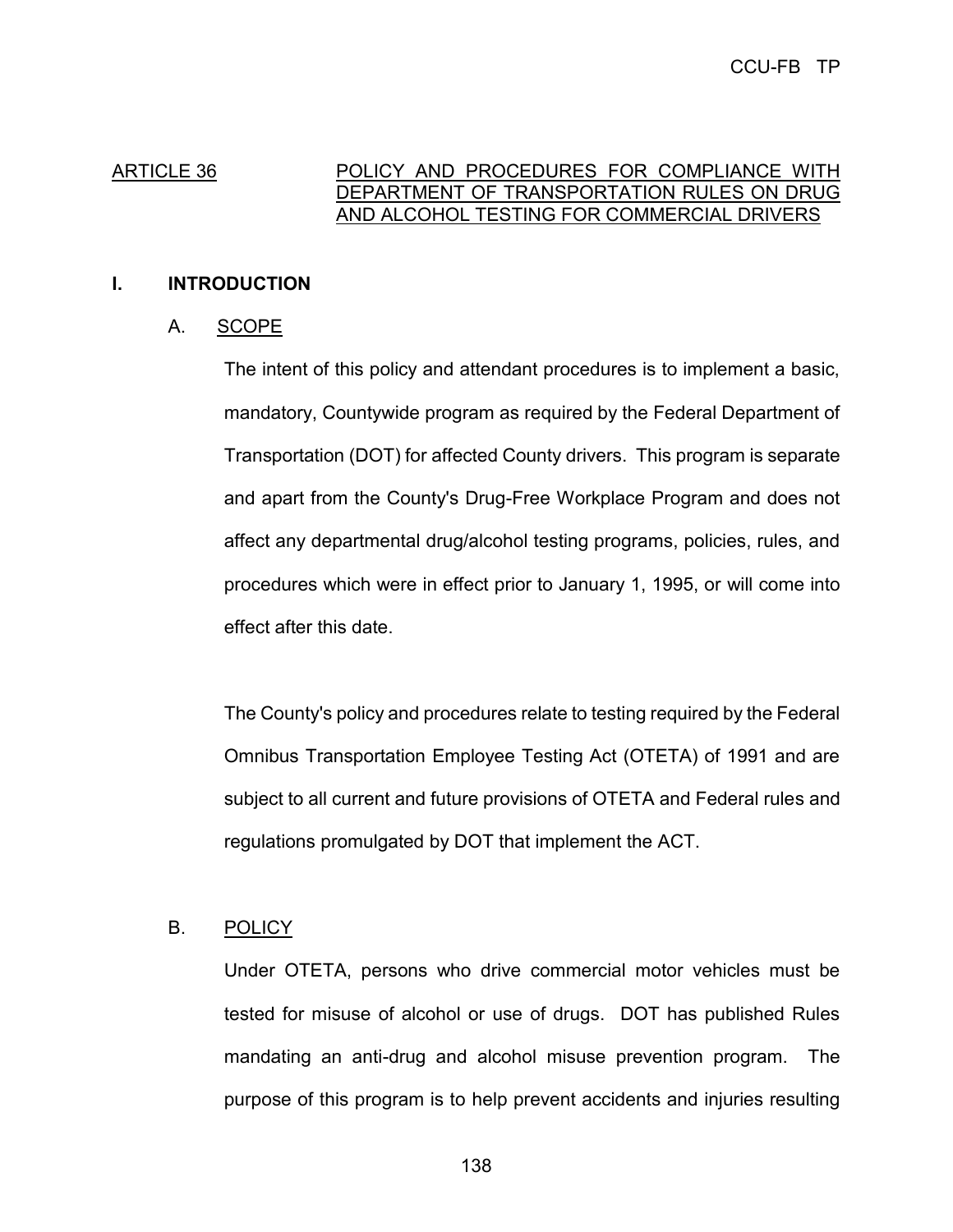from the abuse of drugs and alcohol by drivers of commercial vehicles. Effective January 1, 1995 all employers, public and private, will be subject to these Rules.

As an employer subject to the DOT Rules and regulations, the County of Los Angeles is implementing this policy and attendant procedures in all County departments. In accordance with DOT Rules, it is the policy of the County of Los Angeles that employees of the County whose job duties require them to be commercial drivers as defined in the DOT regulations are prohibited from:

- 1. Reporting to duty or remaining on duty requiring the performance of safety-sensitive functions while having a breath alcohol concentration (BAC) of 0.04 or greater.
- 2. Being on duty or operating a commercial motor vehicle while in the possession of alcohol unless the alcohol is manifested and transported as part of a shipment.
- 3. Using alcohol while performing safety-sensitive functions.
- 4. Performing safety-sensitive functions within four (4) hours after using alcohol.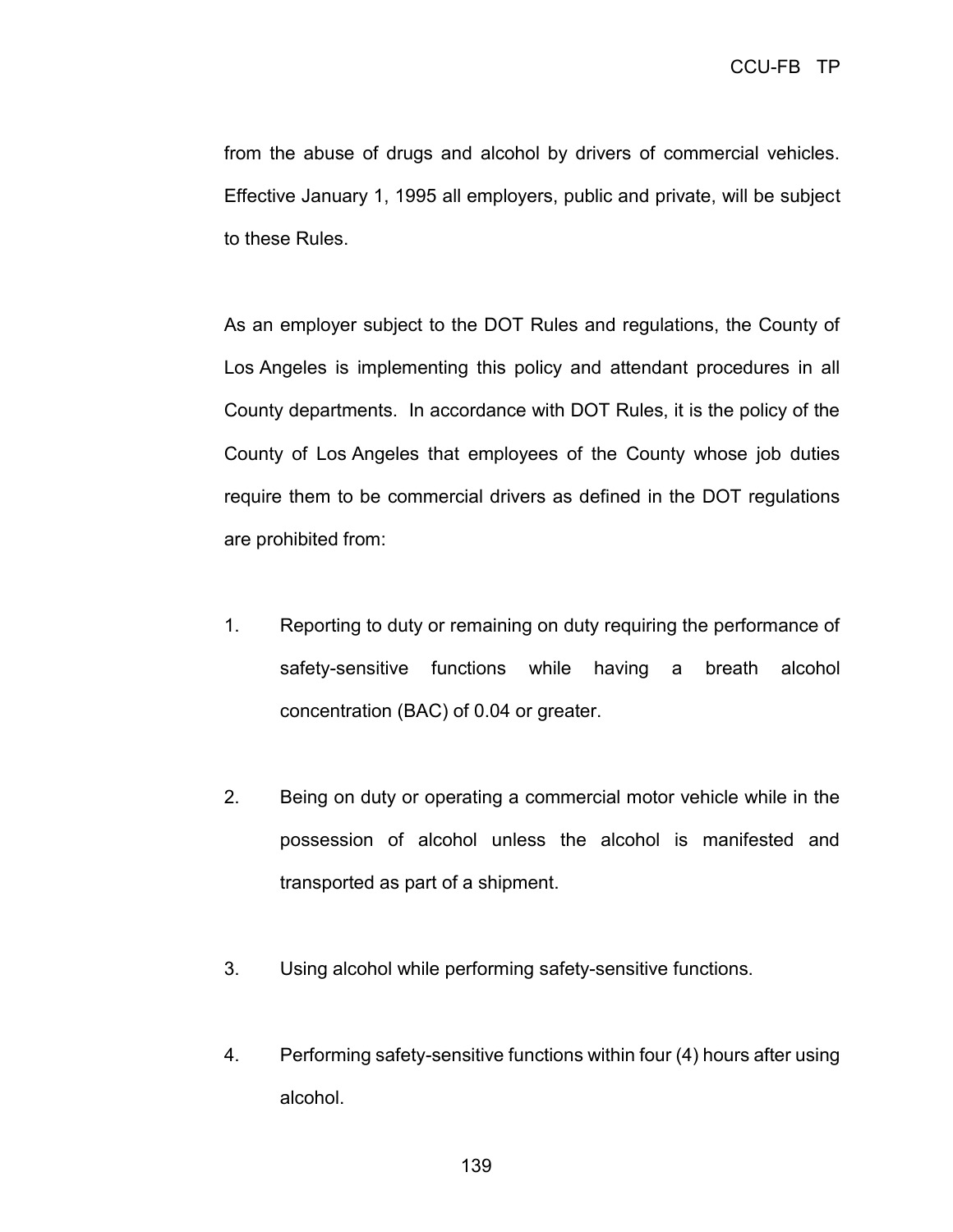- 5. Using alcohol for eight (8) hours, or until he/she undergoes a postaccident alcohol test following an accident which will require postaccident alcohol testing in accordance with these Rules.
- 6. Reporting for duty or remaining on duty requiring the performance of safety-sensitive functions when the driver uses any controlled substance, except when the use is pursuant to the instructions of a physician who has advised the driver that the substance does not adversely affect the driver's ability to safely operate a motor vehicle.
- 7. Reporting for duty, remaining on duty, or performing a safetysensitive function if found to test positive for controlled substances.
- 8. Refusing to submit to a post-accident alcohol or controlled substances' test, a random alcohol or controlled substances' test, a reasonable suspicion alcohol or controlled substances' test, or a follow-up alcohol or controlled substances' test as required by these Rules.

Employees engaging in prohibited activities as described above may not perform or continue to perform safety-sensitive functions. In addition, employees who engage in prohibited activities may be subject to disciplinary action in accordance with applicable MOU provisions, and/or departmental policy.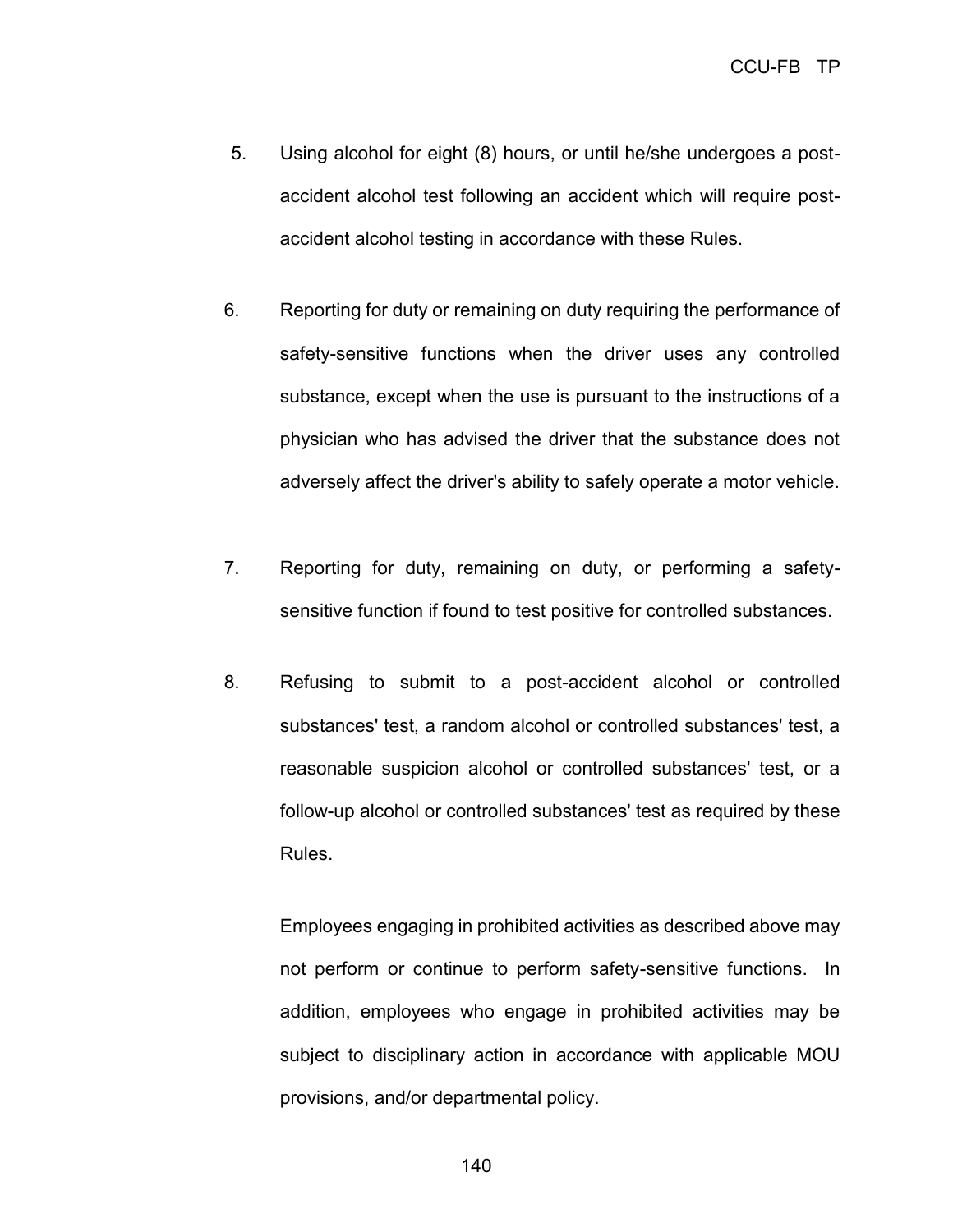#### C. GOVERNING REGULATIONS

Regulations governing the anti-drug and alcohol misuse prevention programs are set forth by the Federal Highway Administration (FHWA) and DOT's Office of the Secretary. These Rules are published in Title 49, Code of Federal Regulations (CFR), Part 382 et seq., which requires employers to test drivers required to obtain a commercial license, and Title 49, CFR, Part 40 which specifies procedures that must be followed by the employer when conducting drug and alcohol testing pursuant to regulations issued by FHWA.

These Rules become effective on January 1, 1995, for employers with 50 or more commercial drivers (CD,s), and January 1, 1996, for employers with 49 or less CD,s.

# D. CENTRAL vs DEPARTMENTAL RESPONSIBILITIES

#### Central Responsibility

The Department of Human Resources (DHR) will administer the DOT Alcohol and Drug Testing Program through the Health, Safety and Disability Benefits Division. DHR will be responsible for implementing the random drug and alcohol testing portion of the Rules, for monitoring County departments' compliance with pre-employment, post-accident, and reasonable suspicion testing as required by the Rules, and for recordkeeping and reporting functions as specified in the Rules.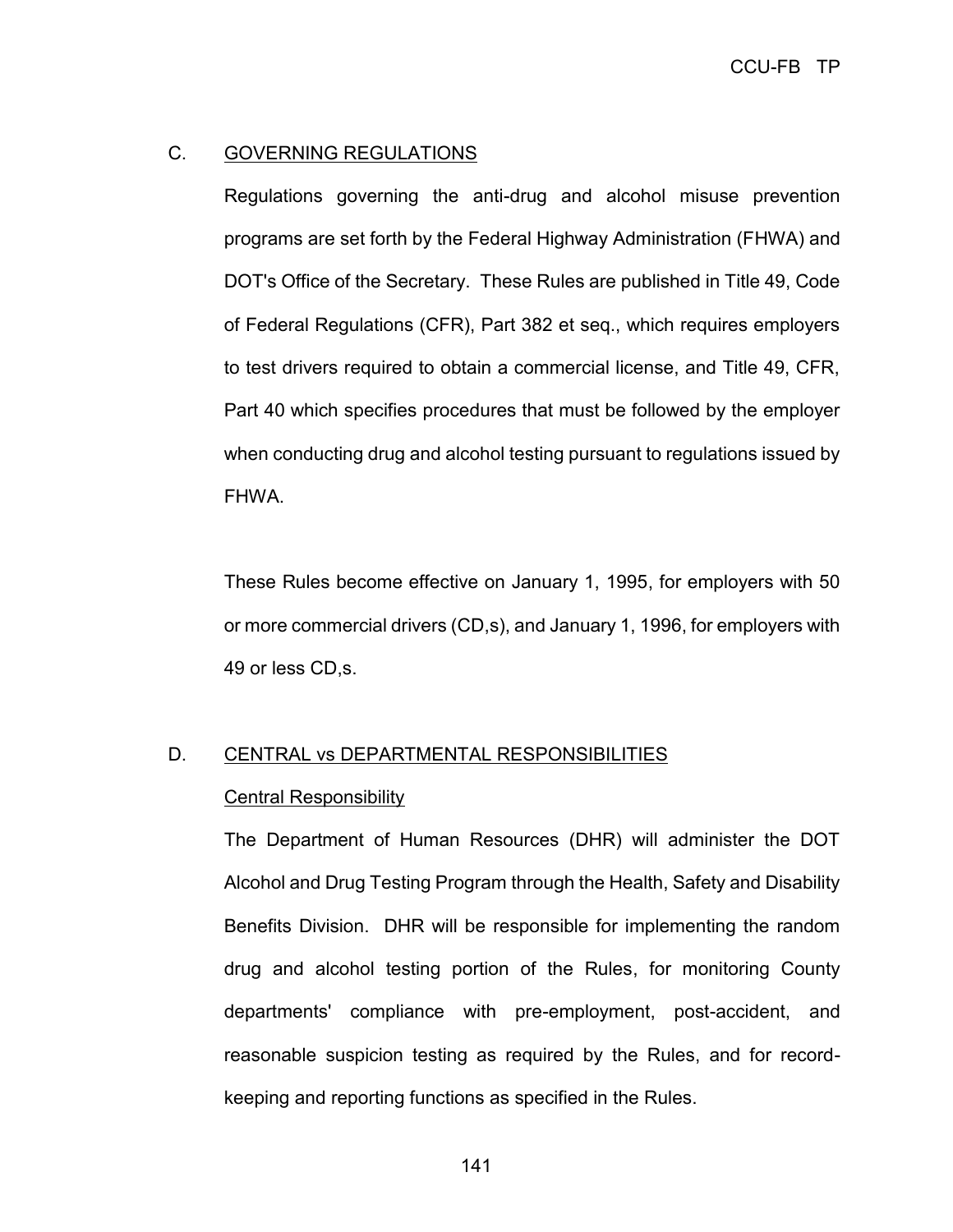In addition, through its Employee Assistance Program (EAP) or an approved contract, DHR will provide substance abuse professionals (SAPs) and referrals in compliance with the DOT Rules.

The County's Program Manager (CPM) will be the Chief of Occupational Health Programs who can be reached at 213-738-2187. The role of the CPM will be to oversee and evaluate the County's program; provide consultation to County departments regarding implementation of the program; maintain all necessary records regarding testing programs required by the DOT Rules; implement and administer the random testing component of the Rules; and establish and monitor any contracts with medical providers, laboratories, medical review officers, etc. which may be required to implement the Rules.

#### Departmental Responsibility

Departments are responsible for directing employees to authorized testing locations for the purpose of pre-employment, random, post-accident, reasonable suspicion, return-to-duty, and follow-up testing within the parameters established under this policy.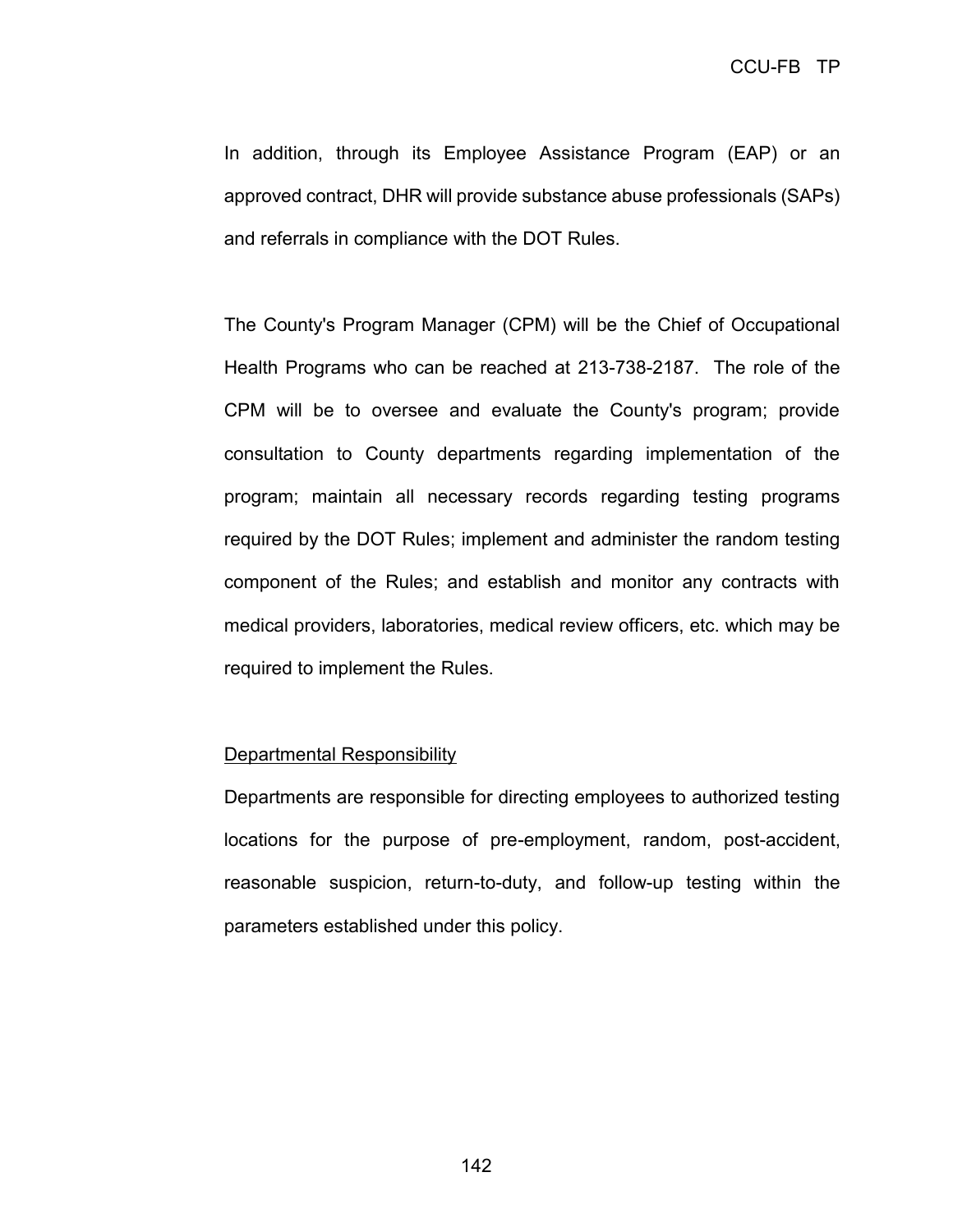- 1. Departmental Program Manager (DPM) Each department having covered employees must assign an individual to manage this program. The DPM or other individual designated by the department will be a liaison with the County's Program Manager in DHR. Departmental policies will be reviewed, and copies maintained, by the CPM. The DPM will be responsible for implementing the County's program in his/her department; overseeing and evaluating the program; reviewing all discipline applied under this policy for consistency and conformance to the department's policies and procedures; scheduling pre-employment, post-accident, and reasonable suspicion testing; and ensuring confidentiality of any records pertaining to the program. The DPM must ensure that all covered employees are aware of the provisions and coverage of the department's anti-drug and alcohol misuse prevention program.
- 2. Supervisors These individuals include departmental staff responsible for observing the performance and behavior of covered employees. Their responsibilities include observing and documenting events suggestive of reasonable suspicion, and requesting a second supervisor for substantiating and concurring for reasonable suspicion testing, if applicable.
- 3. Employees Each covered employee will receive a copy of materials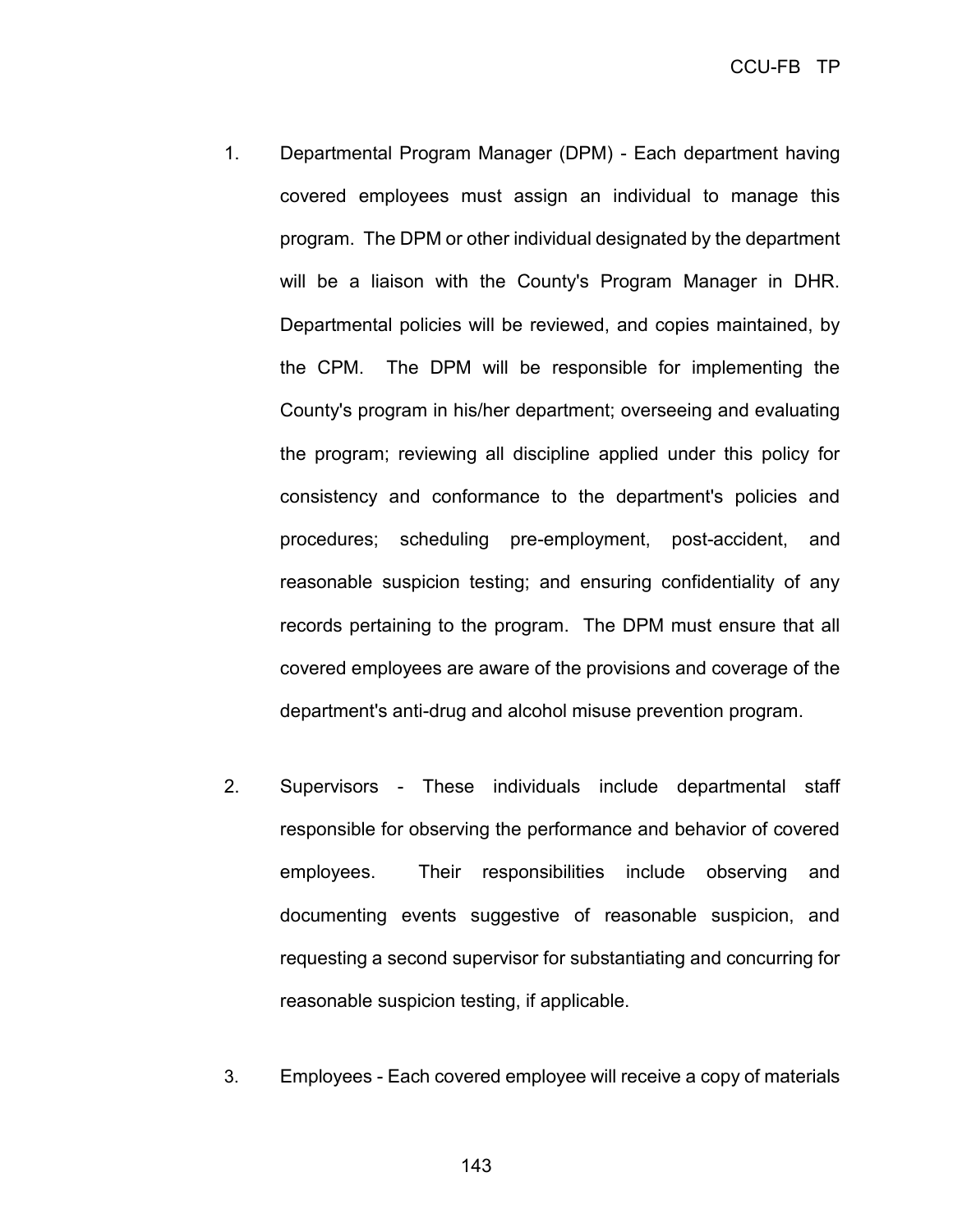that explain the requirements of the DOT regulations, and the County's policy and procedures with respect to meeting these regulations.

### **II. TESTING REQUIREMENTS**

#### A. APPLICABILITY

Any applicant/employee holding a commercial driver's license (CDL) and performing safety-sensitive functions for the County will be subject to drug and alcohol testing under this policy.

### B. DEFINITIONS

- 1. Blind Sample or Blind Performance Test Specimen A urine specimen submitted to a laboratory for quality control testing purposes, with a fictitious identifier, so the laboratory cannot distinguish it from employee specimens, and which is spiked with known quantities of specific drugs or which is a blank, containing no drugs.
- 2. Breath Alcohol Concentration (BAC) The alcohol in a volume of breath expressed in terms of grams of alcohol per 210 liters of breath as indicated by a breath test.
- 3. Chain-of-custody Procedures to account for the integrity of each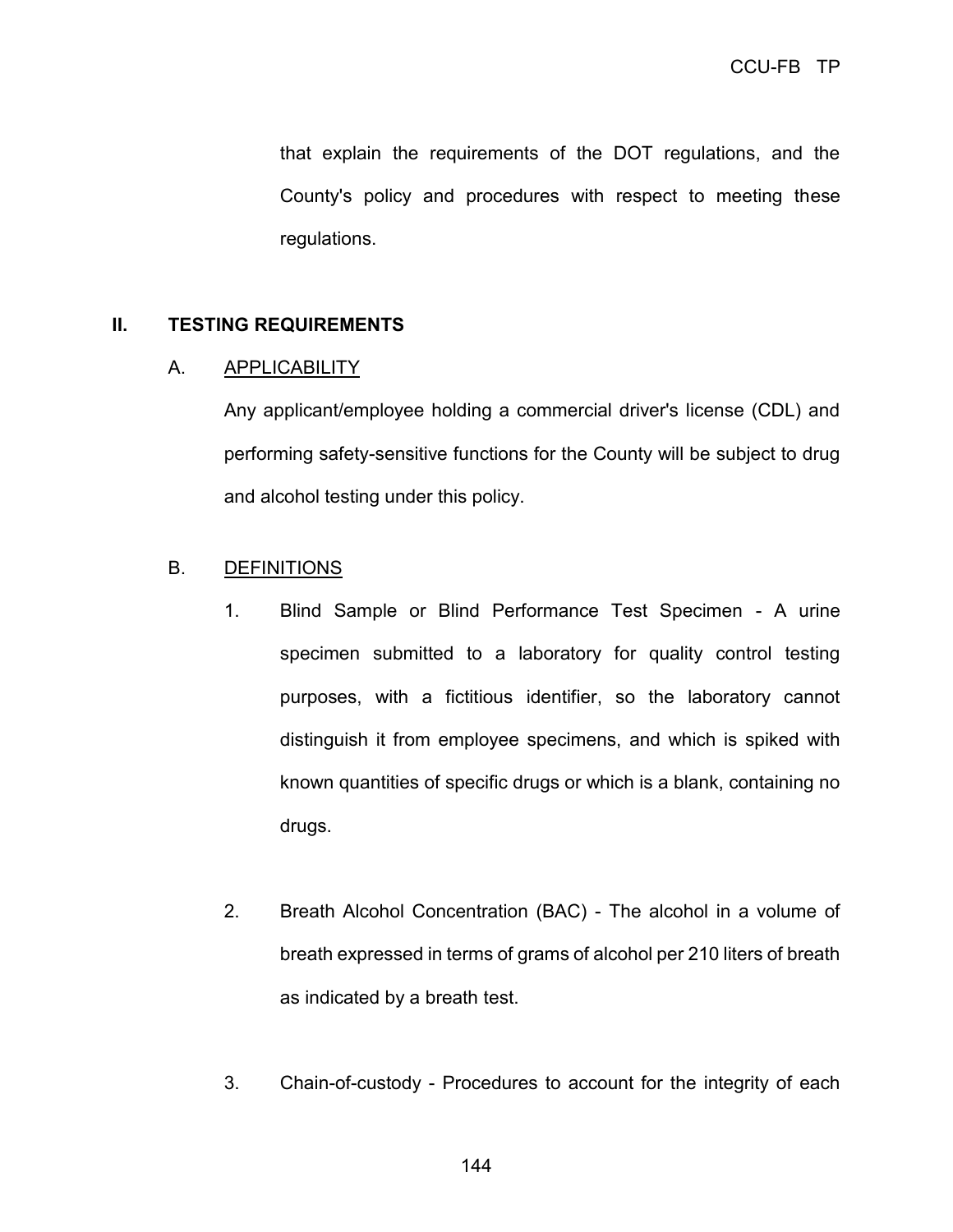urine specimen by tracking its handling and storage from the point of specimen collection to final disposition of the specimen.

- 4. Commercial Driver (CD) Any person who operates a commercial motor vehicle. This includes, but is not limited to: full-time, regularly employed drivers; casual intermittent or occasional drivers; and leased and independent drivers.
- 5. Commercial Motor Vehicle (CMV) A vehicle with a gross combination weight rating of 26,001 or more pounds inclusive of a towed unit with a gross vehicle weight rating (GVWR) of more than 10,000 pounds; or has a gross vehicle weight of 26,001 or more pounds; or is designed to carry 16 or more passengers, including the driver; or is of any size and is required to be placarded under the Hazardous Materials Regulations (49 CFR part 172, Subpart F).
- 6. Confirmation Test For alcohol it means a second test, following a screening test with a result of 0.02 or greater that provides quantitative data of alcohol concentration. For controlled substances it means a second analytical procedure to identify the presence of a specific drug or metabolite which is independent of the initial test and which uses a different technique and chemical principle from that of the initial test in order to ensure reliability and accuracy. Gas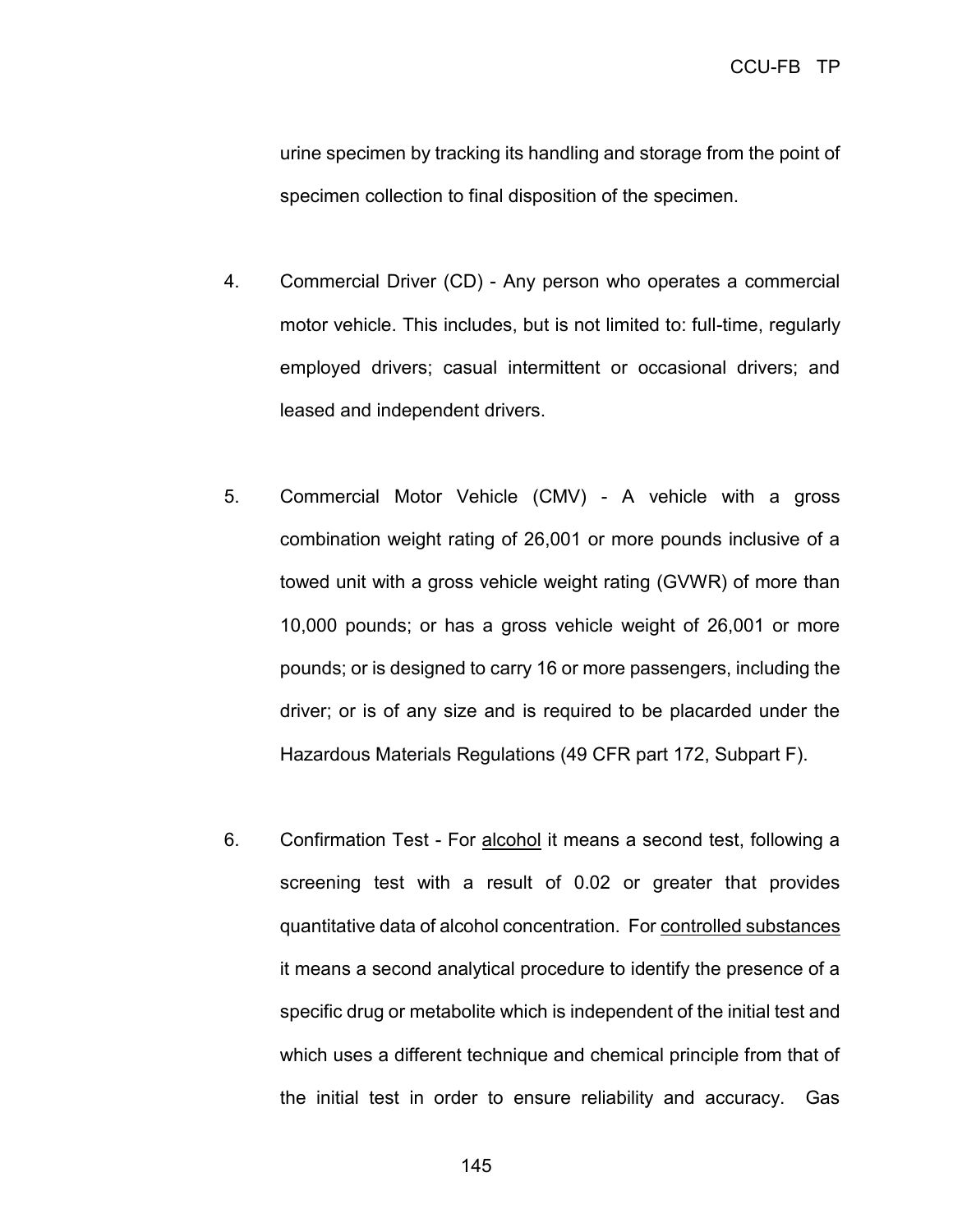chromatography/mass spectrometry (GC/MS) is the only authorized confirmation method for cocaine, marijuana, opiates, amphetamines, and phencyclidine.

- 7. County's Drug-Free Workplace Program The policy and procedures for a Drug-Free Workplace Program which were approved by the Board of Supervisors and implemented on July 1, 1990, and which include additional procedures approved by the said Board on June 9, 1992; and Article 32, Urine Testing - Reasonable Suspicion only of the Coalition Fringe Benefits' MOU.
- 8. Covered Employee A commercial driver performing safety-sensitive functions.
- 9. Initial Test (also known as Screening Test) For alcohol, it means an analytical procedure to determine whether a driver may have a prohibited concentration of alcohol in his/her system. For controlled substances it means an immunoassay screen to eliminate "negative" urine specimens from further consideration.
- 10. Medical Review Officer (MRO) A licensed physician responsible for receiving laboratory results generated by an employer's drug testing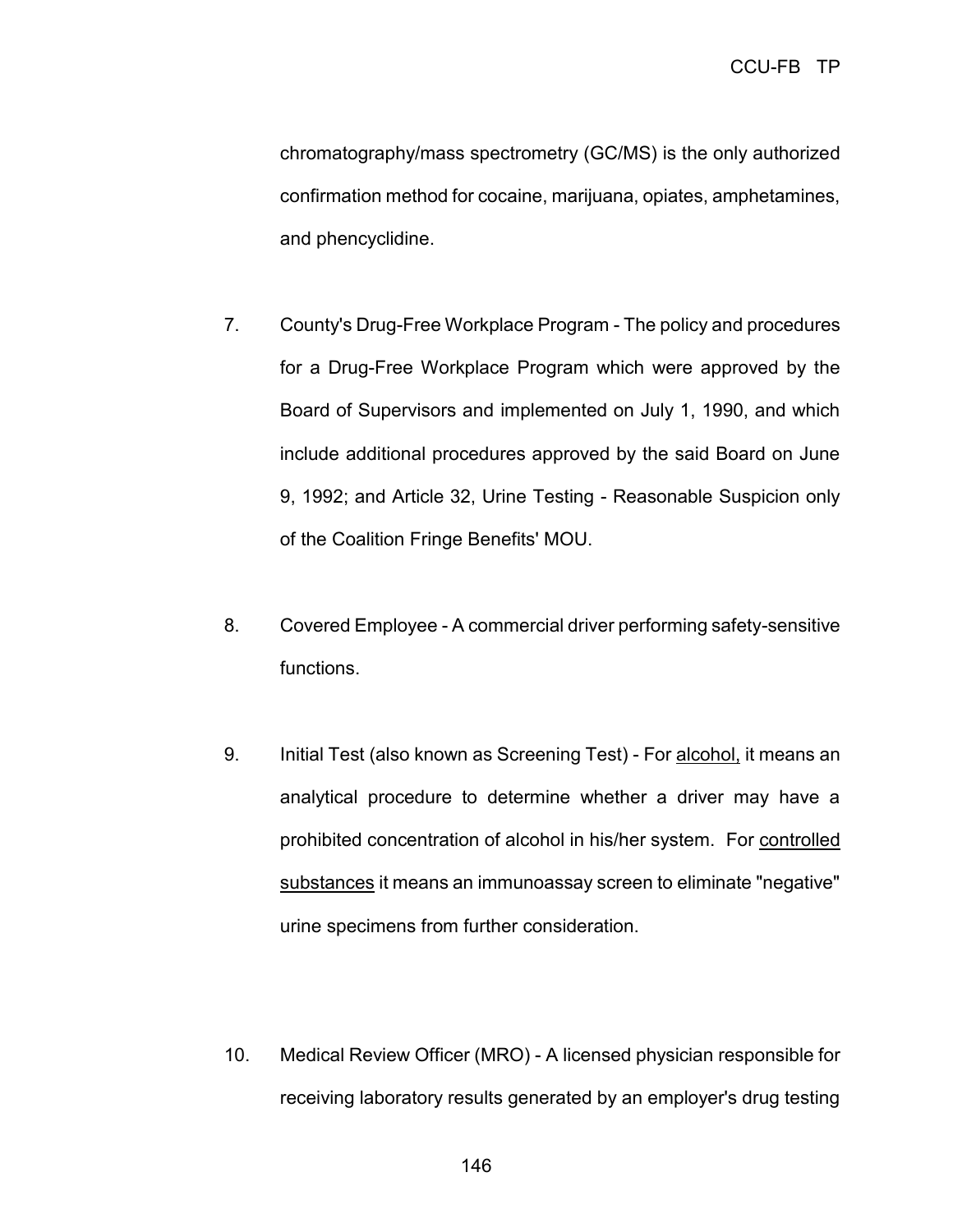program who has knowledge of substance abuse disorders and has appropriate medical training to interpret and evaluate an individual's confirmed positive test result together with his/her medical history and any other relevant biomedical data.

- 11. On-duty Time All time, from the time a driver begins to work or is required to be in readiness to work until the time he/she is relieved from work and all responsibility for performing work. On-duty time includes:
	- a. all time at a carrier or shipper plant, terminal, facility, or other property, or on any public property, waiting to be dispatched;
	- b. all time inspecting, servicing, or conditioning any commercial vehicle at any time;
	- c. all time spent at the driving controls of a commercial motor vehicle in operation;
	- d. all time, other than driving time, in or upon any commercial motor vehicle except time spent resting in a sleeper berth.
	- e. all time loading or unloading a vehicle, supervising, or assisting in loading or unloading, attending a vehicle being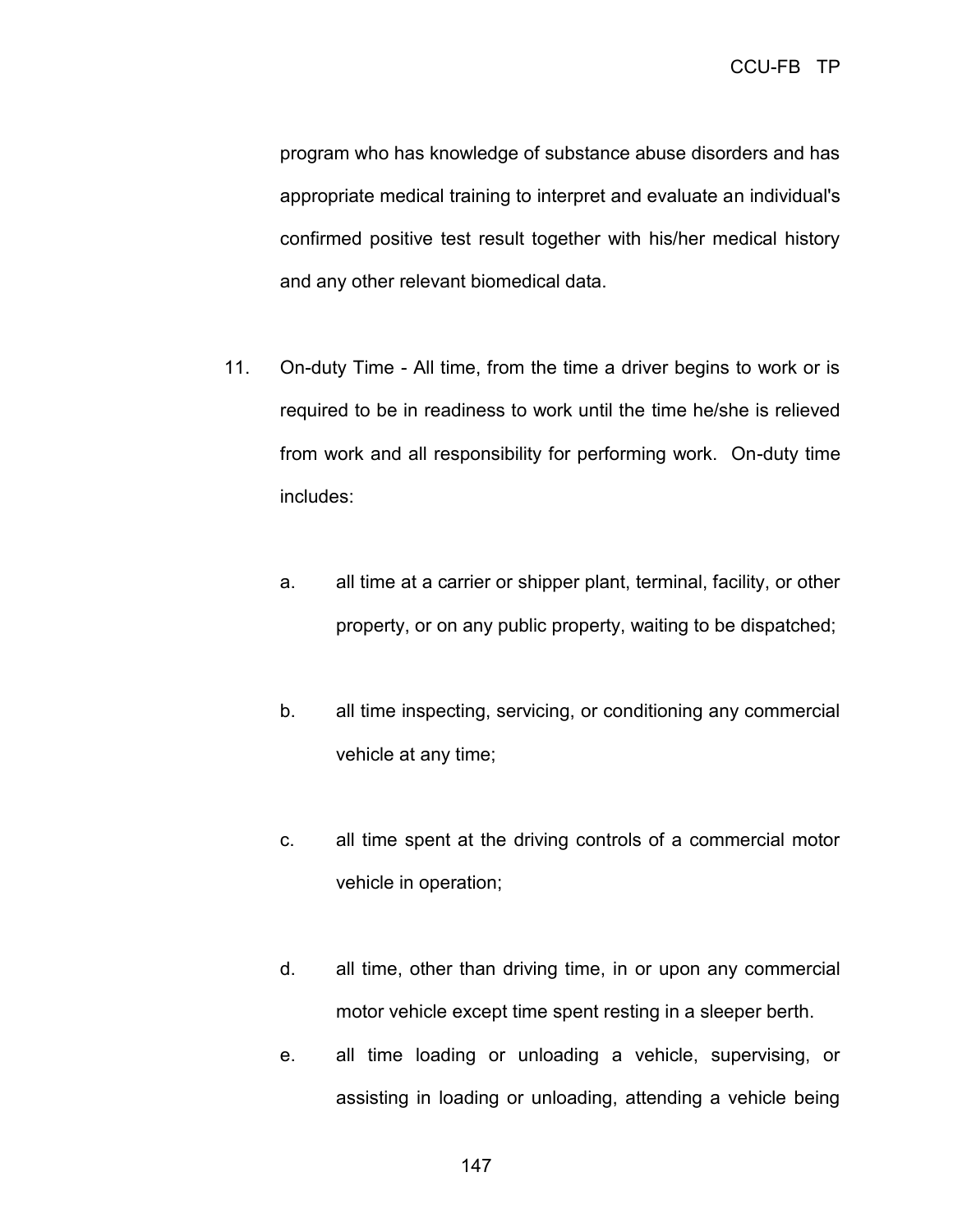loaded or unloaded, remaining in readiness to operate a vehicle, or in giving or receiving receipts for shipment loaded and unloaded;

- f. all time spent performing the driver requirements following an accident or after striking an unattended vehicle;
- g. all time repairing, obtaining assistance, or remaining in attendance upon a disabled vehicle;
- h. all time spent providing a breath sample or urine specimen, including travel time to and from the collection site, in order to comply with random, reasonable suspicion, follow-up, or postaccident testing.
- i. performing any other work in the capacity of, or in the employ or service of, a common, contract or private motor carrier; and
- j. performing any compensated work for any non-motor carrier entity.
- 12. Performing A Safety-sensitive Function A driver is considered to be performing a safety-sensitive function during any period in which he/she is actually performing, ready to perform, or immediately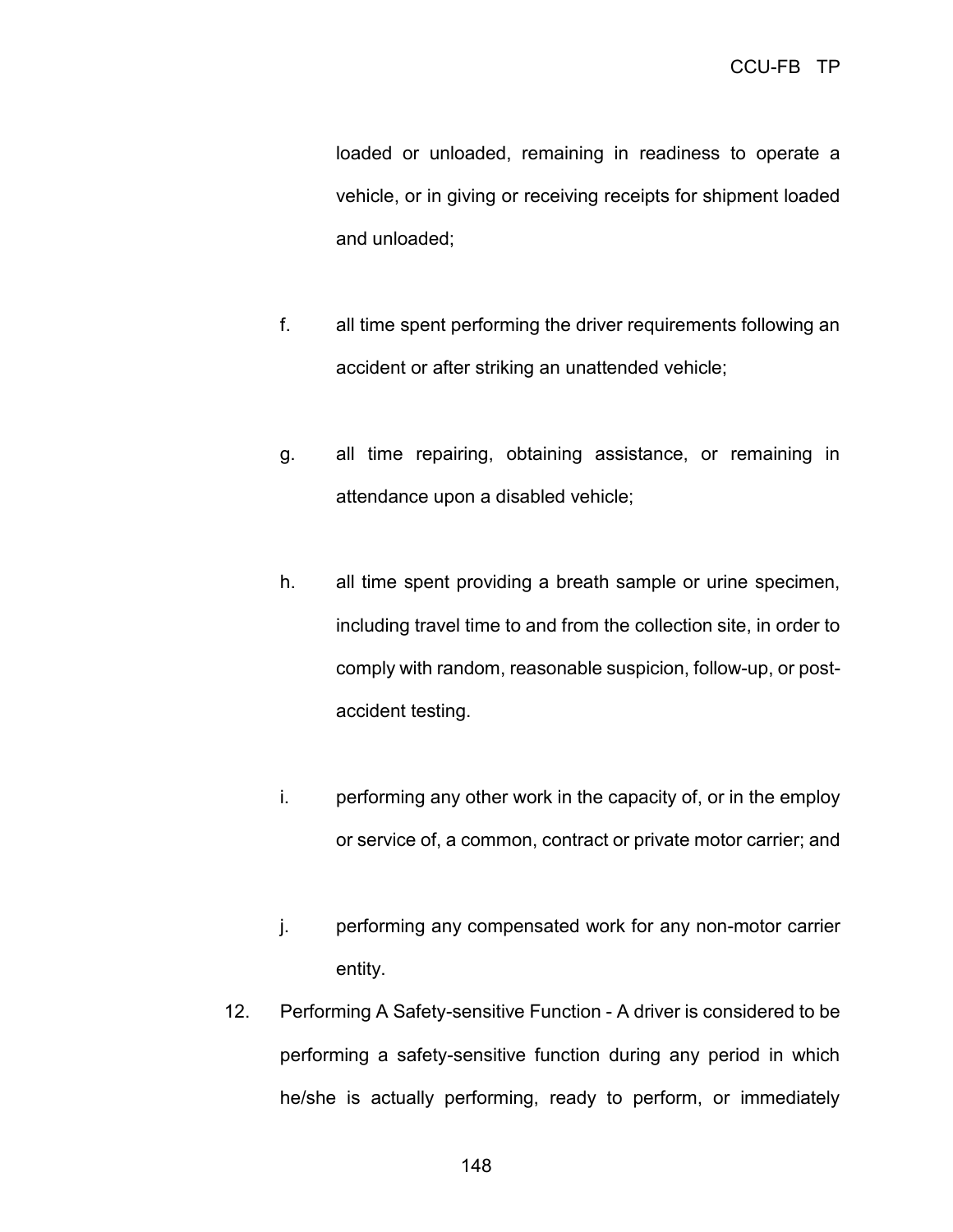available to perform any safety-sensitive functions.

- 13. Pre-employment Testing Conducted when a covered person is hired, transferred, promoted, or assigned into a safety-sensitive function.
- 14. Prohibited Drugs Marijuana, cocaine, amphetamines, opiates, and phencyclidine (PCP).
- 15. Safety-sensitive Function Any of the on-duty functions stated above, under *On-Duty time*.
- 16. Substance Abuse Professional (SAP) Means a licensed physician (Medical Doctor or Doctor of Osteopathy), or a licensed or certified psychologist, social worker, employee assistance professional, or addiction counselor (certified by the National Association of Alcoholism and Drug Abuse Counselors Certification Commission) with knowledge of and clinical experience in the diagnosis and treatment of alcohol and controlled substances-related disorders.

## C. SUBSTANCES FOR WHICH TESTING IS REQUIRED

1. Marijuana, cocaine, amphetamines, opiates, and phencyclidine (PCP).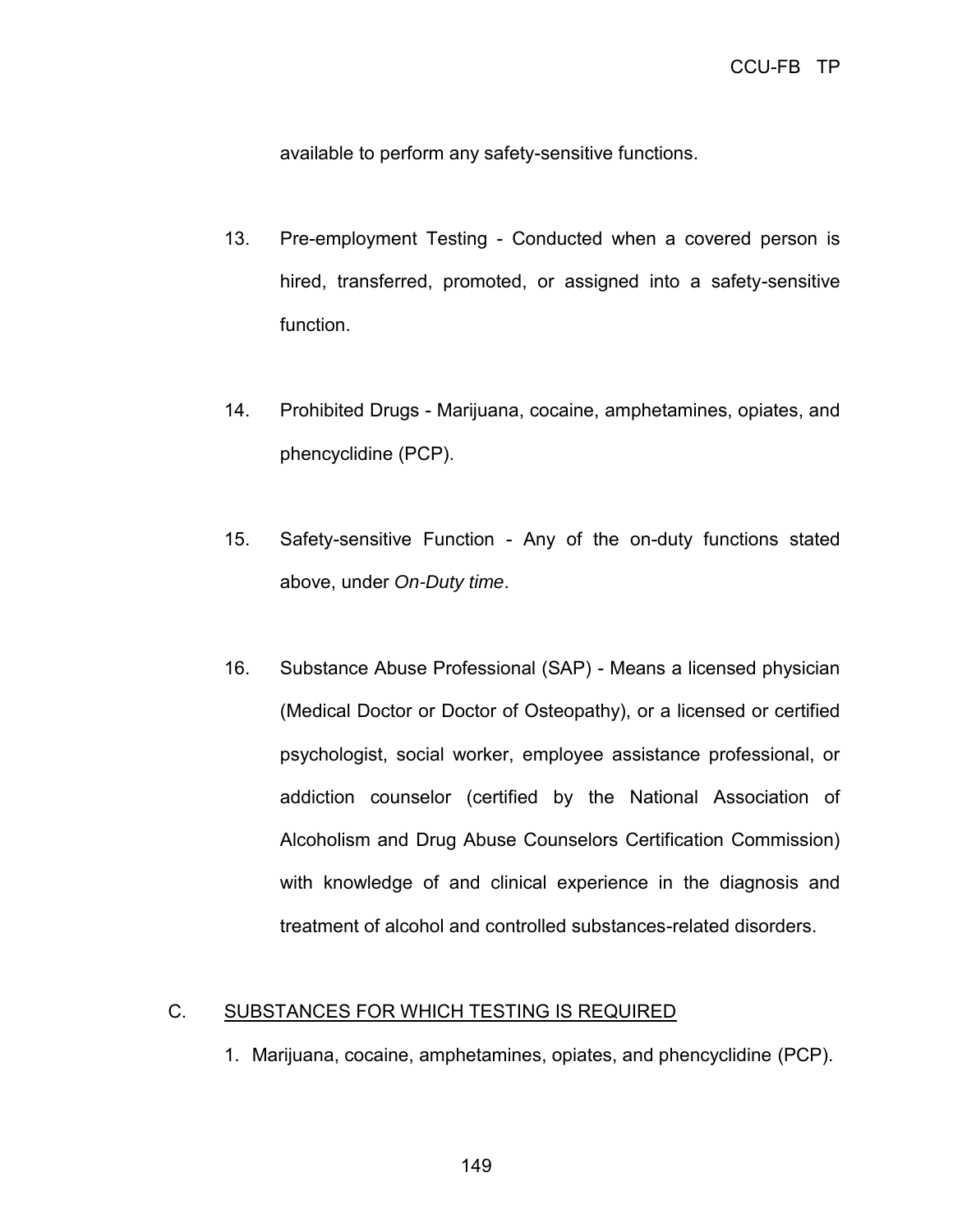2. Alcohol.

## D. DRUG AND ALCOHOL TESTS REQUIRED

1. Pre-employment Testing - conducted before applicants are hired or after an offer to hire, but before actually performing safety-sensitive functions for the first time. Also required when employees are transferred, promoted, or assigned to a safety-sensitive (driver) position. Only drug testing is required for pre-employment testing.

Prior to the first time a driver performs safety-sensitive functions, the department must ensure that the driver undergoes testing for controlled substances in accordance with the DOT Rules.

a. Departments are not required to administer pre-employment drug tests if the driver has undergone testing with another employer within 6 months for controlled substances' testing, or participated in a random controlled substances' testing program in the previous 12 months (from date of application). Results of such testing should indicate a negative test for controlled substances.

In addition, the department must ensure that no prior employer of the driver of whom the department has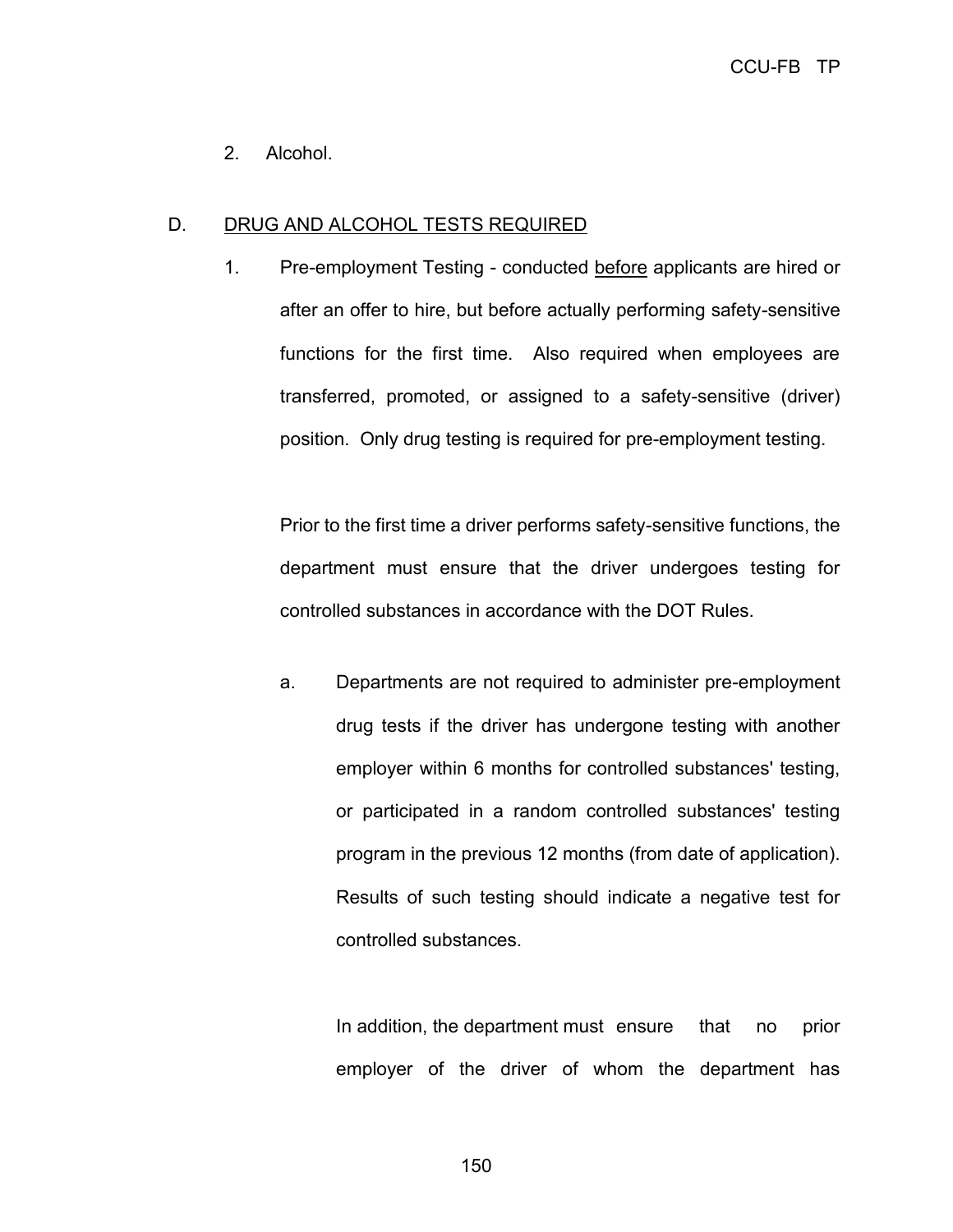knowledge, has records of a violation of the DOT Rules by the driver within the past 6 months.

- b. If a department chooses to waive the pre-employment testing, the DPM must obtain from the driver's previous employers, the following information:
	- (1) Names and addresses of the program(s).
	- (2) Verification that the driver participates or participated in the program(s).
	- (3) Verification that the programs conform to DOT requirements.
	- (4) Verification that the driver is qualified under the DOT Rules, including that the driver has not refused to be tested for controlled substances.
	- (5) The date the driver was last tested for controlled substances.
	- (6) The results of any tests taken within the previous 6 months and any other violations of prohibited conduct.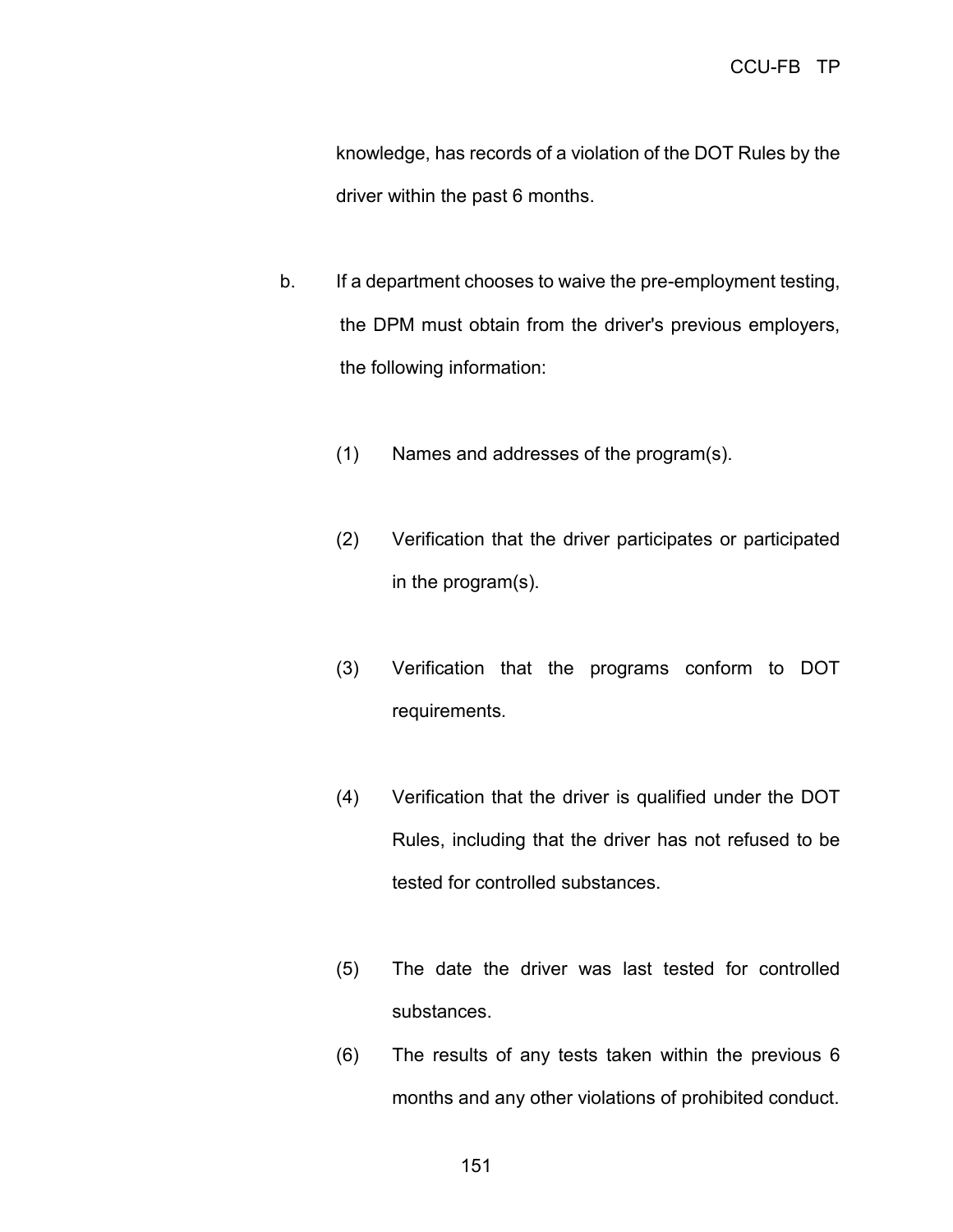An applicant should be requested to sign a release to allow the department to inquire of applicant's previous employer(s), if the applicant has participated in a testing program, and to obtain results. This information must be obtained and reviewed by the department no later than 14 calendar days after the first time a covered driver performs safety-sensitive functions for the department, if it is not feasible to obtain the information prior to the driver performing safetysensitive functions. The department may not permit a covered driver to perform safety-sensitive functions after 14 days without obtaining the information.

- 2. Post-accident Testing conducted after accidents on safety sensitive employees who have been in an accident involving a human fatality or when a citation has been issued in one of the following situations:
	- There has been bodily injury with the need for immediate medical attention away from the scene, or
	- There has been disabling damage to any motor vehicle requiring tow away.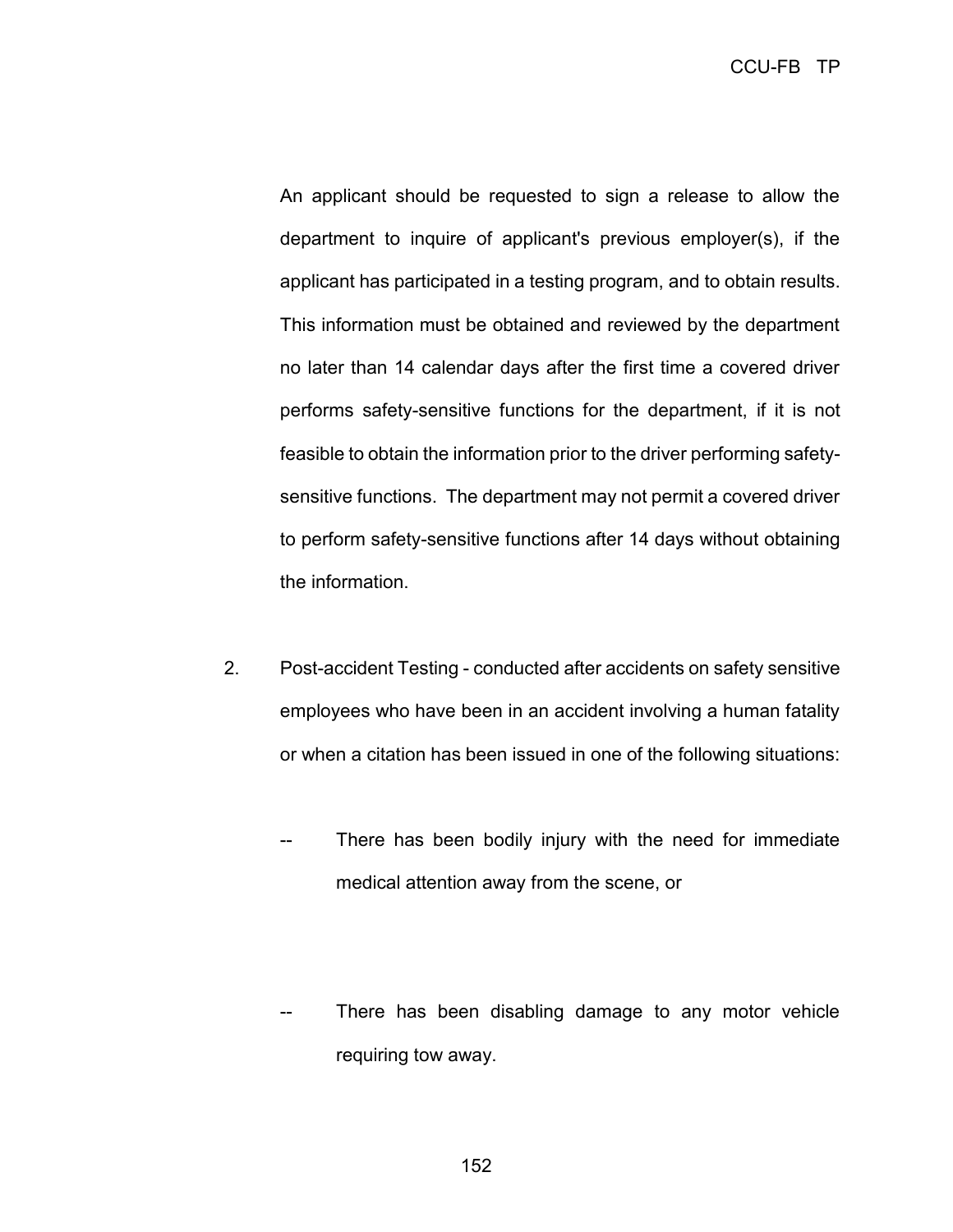- a. The department must provide drivers with necessary postaccident information, procedures, and instructions, prior to the driver operating a commercial motor vehicle, so that drivers will be able to comply with these requirements.
- b. Alcohol Test. If a BAC test is not administered within two (2) hours following the accident, the supervisor must prepare and maintain a record stating the reasons the test was not promptly administered. If not administered within eight (8) hours following the accident, attempts to test must cease and a record made of the reasons why the test was not administered.
- c. Drug Test. If a controlled substance test is not administered within 32 hours, the supervisor must cease attempts to administer the test, and prepare and maintain a record of why the test was not administered.

d. A driver subject to post-accident testing must remain available for testing and, if the driver fails to remain available, he/she may be deemed to have refused testing.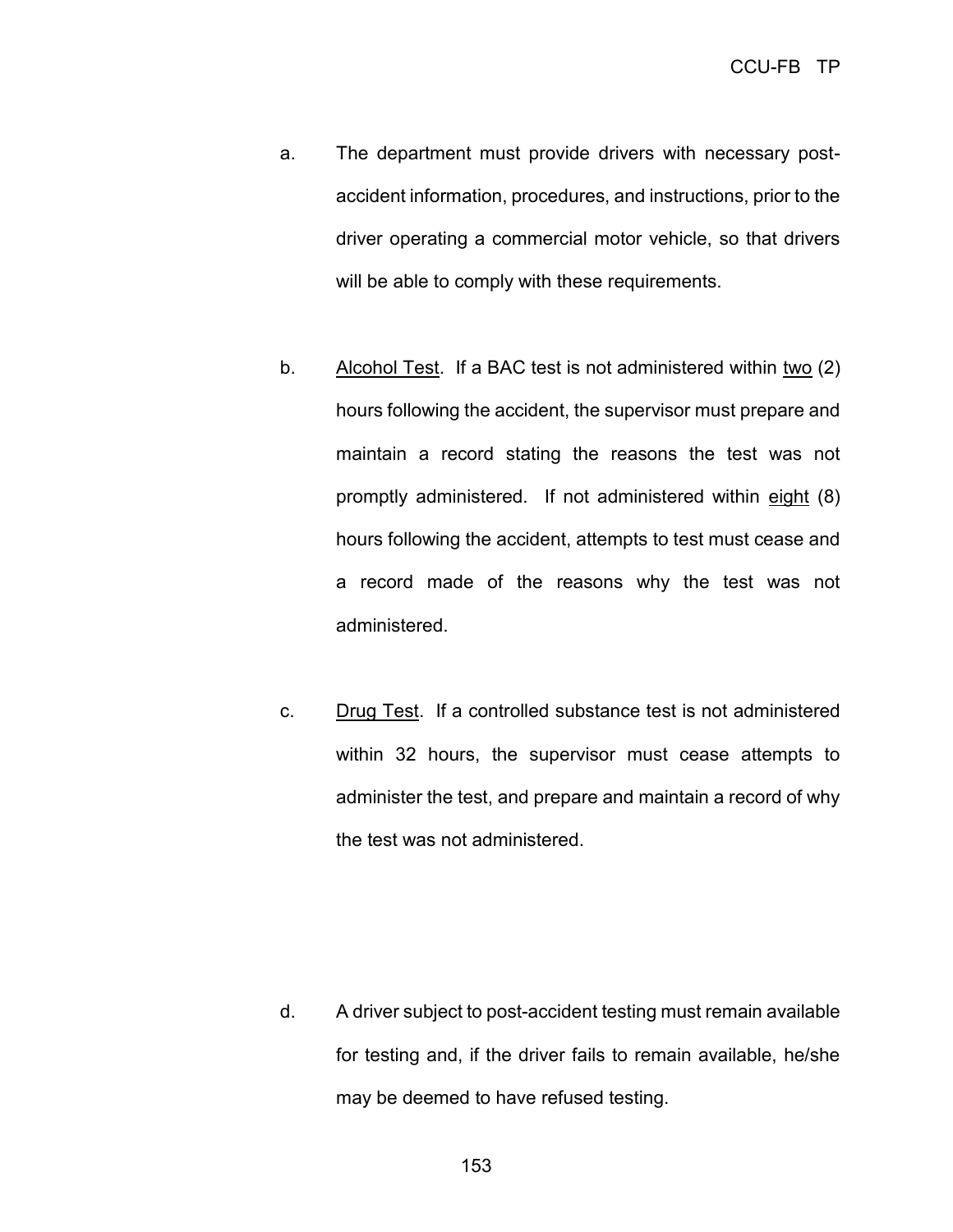e. Following collection. After returning from the collection site, the driver must not be allowed to perform safety-sensitive functions pending the results of the drug test or if the alcohol concentration is 0.02 or greater.

If the alcohol concentration is 0.02 or greater but less than 0.04, the driver may be allowed to resume safety-sensitive functions not less than 24 hours after the test.

NOTE: Using alcohol within eight (8) hours after an accident, or until tested, is prohibited.

f. The results of a breath or blood test for the use of alcohol or a urine test for the use of controlled substances conducted by the California Highway Patrol, local law enforcement or other officials having independent authority for the test, meet the DOT requirements provided test results are obtained by the department.

> NOTE: Necessary medical attention must not be delayed in order to collect the specimen(s).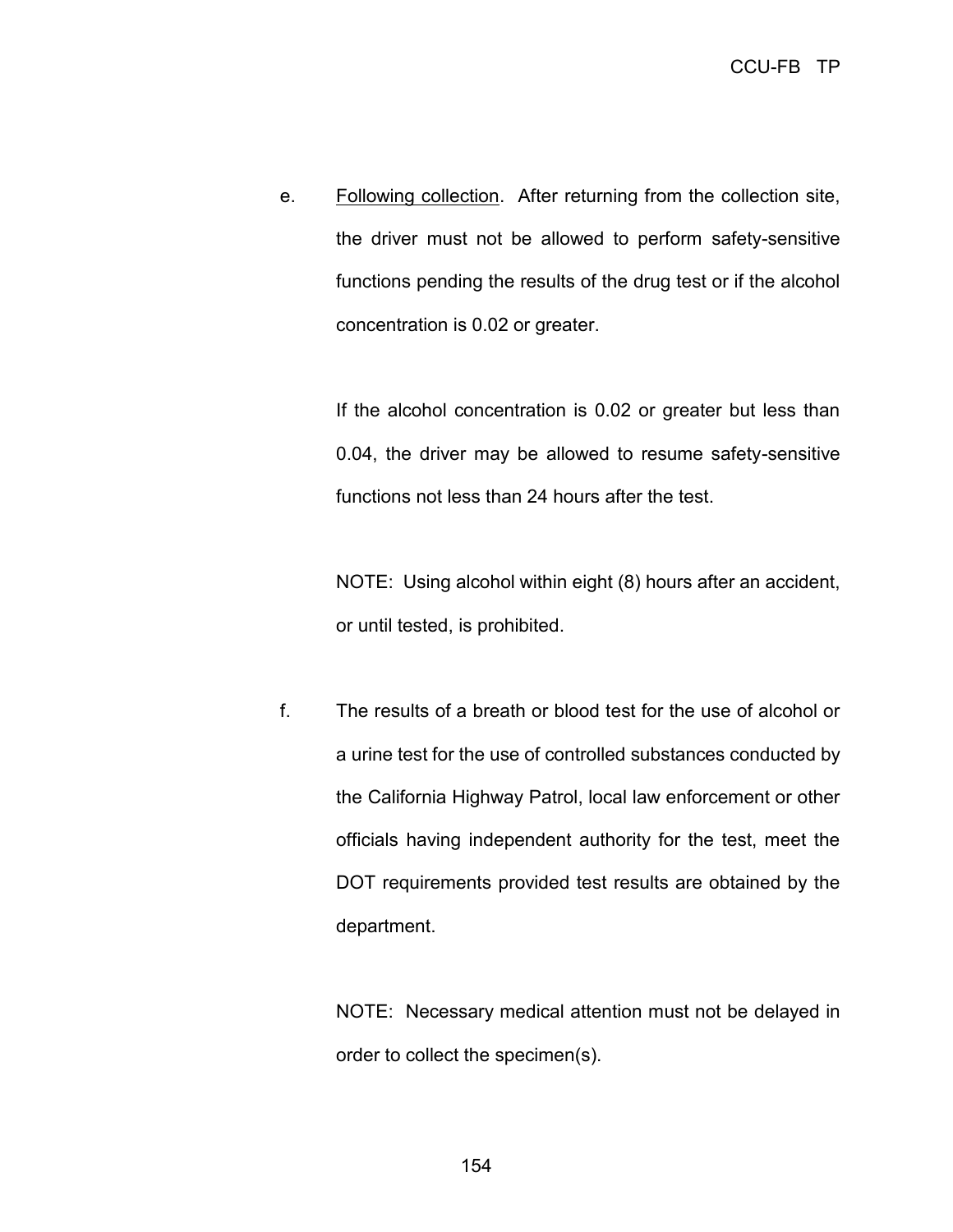3. Reasonable Suspicion Testing - conducted when a trained supervisor or departmental official observes behavior or appearance that is characteristic of alcohol misuse or drug abuse. The supervisor or departmental official must be trained in the detection of possible symptoms of alcohol misuse and drug abuse.

The objective of this test is to identify alcohol and drug affected employees who may pose a danger to themselves and others in their job performance.

Employees may be at work in a condition that raises concern regarding their safety and productivity. A supervisor or departmental official must then make a decision as to whether there is reasonable suspicion to believe an employee is using or has used a prohibited drug or is misusing alcohol based on the following criteria:

a. The decision to test must be based on a reasonable and articulate belief that the employee is misusing alcohol or is using prohibited drugs on the basis of specific, contemporaneous physical, or performance indicators of probable alcohol misuse or drug use such as appearance, behavior, speech, or body odors of the individual.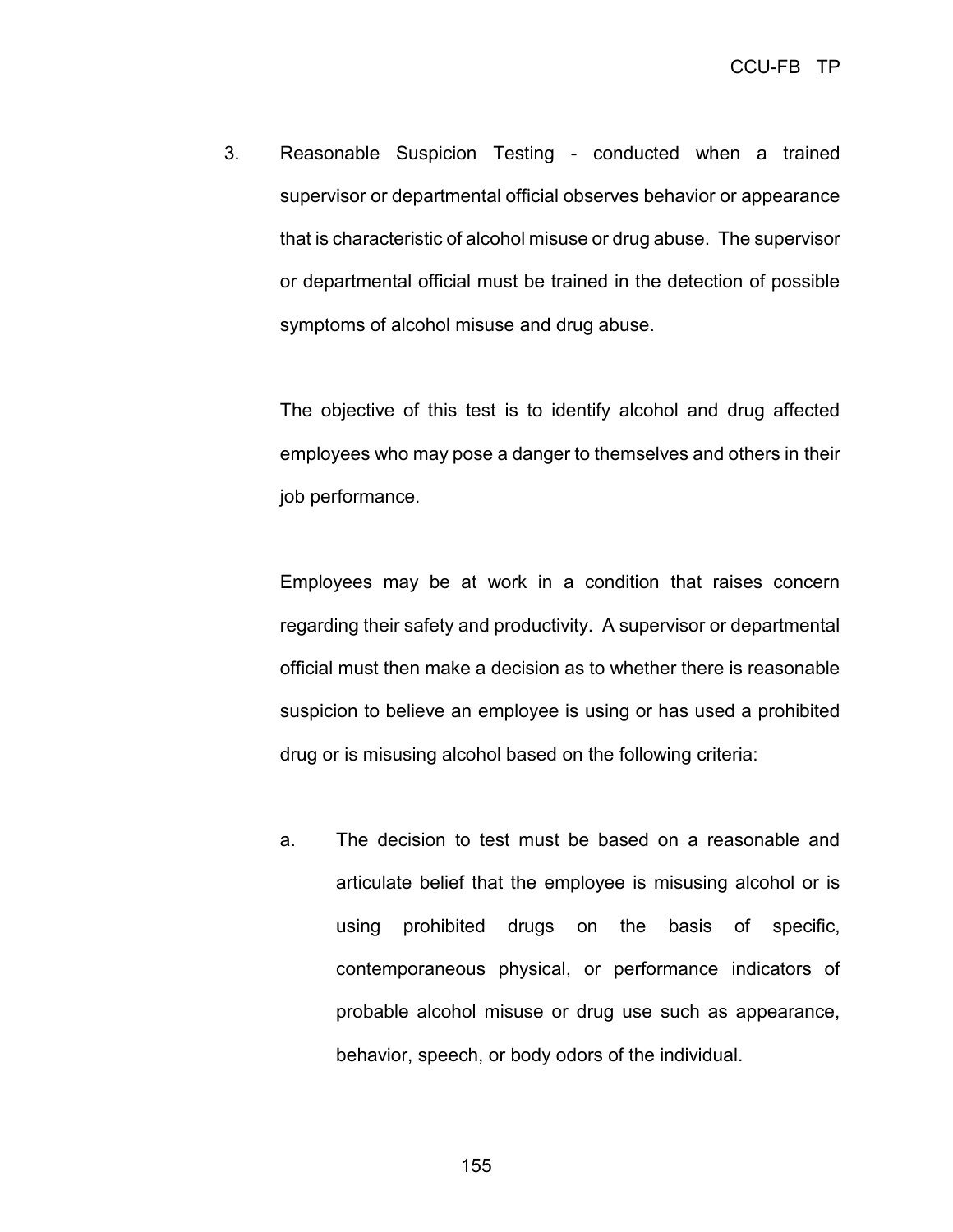Observations may include indications of chronic and withdrawal effects of controlled substances.

Whenever feasible, reasonable suspicion shall be confirmed by a second supervisor, manager, or other reliable witness.

b. Alcohol Test. Alcohol testing is to be done while the driver is performing safety-sensitive functions, just before performing safety-sensitive functions, or just after the driver has ceased performing such functions.

> If a BAC test is not administered within two (2) hours following observed indicators, the supervisor must prepare and maintain a record stating reasons for the delay. If not administered with eight (8) hours, attempts to test must cease and a record made of the reasons why the test was not administered.

> The department must not permit an employee to perform or continue to perform safety-sensitive functions until a) a BAC test is administered and the driver's alcohol concentration measures less than 0.02, or b) 24 hours have elapsed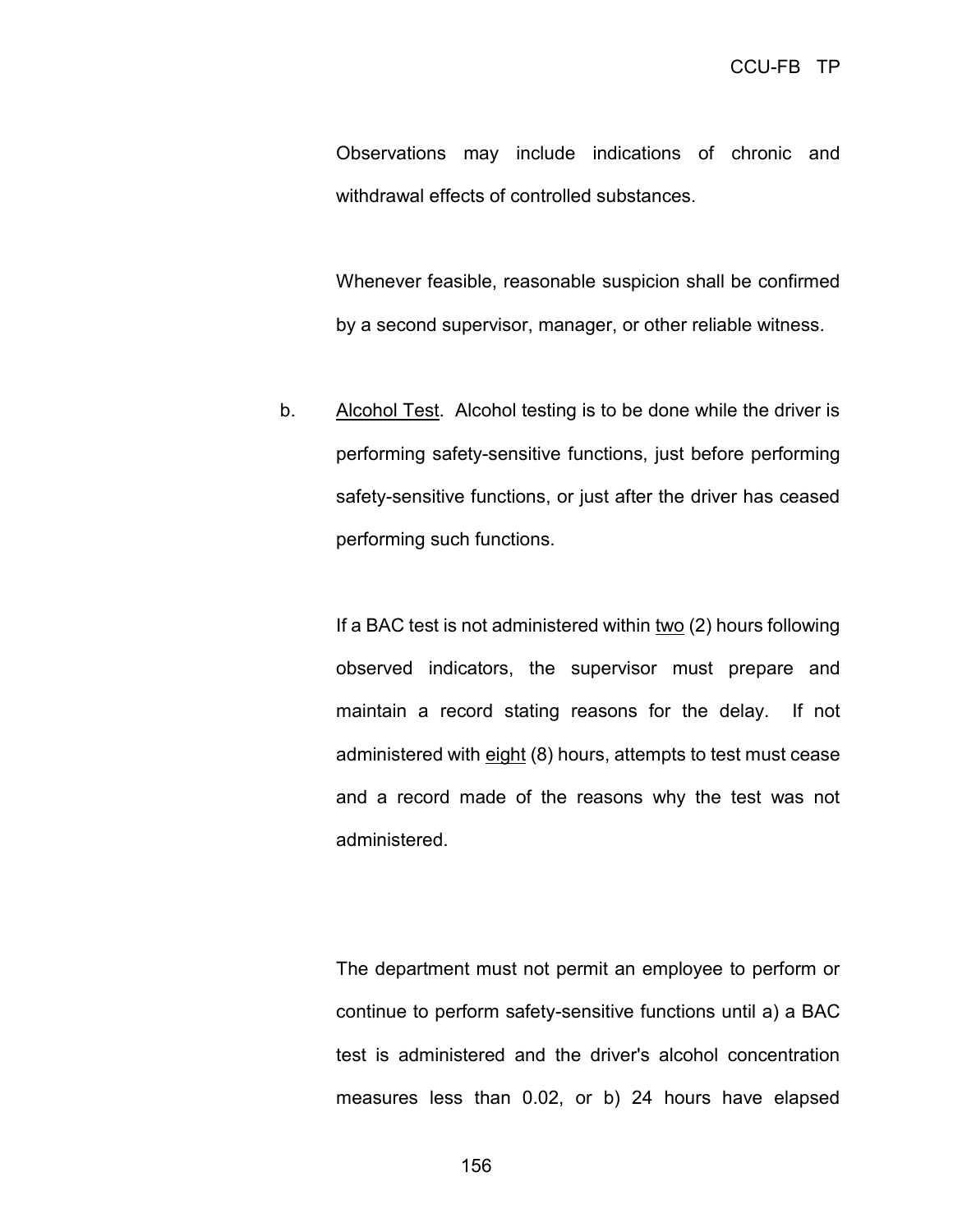following the determination that there is reasonable suspicion to believe that the driver has violated the prohibitions concerning the use of alcohol.

- c. Drug Test. A written record, signed by the supervisor(s) who made the observations, must be made of the observations leading to the reasonable suspicion test immediately, whenever feasible, and in all cases within 24 hours of the observed behavior or before the test results are released, whichever is earlier.
- d. Transport of affected driver. The department will arrange for transportation of employee to a collection site in accordance with the following guidelines:
	- (1) The employee will be driven by someone other than his/her immediate supervisor unless the supervisor and the employee agree that the supervisor is the most suitable person.
	- (2) Public transportation such as a taxicab may be utilized. In such a case, the department will provide a suitable person, from the department, to accompany the individual. Again, the supervisor should not be utilized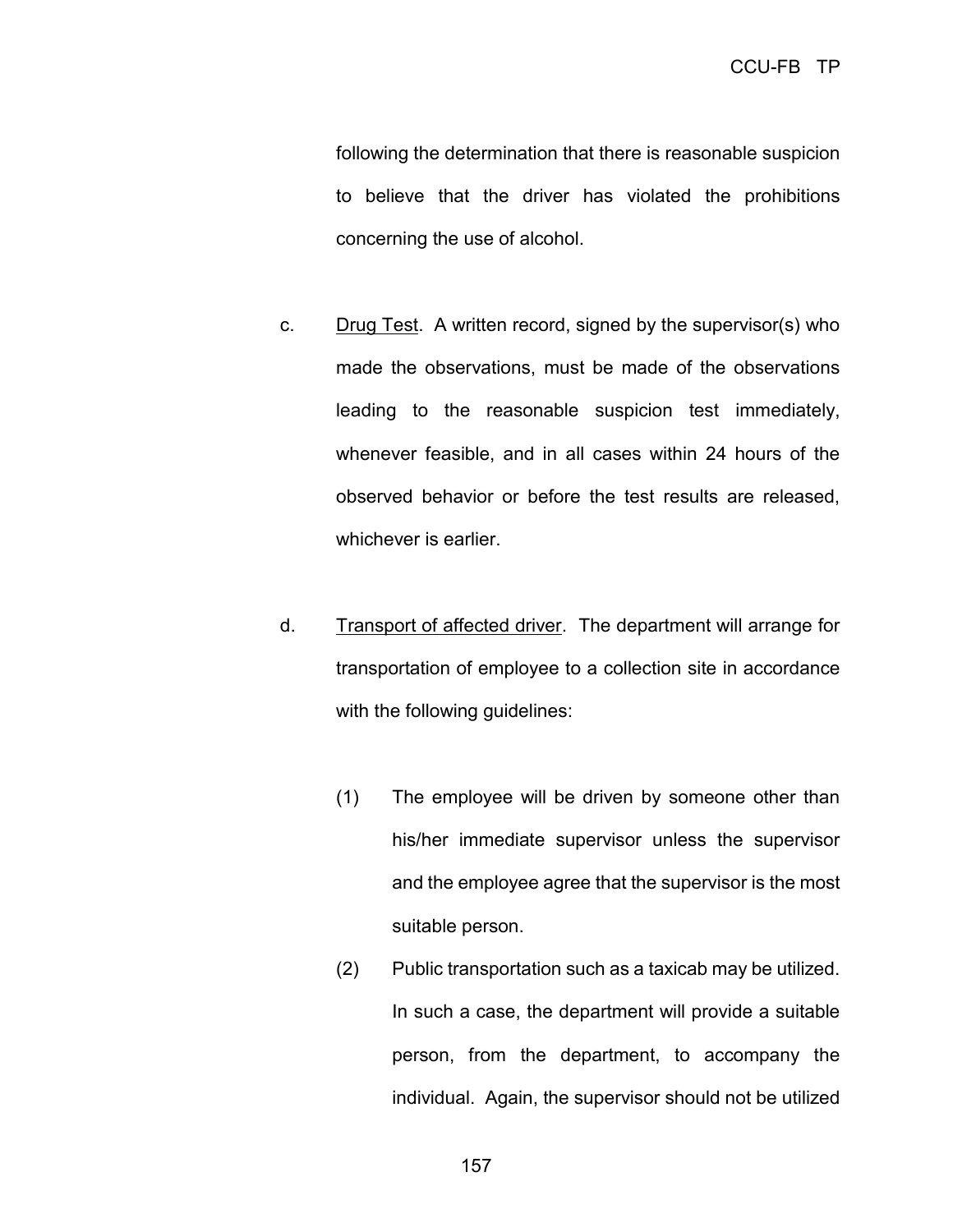unless there is agreement with the employee that the supervisor is the most suitable person.

- (3) Security personnel from the department may also be utilized for transporting the employee to the collection site.
- 4. Random Testing conducted on a random, unannounced basis. The primary objectives of random testing are to deter alcohol misuse and prohibited drug use, and to ensure a drug and alcohol free workplace.

Random alcohol testing will be conducted just before, during, or just after performance of safety-sensitive functions, while random drug testing will be conducted anytime the employee is at work.

The minimum annual percentage rate is set by the Federal Highway Administration. Currently, the rate for random alcohol testing must be 10 percent of the average number of covered employees, and for drug testing, 50 percent of the covered employees. The test must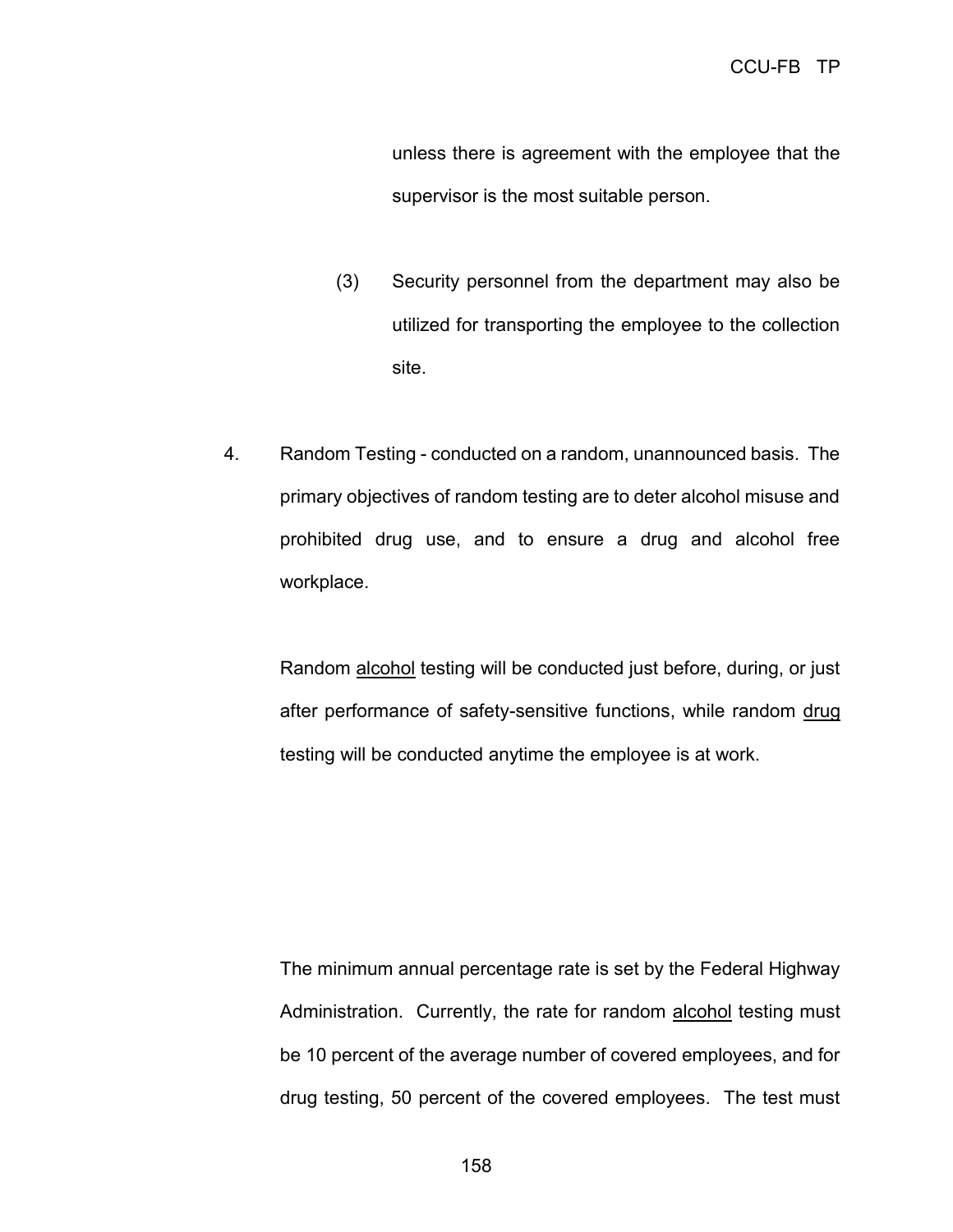be spread reasonably over a 12-month period.

NOTE: Each year the FHWA will publish the minimum annual percentage rate for random drug and alcohol testing of covered employees.

The key aspects of the random testing selection process are addressed below:

- a. Random selection of employees for alcohol and drug testing will be in accordance with the procedures described in Appendix A of this policy.
- b. The DPM is responsible for notifying employees who have been selected for random testing, to proceed to the test-site immediately following notification.
- 5. Return-to-Duty Testing conducted when an employee who has violated the prohibited alcohol or drug-use conduct standards returns to performing safety-sensitive duties.
	- a. Alcohol Test. The DPM is responsible for ensuring that an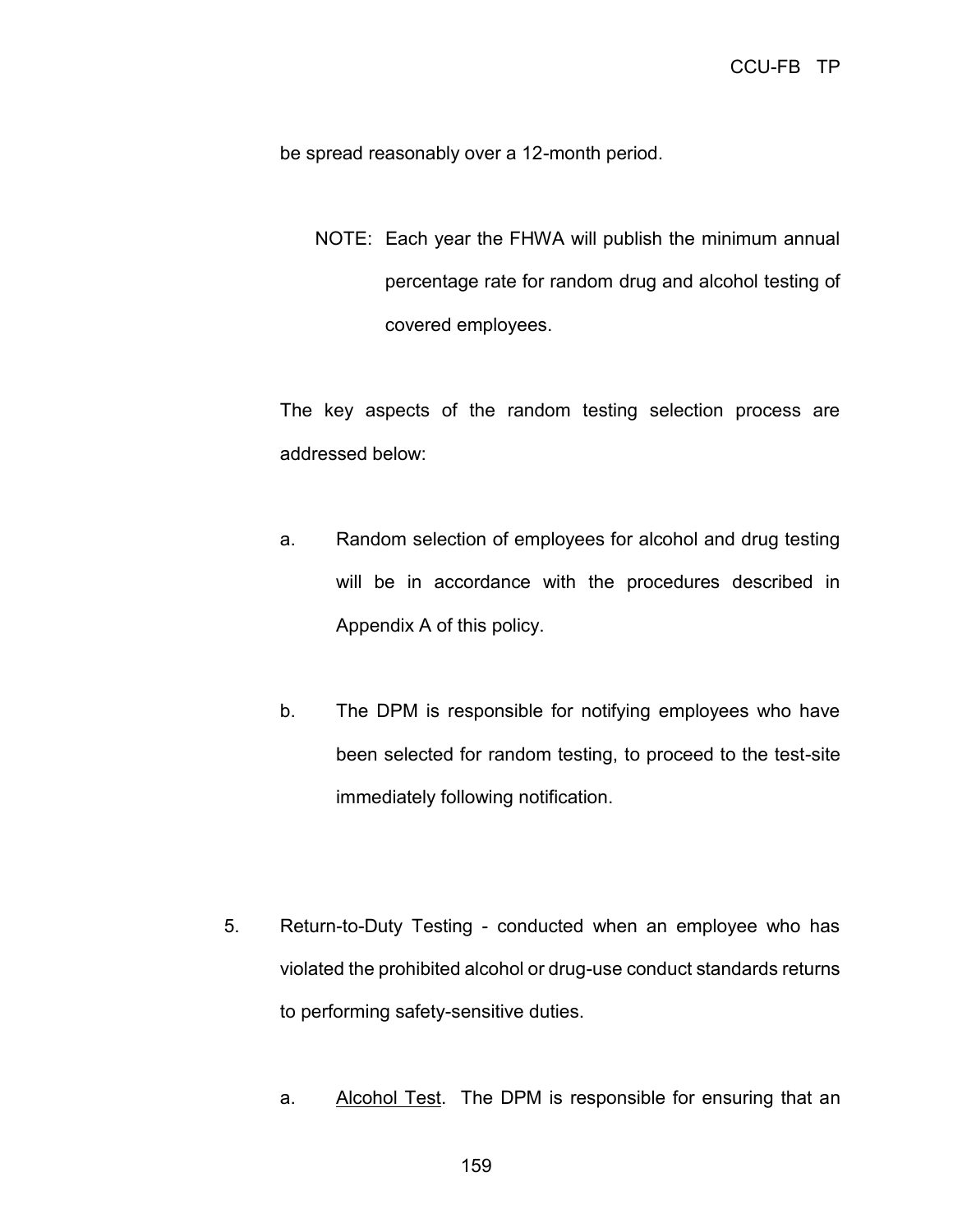employee who has engaged in conduct prohibited by the DOT Rules concerning the use of alcohol, undergoes a return-to-duty alcohol test with a result indicating an alcohol concentration of less than 0.02.

- b. Drug Test. For employees who have engaged in conduct prohibited by the DOT Rules concerning the use of controlled substances, a return-to-duty test for controlled substances will be ordered by the Medical Review Officer (MRO). A negative test for controlled substances will be required before the employee can return to performing safety-sensitive functions.
- c. The MRO or an SAP when applicable, will notify the DPM whether the affected employee can return to performing safety-sensitive functions.
- 6. Follow-up Testing when the MRO or another SAP determines that the employee requires assistance in resolving problems associated with alcohol misuse or drug abuse, the employee will be subject to unannounced follow-up testing as directed, for up to 60 months. At least 6 tests will be conducted in the first 12 months after a driver returns to duty. The MRO or the SAP may terminate testing after the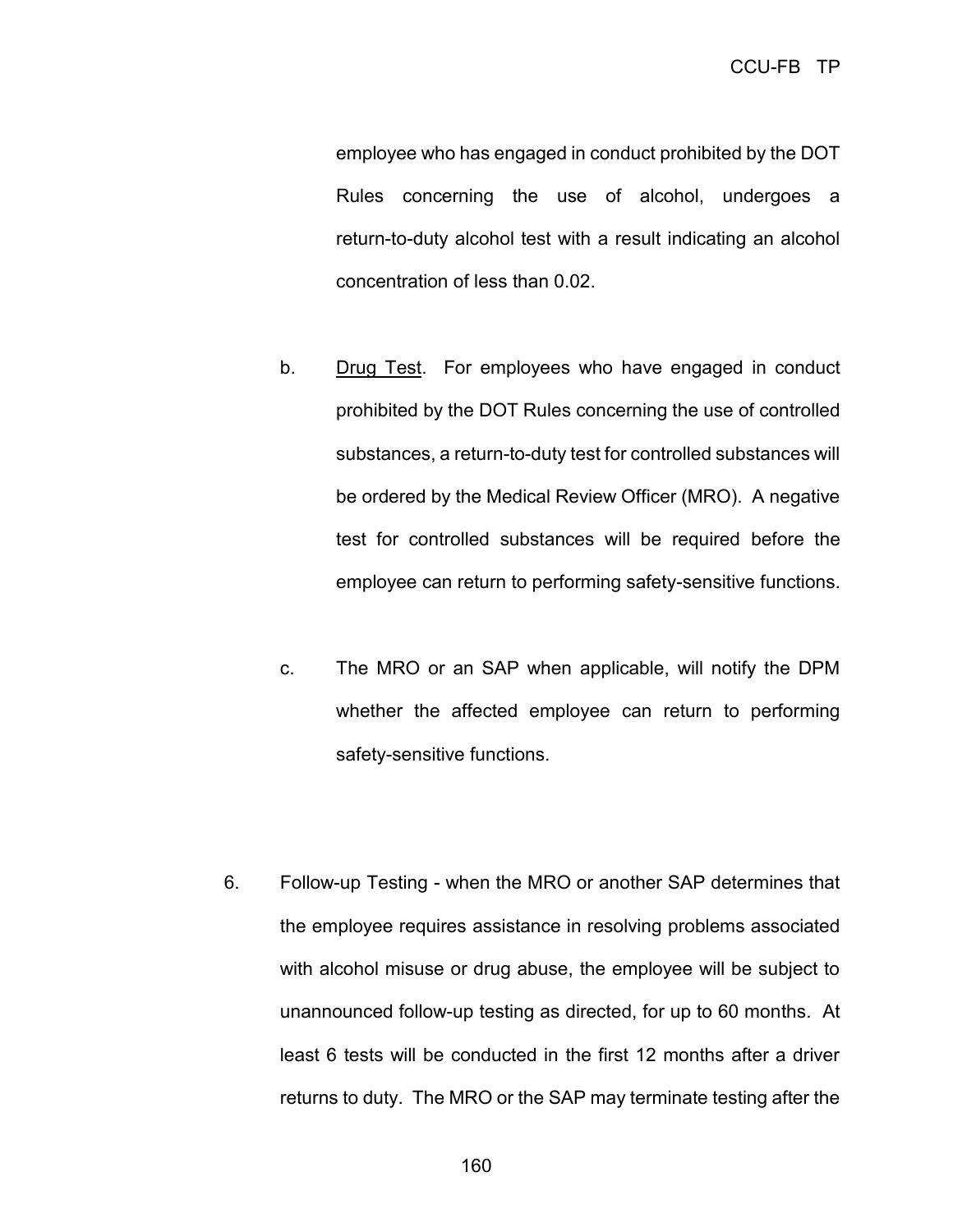6 tests.

The MRO or SAP when applicable, will notify the DPM of the need for an employee to have follow-up testing and will specify the frequency and duration of such testing.

### **III. REVIEW OF TEST RESULTS**

### A. ALCOHOL TESTING

Refer to Appendix C of this policy.

### B. DRUG TESTING

The MRO will review and interpret confirmed positive test results for controlled substances obtained from the various testing protocols (i.e. preemployment, random, post-accident, reasonable suspicion, return-to-duty, and follow-up), and will notify the DPM in writing within 3 business days of making his/her (MRO's) decision.

The MRO will be a licensed physician with knowledge of substance abuse disorders.

Procedures for MRO review of controlled substances' test results are contained in Appendix B of this policy.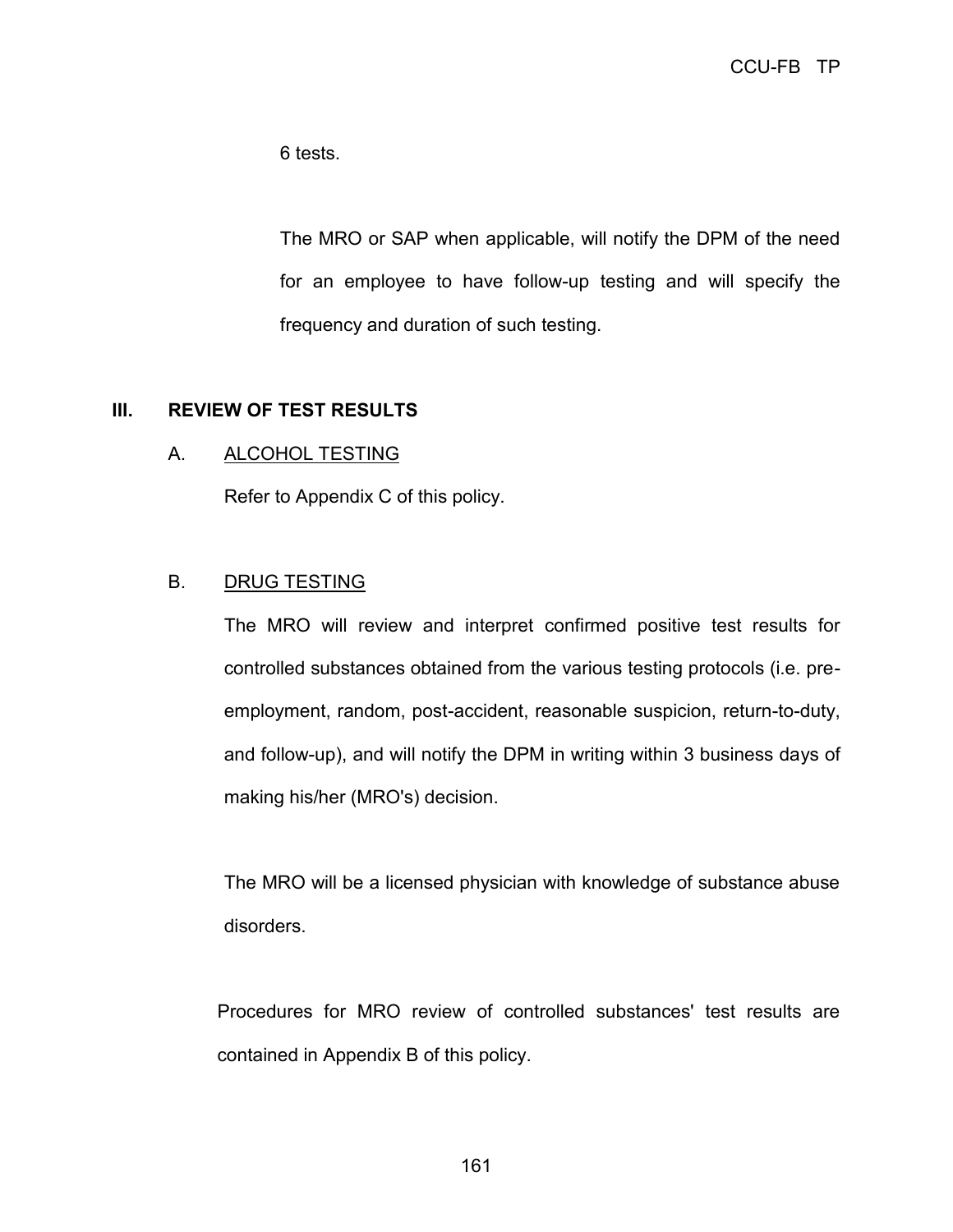## **IV. CONSEQUENCES OF A POSITIVE TEST/REMOVAL FROM DUTY**

- A. Compliance with the County's anti-drug and alcohol misuse prevention program must be a condition for employment in a position that is covered by FHWA regulations.
- B. A covered employee must be removed from a safety-sensitive function under the following conditions:
	- 1. A BAC of 0.04 or greater. A BAC of 0.02 or greater but less than 0.04 will result in the removal from safety-sensitive function for at least 24 hours.
	- 2. Consumption of alcohol within four (4) hours prior to reporting to duty.
	- 3. Refusal to submit to an alcohol or a drug test required by this policy.
	- 4. Possession or use of alcohol or drugs when on duty.
	- 5. Testing positive for drugs.

6. Information from previous employer(s) has not been received within 14 days after the first time safety-sensitive functions have been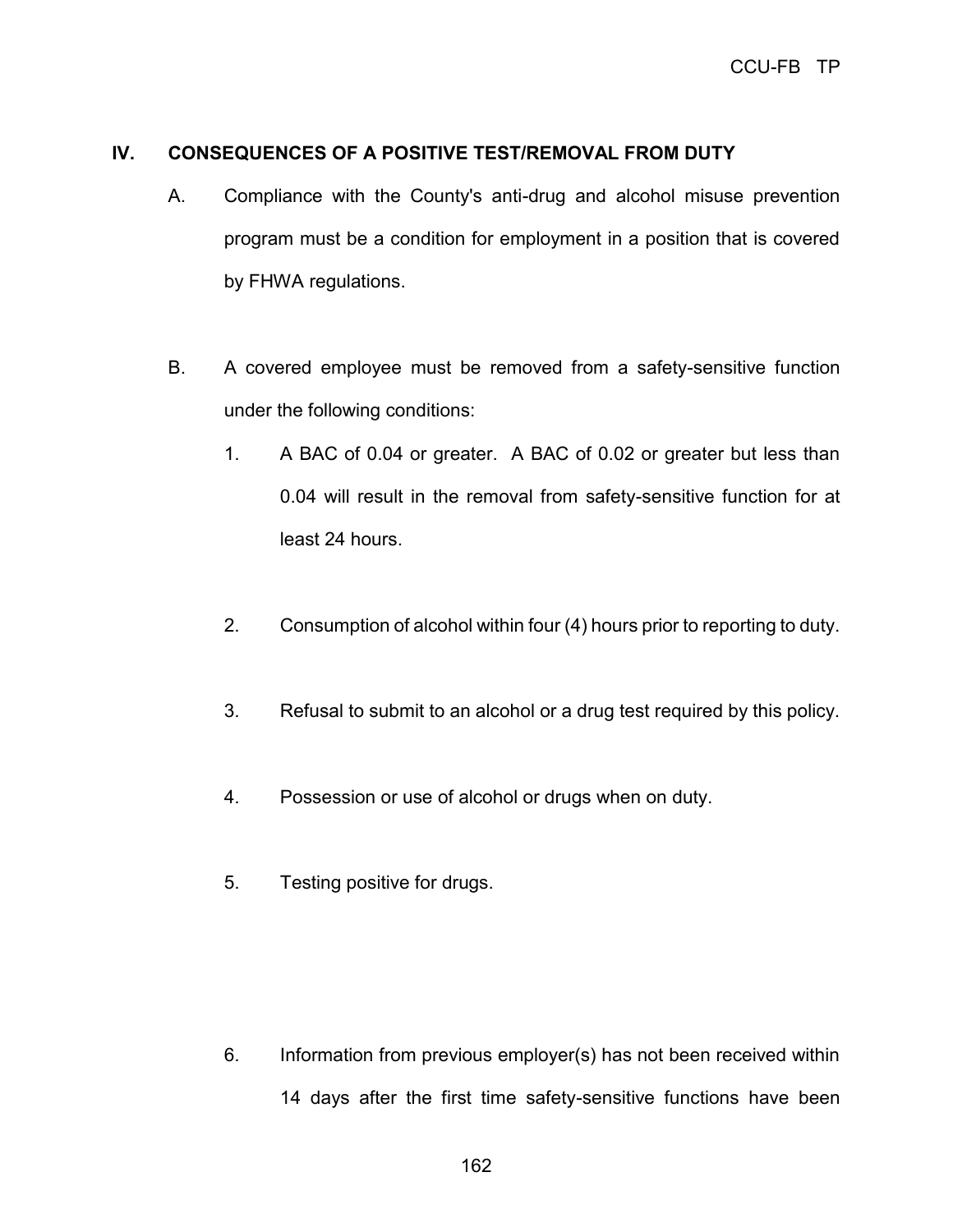performed.

- 7. There is reasonable suspicion the employee may be impaired as shown by behavioral, speech, and performance indicators.
- C. Refusal to take a test will result in the employee's removal from safetysensitive functions and may constitute a rebuttable presumption that the employee was under the influence of alcohol or drugs at the time of the test.
- D. Additional discipline of an employee found to be in violation of the prohibitions regarding alcohol and controlled drug use specified in the DOT Rules will be in accordance with applicable MOU provisions, and departmental rules and policy.
- E. Testing results are inadmissible in any disciplinary proceeding without an audit trail showing compliance with each aspect of this procedure. Burden of showing compliance is on the County.

## **V. RETENTION OF RECORDS**

Records to be maintained in regard to this program are those specified in Title 49, CFR, Part 382, Subpart D, ' 382.401(c).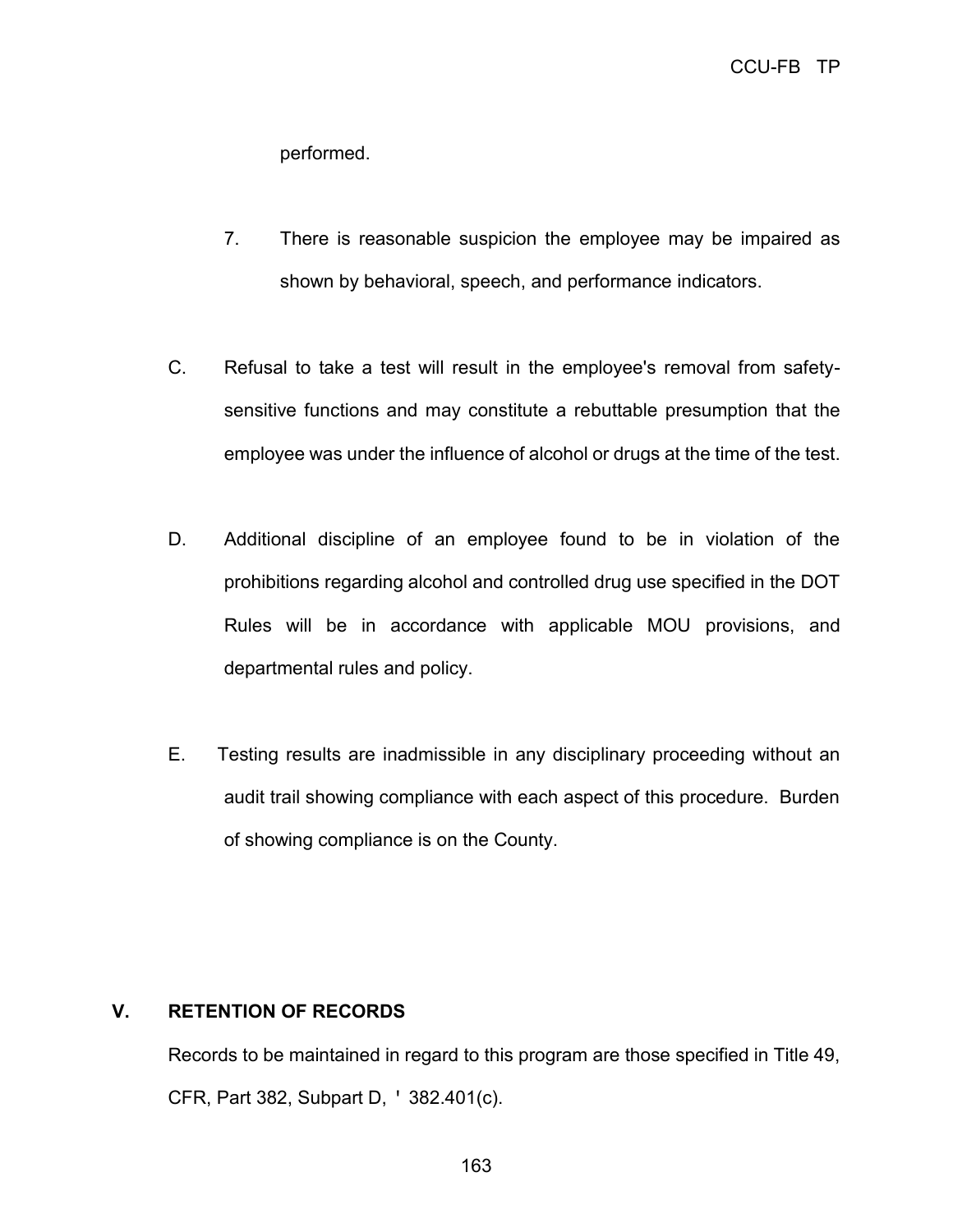Records related to this program will be maintained by the CPM or approved contractor in a secure location with controlled access.

Any records regarding this program which originate with the DPM (e.g. preemployment, reasonable suspicion documentation, documents generated in connection with decisions on post-accident tests, etc.) will be maintained confidentially in a secure location with controlled access.

### **VI. REPORTING REQUIREMENTS**

The CPM will be responsible for preparation and maintenance of an annual calendar year summary of the results of the County's testing programs in accordance with DOT regulations in Title 49, CFR, Part 382, Subpart D, ' 382.403.

#### **VII. ACCESS TO FACILITIES AND RECORDS**

Driver information contained in records required to be maintained under this policy must not be released by the CPM or the DPM except as required by law, or expressly authorized, or required by DOT regulations.

The County will permit access to all facilities utilized in complying with the DOT Rules, to the Secretary of Transportation, any DOT agency, or any State or local officials with regulatory authority over the County or any of its drivers.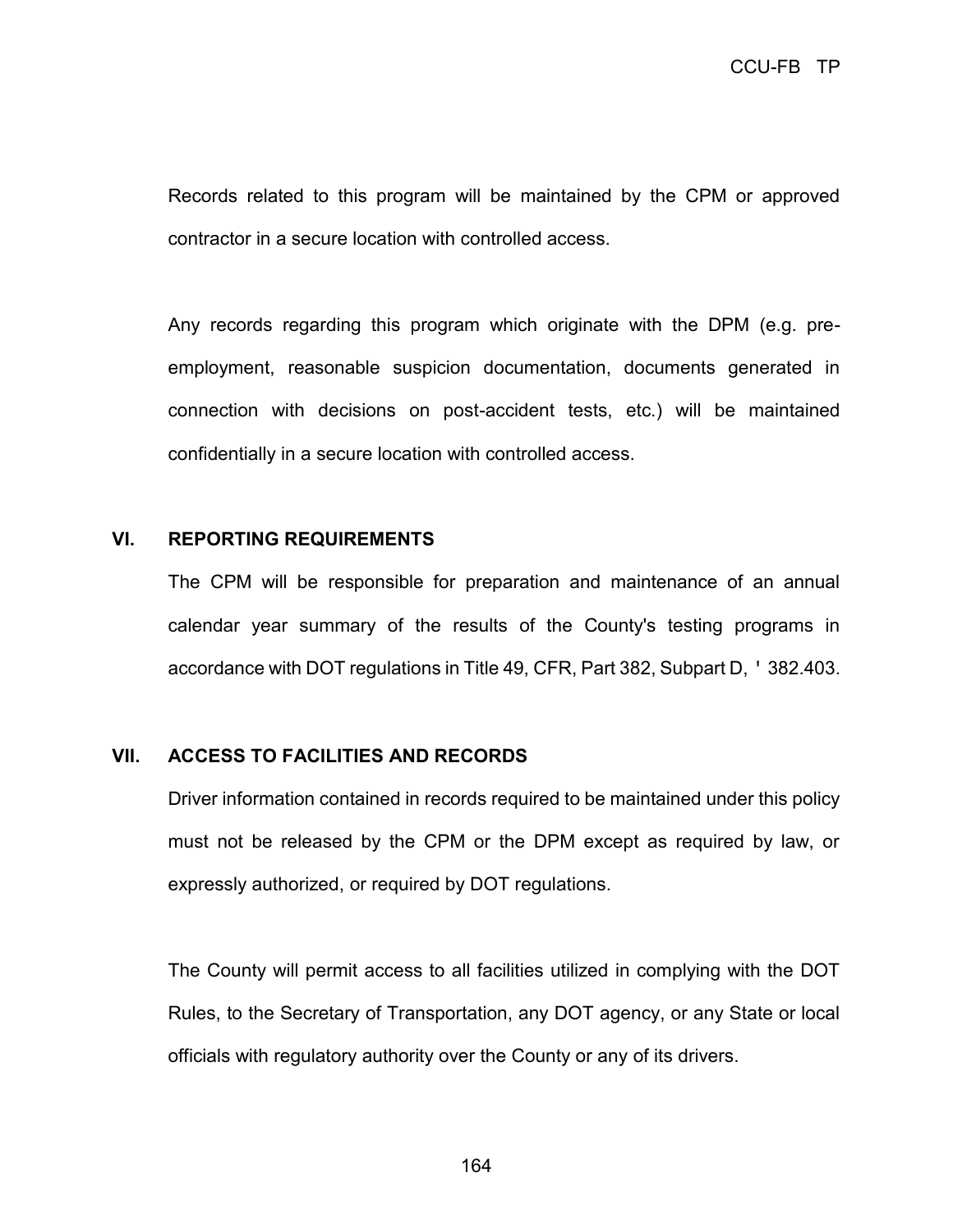### **VIII. PROMULGATION OF POLICY AND PROVISION OF TRAINING**

#### A. EDUCATIONAL MATERIALS

The DPM must ensure that each covered employee receives a copy of this policy and accompanying procedures, and the following additional information, before the start of alcohol and controlled substances' testing required under the DOT Rules, and to each driver subsequently hired or transferred into a covered position:

- 1. The name of the DPM to whom questions about the materials can be directed.
- 2. The categories of covered employees who are subject to the provisions of this policy.
- 3. A description of what constitutes safety-sensitive functions.
- 4. Information concerning the effects of using alcohol and controlled substances on an individual's health, work, and personal life; signs and symptoms of problems associated with alcohol misuse or use of controlled substances; and available methods of intervention, including confrontation, referral to the County's EAP and/or referral to management, when a problem with misusing alcohol and/or using controlled substances is suspected. This material is available through the EAP at (213) 887-5300.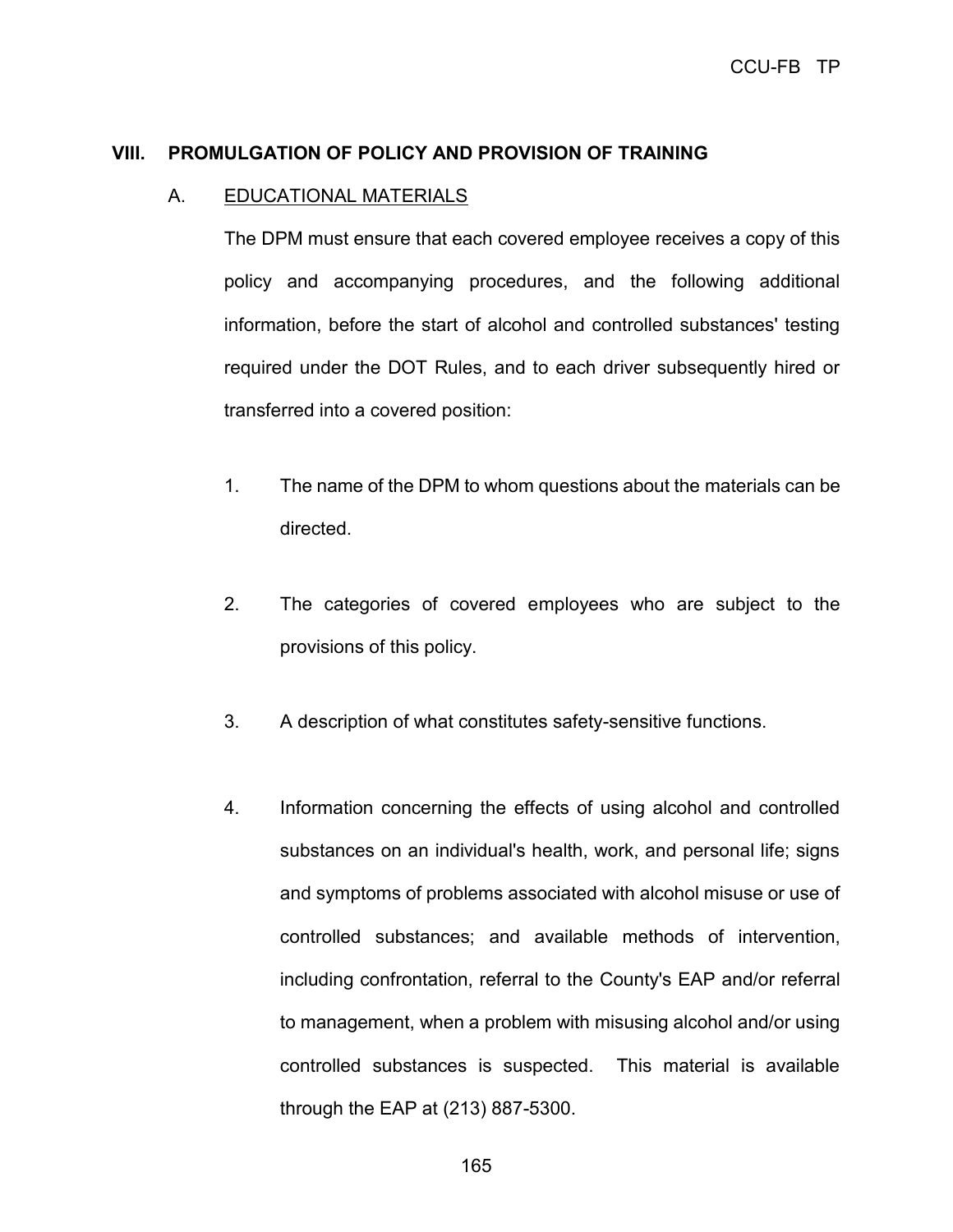### B. CERTIFICATE OF RECEIPT

The DPM must require each covered employee to sign a statement certifying receipt of the copy of this policy. The original of the signed statement must be retained by the department, and copy may be provided to the employee.

### C. SUPERVISORY TRAINING

Supervisory and departmental staff designated to determine whether a covered employee must be tested for drug or alcohol for reasonable cause must receive training under the anti-drug and alcohol misuse prevention program. These designated individuals must receive at least 60 minutes of training on alcohol misuse and an additional 60 minutes of training on drug use. It must cover physical, behavioral, speech, and performance indicators of probable alcohol misuse and use of controlled substances. This training is available through the County's EAP at (213) 887-5300 or may be obtained from an outside vendor.

#### **IX. REFERRAL, EVALUATION, AND TREATMENT**

A. Employees who have engaged in conduct prohibited by the DOT Rules and have been identified as such, must be advised by the DPM or MRO of the availability of the County's EAP or contract SAP to serve as a resource for names, addresses, and telephone numbers of other SAPs available to provide counseling and treatment programs.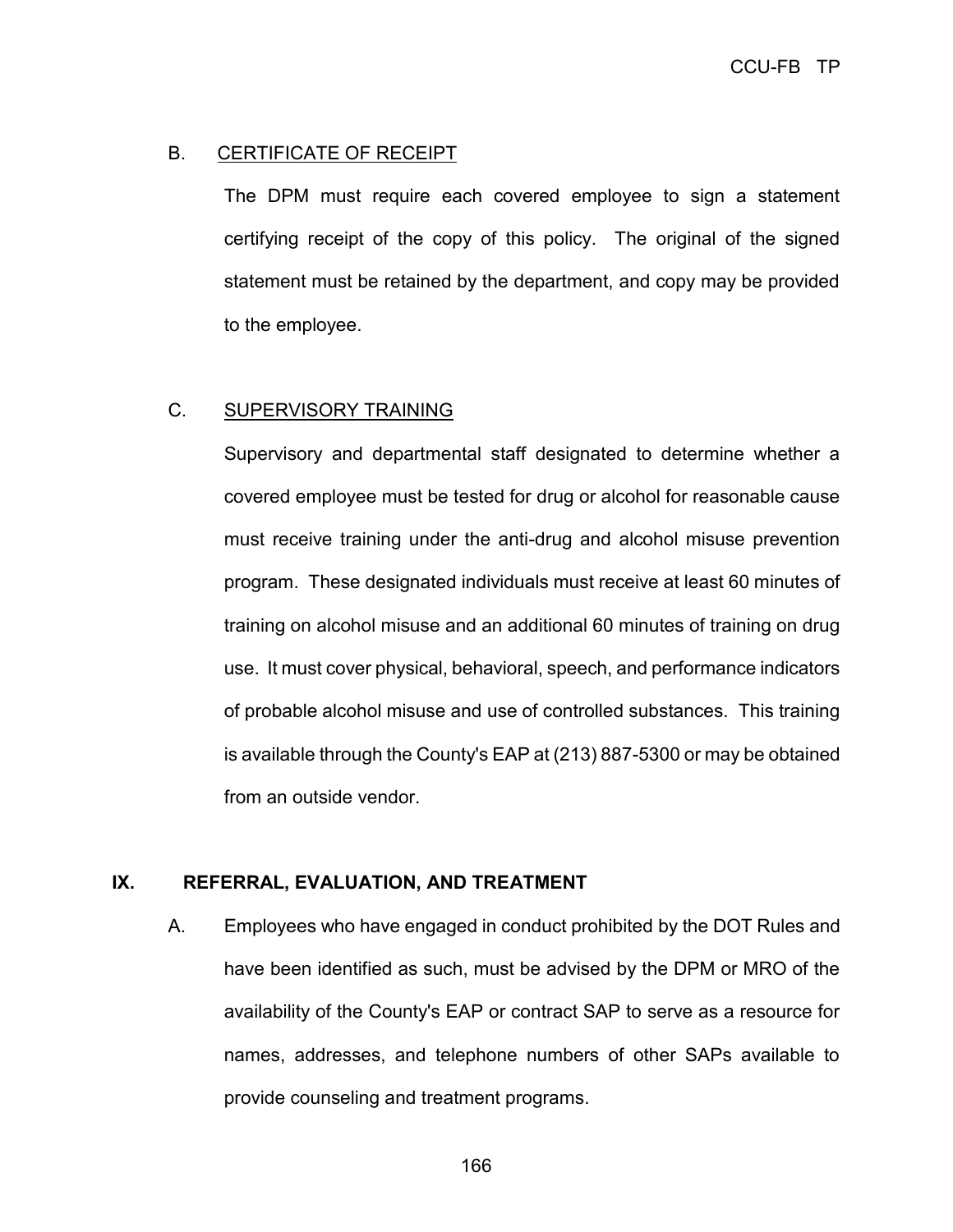B. Each employee who engages in conduct prohibited by these Rules must be referred to the EAP or contract SAP to determine what assistance, if any, the employee needs in resolving problems associated with alcohol misuse and controlled substances use.

If the EAP or other SAP prescribes a program of rehabilitation, the employee must be evaluated by that SAP before returning to duty to determine if the employee has properly followed the rehabilitation program.

- C. A returning employee must be subject to unannounced follow-up testing for alcohol and controlled substances in accordance with Part II D (6) of this policy.
- D. Evaluation and rehabilitation, and assignment of costs of such evaluation and rehabilitation will be made in accordance with the County's Policy on a Drug- Free Workplace.
- E. The requirements of this section with respect to referral, evaluation and rehabilitation, do not apply to applicants who refuse to submit to preemployment testing for controlled substances, or who have a verified positive pre-employment test for controlled substances.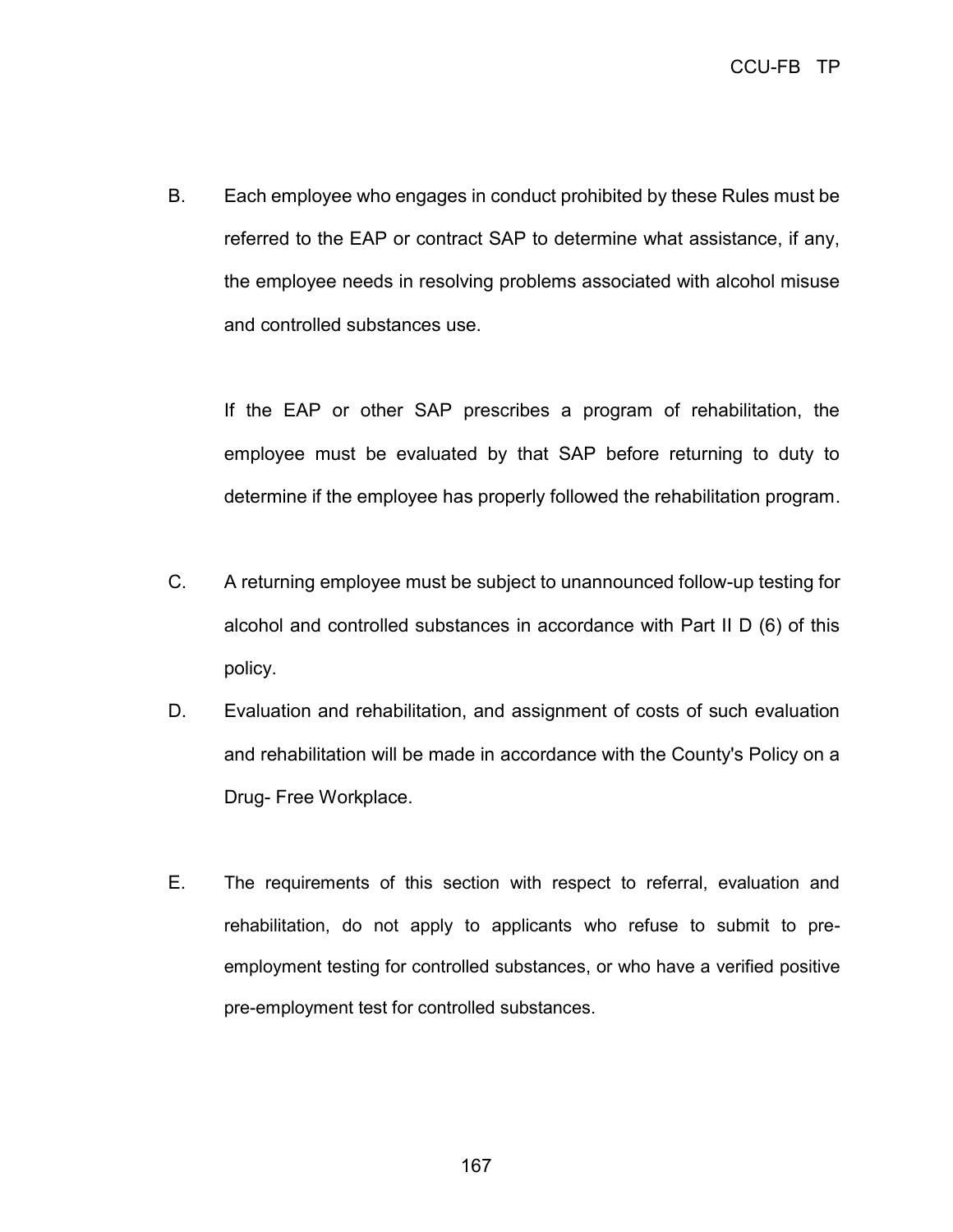### **X. HOLD HARMLESS AND INDEMNIFICATION CLAUSE**

The County agrees to indemnify, hold harmless and defend the Coalition and each Union signatory to this agreement from any claims or liabilities which may arise as a result of the employee organization entering into this agreement. It is expressly understood that the County of Los Angeles shall choose the counsel, and have control of all phases and aspects of the litigation and the Union's defense including settlement, and that the Union shall cooperate in that defense. The County will not indemnify or defend the Union against any claim that the organization or anyone acting on its behalf improperly or negligently advised, represented, or performed services for an employee with respect to any event subsequent to the effective date of this agreement with respect to the Urine Testing Program, disciplinary proceedings arising from the program, or any other right or liability of the employee related to the program.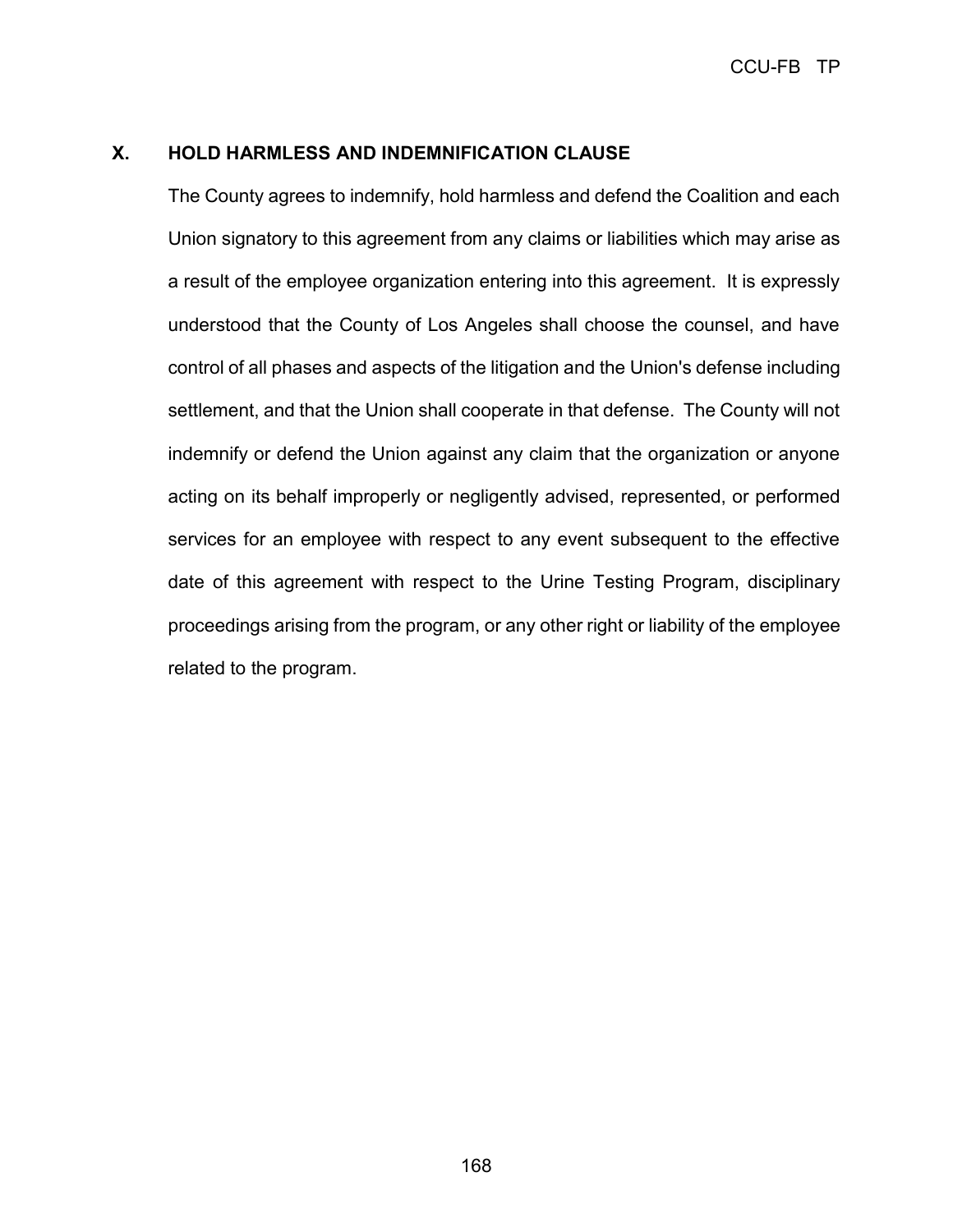## APPENDIX A

## PROCEDURES FOR COORDINATING PROGRAM WITH APPROVED VENDOR

The County has arranged for Addiction Medical Consultants, Inc. (AMC) to administer and operate the program. AMC subcontracts with Smith Kline Beacham Clinical Laboratories for specimen collection and analysis for controlled substances and also for collection of breath alcohol. In addition, AMC has a Medical Review Officer (MRO) who will review all substance abuse test results. AMC also provides SAP services and will maintain all D.O.T. required records and will prepare yearly reports as required by D.O.T.

- (a) *AMC will provide to all departmental program managers (DPMs) the following:*
	- (1) A list of approved collection sites, including after hour sites.
	- (2) Referral forms for alcohol and substance abuse testing.
- (b) *Identification of Random Pool*.
	- (1) County departments must identify those employees who are subject to the provisions of the DOT Rules and identify them in the County-Wide Timekeeping and Personnel Payroll System (CWTAPPS).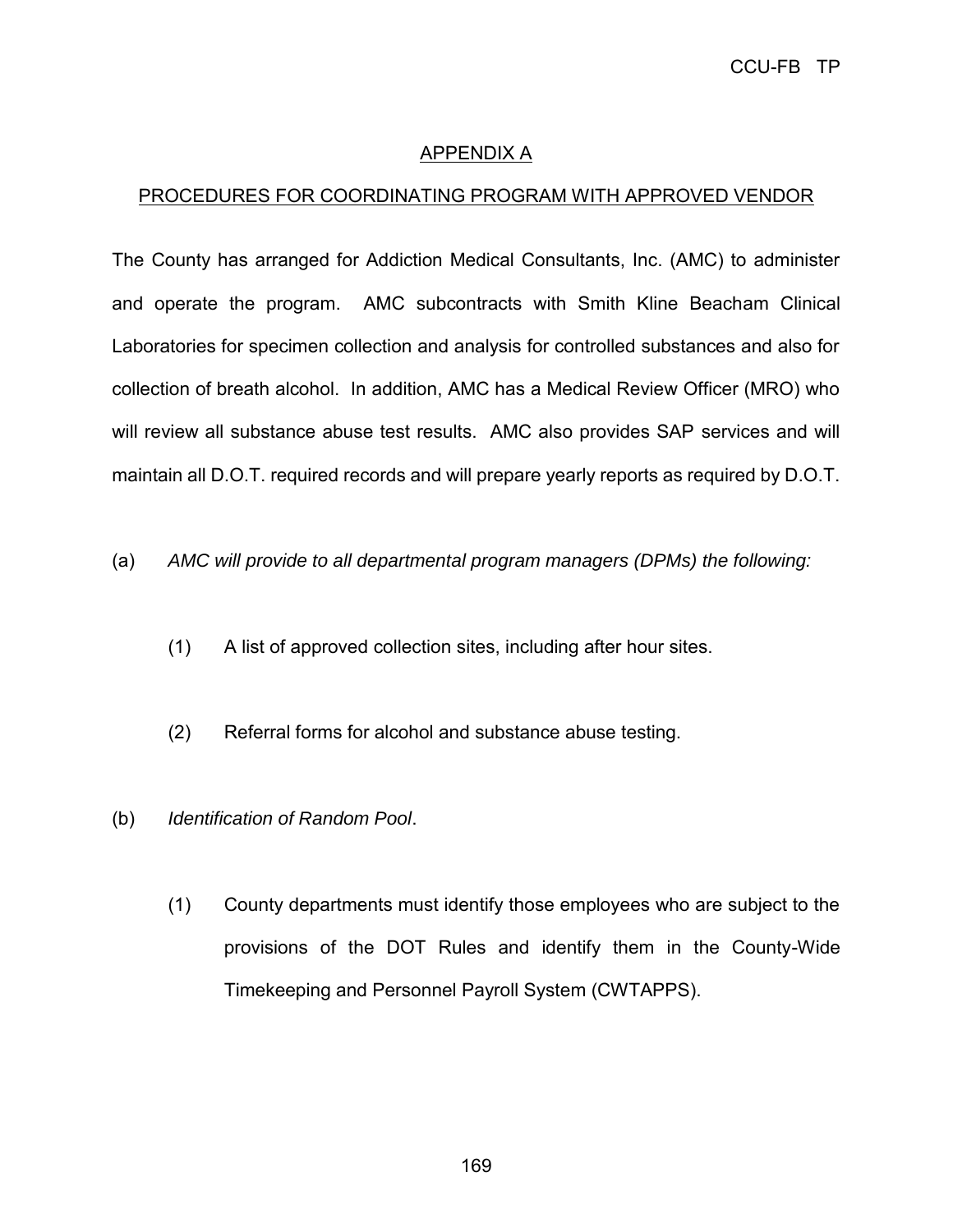- (2) In the "Employee License" screen (Code LIC) of CWTAPPS, the department will enter a code "COMMERCIAL" which will indicate commercial driver's license. (This code shall be entered only for those drivers subject to DOT testing. All other drivers will not be coded).
	- (i) The department will update this field as soon as a new driver is hired, or an employee is transferred or promoted to a position which requires a commercial driver's license and which is covered by DOT regulations.
	- (ii) When an individual is no longer employed in such a position, the department will remove the COMMERCIAL code. (If the code is not removed and the employee is still in service, he/she will be left in the random selection pool and be subject to testing).
	- (iii) For detailed instructions on entering and updating this field, the department should refer to the CWTAPPS manual.

#### (c) *Random Selection Process*.

(1) AMC will notify DPMs at the beginning of each month of the names of that department's employees who are to have random drug or alcohol tests. The DPM will then have the rest of that month to schedule the employee for testing.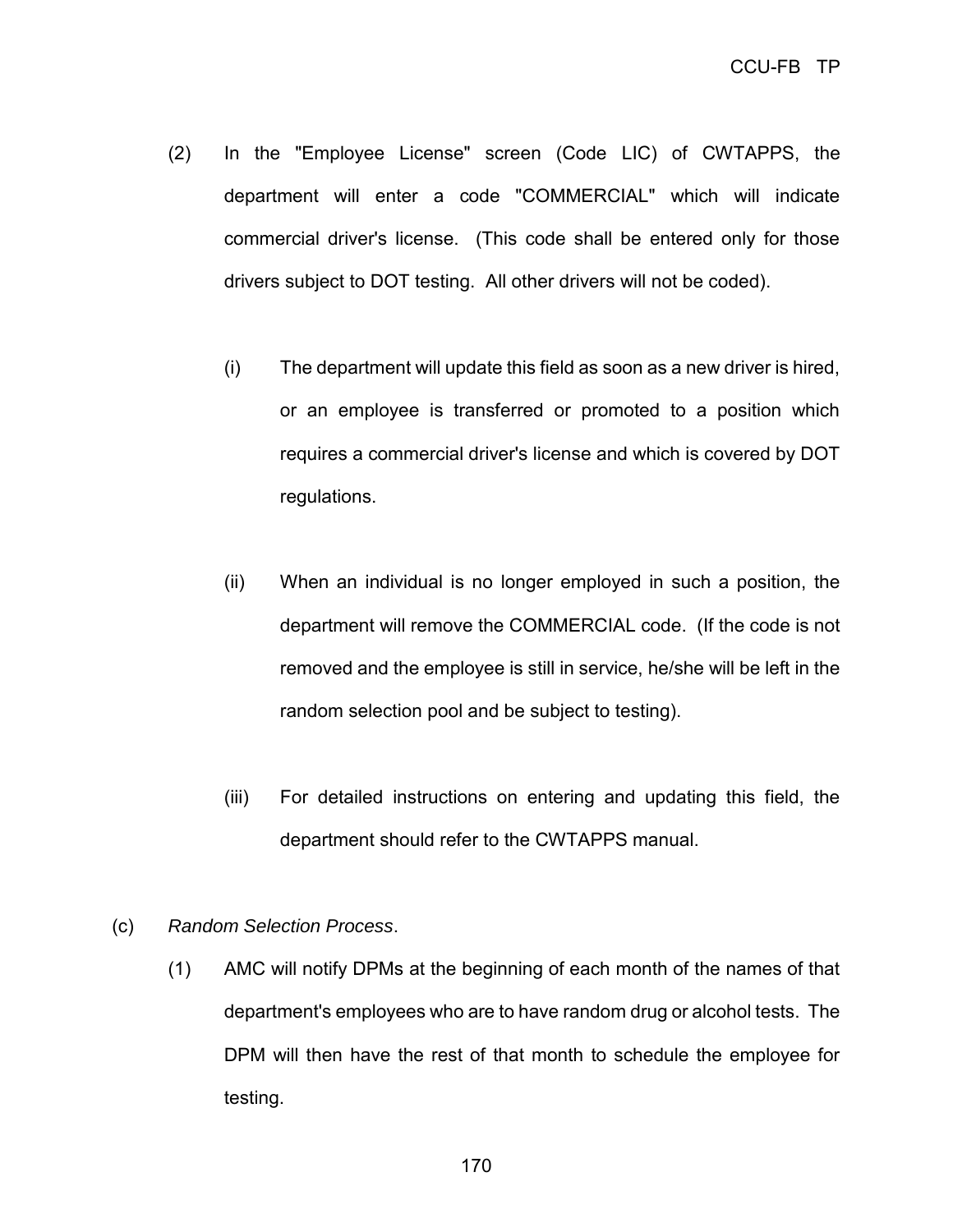Employees are not to be notified of their scheduled date of testing until the start of that day's shift.

- (2) The DPM will ensure that each selected employee is given an Employee Drug Test Authorization Form and will check off the box for "Random Testing." The DPM will then instruct the employee to go to the nearest collection site for testing.
- (3) AMC will report immediately and directly back to the DPM of any positive alcohol tests and as soon as practicable within the limits established by the DOT Rules, of any positive substance abuse tests.
- (d) *Pre-employment, Reasonable suspicion, and Follow-up testing*
	- (1) The DPM will use the same referral form but will check off the appropriate box for type of testing and will arrange for the applicant or employee to be tested at one of the collection sites.
	- (2) Because the collection sites for pre-employment drug testing are different from the medical examination clinics, the applicant will have to go to *two locations* to complete his/her pre-employment examination.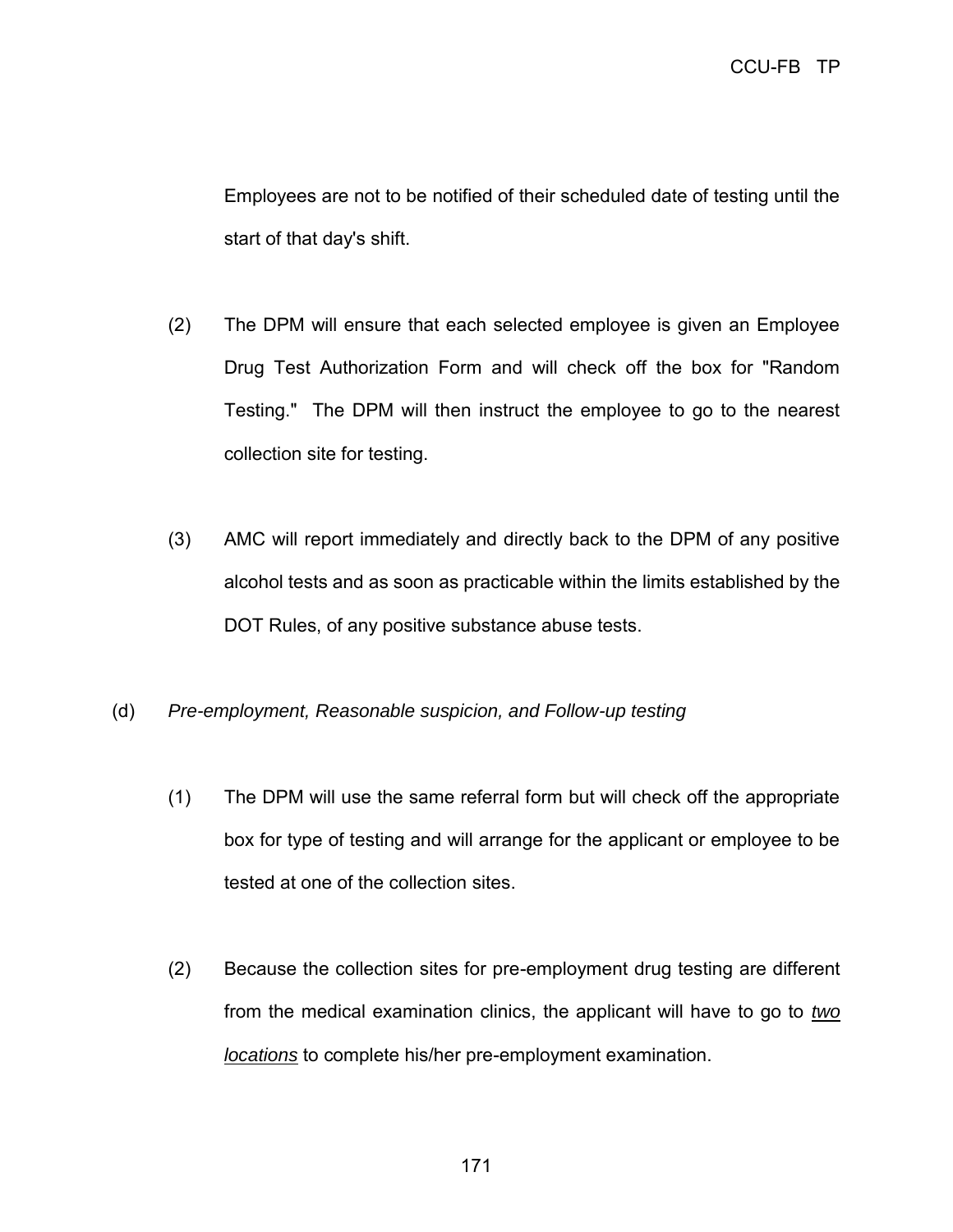- (3) Results from the pre-employment drug testing will be sent by AMC to Occupational Health Programs (OHP) to be merged with the results of the medical examination.
- (4) If the pre-employment drug test results are reported as positive, the individual will be disqualified from the DOT-covered position and Occupational Health Programs will notify the hiring department that the individual has been medically disqualified. For applicants who are current County employees, OHP will apply the provisions of the County's 1992 Drug-Free Workplace Program in regard to offering rehabilitation services and to notification of the employee's current department.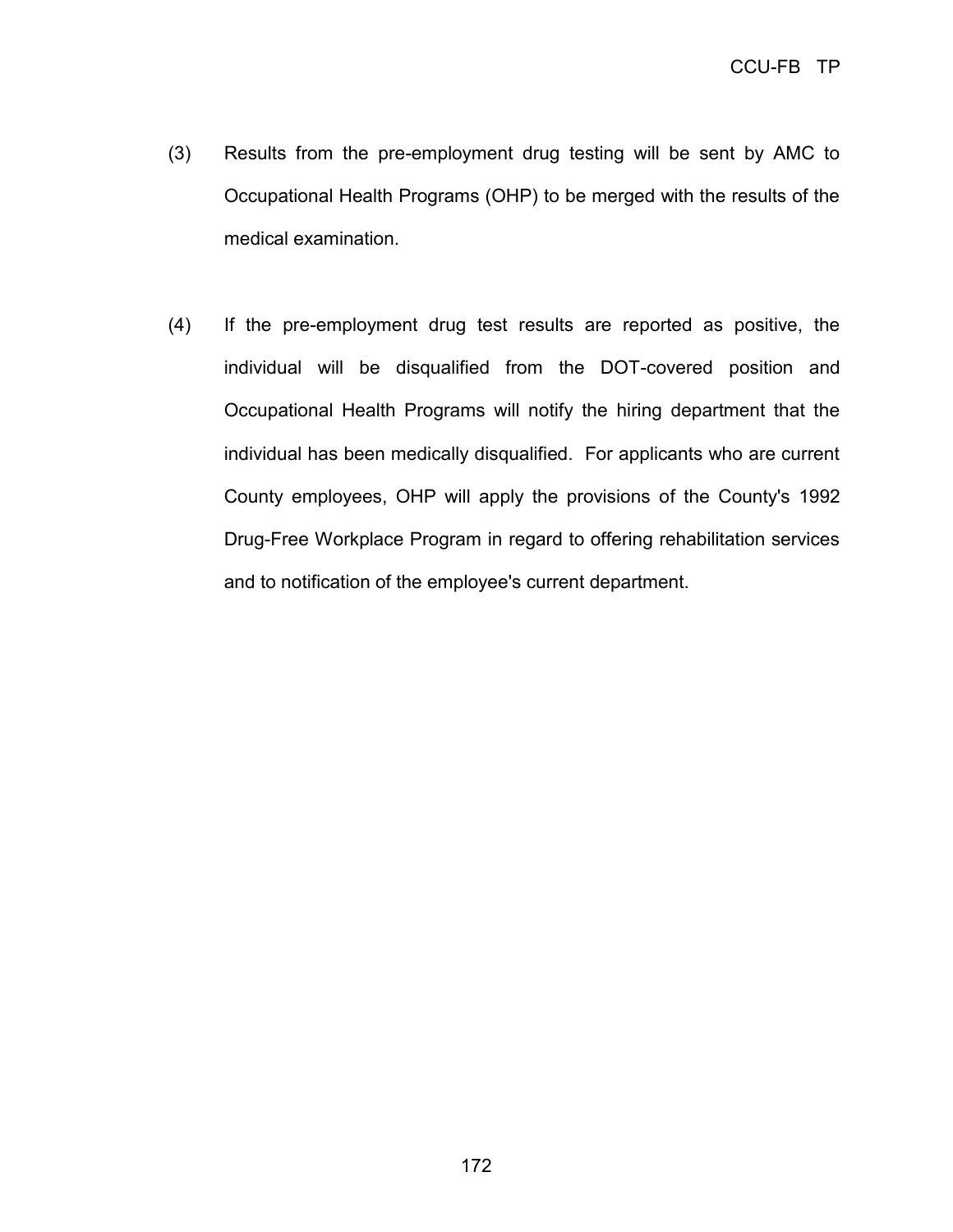# APPENDIX B ROLE OF THE MEDICAL REVIEW OFFICER

(a) *MRO Responsibilities*.

- (1) The role of the MRO is to review and interpret confirmed positive drug test results obtained through the testing program. In carrying out this responsibility, the MRO must examine alternate medical explanations for any positive test result. This action may include conducting a medical interview with the individual and review of the individual's medical history, or review of any other relevant biomedical factors. The MRO must review all medical records made available by the tested individual when a confirmed positive test could have resulted from legally prescribed medication. The MRO must not, however, consider the results of urine samples that are not obtained in accordance with DOT regulations.
- (2) The MRO may require that the primary specimen be re-analyzed to verify the accuracy or validity of the test result.
- (3) The duties of the MRO with respect to negative drug tests are purely administrative.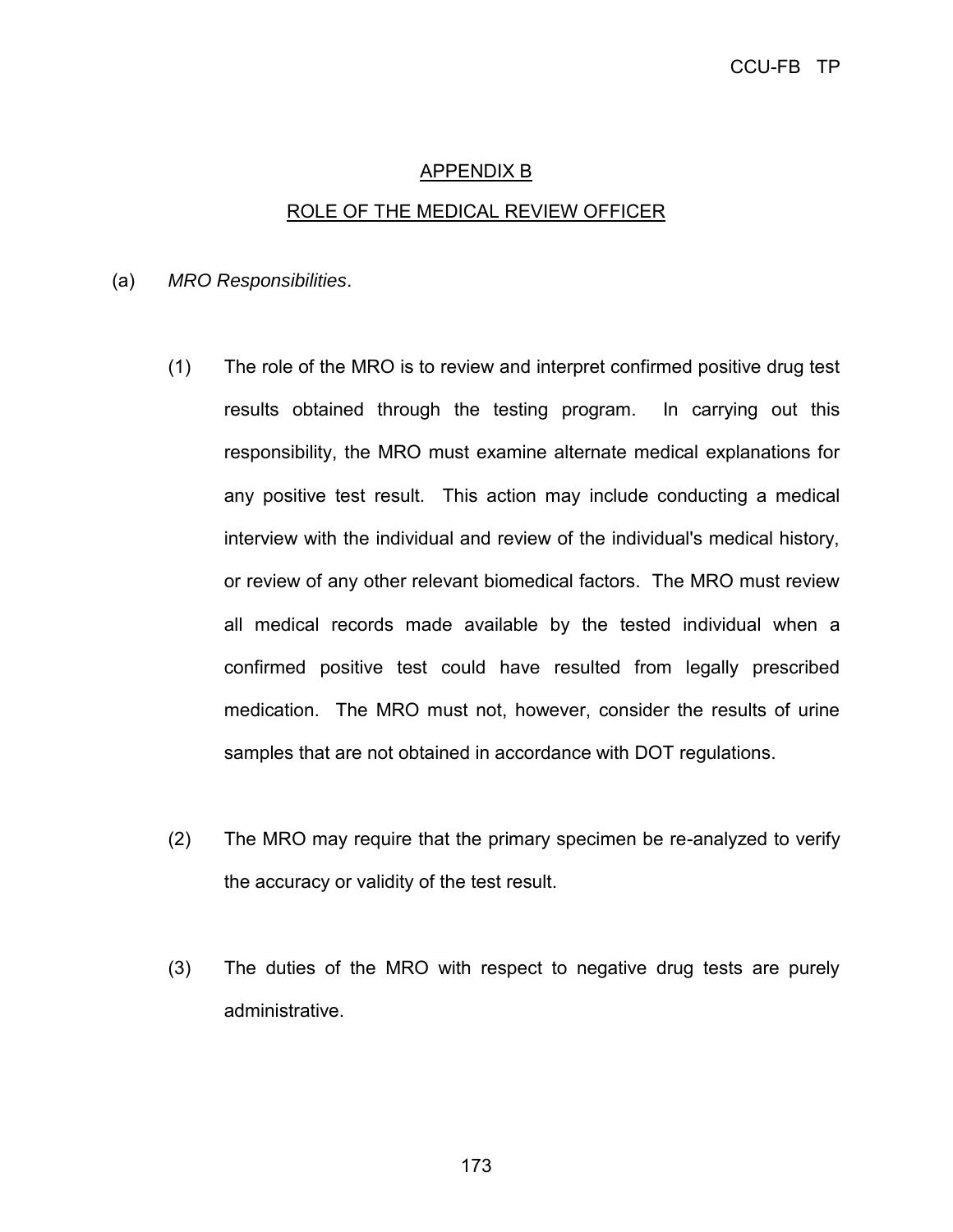- (4) The MRO will maintain records regarding the program in accordance with Title 49, CFR, Subpart D, Part 382.409.
- (b) *Positive Test Results*.
	- (1) Prior to making a final decision to verify a positive test result, the MRO must give the individual an opportunity to discuss the test result with him/her.
	- (2) The MRO will contact the individual directly, on a confidential basis, to determine whether the employee wishes to discuss the test result. Except as provided in section (b)(5) of this Appendix, the MRO must talk directly with the employee before verifying a test is positive.
	- (3) If, after making all reasonable efforts and documenting them, the MRO is unable to reach the individual directly, the MRO must contact the DPM who must direct the individual to contact the MRO as soon as possible.
	- (4) If, after making all reasonable efforts, the DPM is unable to contact the employee, the department must follow its policy on dealing with the individual.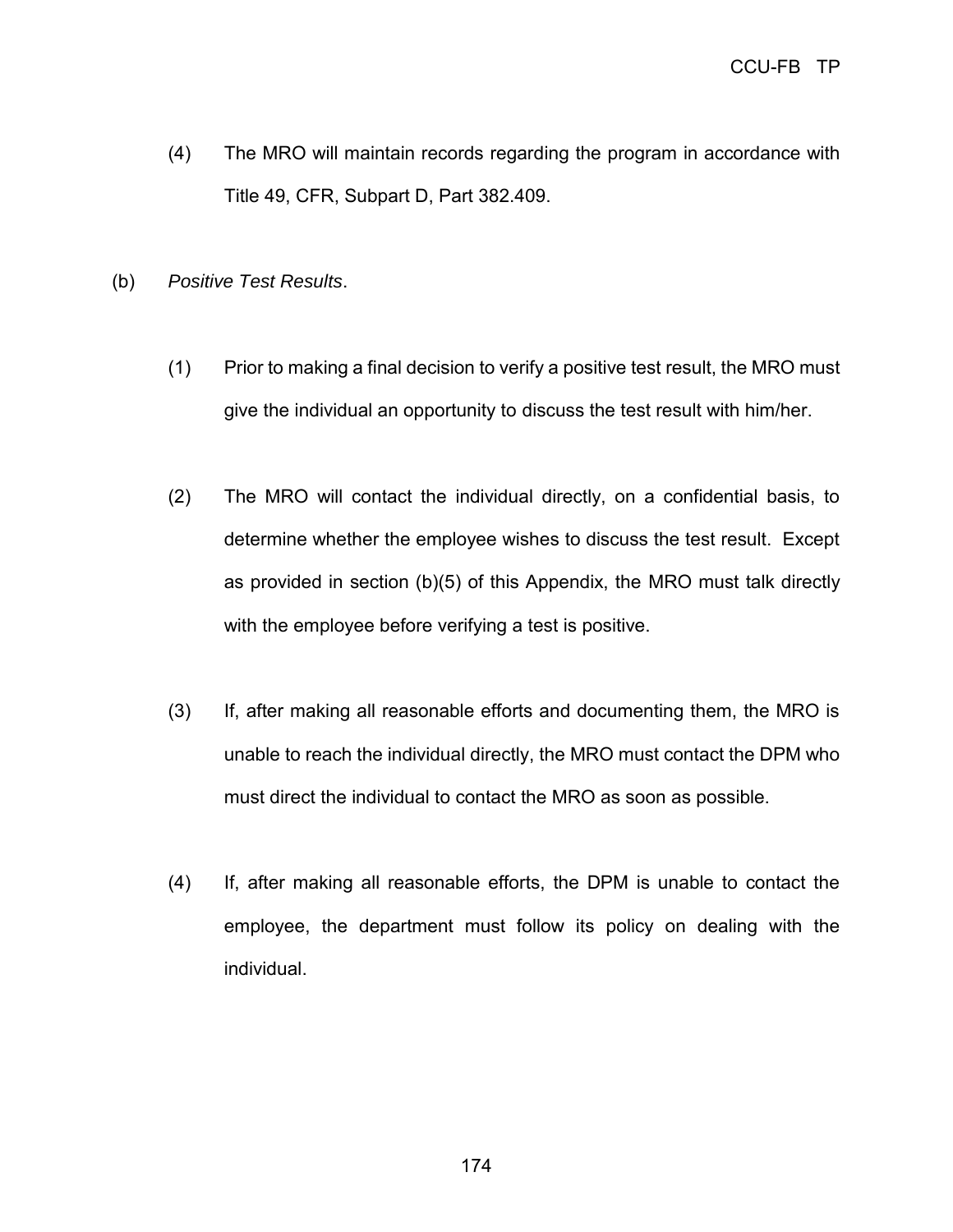- (5) The MRO may verify a test as positive without having communicated directly with the employee about the test in three circumstances:
	- (i) the employee expressly declines the opportunity to discuss the test;
	- (ii) the DPM has successfully made and documented a contact with the employee and instructed the employee to contact the MRO, and more than 5 days have passed since the date the employee was successfully contacted by the DPM; or
	- (iii) other circumstances provided for in the DOT Rules.
- (6) If a test is verified positive under the circumstances specified in section (b)(5)(ii) of this Appendix, the employee may present to the MRO information documenting that serious illness, injury, or other circumstances unavoidably prevented the employee from timely contacting the MRO. The MRO, on the basis of such information, may re-open the verification allowing the employee to present information concerning a legitimate explanation for the confirmed positive test. If the MRO concludes that there is legitimate explanation, the MRO declares the test to be negative.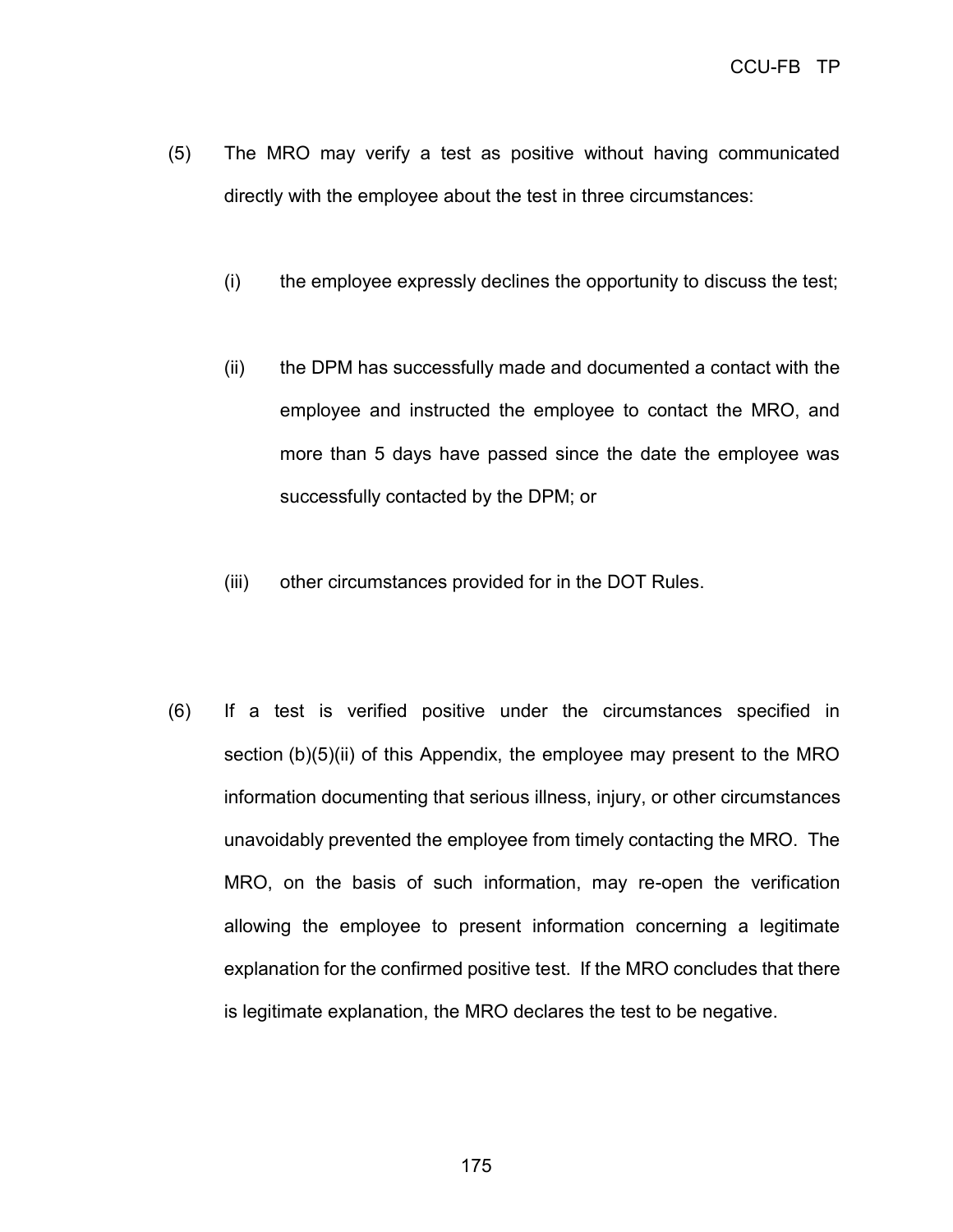CCU-FB TP

(c) *Re-analysis Authorized*.

The MRO must notify each employee who has a confirmed positive test that the employee has 72 hours in which to request a test of the split specimen.

- (1) If the employee requests an analysis of the split specimen within 72 hours of having been informed of a verified positive test, the MRO must direct, in writing, the laboratory to provide the split specimen to another DHHScertified laboratory for analysis. If the analysis of the split specimen fails to reconfirm the presence of the drug(s) or drug metabolite(s) found in the primary specimen, or if the split specimen is unavailable, inadequate for testing or untestable, the MRO must cancel the test and report cancellation and the reasons for it to the DOT, the CPM, and the employee.
- (2) If the employee has not contacted the MRO within 72 hours, as provided above, the employee may present to the MRO information documenting that serious illness, injury, inability to contact the MRO, lack of actual notice of the verified positive test, or other circumstances unavoidably prevented the employee from timely contacting the MRO. If the MRO concludes that there is a legitimate explanation for the employee's failure to contact the MRO within 72 hours, the MRO must direct the re-analysis of the primary specimen or analysis of the split specimen, as applicable, be performed.
- (3) The employee is not authorized to request a re-analysis of the primary specimen.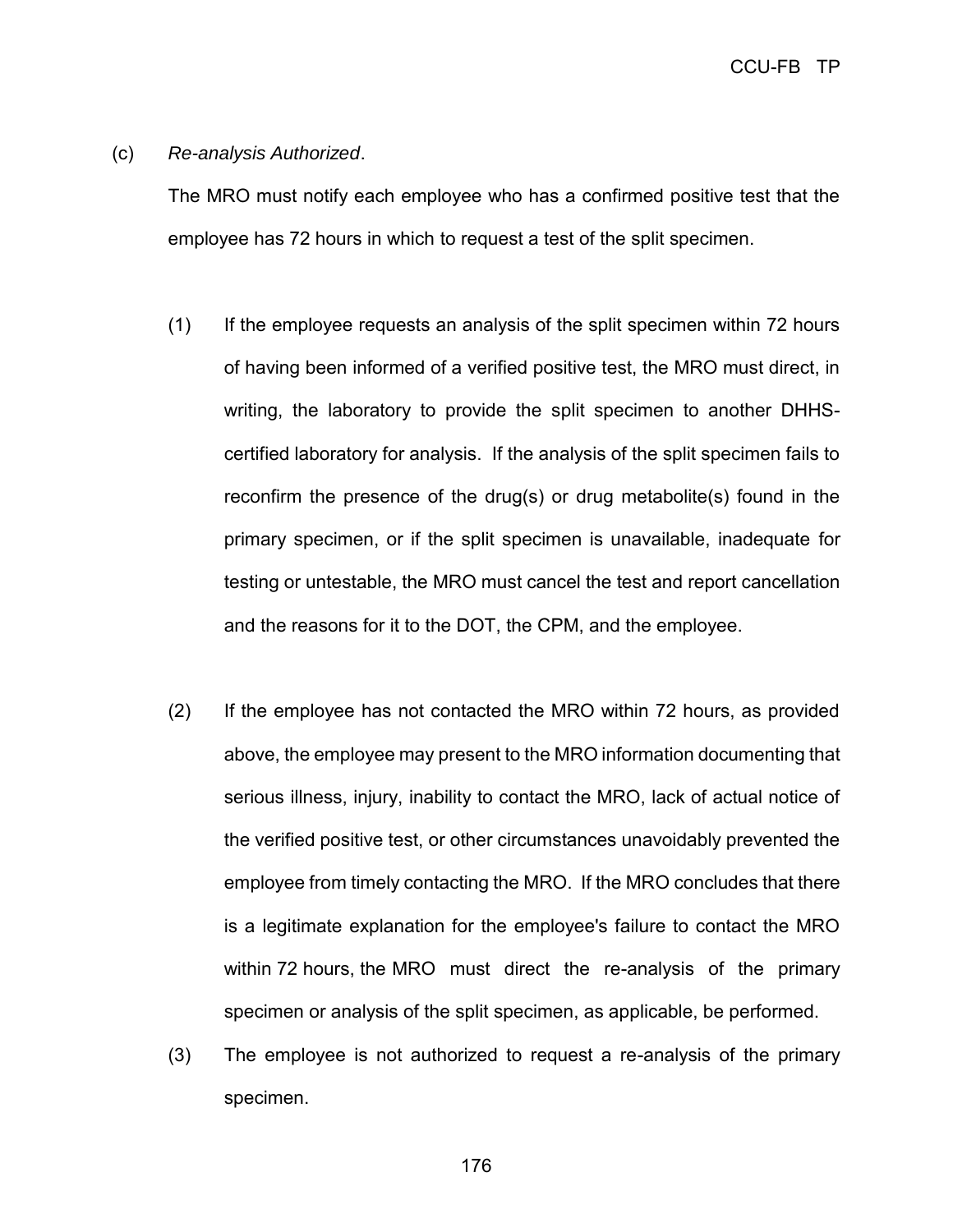### (d) *Disclosure of information*.

Except as provided below in paragraph  $(d)(1)$ , the MRO must not disclose to any third party medical information provided by the individual to the MRO as a part of the testing verification process.

- (1) The MRO may disclose such information to the County, a DOT agency or other Federal safety agency, or a physician responsible for determining the medical qualification of the employee under appropriate DOT regulation, as applicable, only if:
	- (i) an applicable DOT regulation permits or requires such disclosure;
	- (ii) in the MRO's reasonable medical judgment, the information could result in the employee being determined to be medically unqualified under an applicable DOT agency rule; or
	- (iii) in the MRO's reasonable medical judgment, in a situation in which there is no DOT rule establishing physical qualification standards applicable to the employee, the information indicates that continued performance by the employee of his or her covered function could pose a significant safety risk.
- (2) Before obtaining medical information from the employee as part of the verification process, the MRO must inform the employee that information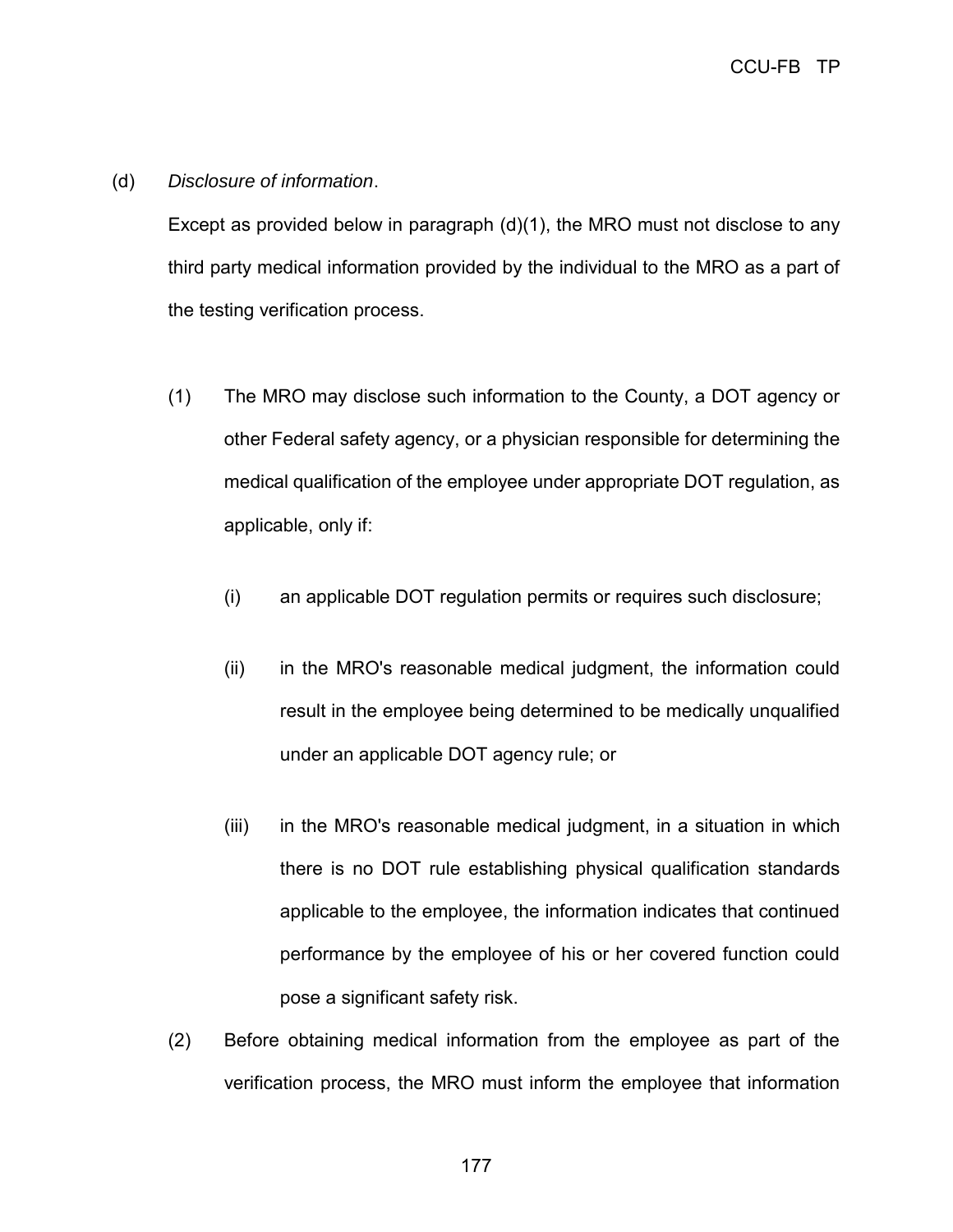may be disclosed to third parties as provided above, in section (d)(1), and the identity of any parties to whom information may be disclosed.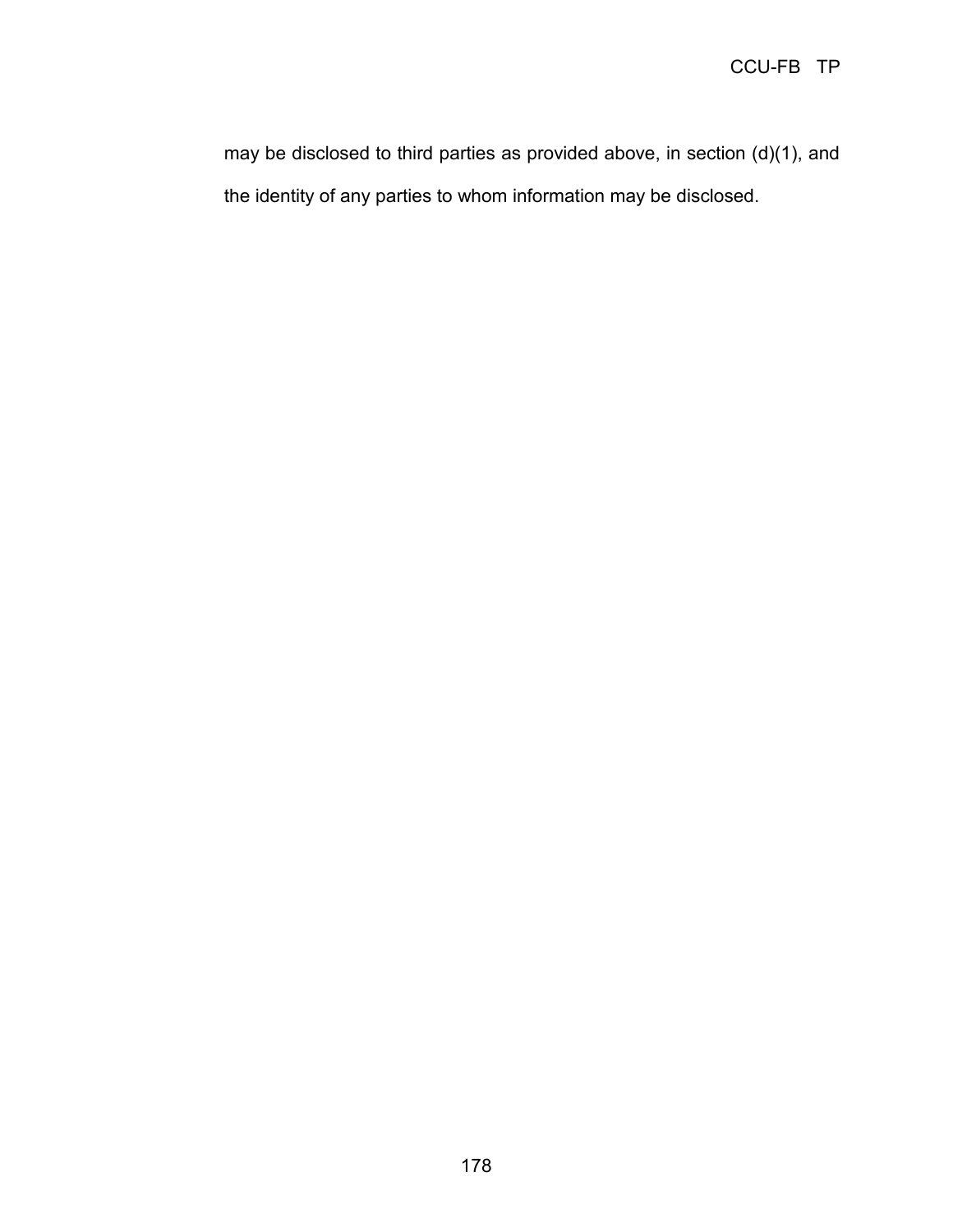## APPENDIX C

#### BREATH ALCOHOL TESTING PROCEDURES

#### (a) *Locations for Breath Alcohol Testing*.

- (1) The County will identify breath alcohol testing locations which will be required to meet provisions set forth in Title 49, CFR, Part 40, Subpart C. Specifically, they will be required to have all necessary personnel, materials, equipment for breath testing that will be provided at the location where testing is conducted. Covered employees will be directed to these sites to participate in alcohol breath testing in accordance with procedures set forth in Title 49, CFR, Part 40, Subpart C.
- (2) In unusual circumstances (e.g. when it is essential to conduct a test outdoors at the scene of an accident), a test may be conducted at a location that does not fully meet the requirements of paragraph (a)(1) above. In such a case, all effort will be made to provide visual and aural privacy to the employee to the greatest extent practicable.
- (3) The Breath Alcohol Technician (BAT) will supervise only one employee's use of the Evidential Breath Testing (EBT) device at a time. The BAT will not leave the alcohol testing location while the testing procedure for a given employee is in progress.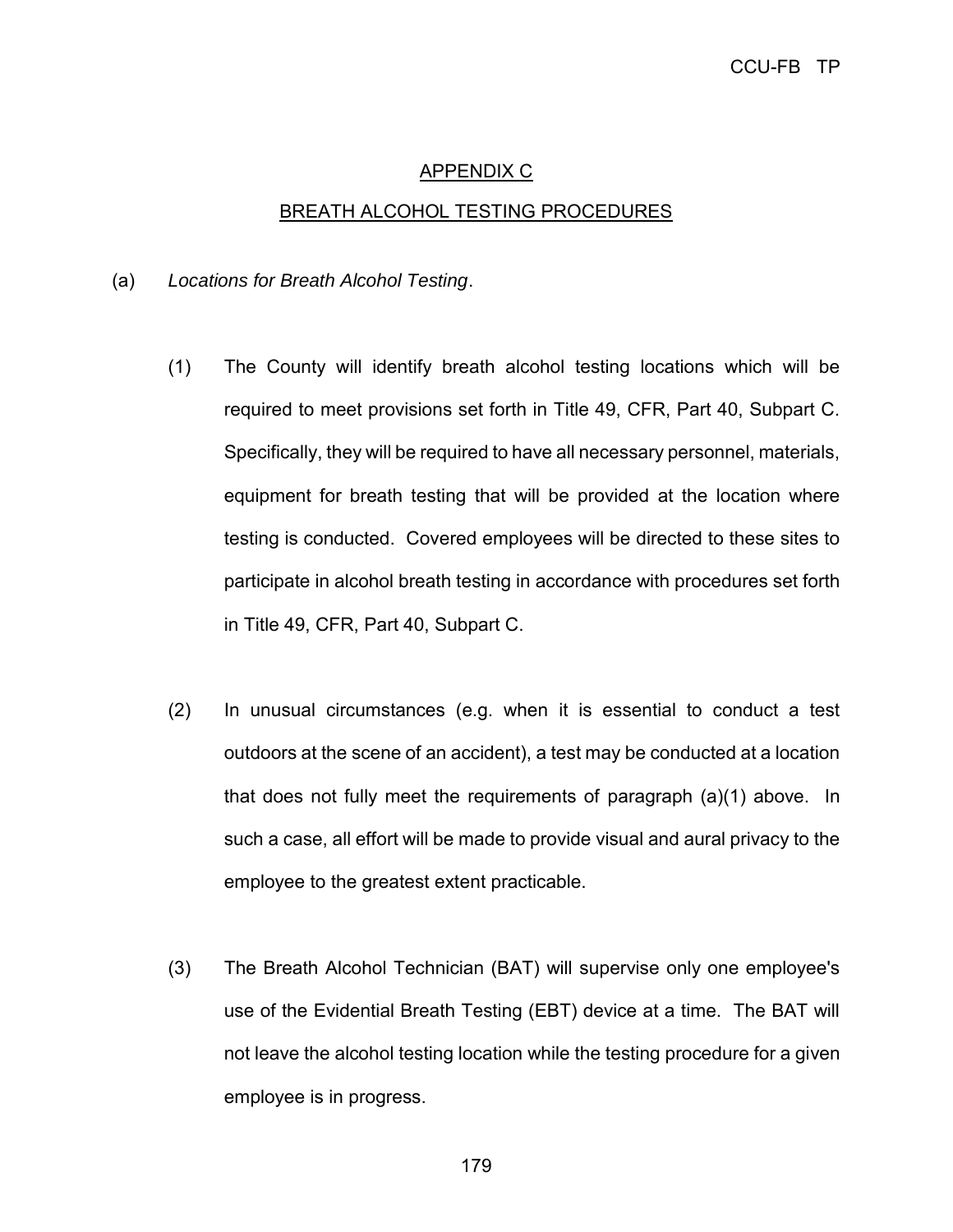- (b) *The Breath Alcohol Testing Form*.
	- (1) A Breath Alcohol Testing Form prescribed by DOT will be used for maintaining the breath alcohol test results. A copy of the Form is located in the Forms' section. This Form cannot be revised or modified except that a form directly generated by an EBT may omit the space for affixing a separate printed result to the Form.
	- (2) The Form will provide triplicate copies. Copy 1 (white) will be retained by the BAT. Copy 2 (green) will be provided to the employee. Copy 3 (blue) will be transmitted to the keeper of records, Addiction Medical Consultants, Inc. (AMC). Except for the Form generated by an EBT, the size of the Form must be 82 by 11 inches in size.
- (c) *Preparation for Breath Alcohol Testing*.
	- (1) The BAT will require a positive identification of the employee, either through a photo I.D. card or by a departmental representative.
	- (2) If requested by the employee, the BAT must provide a positive identification to the employee.
	- (3) The BAT must explain the testing procedure to the employee.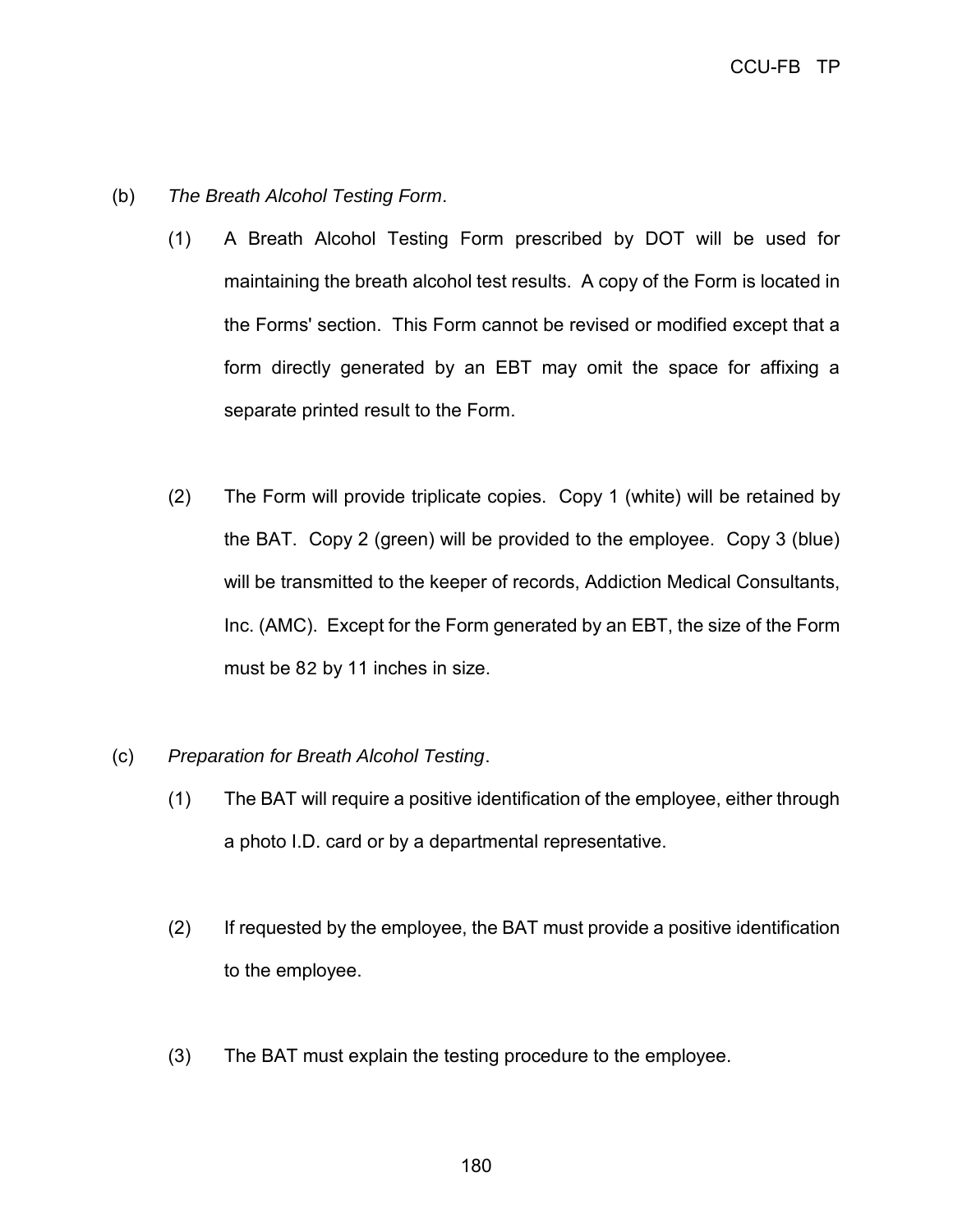- (d) *Procedures for Screening Tests*.
	- (1) The BAT must complete Step 1 on the Breath Alcohol Testing Form. The employee must then complete Step 2 on the Form, and sign the certification. Refusal by the employee to sign the certification will be regarded as refusal to take the test.
	- (2) After the BAT attaches an individually-sealed mouthpiece (opened in view of the employee) to the EBT device, the BAT will instruct the employee to blow forcefully into the mouthpiece until the EBT device indicates that adequate breath has been obtained.
	- (3) If the EBT device has capability to print the Breath Alcohol Testing Form, the BAT must ensure, before administering the test, that both BAT and employee read the sequential number displayed by the device. Following the test, the BAT must show the employee the result displayed on the EBT device.

If the EBT device generates a printed result, but does not print it directly onto the Breath Alcohol Testing Form, the BAT must show the employee the result displayed on the EBT device and affix the result printout to the Breath Alcohol Testing Form in the designated space, using a method that will provide clear evidence of removal (such as tamper-evident tape).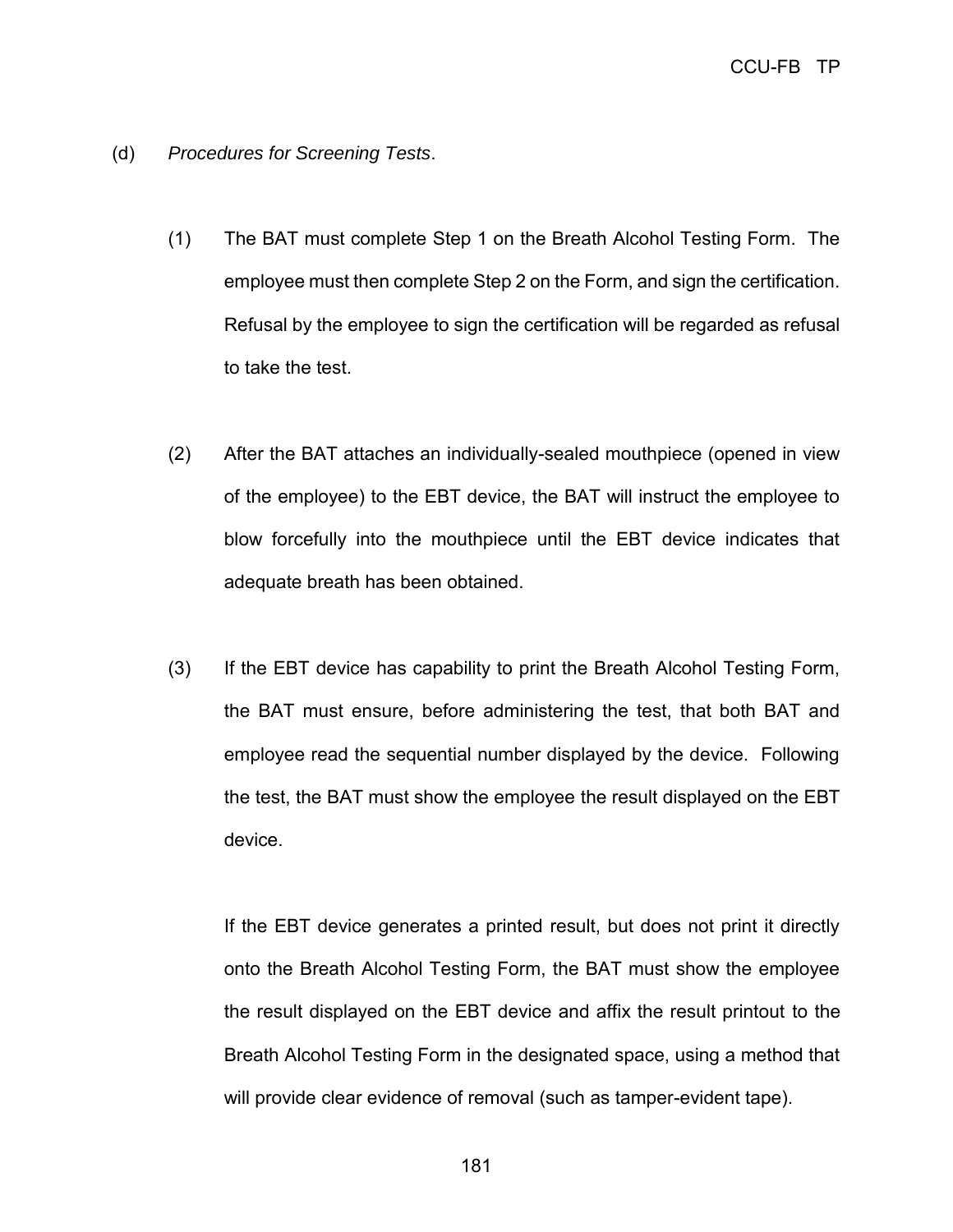If the EBT device lacks printing capabilities, the BAT must show the employee the result displayed on the EBT device, complete Step 3 of the Breath Alcohol Testing Form, and make required entries in the log book. The employee must initial the log book entry.

- (4) If the screening test reveals a BAC of 0.02 or greater, a confirmation test will be performed.
- (e) *Procedures for Confirmation Test*.
	- (1) The employee must be instructed not to eat, drink, put any object or substance into his or her mouth, and to the extent possible, not belch during the 15-minute waiting period between the completion of the screening test and the beginning of the confirmation test.
	- (2) This test must be performed within 30 minutes of the completion of the screening test.
	- (3) If the screening and confirmation test results are not identical, the confirmation result is deemed to be final.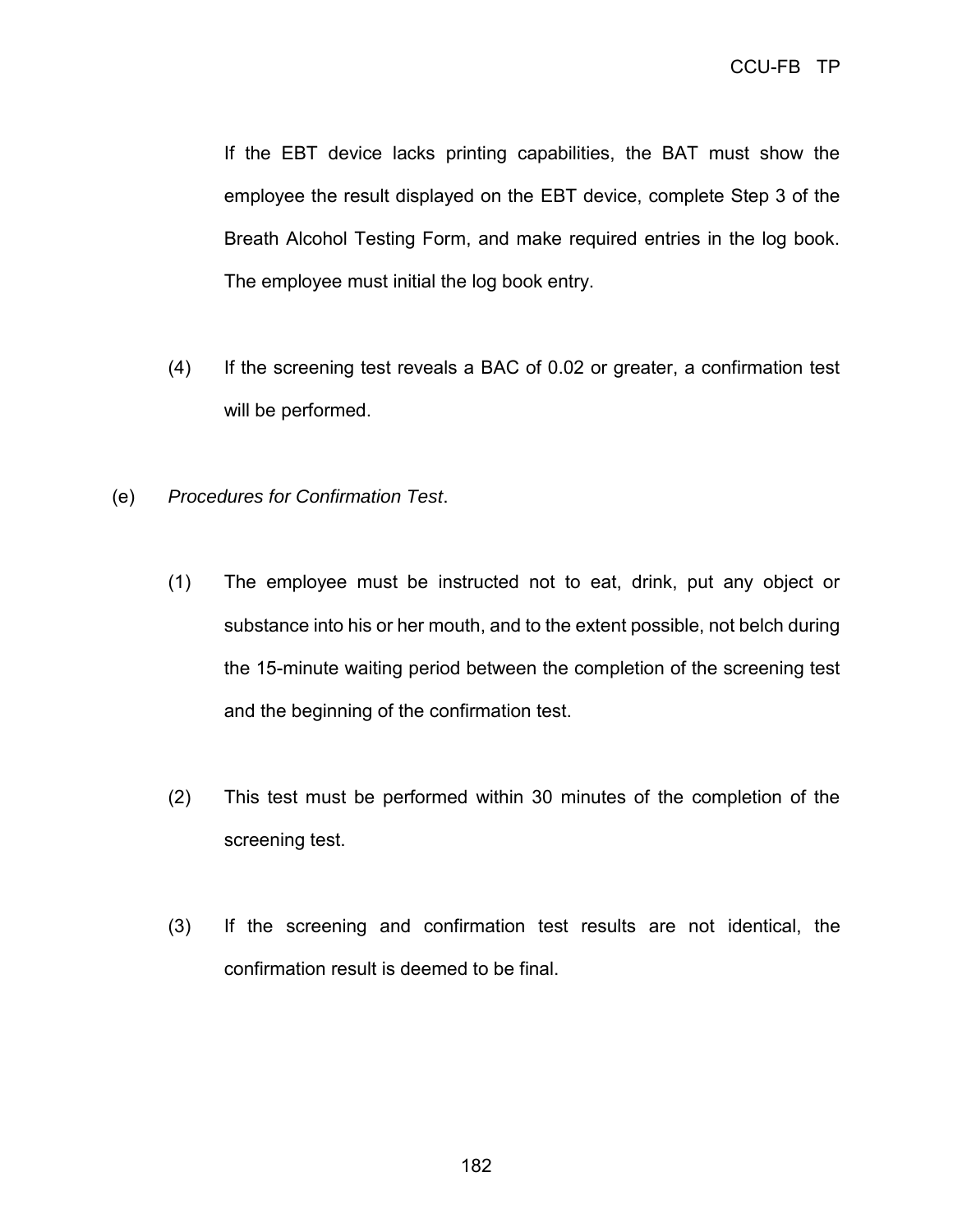(4) The BAT must ensure, before administering the test, that both BAT and employee read the sequential number displayed by the device. If the EBT device has capability to print the test results directly onto the Breath Alcohol Testing Form, the BAT must show the employee the result displayed on the EBT device.

If the EBT device generates a printed result, but does not print it directly onto the Breath Alcohol Testing Form, the BAT must show the employee the result displayed on the EBT device, and affix the test result printout to the Breath Alcohol Testing Form in the designated space using a method that will provide clear evidence of removal.

- (5) Failure to sign in Step 4 of the Form must not be considered a refusal to be tested, and the BAT must note the employee's failure to sign in the remarks section of the Breath Alcohol Testing Form.
- (6) The BAT at the collection site will transmit all results to AMC in a confidential manner in writing, by telephone, or electronic means.

NOTE: If an employee is accompanied to the alcohol testing location by an authorized departmental representative, then the authorized representative may observe the testing procedure(s), and the BAT will provide the test results (Copy 3 of the Breath Alcohol Testing Form) directly to the authorized representative.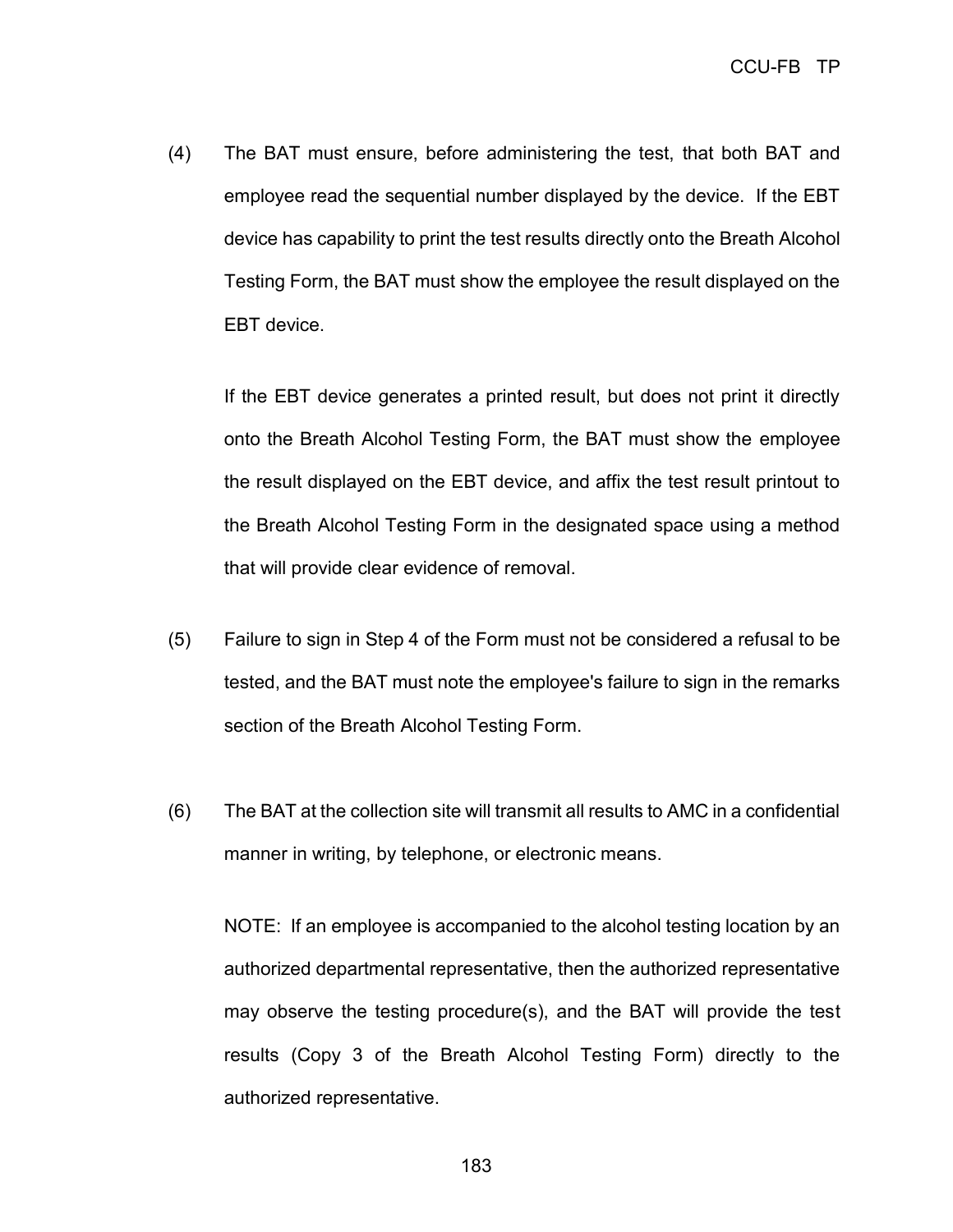In case of a confirmed positive test, the results will be transmitted immediately to AMC or the accompanying authorized departmental representative in order to prevent the employee from performing safetysensitive functions.

(f) *Refusal to Test and Uncompleted Test*.

Refusal to complete and sign the Breath Alcohol Testing Form (Step 2 only), to provide breath or an adequate amount of breath, or otherwise to cooperate with the testing process in a way that prevents completion of the test, will be noted by the BAT in the remarks section of the Breath Alcohol Testing Form. The testing process will be terminated and the BAT will immediately notify AMC.

## (g) *Inability to Provide an Adequate Amount of Breath*.

- (1) The BAT must instruct the employee to attempt to provide an adequate amount of breath. If the employee refuses to make an attempt, the BAT will immediately inform AMC.
- (2) If the employee attempts and fails to provide an adequate amount of breath, the BAT will so note in the remarks section of the Breath Alcohol Testing Form and immediately inform AMC who will direct the employee to obtain an evaluation from a licensed physician concerning the employee's medical ability to provide an adequate amount of breath.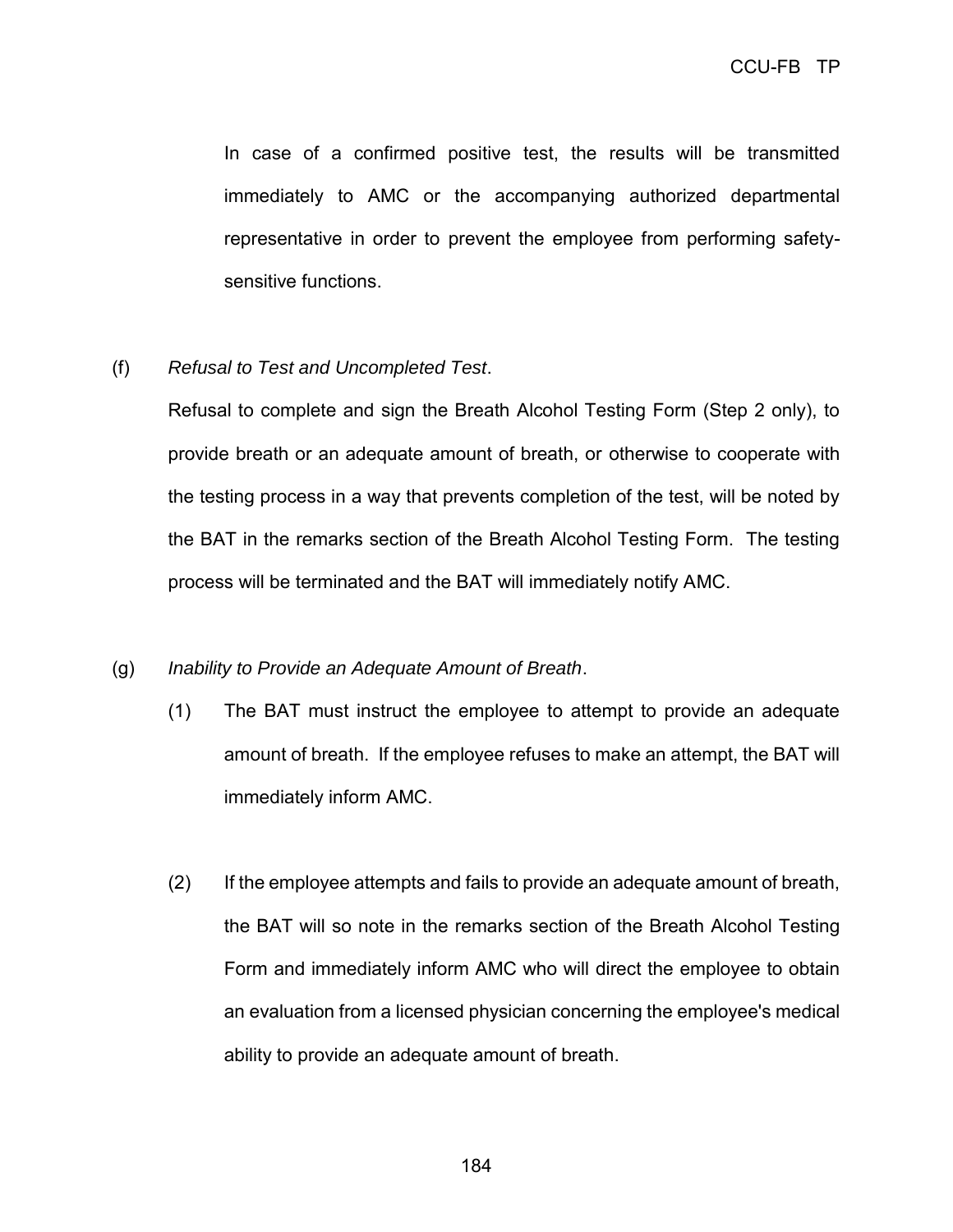(3) If the physician provides a written statement that a medical condition exists to preclude an adequate amount of breath, it will not be regarded as a refusal to take a test. If the physician is unable to determine a medical condition exists to provide an adequate amount of breath, it will be regarded as a refusal to take a test.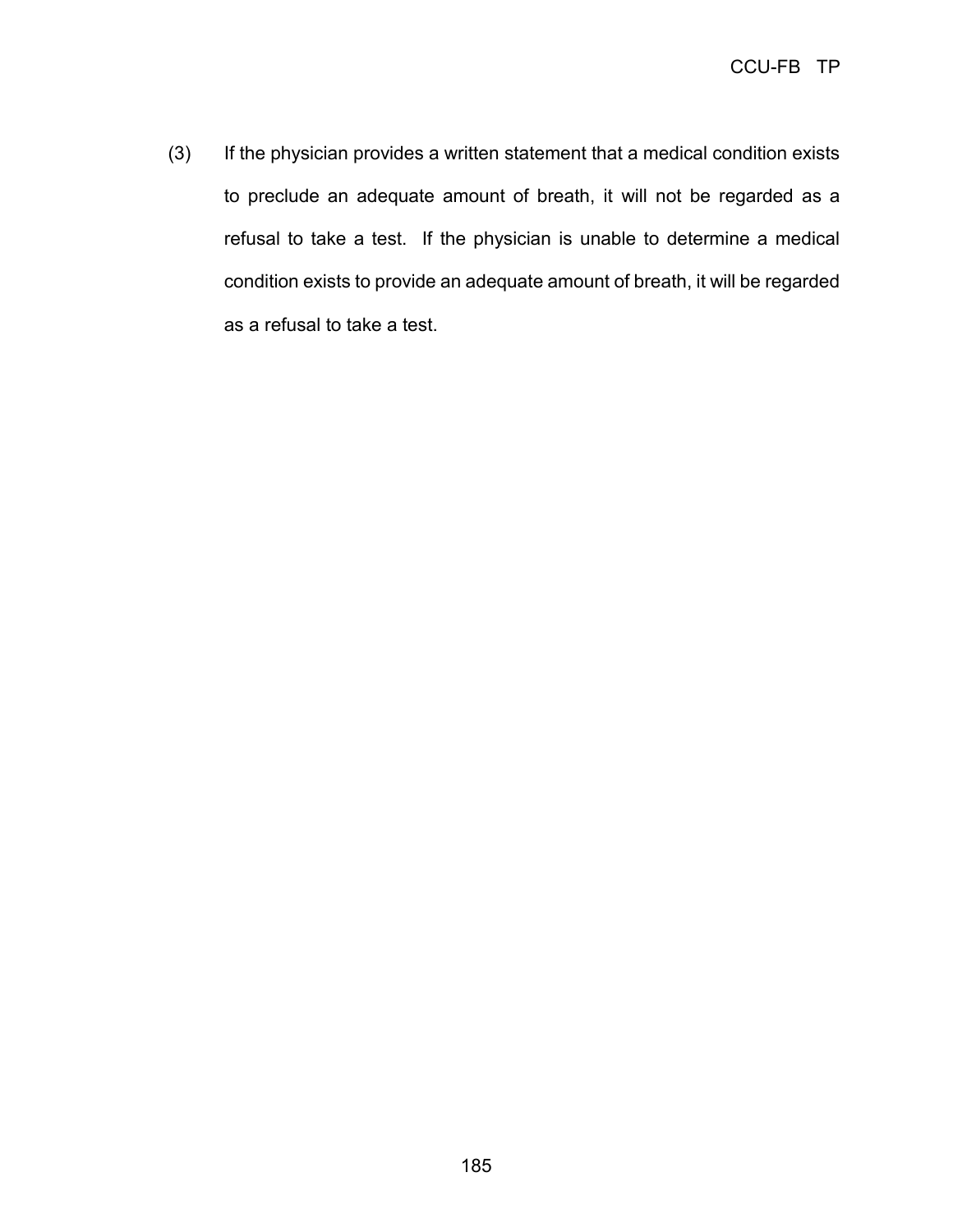### APPENDIX D

#### URINE SPECIMEN COLLECTION PROCEDURES

- (a) *Scope - Drugs Covered*. The DOT drug testing regulations require that testing be conducted for marijuana, cocaine, amphetamines, opiates, and phencyclidine (PCP). Urine specimens collected under this policy will be used only to test for controlled substances designated or approved for testing in accordance with the DOT Rules and will not be used to conduct any other analysis or test.
- (b) *Designation of Collection Site*. The County will identify collection sites which will be required to meet provisions set forth in 49 CFR Part 40, Subpart B. Specifically, they will be required to have all necessary personnel, materials, equipment, facilities and supervision to provide the collection, security, temporary storage, and shipping or transportation of specimens to a DHHS-certified drug testing laboratory. Covered employees will be directed to provide urine specimens at these sites in accordance with procedures set forth in 49 CFR Part 40, Subpart B.

(c) *Privacy*.

(1) Procedures for collecting urine samples will allow for individual privacy unless there is reason to believe that a particular individual may alter or substitute the specimen to be provided, as further described below.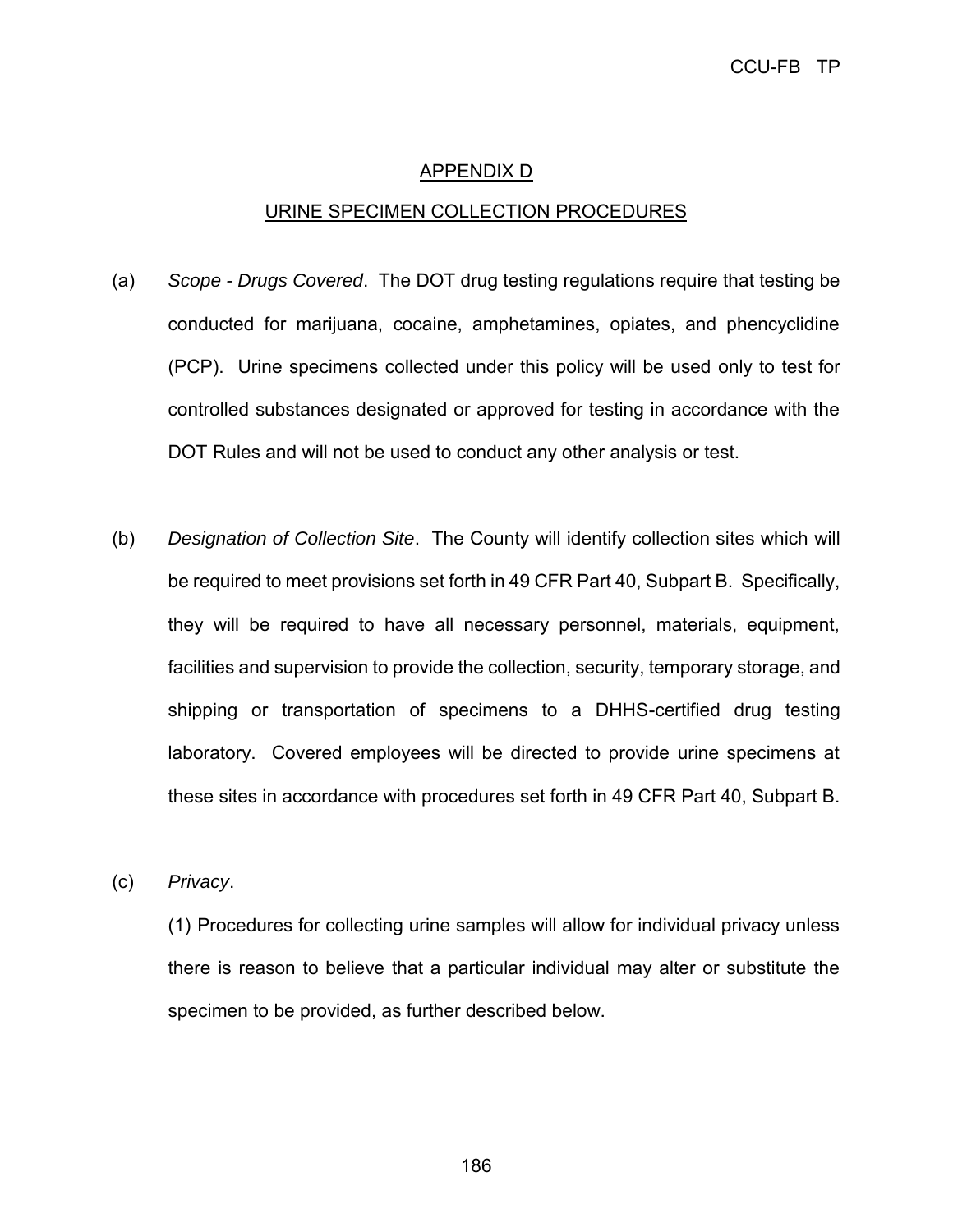- (2) The following circumstances are the exclusive grounds constituting a reason to believe that the individual may alter or substitute the specimen:
	- (i) the employee presents a urine sample that falls outside the normal temperature range (32E-38EC/90.0E-100.0EF), and
		- (A) the employee declines to provide a measurement of oral body temperature immediately after the specimen is collected and the collection site person inspects the specimen to determine its color and look for any signs of contaminants, or
		- $(B)$  the oral body temperature varies by more than  $1EC/1.8EF$ from the temperature of the specimen;
	- (ii) the last urine specimen provided by the employee (i.e., on a previous occasion) was determined by the laboratory to have a specific gravity of less than 1.003 and a creatinine concentration of 0.2 grams/Liter;
	- (iii) the collection site person observes conduct clearly and unequivocally indicating an attempt to substitute or adulterate the sample (e.g., substitute urine in plain view, blue dye in specimen presented, etc.); or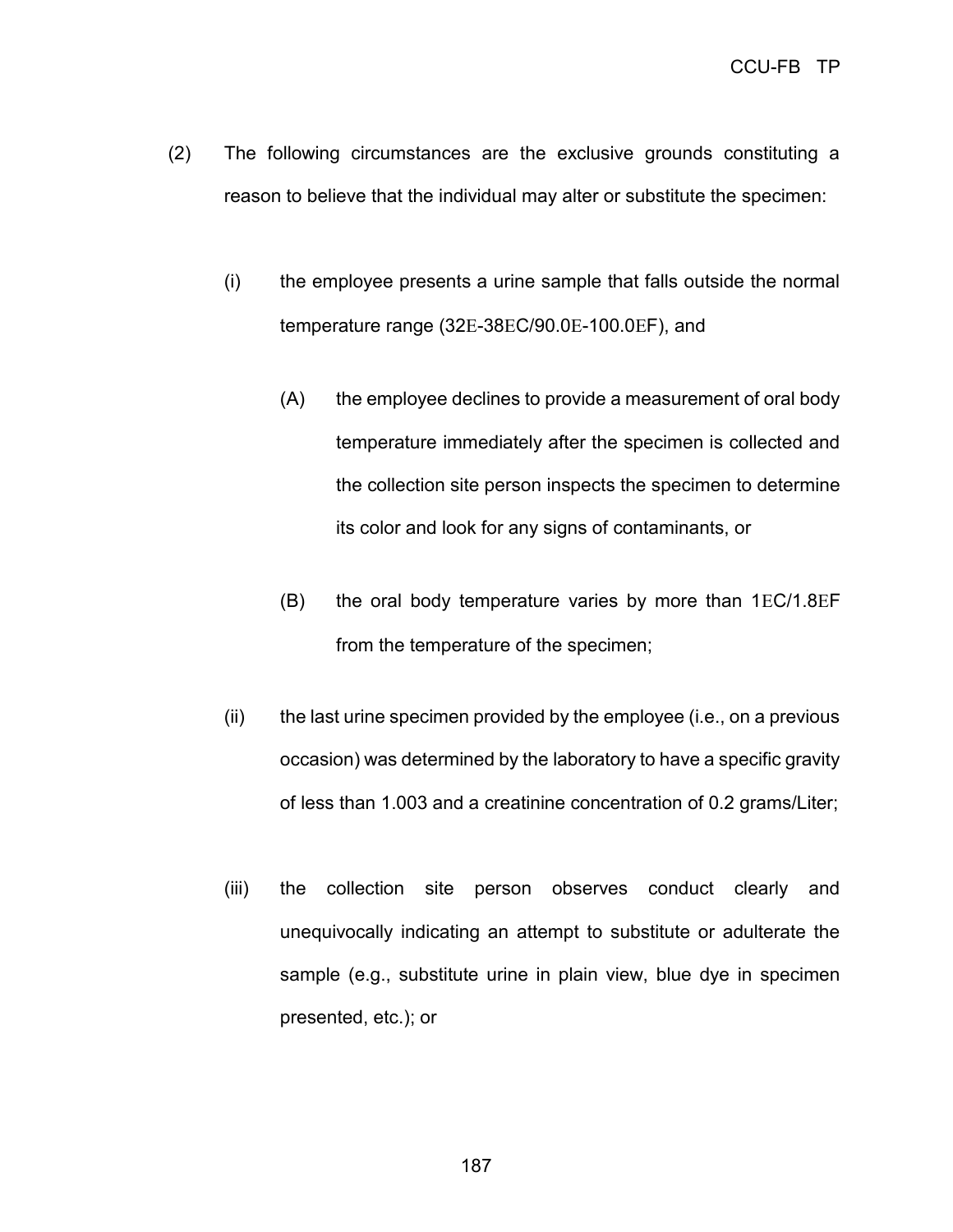- (iv) the employee has previously been determined to have used a controlled substance without medical authorization and the particular test was being conducted under a DOT regulation providing for follow-up testing upon or after return to service.
- (3) A designated department representative, must review and concur in advance with any decision by a collection-site person to obtain a specimen under the direct observation of a same gender collection-site person based upon the circumstances described above in section (c)(2) of this Appendix.
- (d) *Integrity and Identity of Specimen*. The collection-site person must take precautions to ensure that a urine specimen is not adulterated or diluted during the collection procedure, and that information on the collection container and the drug testing custody and control form can identify the individual from whom the specimen is obtained. The following minimum precautions will be taken to ensure that unadulterated specimens are obtained and correctly identified:
	- (1) To deter the dilution of specimens at the collection site, toilet bluing agents will be placed in toilet tanks wherever possible, so the reservoir of water in the toilet bowl always remains blue. Where practicable, there will be no other source of water (e.g., no shower or sink) in the enclosure where urination occurs. If there is another source of water in the enclosure, it will be effectively secured or monitored to ensure it is not used as a source for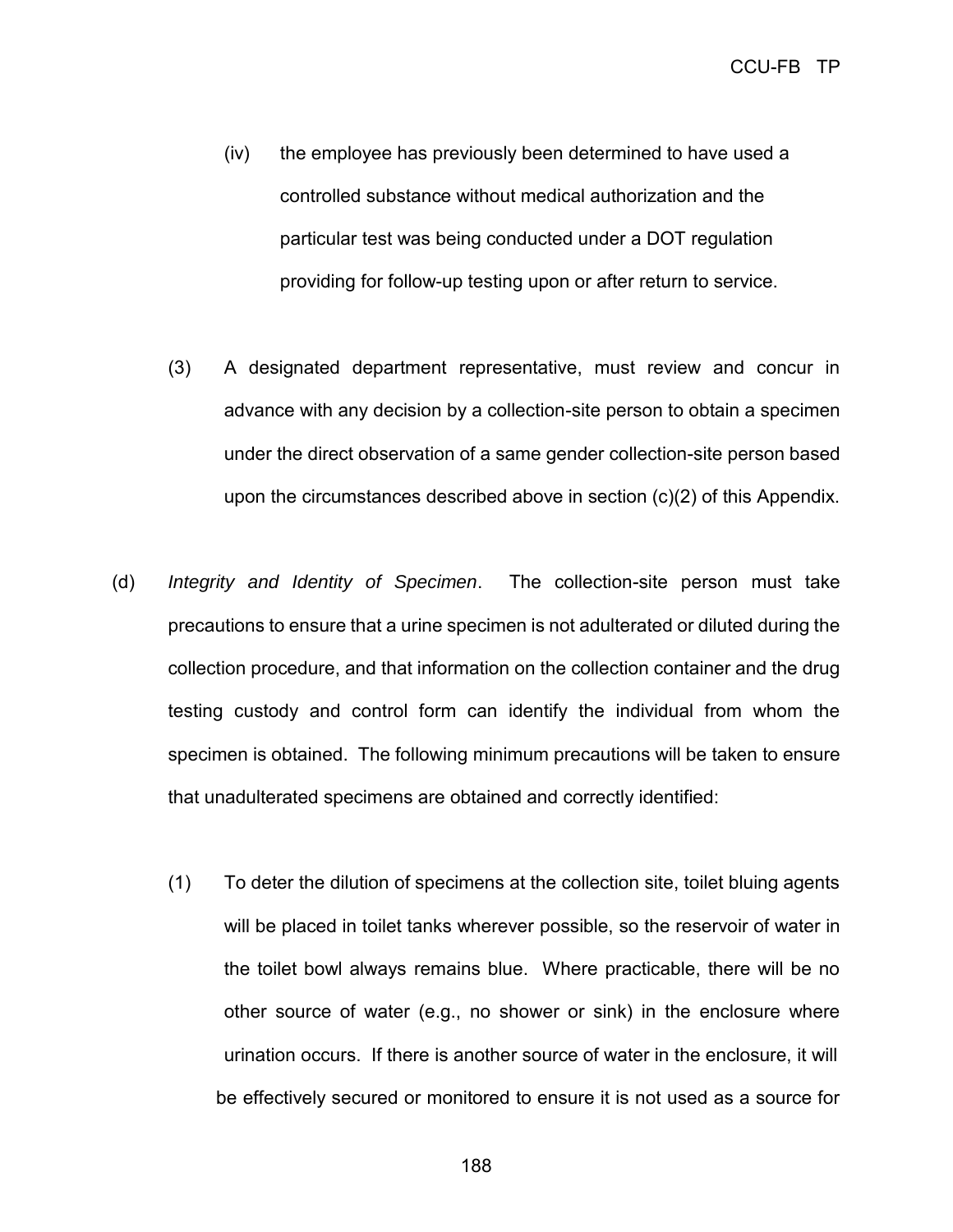diluting the specimen.

- (2) When an employee arrives at the collection site, the collection-site person must ensure that the employee is positively identified as the individual selected for testing (e.g., through presentation of photo identification or identification by the department's representative). If the employee's identity cannot be established, the collection-site person will not proceed with the collection. If the employee requests the collection-site person must show his/her identification to the employee.
- (3) The collection-site person will ask the employee to remove any unnecessary outer garments such as a coat or a jacket that might conceal items or substances that could be used to tamper with or adulterate the employee's urine specimen. The collection-site person must ensure that all personal belongings of the employee, such as a purse or briefcase remain with the employee's outer garments. The employee may retain his/her wallet. If the employee requests it, the collection-site person must provide the employee a receipt for any personal belongings.
- (4) The employee will be instructed to wash and dry his/her hands prior to providing a sample.
- (5) After washing hands, the employee will remain in the presence of the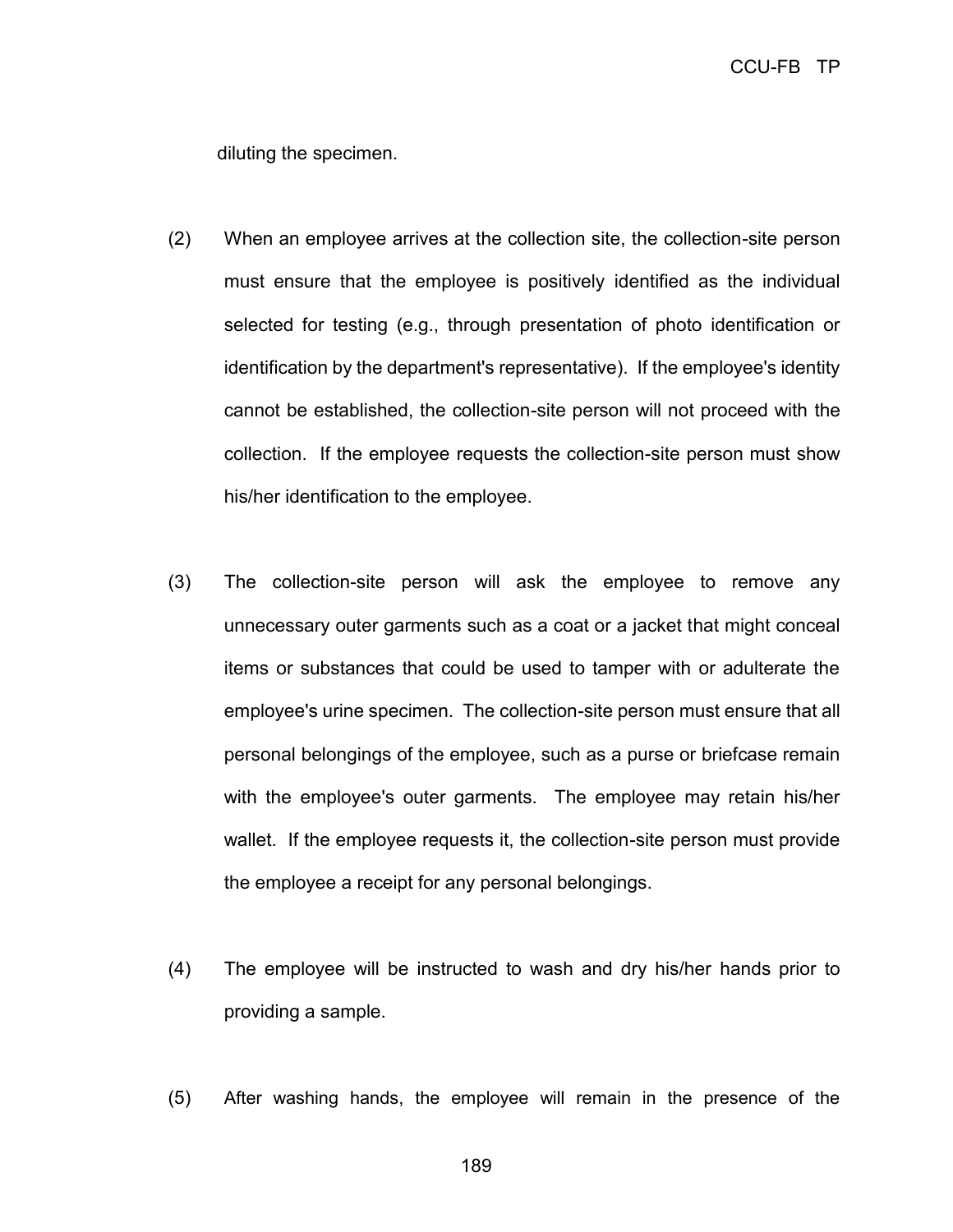collection-site person and will not have access to any water fountain, faucet, soap dispenser, cleaning agent, or any other materials which could be used to adulterate the specimen.

- (6) The employee may provide his/her sample in the privacy of a stall or otherwise partitioned area that allows for individual privacy. The collectionsite person will provide the employee with a specimen bottle or collection container, if applicable, for this purpose.
- (7) The collection-site person will note any unusual behavior or appearance on the drug testing custody and control form.
- (8) In the exceptional event that a County-designated collection site is not accessible and there is an immediate requirement for specimen collection (e.g., a situation requiring a post-accident test), a public rest-room may be used according to the following procedures:
	- (i) A collection-site person of the same gender as the employee must accompany the employee into the public rest-room which must be made secure during the collection procedure. If possible, a toilet bluing agent must be placed in the bowl and any accessible toilet tank.

The collection-site person must remain in the rest-room, but outside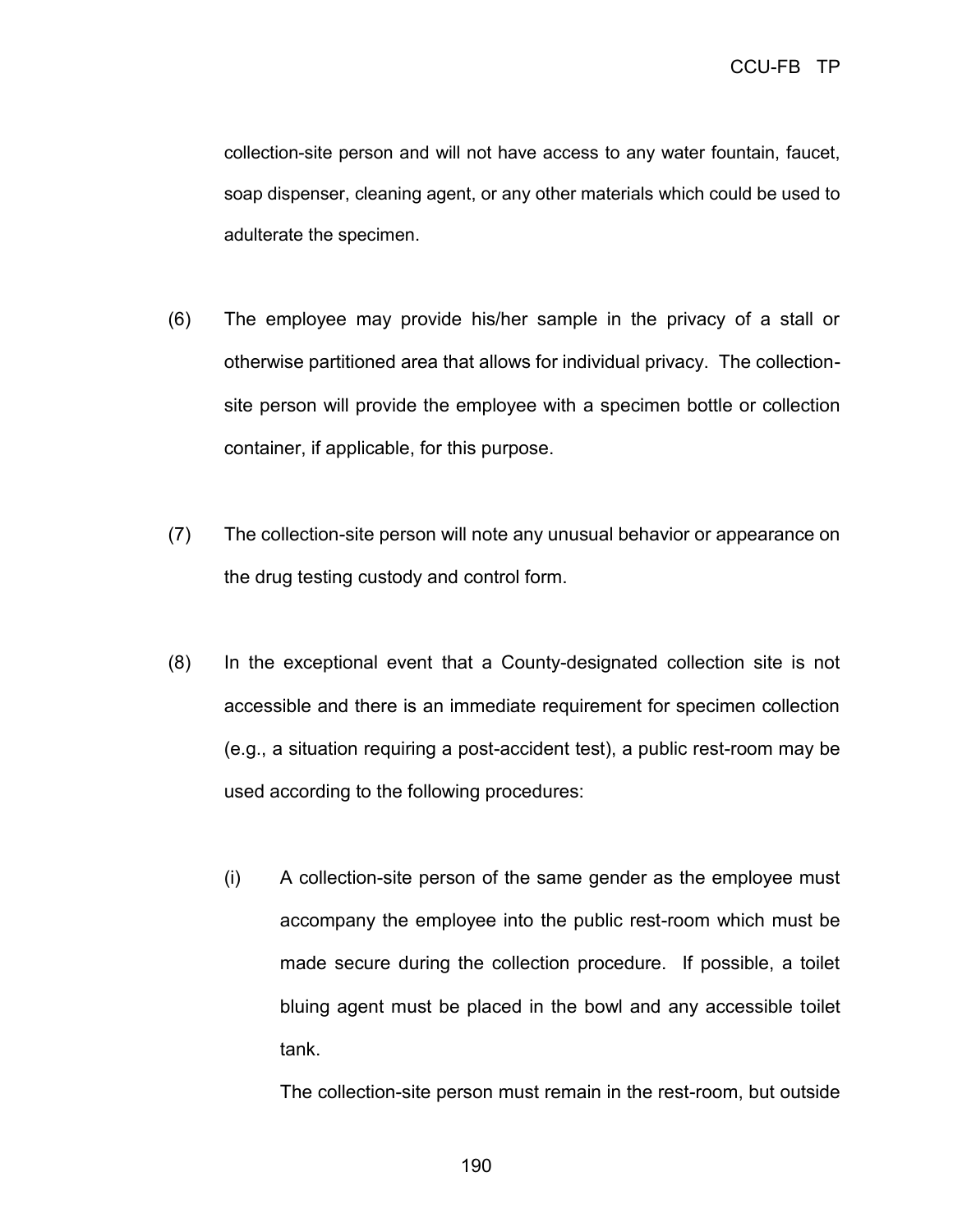the stall, until the specimen is collected. If no bluing agent is available to deter specimen dilution, the collection-site person will instruct the employee not to flush the toilet until the specimen is delivered to the collection-site person. After the collection-site person has possession of the specimen, the employee will be instructed to flush the toilet and to participate with the collection-site person in completing the chain-of-custody procedures.

## (9) *Split Sample*.

- (i) Since the County is subject to drug testing Rules promulgated by the FHWA, it is required to use the "split sample" method of urine collection for drug testing. Under this method, the employee will be required to provide at least 45 milliliters (mL) of urine.
- (ii) (A) The employee will be asked to provide a sample in a collection container or a specimen bottle capable of holding at least 60 mL.
	- (B) 1) If a collection container is used, the collection site person, in the presence of the donor, will pour the urine in two specimen bottles. Thirty (30) mL will be poured into one bottle, to be used as the primary specimen. At least 15 mL will be poured into the other bottle, to be used as the split specimen.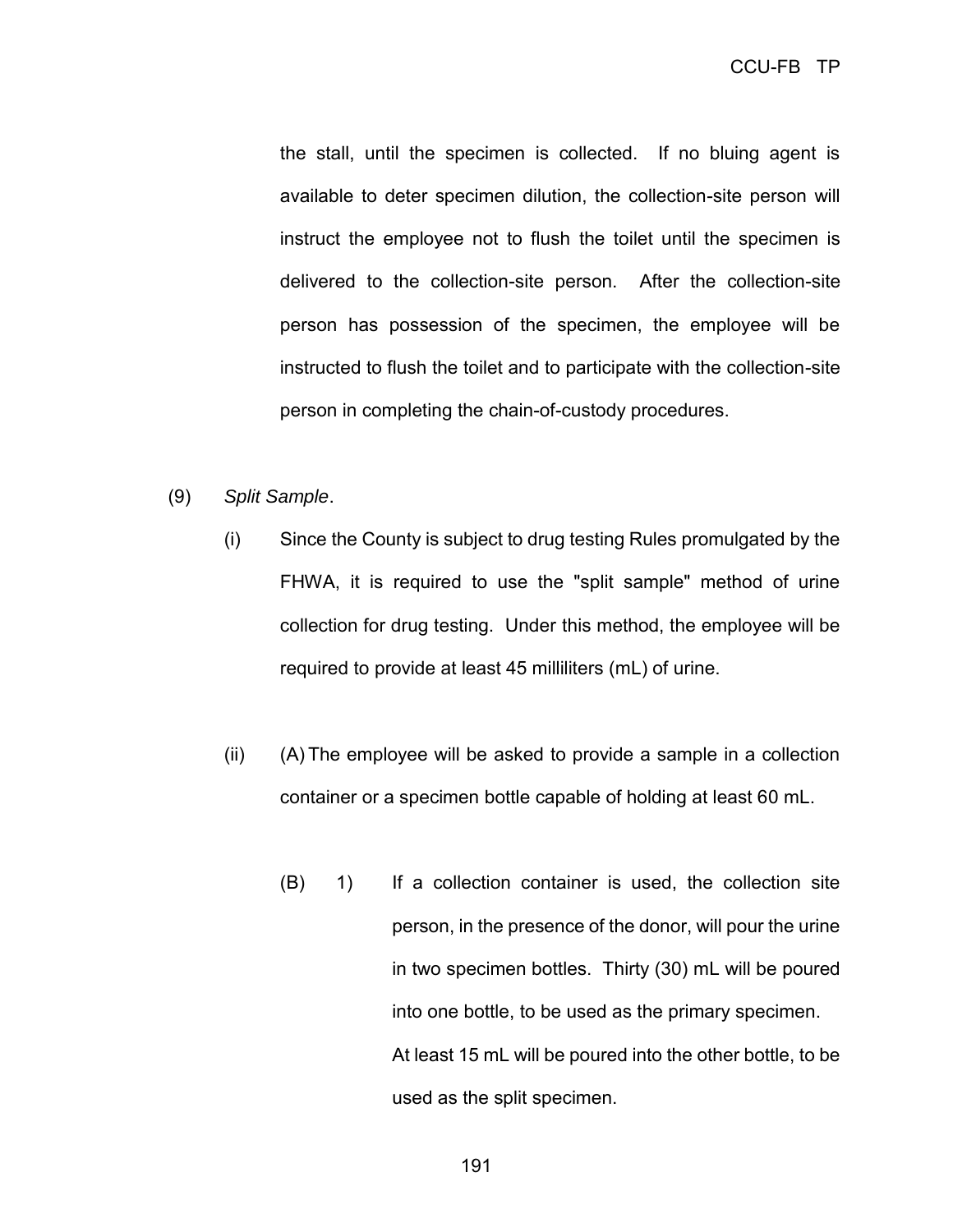- 2) If a single specimen bottle is used as a collection container, the collection site person, in the presence of the donor, will pour 15 mL of urine from the specimen bottle into a second specimen bottle (to be used as the split specimen) and retain the remainder (at least 30 mL) in the collection bottle (to be used as the primary specimen).
- (C) Both bottles will be shipped in a single shipping container, together with copies 1, 2, and the split specimen copy of the chain-of-custody form, to the laboratory.
- (D) If the test result of the primary specimen is positive, the employee can request the MRO to direct the split specimen be tested in a different DHHS-certified laboratory for the presence of the drug(s) tested positive in the primary specimen. The MRO must honor the request if it is made within 72 hours of the employee having been notified of a verified positive test.
- (E) When the MRO informs the laboratory in writing that the employee has requested a test of the split specimen, the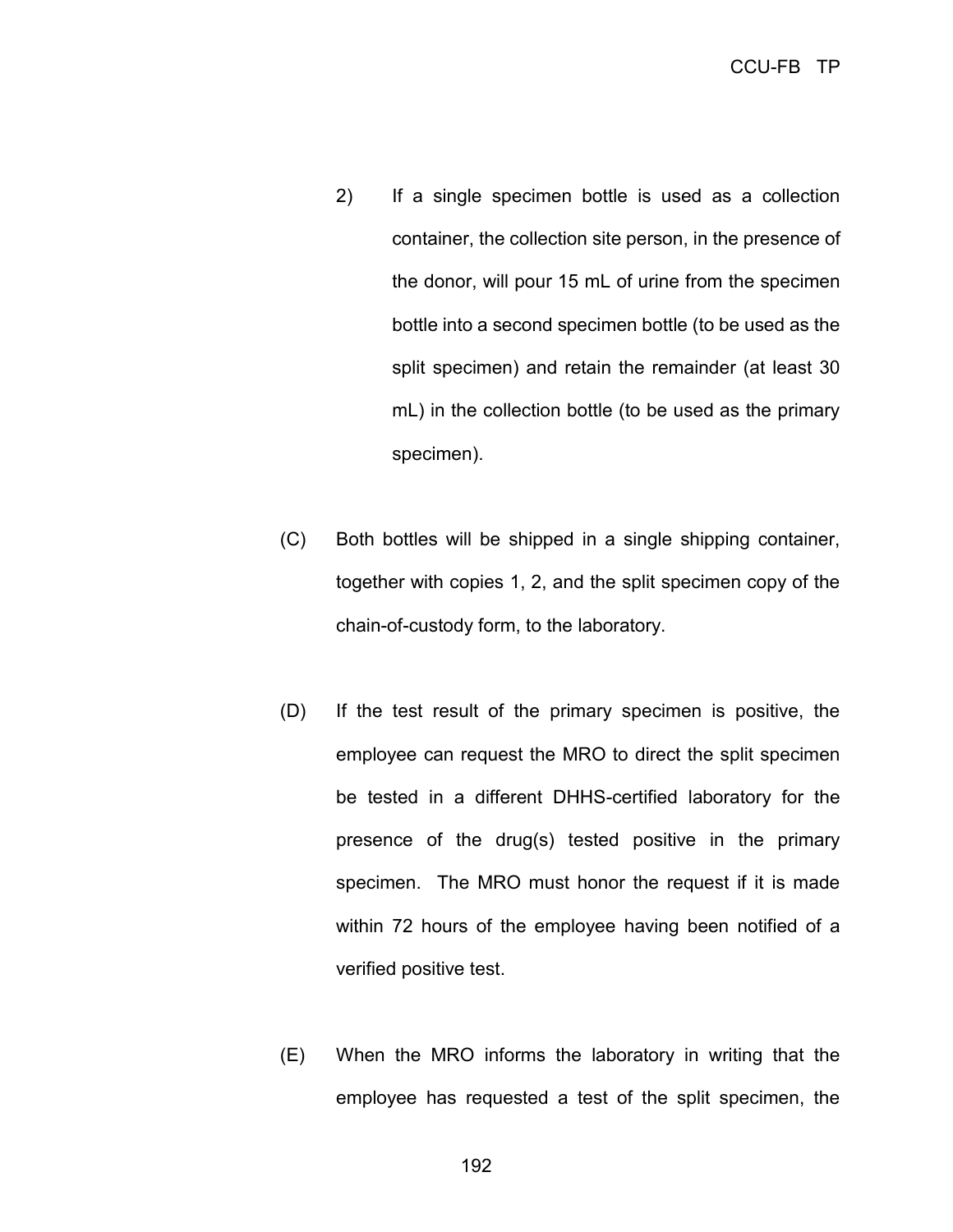laboratory must forward, to a different DHHS-approved laboratory, the split specimen bottle, with seal intact, a copy of the MRO's request, and the split specimen copy of the chain-of-custody form with appropriate chain-of-custody entries.

- (F) The result of the test of the split specimen will be transmitted by the second laboratory to the MRO.
- (G) Action required by DOT regulations as a result of a positive drug test (e.g., removal from performing a safety-sensitive function) will not be stayed pending the result of the split specimen.
- (H) If the result of the test of the split specimen fails to reconfirm the presence of drug(s) or drug metabolite(s) found in the primary specimen, the MRO must cancel the test, and report the cancellation and the reason for it to the DOT, the DPM, and the employee.
- (iii) Upon receiving the specimen from the individual, the collection-site person will determine if there are at least 30 mL of urine for the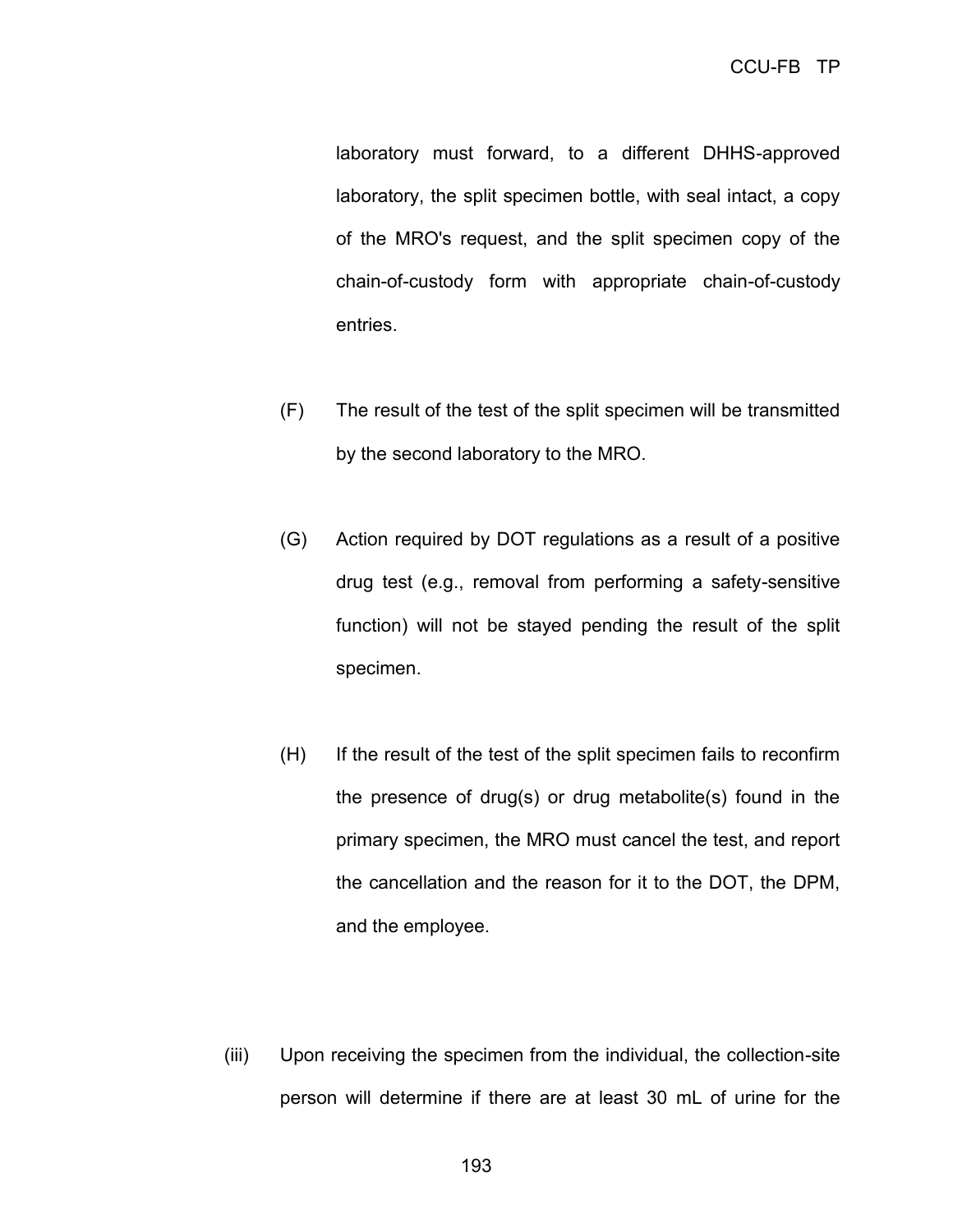primary specimen bottle and an additional 15 mL for the split specimen bottle.

- (A) If the individual is unable to provide the necessary quantity of urine, the collection site person will instruct the individual to drink up to 40 ounces of fluids during a period of up to three (3) hours, and again attempt to provide a complete sample using a fresh collection container.
- (B) The original insufficient specimen will be discarded.
- (C) If the employee is still unable to provide an adequate specimen, the insufficient specimen will be discarded, testing discontinued, and AMC so notified. The MRO will refer the individual for a medical evaluation to develop pertinent information concerning whether the individual's inability to provide a specimen is genuine or constitutes a refusal to test. Upon completion of the examination, the MRO must report his/her conclusions to the DPM in writing.
- (D) In pre-employment testing, if the County does not wish to hire the individual, the MRO is not required to make a referral.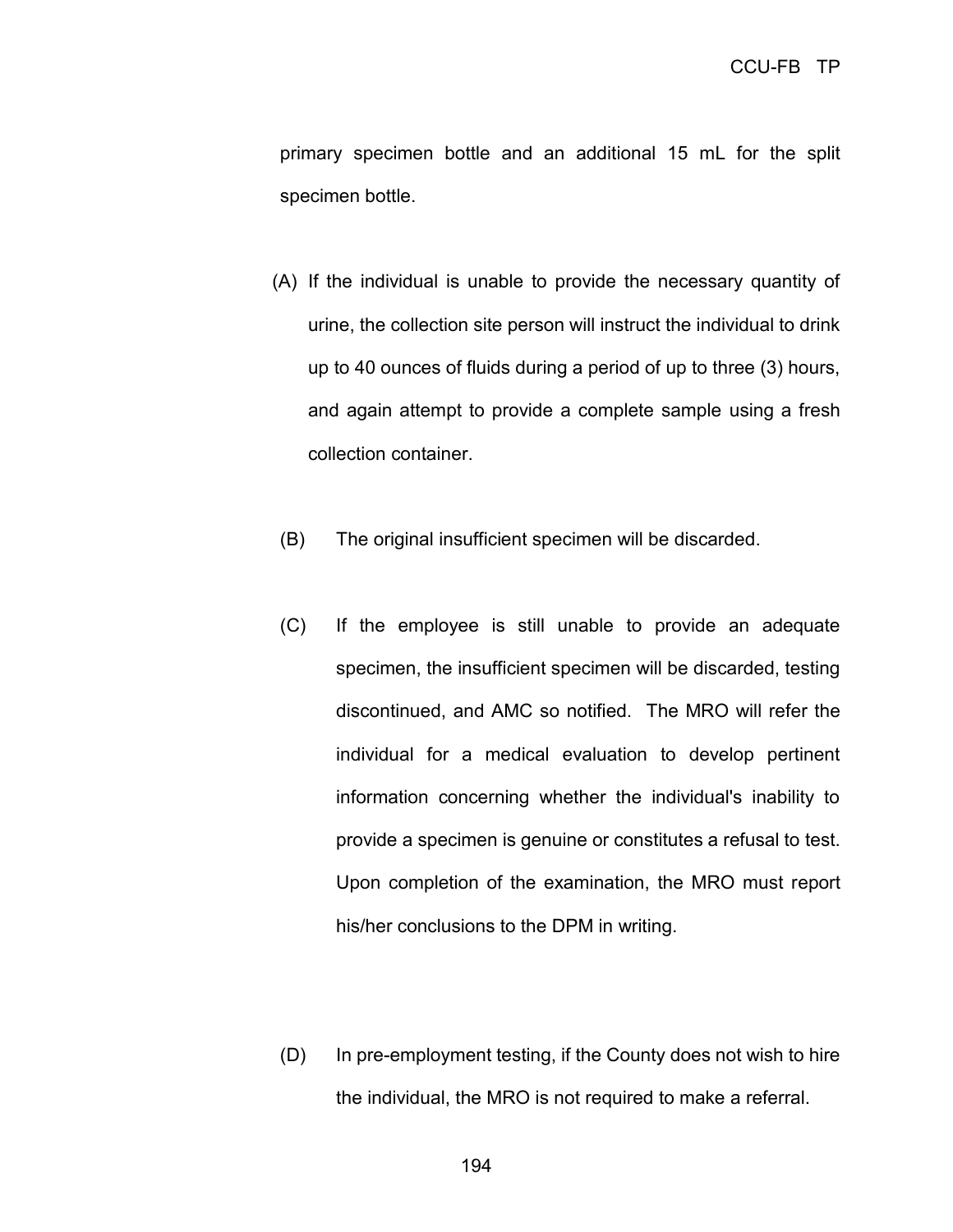- (10) After the specimen is provided and submitted to the collection-site person, the employee must be allowed to wash his/her hands.
- (11) Immediately after the specimen is collected, the collection-site person will measure the temperature of the specimen. The temperature must be taken within 4 minutes of urination.
- $(12)$  A specimen temperature outside the range of 32E-38EC/90E-100EF constitutes a reason to believe that the employee has altered or substituted the specimen. In such cases, the employee may volunteer to have his/her oral temperature taken to provide evidence to counter the reason to believe he/she may have altered or substituted the specimen.
- (13) Immediately after the specimen is collected, the collection-site person must also inspect the specimen to determine its color and look for any signs of contaminants. Any unusual findings will be noted on the urine custody and control form.
- (14) All specimens suspected of being adulterated will be forwarded to the laboratory for testing.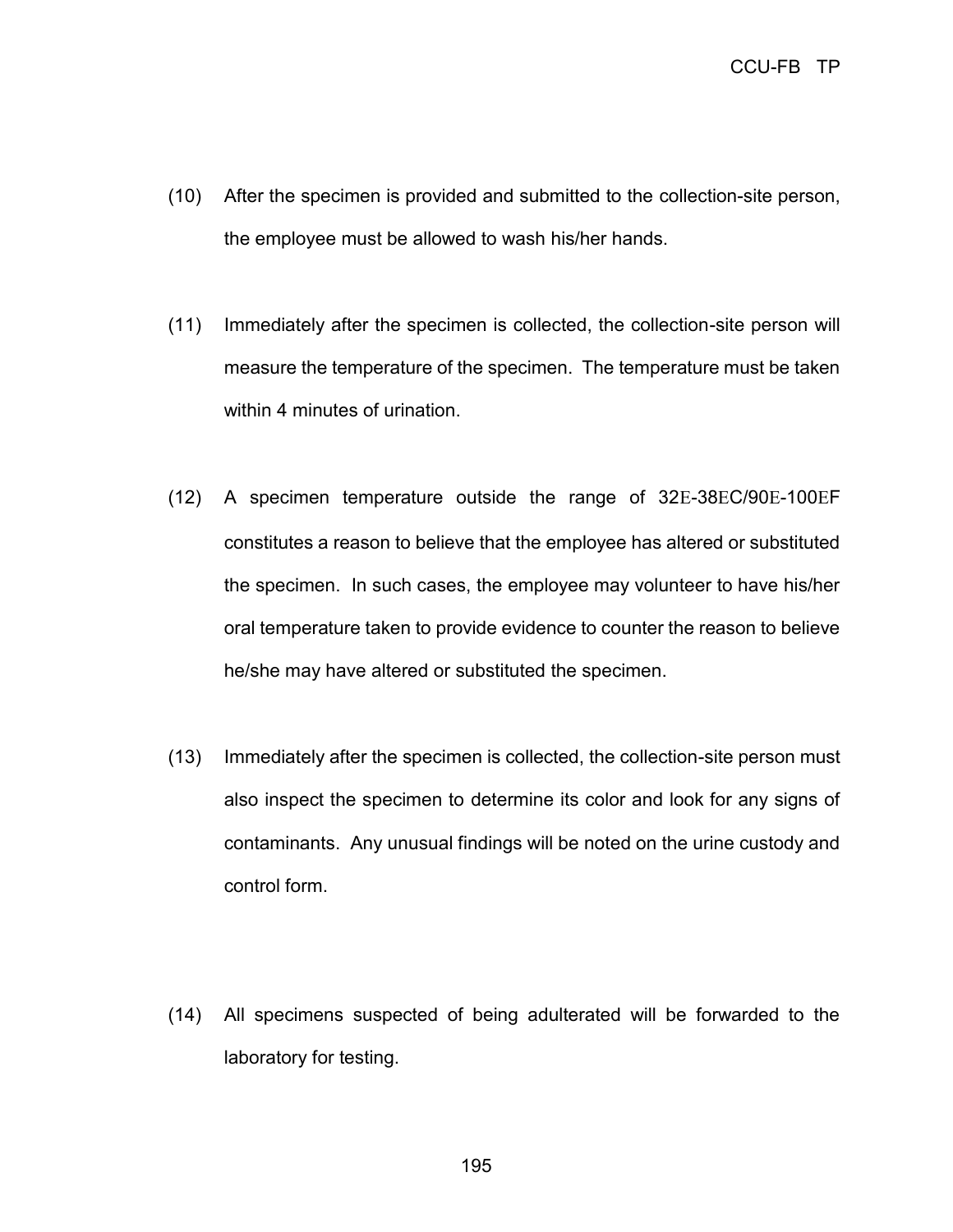- (15) Whenever there is reason to believe that an individual has altered or substituted the specimen, a second specimen will be obtained as soon as possible under the direct observation of a collection-site person of the same gender.
- (16) Both the individual being tested and the collection-site person, will keep the specimen in view at all times prior to it being sealed and labeled. The specimen will be sealed (by placement of a tamper-proof seal over the bottle cap and down the sides of the bottle) and labeled in the presence of the employee. If the specimen is transferred to a second bottle, the collectionsite person will request the individual to observe the transfer of the specimen and the placement of the tamper-proof seal over the bottle cap and down the sides of the bottle.
- (17) The collection-site person and the individual being tested must be present at the same time during procedures outlined in Paragraphs (d)(18)-(d)(21).

(18) The collection-site person must place securely on the bottle an identification label which contains the date, the individual's specimen number, and any other identifying information provided or required by the County. If separate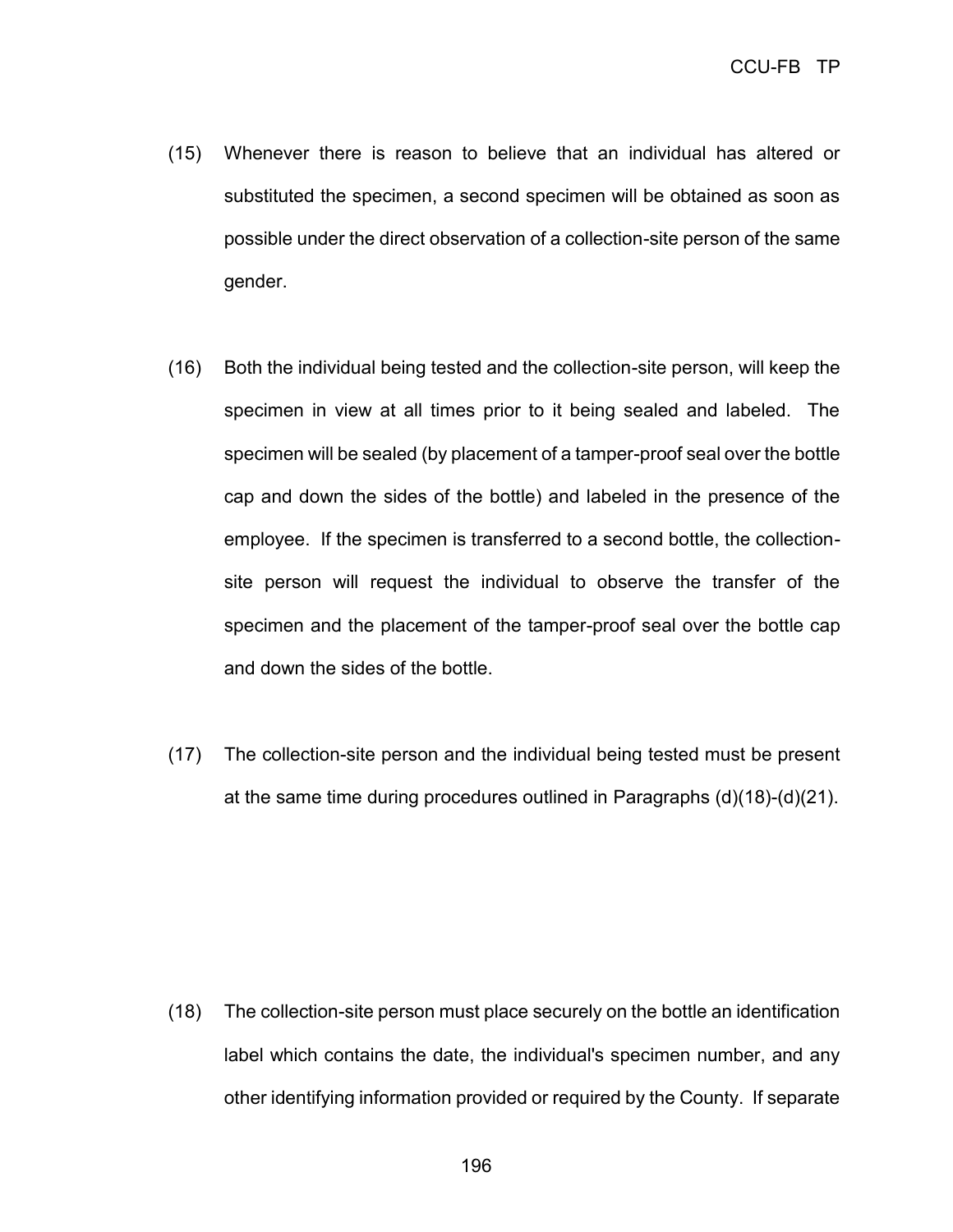from the label, the tamper-proof seal must be also applied.

- (19) The individual must initial the identification label on the specimen bottle for certifying that the specimen collected is from him/her.
- (20) The collection-site person must enter all information identifying the specimen on the drug testing custody and control form, and must sign the form certifying that the specimen collection was conducted according to applicable Federal requirements.
- (21) (i) The individual will be asked to read and sign a statement on the form certifying that the specimen identified as having been collected from him/her is in fact the specimen he/she provided.
	- (ii) When specified by DOT regulations or required by the collection site (other than a County site) or by the laboratory, the employee may be required to sign a consent or release form authorizing the collection of the specimen, analysis of the specimen for designated controlled substances, and release of the results to the employer.

The employee may not be required to waive liability with respect to negligence on the part of any person participating in the collection, handling, or analysis of the specimen, or to indemnify any person for the negligence of others.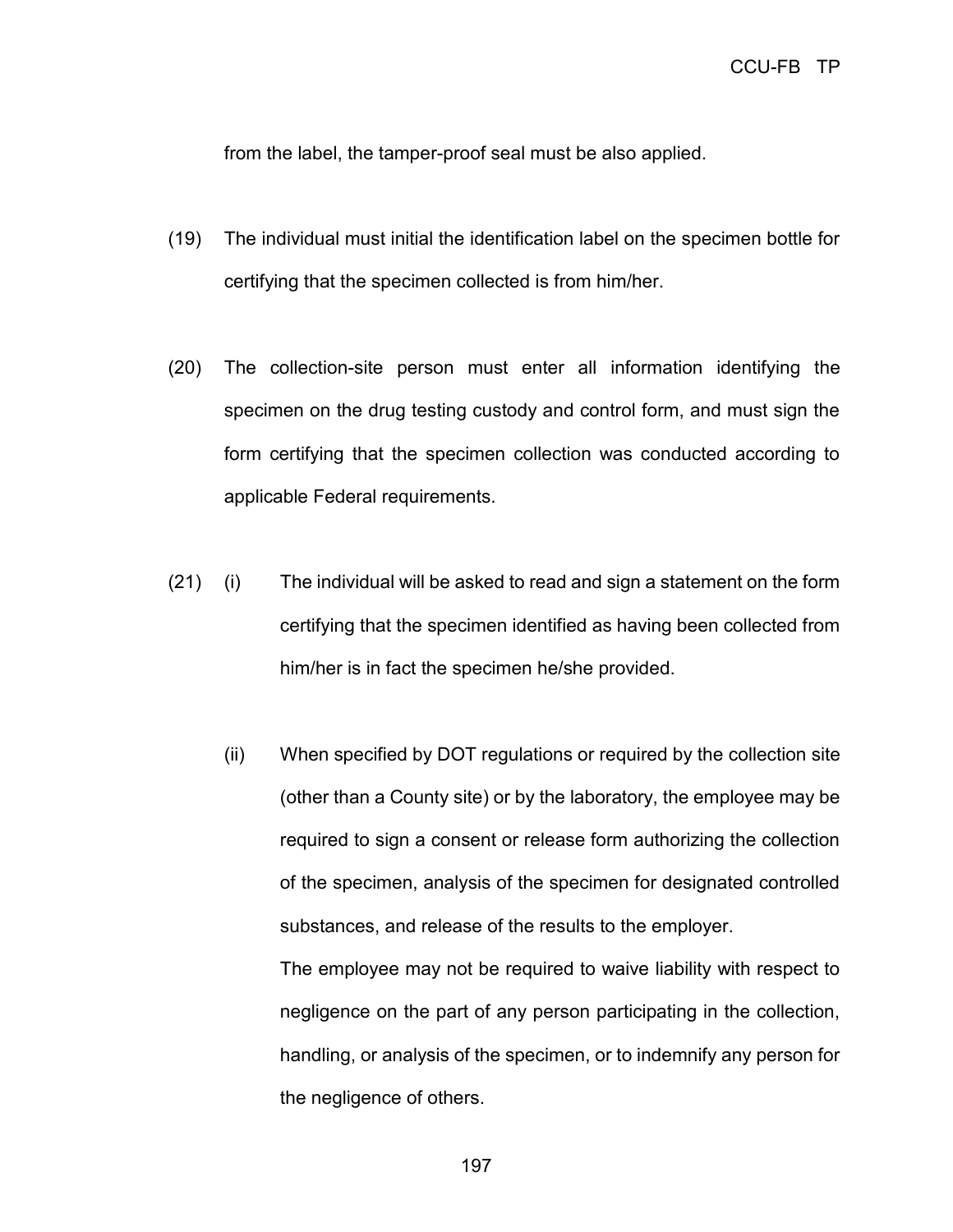- (22) The collection-site person will complete the chain-of-custody portion of the form, and prepare the specimen for shipment. If the specimen is not immediately prepared for shipment, the collection site person must ensure that it is appropriately safeguarded during temporary storage.
- (23) The collection-site person cannot leave the collection site in the interval between presentation of the specimen by the employee and securement of the sample with an identifying label bearing the employee's specimen identification number (shown on the urine custody and control form) and seal initialed by the employee. If it becomes necessary for the collection site person to leave the site during this interval, the collection will be nullified and, at the election of the Addiction Medical Consultants, Inc., a new collection begun.
- (e) *Failure to cooperate*. If the employee refuses to cooperate with the collection process, the collection-site person will inform Addiction Medical Consultants, Inc. and will document the non-cooperation on the drug testing custody and control form.
- (f) *Employee Requiring Medical Attention*. If the sample is being collected from an employee in need of medical attention (e.g., as part of a post-accident test given in an emergency medical facility), necessary medical attention will not be delayed in order to collect the specimen.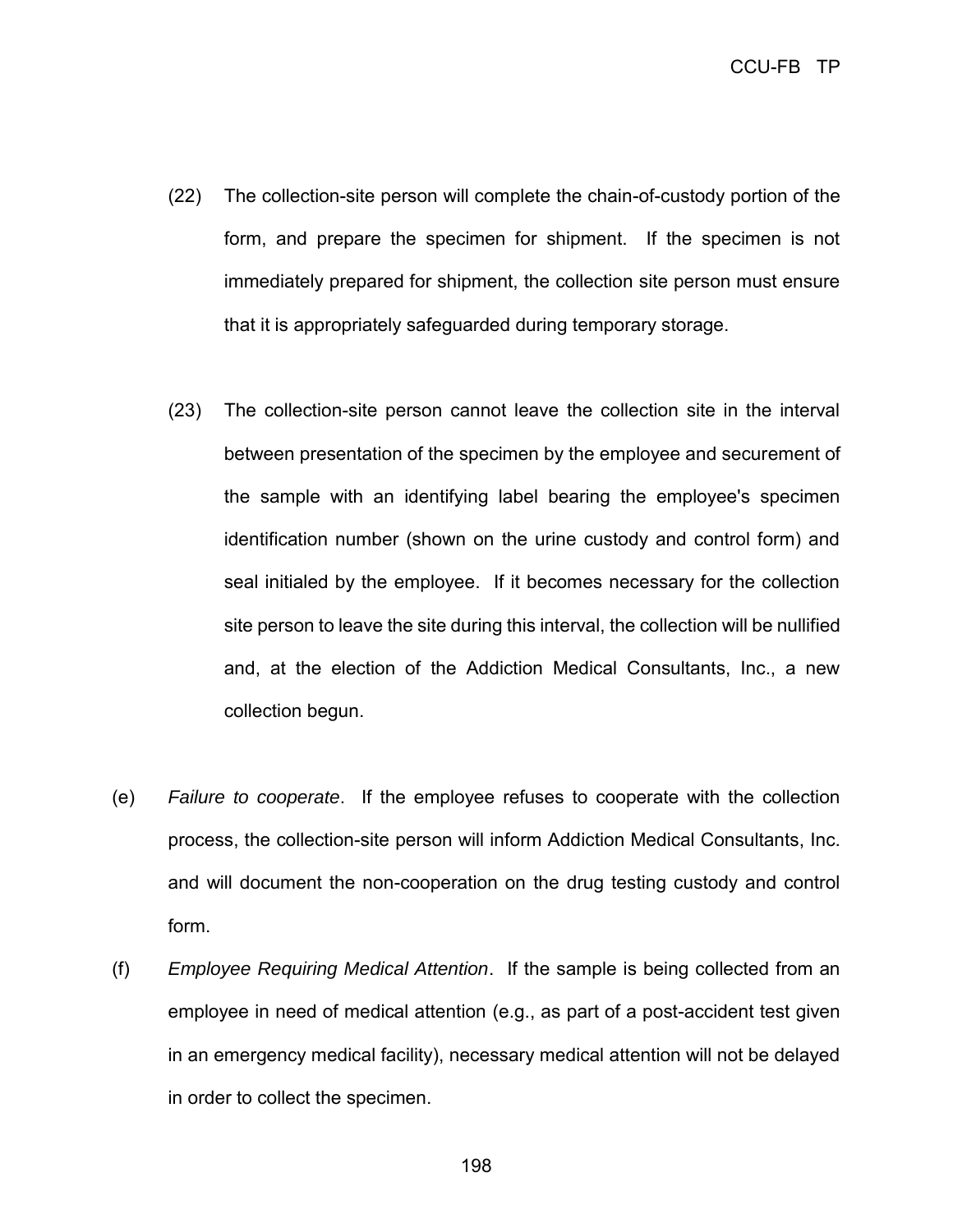## APPENDIX E

### LABORATORY PROCEDURES

- (a) *Security and Chain-of-Custody*. The drug testing laboratories will be required to be secure at all times. They will be required to use chain-of-custody procedures to maintain control and accountability of specimens from receipt through completion of testing, reporting of results during storage, and continuing until final disposition of specimens.
- (b) *Receiving*.
	- (1) Shipments of specimens received by the laboratories will be checked for tampering and chain-of-custody information. The specimens will be retained in the laboratories until all analyses have been completed.
	- (2) If the laboratory observes that the split specimen is untestable, inadequate, or unavailable for testing, the laboratory must nevertheless test the primary specimen. The laboratory does not inform the MRO of the untestability, inadequacy, or unavailability of the split specimen until and unless the primary specimen is a verified positive test and the MRO has informed the laboratory that the employee has requested a test of the split specimen.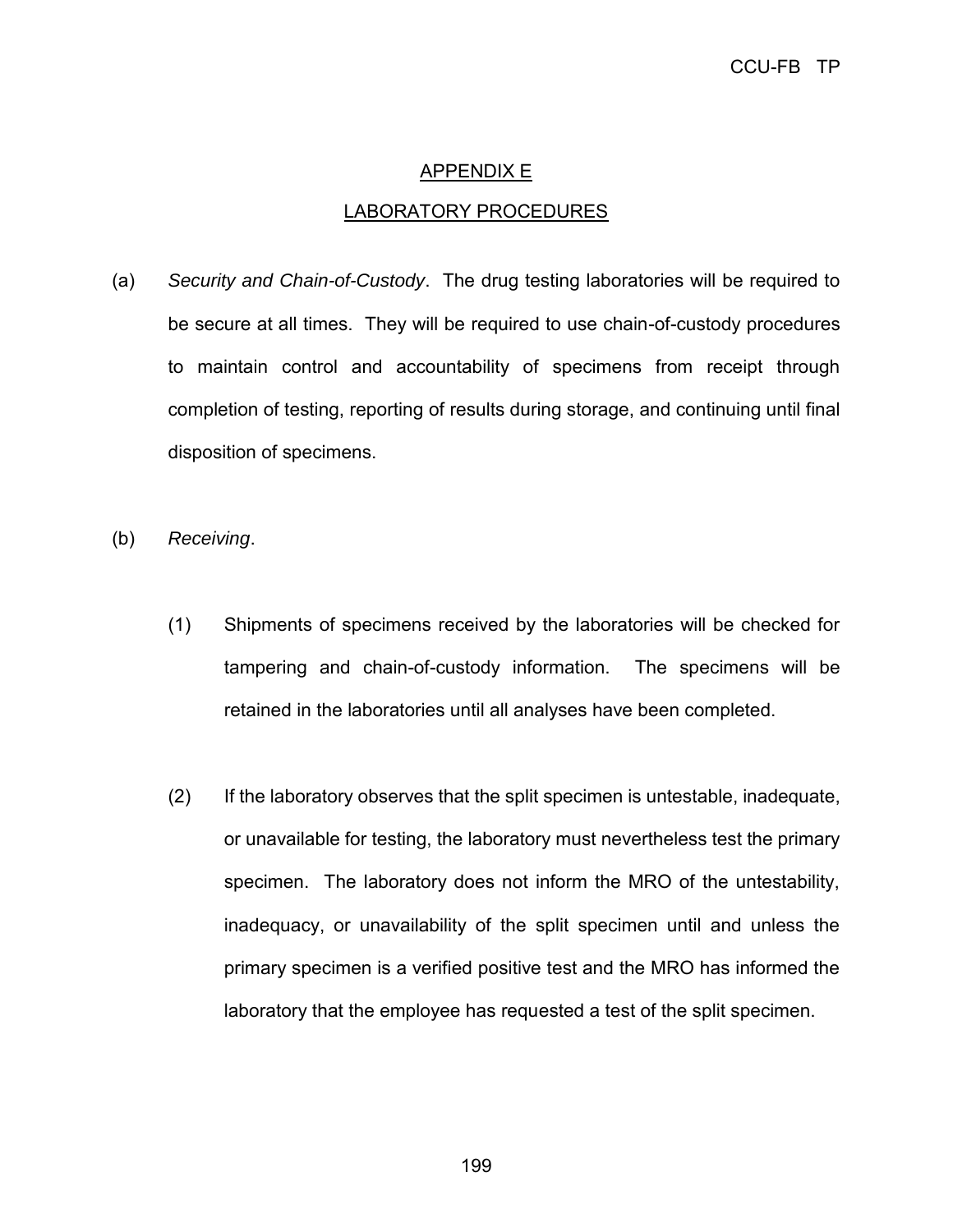- (3) The laboratory will log in the split specimen, with the split specimen bottle seal remaining intact, and store the sample securely. If the result of the test of the primary specimen is negative, the laboratory may discard the split specimen. If the result of the test of the primary specimen is positive, the laboratory must retain the split specimen in storage for 60 days from the date which the laboratory acquires it (see section (h) of this Appendix). Following the end of the 60-day period, if not informed by the MRO that the employee has requested a test of the split specimen, the laboratory may discard the split specimen.
- (4) When directed in writing by the MRO to forward the split specimen to another DHHS-certified laboratory for analysis, the second laboratory must analyze the split specimen by GC/MS to reconfirm the presence of the drug(s) or drug metabolite(s) found in the primary specimen. Such GC/MS confirmation must be conducted without regard to cutoff levels of section (f) of this Appendix. The split specimen must be retained in long-term storage for one (1) year by the laboratory conducting the analysis of the split specimen (or longer if litigation concerning the testing is pending).
- (c) *Short-term refrigerated storage*. Specimens that do not receive an initial test within 7 days of arrival at the laboratory will be placed in secure refrigeration units.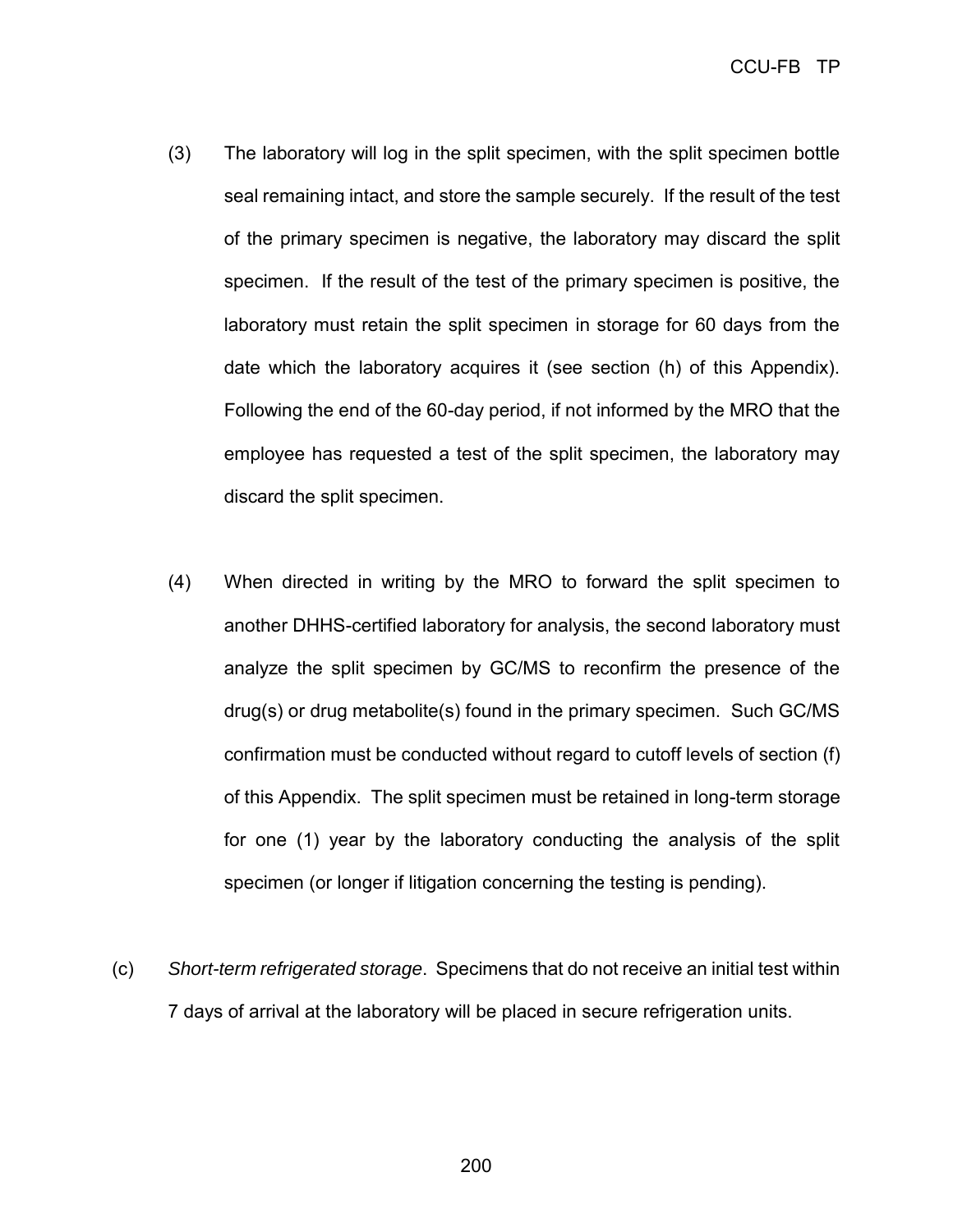- (d) *Specimen Processing*. When conducting tests, every batch of specimens is required to have an appropriate number of standards for calibrating instruments and a minimum of 10 percent controls. Both quality control and blind performance test samples are required to appear as ordinary samples to laboratory analysts.
- (e) *Initial Test*.
	- (1) The initial test will be an immunoassay which meets the requirement of the Food and Drug Administration for commercial distribution. The following initial cutoff levels will be used when screening specimens to determine whether they are negative for the five drugs for which testing is required.

Initial test cutoff levels (ng/ml)

<span id="page-208-0"></span> $\overline{a}$ 

<sup>1</sup> 25 ng/ml if immunoassay specific for free morphine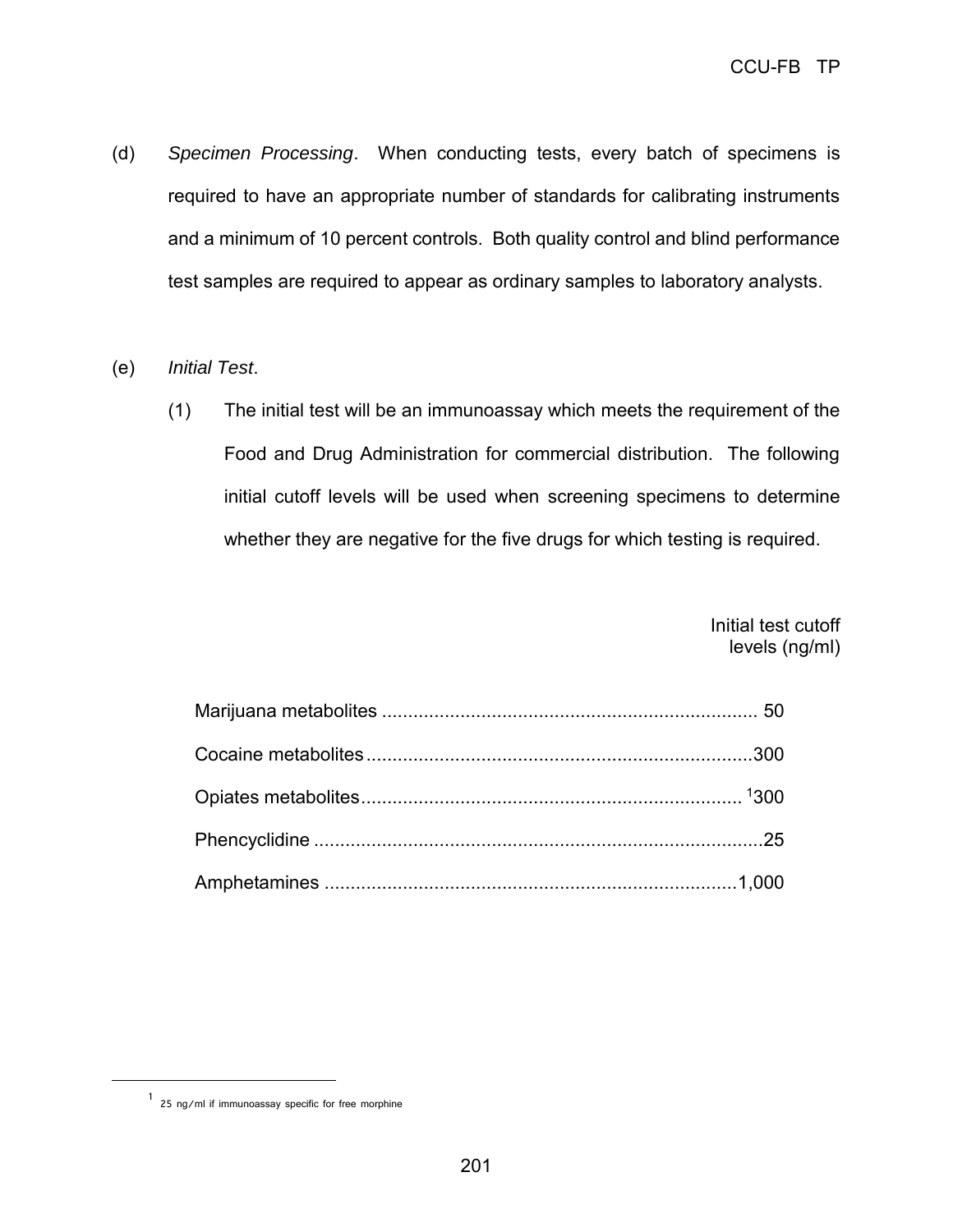- (2) These cutoff levels are subject to change by the DHHS as advances in technology or other considerations warrant identification of these substances at other concentrations.
- (f) *Confirmatory Test*.
	- (1) All specimens identified as positive on the initial test will be confirmed using GC/MS techniques at the cutoff values listed below for each drug. All confirmations will be by quantitative analysis. Concentrations which exceed the linear region of the standard curve will be documented in the laboratory record as "greater than highest standard curve value."

Confirmatory test cutoff levels (ng/ml)

| Opiates: |  |
|----------|--|
|          |  |
|          |  |
|          |  |

<span id="page-209-1"></span><span id="page-209-0"></span> $\overline{a}$ 

<sup>2</sup> Delta-9-tetrahydrocannabinol-9-carboxylic acid.

<sup>3</sup> Benzoylecgonine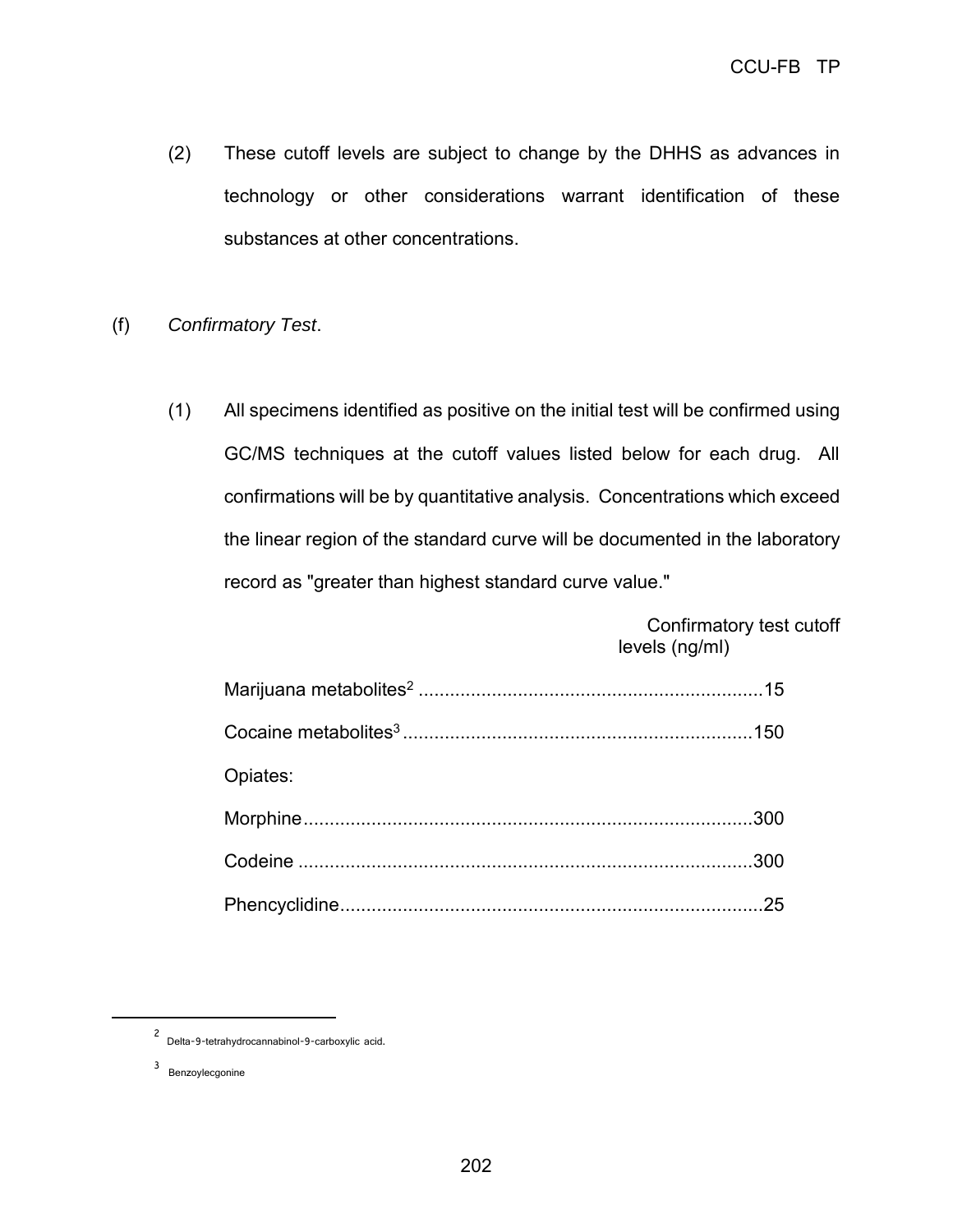Confirmatory test cutoff levels (ng/ml)

Amphetamines:

- (2) These cutoff levels are subject to change by the DHHS as advances in technology or other considerations warrant identification of these substances at other concentrations.
- (3) *Retention Of Samples*.
	- (i) Samples that yield positive results on confirmation must be retained by the laboratory in properly secured, long-term, frozen storage for at least 365 days.
	- (ii) Within this 365 day period, the employee or designated representative, DOT agency or other State agencies with jurisdiction, or the County may request in writing that the sample be retained for an additional period. If the laboratory does not receive the request to retain the sample within the 365- day period, the sample may be discarded.

<span id="page-210-0"></span> $\overline{a}$ 

<sup>4</sup> Specimen must also contain amphetamine at a concentration greater than or equal to 200 ng/ml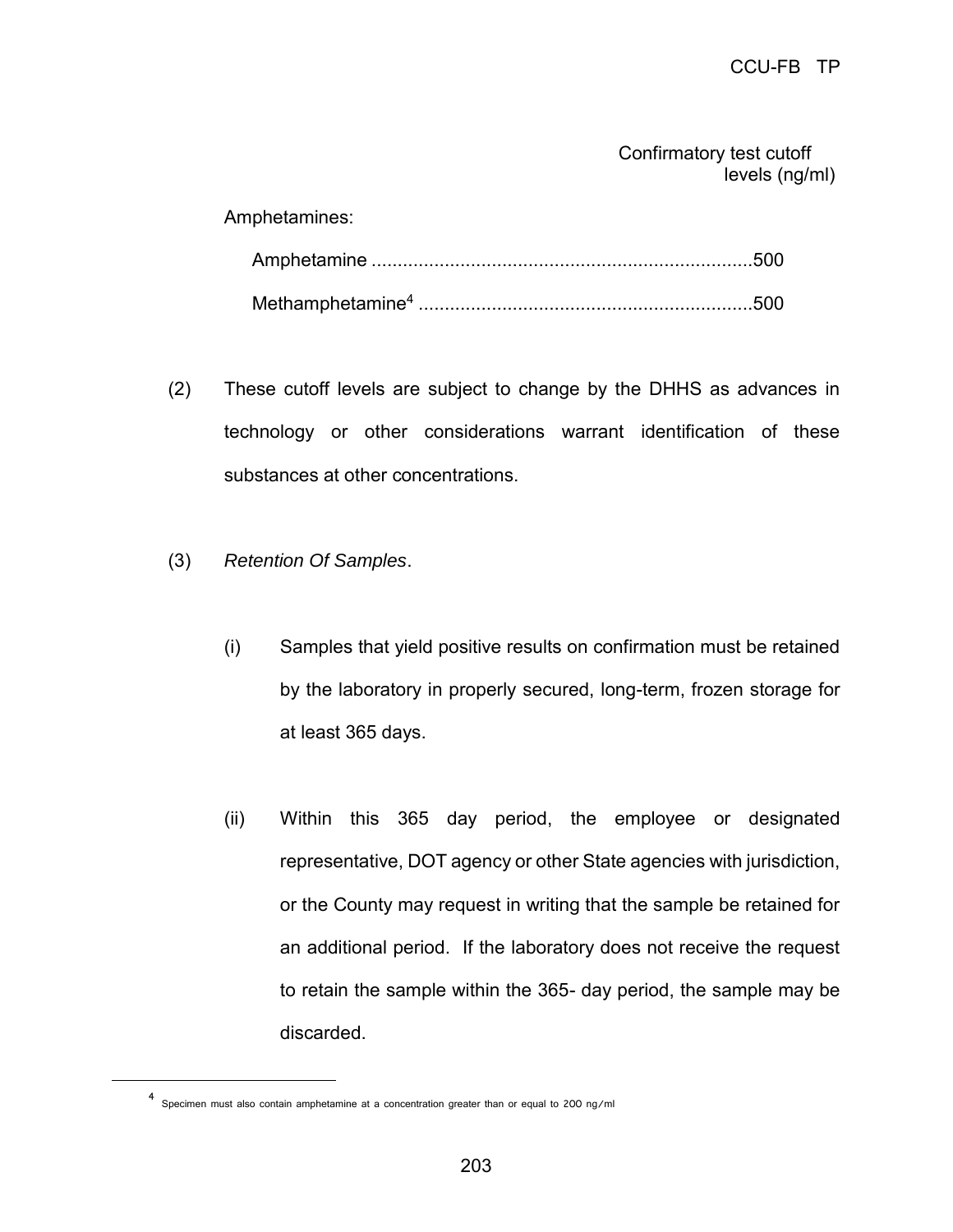CCU-FB TP

- (g) *Reporting Results*.
	- (1) The laboratory will report test results to the County's MRO within an average of 5 working days after receipt of the specimen by the laboratory. Before any test result is reported (the results of initial tests, confirmatory tests, or quality control data), it will be reviewed, and the test certified as an accurate report by the laboratory's responsible individual. The report will identify the drugs/metabolites for which tests are conducted, whether results are positive or negative, the specimen number assigned by the County, and the drug testing laboratory specimen identification number.
	- (2) The laboratory will report as negative all specimens which are negative on the initial test or negative on the confirmatory test. Only specimens confirmed positive will be reported positive for a specific drug.
	- (3) The MRO may request from the laboratory and the laboratory must provide quantitation of test results. The MRO must report whether the test is positive or negative and may report the drug(s) for which there was a positive test, but will not disclose the quantitation of test results to the department. The MRO may reveal the quantitation of a positive test result to the department, the employee, or the decision maker in a lawsuit, grievance, or other proceeding initiated by or on behalf of the employee, and arising from a verified positive test.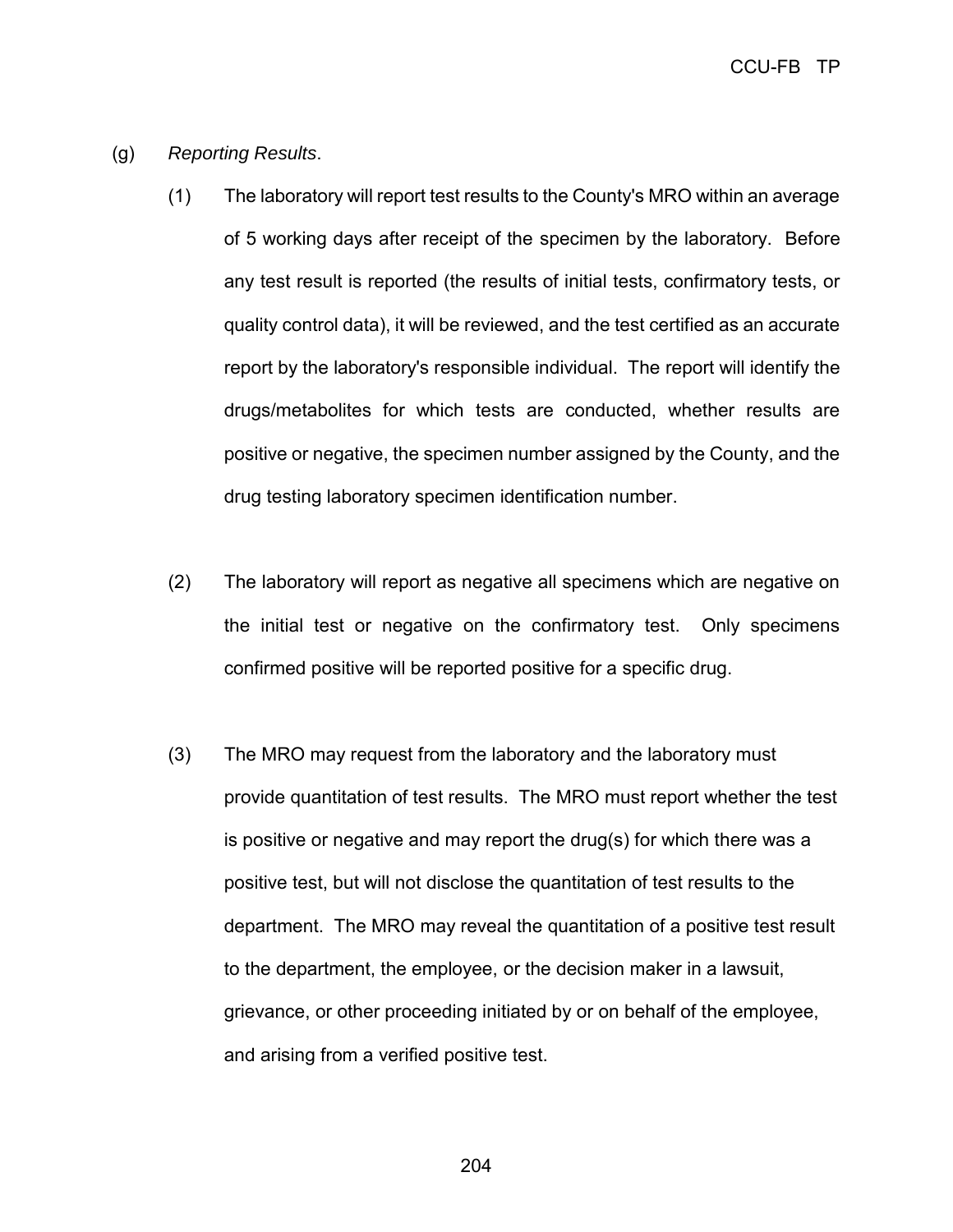- (4) The laboratory may transmit results to the MRO by various electronic means (e.g., teleprinter, facsimile, or computer) in a manner designed to ensure confidentiality of the information. Results may not be provided verbally by telephone. The laboratory and Addiction Medical Consultants, Inc. (AMC) will ensure the security of data transmission and limit access to any data transmission, storage, and retrieval system.
- (5) The laboratory will send only to the MRO the original or a certified true copy of the drug testing custody and control form (part 2), which, in the case of a report positive for drug use, will be signed (after the required certification block) by the individual responsible for day-to-day management of the drug testing laboratory or the individual responsible for attesting to the validity of the test reports, and attached to which shall be a copy of the test report.
- (6) The laboratory will provide to Addiction Medical Consultants, Inc. (AMC) an aggregate quarterly statistical summary of urinalysis testing of the County's employees not more than 14 calendar days after the end of the quarter covered by the summary. Laboratory confirmation data only must be included from test results reported within the quarter. The summary must contain only the following information:
	- (i) Number of specimens received for testing;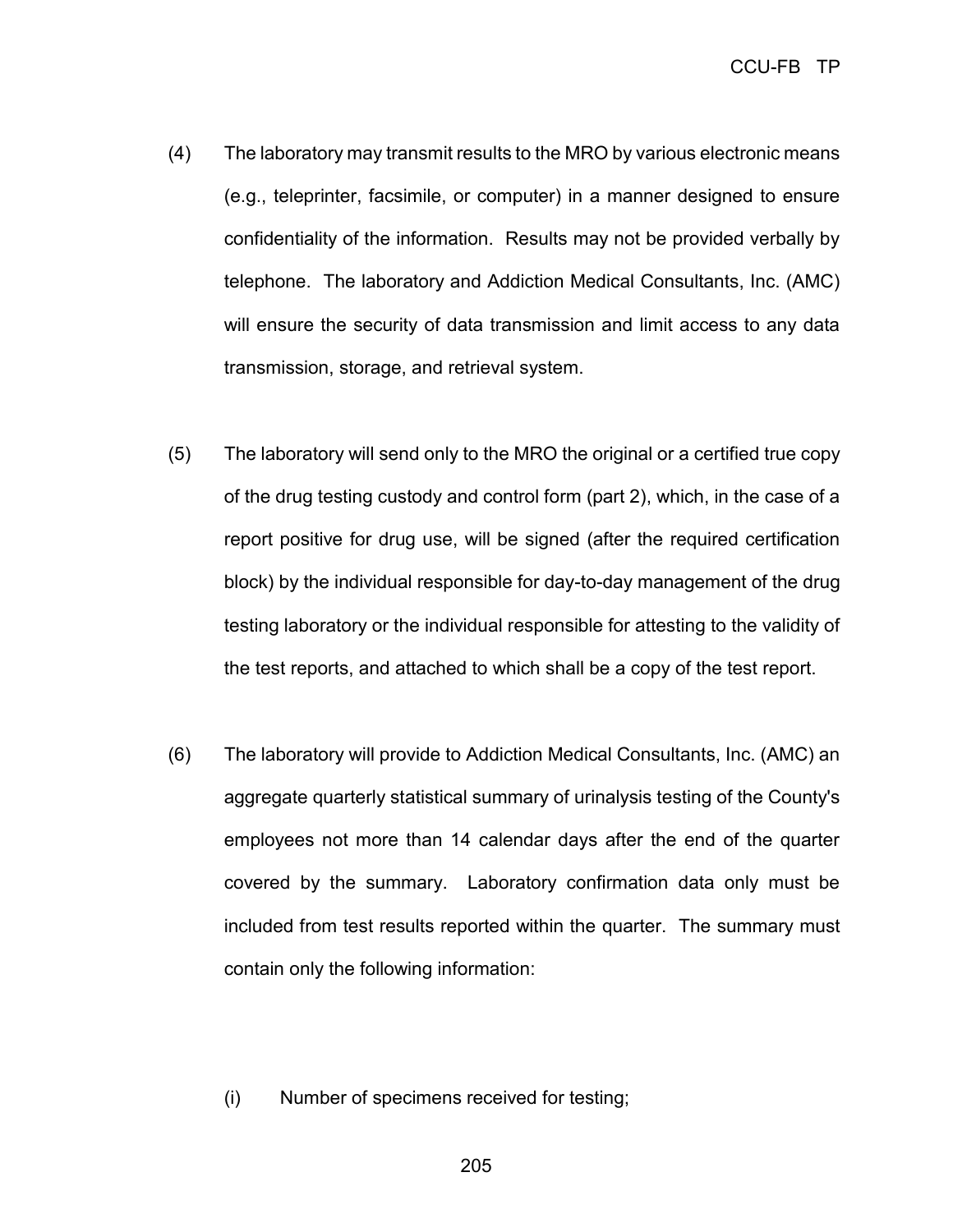- (ii) Number of specimens confirmed positive for:
	- 1. Marijuana metabolite
	- 2. Cocaine metabolite
	- 3. Opiates;
	- 4. Phencyclidine;
	- 5. Amphetamines;
- (iii) Number of specimens for which a test was not performed.

Quarterly reports will not contain personal identifying information or other data from which it is reasonably likely that information about individuals' tests can be readily inferred. If necessary, in order to prevent disclosure of such data, the laboratory will not send such a report until data are sufficiently aggregated to make such an inference unlikely. In any quarter in which a report is withheld for this reason, or because no testing was conducted, the laboratory must so inform AMC in writing.

(7) The laboratory will make available copies of all analytical results for County's drug testing programs when requested by DOT with regulatory authority over the County.

(8) All records pertaining to a given urine specimen will be retained by the drug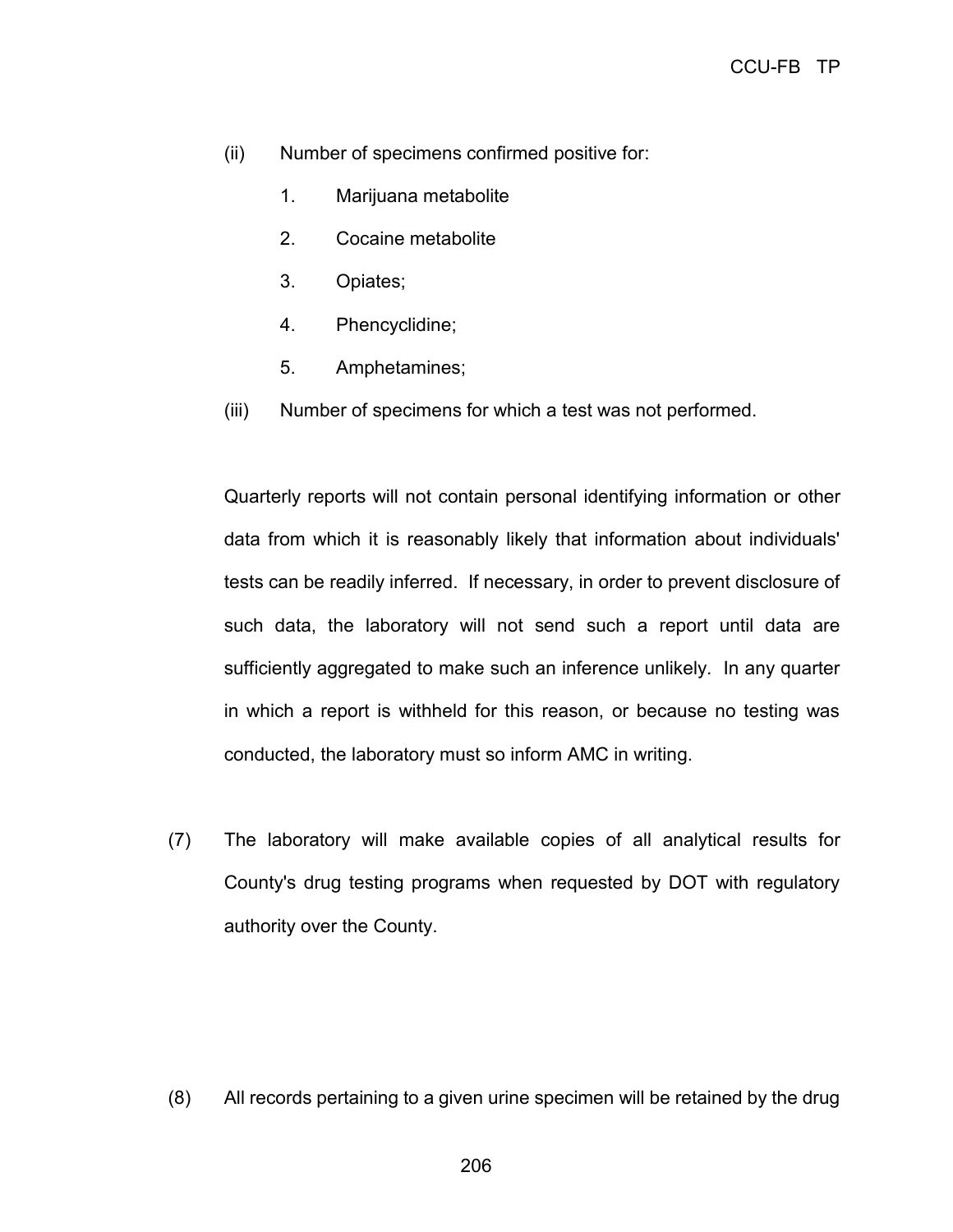testing laboratory for a minimum of 2 years.

- (h) *Long-Term Storage*. Long-term storage (-20 C or less) ensures that positive urine specimens will be available for any necessary retest during administrative or disciplinary proceedings. Drug testing laboratories must retain and place in properly secured long-term frozen storage for a minimum of 1 year all specimens confirmed positive, in their original labeled specimen bottles. Within this 1-year period, the AMC (or other person designated in a DOT agency regulation) may request the laboratory to retain the specimen for an additional period of time, but if no such request is received the laboratory may discard the specimen after the end of 1 year, except that the laboratory will be required to maintain any specimens known to be under legal challenge for an indefinite period.
- (i) *Retesting Specimens*. Because some analytes deteriorate or are lost during freezing and/or storage, quantitation for a retest is not subject to a specific cutoff requirement but must provide data sufficient to confirm the presence of the drug or metabolite.

(j) *Laboratory facilities*.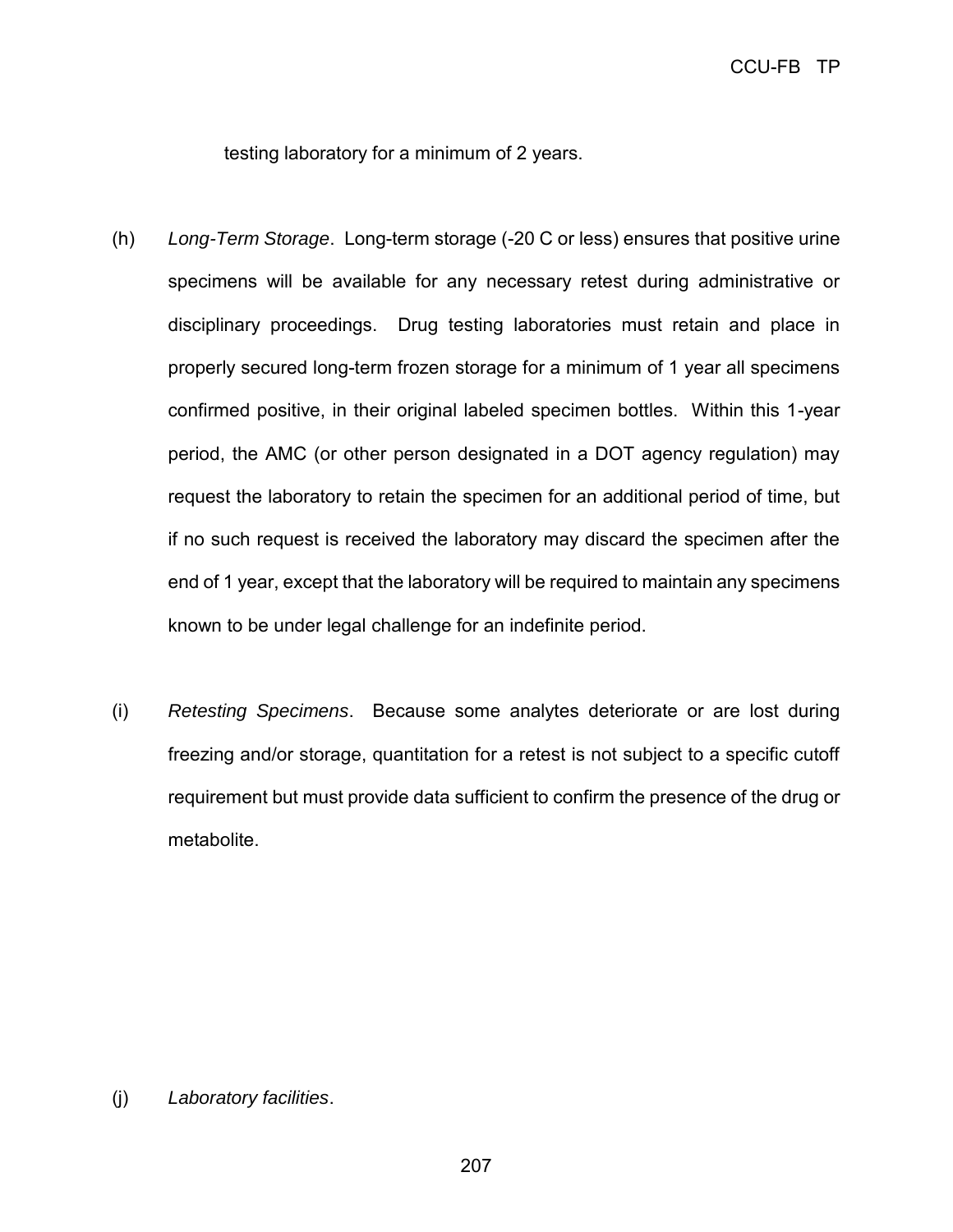- (1) Laboratory facilities will comply with applicable provisions of any State licensing requirements.
- (2) Laboratories certified in accordance with DHHS Guidelines must have the capability, at the same laboratory premises, of performing initial and confirmatory tests for each drug or metabolite for which service is needed.
- (k) *Documentation*. The drug testing laboratories will maintain and make available for at least 2 years, documentation of all aspects of the testing process. This 2-year period may be extended upon written notification by DOT or by the County. The required documentation will include personnel files on all individuals authorized to have access to specimens; chain-of-custody documents; quality assurance/quality control records; procedure manuals; all test data (including calibration curves and any calculation used in determining test results); reports; records on performance testing; performance on certification inspections; and hard copies of computergenerated data. The laboratory will maintain documents for any specimen known to be under legal challenge for an indefinite period.
- (l) *Additional Requirements for Certified Laboratories*. The laboratory must not enter into any relationship with the County's MRO that may be construed as a potential conflict of interest or derive any financial benefit by having the County use a specific MRO.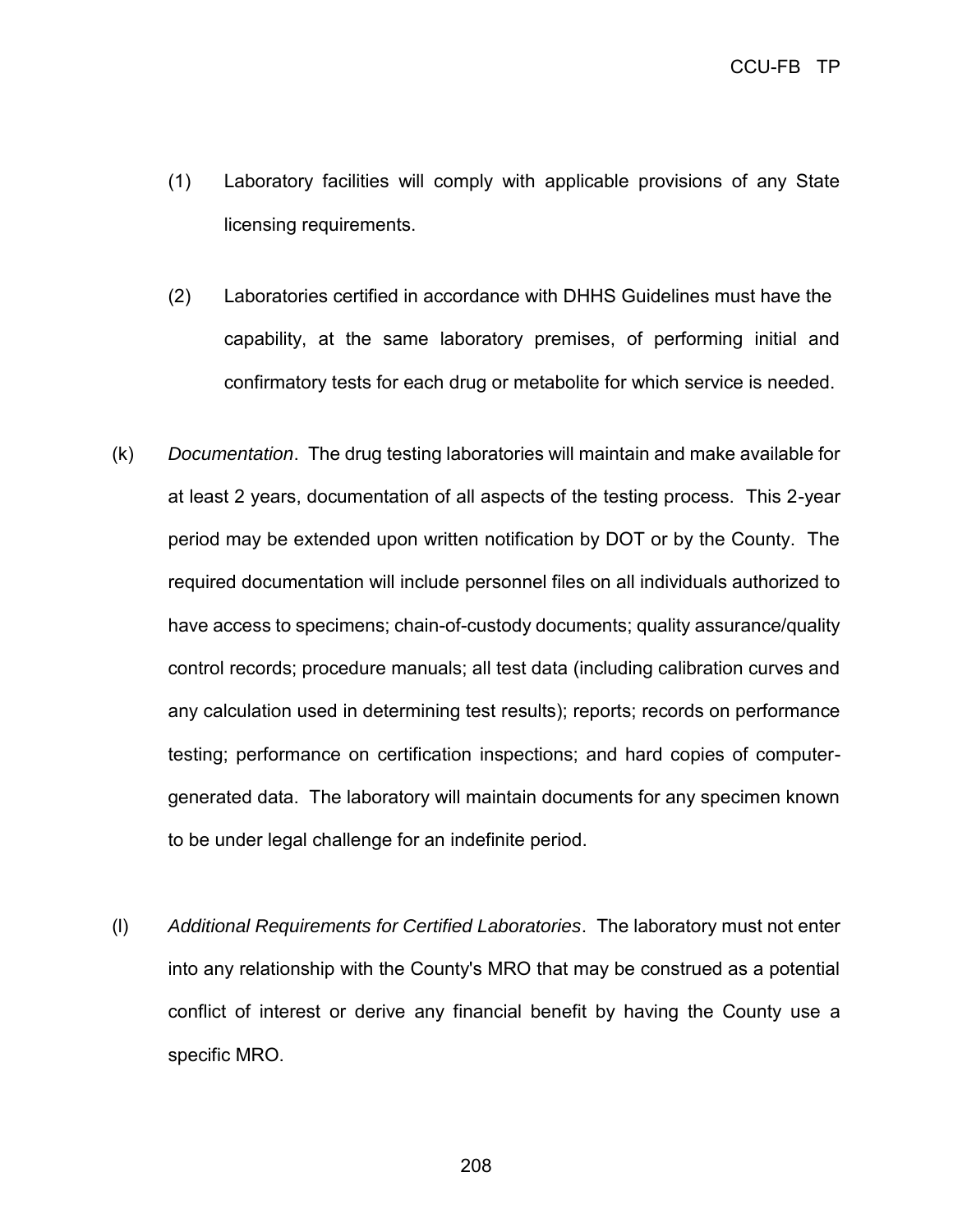# **ACRONYMS**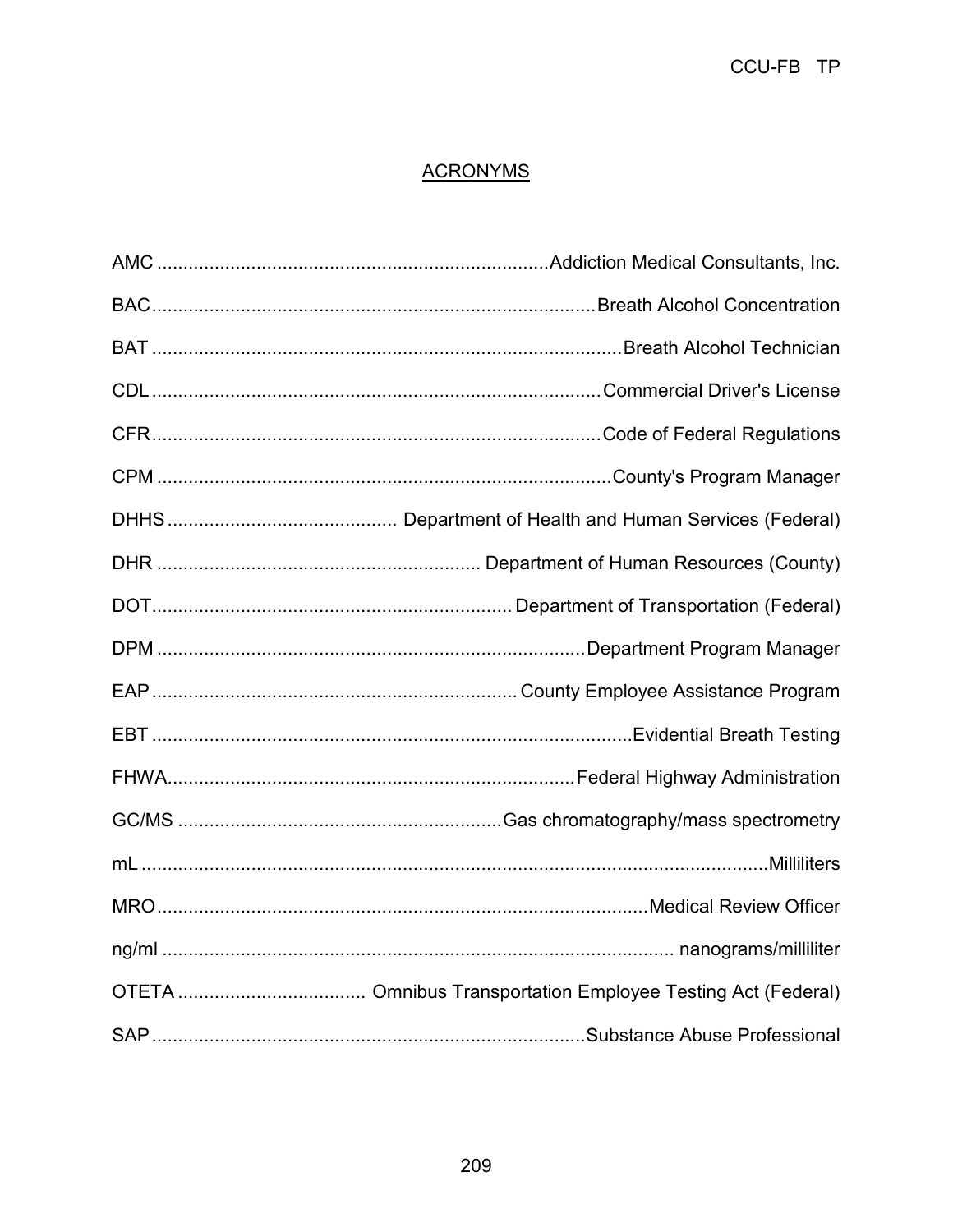# ARTICLE 37 TERMINATION PAY

The parties agreed to study and implement roll over of termination pay (time certificates) into a tax qualified plan by July 1, 2005.

In November 2004, the Termination Pay Pick Up Plan (TPP) was implemented to tax defer termination pay (time certificates). Effective May 31, 2006, the TPP ceased accepting new applications pending further IRS guidance.

Effective January 27, 2007, the plan ceased taking any picked-up contributions – even under existing agreements. Effective January 1, 2008, the TPP was officially frozen via amendment.

In October 2017, Management conferred with CCU regarding termination of the Plan, and the Board of Supervisors approved to terminate the Plan effective November 14, 2017. Distributions were made pursuant to the terms of the TPP.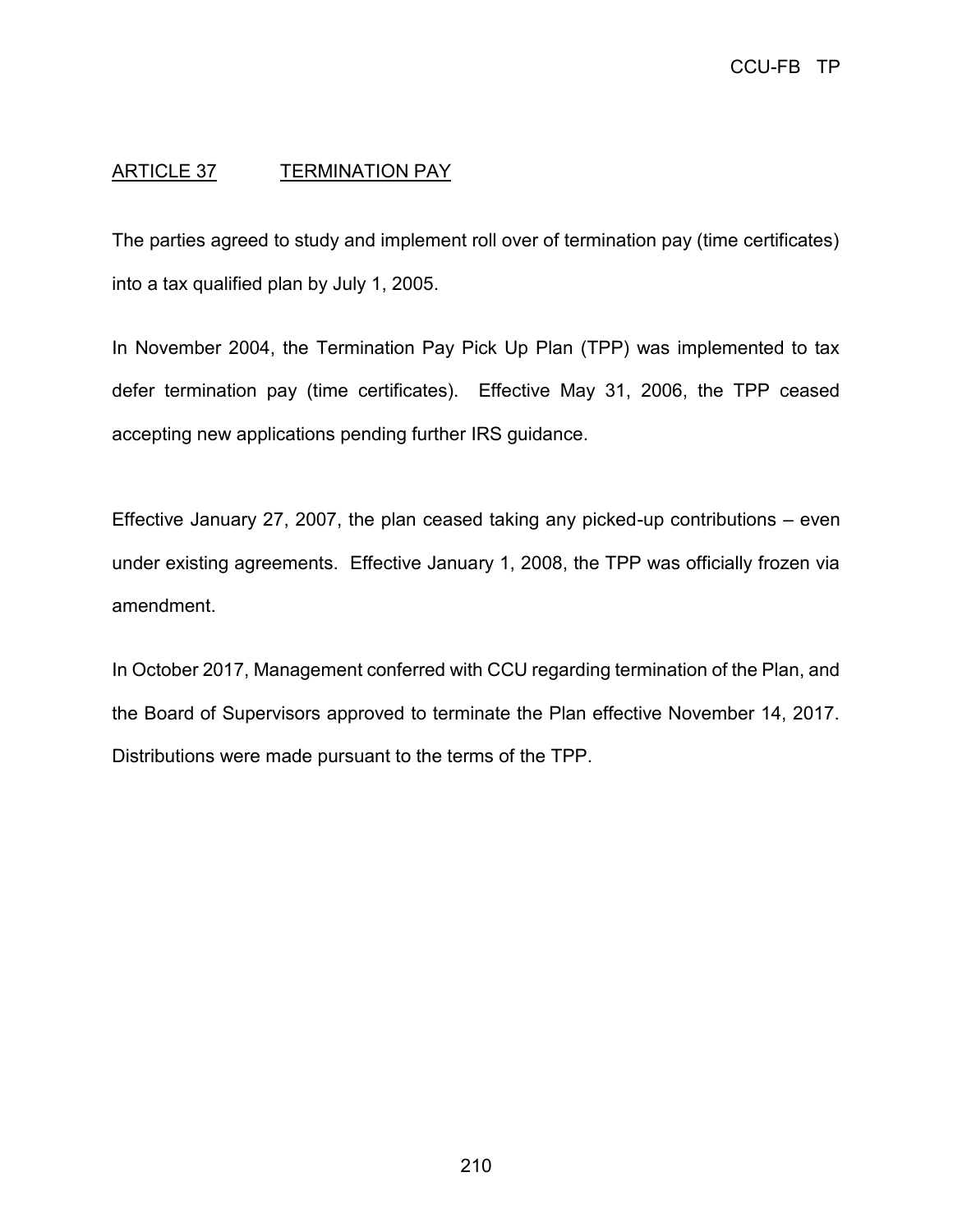#### **ATTACHMENT A**

#### SUMMARY DESCRIPTION OF THE CHOICES PLAN

The Choices Plan will be operated as a cafeteria benefit plan pursuant to Section 125 of the Internal Revenue Code.

The Coalition of County Unions ("CCU") established a tax-exempt retiree health benefits trust ("Trust") for the administration of a post-retirement medical expense reimbursement plan ("Plan") for employees represented by CCU member unions, and to hold mandatory contributions from such employees to fund the Plan. The Board of Trustees ("BOT") of the Trust, as designated by the CCU unions that participate in the Trust, shall be solely responsible for the operation and administration of the Trust, for adopting and amending the substantive terms of the benefits paid under the Plan, and for the operation and administration of the Plan. CCU represents and warrants that the Trust qualifies as a voluntary employees beneficiary association within the meaning of Internal Revenue Code Section 501(c)(9), and that the Trust otherwise was established in accordance with all applicable federal, state and local law.

The County will be the sole employer participating in the Trust and Plan and only the County's retired employees and certain family members are eligible for benefits under the Plan and Trust. The Trust and Plan are not multiemployer plans as defined by Section 3(37) or Section 4001 of the federal Employee Retirement Income Security Act of 1974 ("ERlSA"). Each bargaining unit that is a member of CCU may agree with the County pursuant to a memorandum of understanding to participate in the Trust and Plan (a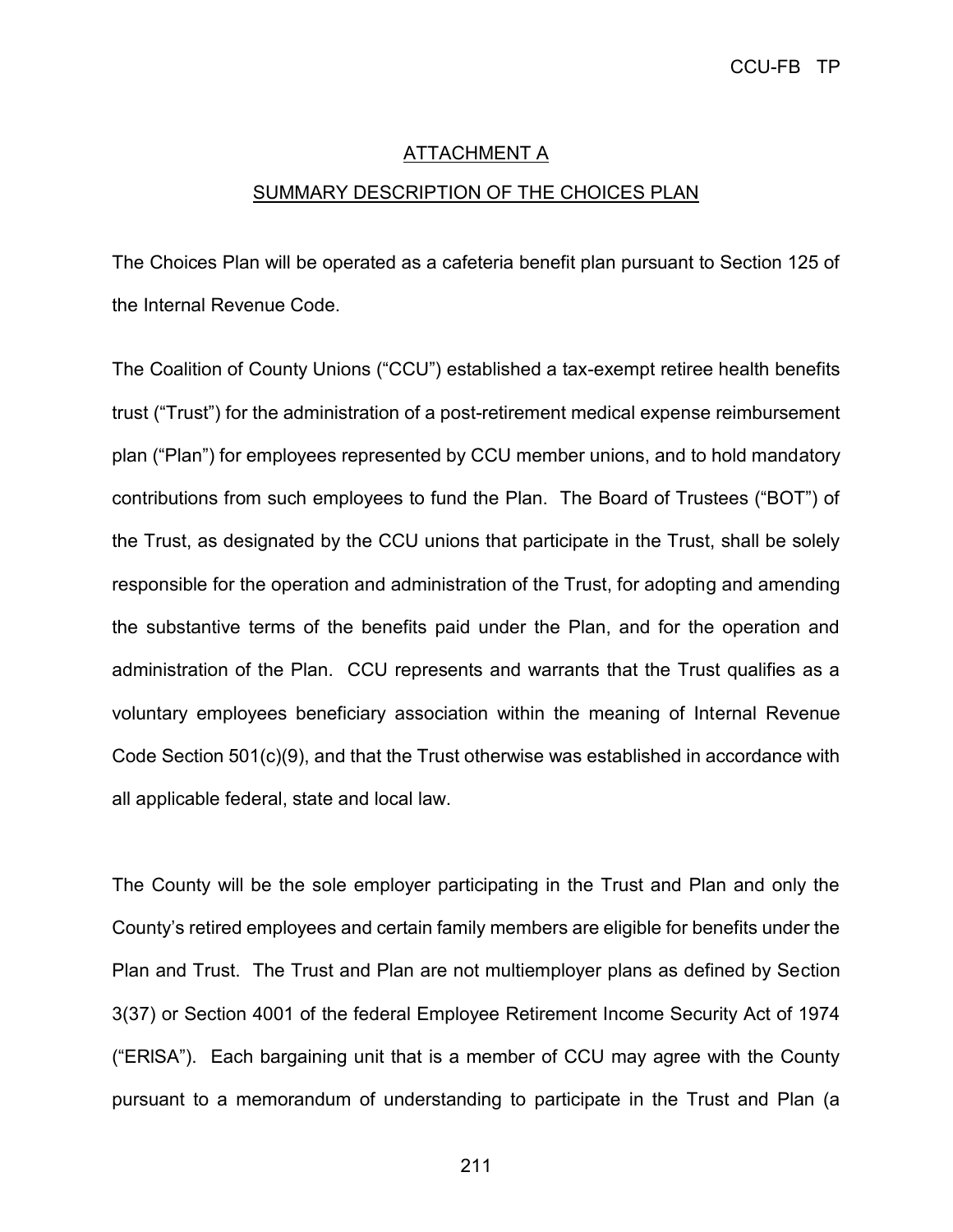CCU-FB TP

"Participation Provision"). In order for a bargaining unit to participate in the Trust and Plan, its Participation Provision must authorize the County to allow the BOT (or its agent or delegate) access to its payroll system to deduct, on a pre-tax basis, the dollar amount specified in the Participation Provision from each employee in the class of employees specified in such Participation Provision, and to permit the BOT or its agent to transfer such deducted amounts to the CCU Trust (the "Mandatory Contributions"), and must include indemnification provisions satisfactory to the County. Individual employees shall not have the ability to opt in or out of making Mandatory Contributions. The County will establish the necessary deduction codes in its payroll system to accommodate such Mandatory Contributions. The deductions and transfers of Mandatory Contributions made by the BOT (or its agent or delegate) shall be made in accordance with, and subject to, the terms of a special participation agreement entered between the County and the BOT ("Special Agreement"), which shall include, among other provisions, indemnification provisions satisfactory to the County. Mandatory Contributions shall not be made unless and until both an applicable Participation Provision and the Special Agreement have been entered.

The County's sole obligation is to permit Mandatory Contributions to be made through its payroll system as described above and consistent with the Special Agreement ("Payroll Obligations"). The CCU, the member unions of the CCU, and the County shall have no responsibility for the operation and administration of the Trust or the Plan. The County shall have no responsibility or liability for: (i) funding of the Trust except with regard to its Payroll Obligations, (ii) the benefits due from the Trust and/or Plan or (iii) compliance by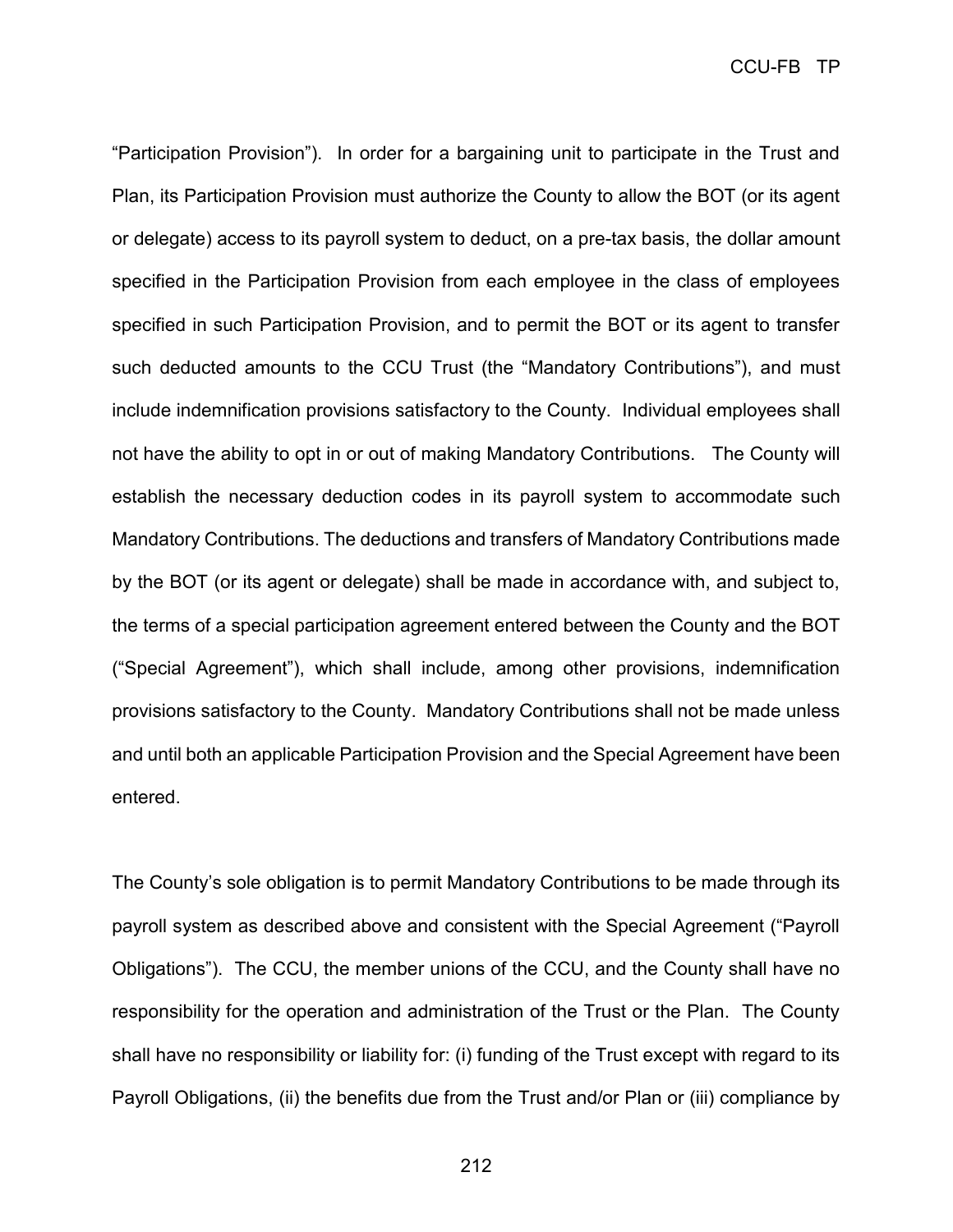the Trust and Plan with applicable law. The County shall bear none of the costs associated with establishing, designing, maintaining, or administering the Trust or the Plan, except such costs as are required to meet its Payroll Obligations.

CCU agrees that it shall indemnify, defend and hold harmless the County, and its Special Districts, elected and appointed officers, employees, agents, volunteers and affiliates, from and against any and all losses, claims, actions, damages, liabilities, costs, taxes, interest, penalties and expenses (including without limitation, reasonable attorneys' fees and costs) (collectively "Liabilities") that arise out of or relate to the establishment of the Trust, including, but not limited to, Liabilities that arise out of or relate to any claim or assertion that the terms of the Trust have resulted in violation of any applicable law.

#### PLAN YEAR

The Choices Plan became effective on July 1, 1989 pursuant to mutual agreement between the County and the Coalition. The Plan operates on a "Plan Year" basis as required by Section 125. The first Plan Year (hereinafter referred to as the "1989 Plan Year") consists of the six-month period spanning July 1, 1989, through December 31, 1989.

The second Plan Year (hereinafter referred to as the "1990 Plan Year") consists of the 12-month period spanning January 1, 1990, through December 31, 1990. The third Plan Year will be January 1, 1991, through December 31, 1991. It is the intent of the parties that all subsequent Plan Years and periods of coverage will consist of twelve (12) months,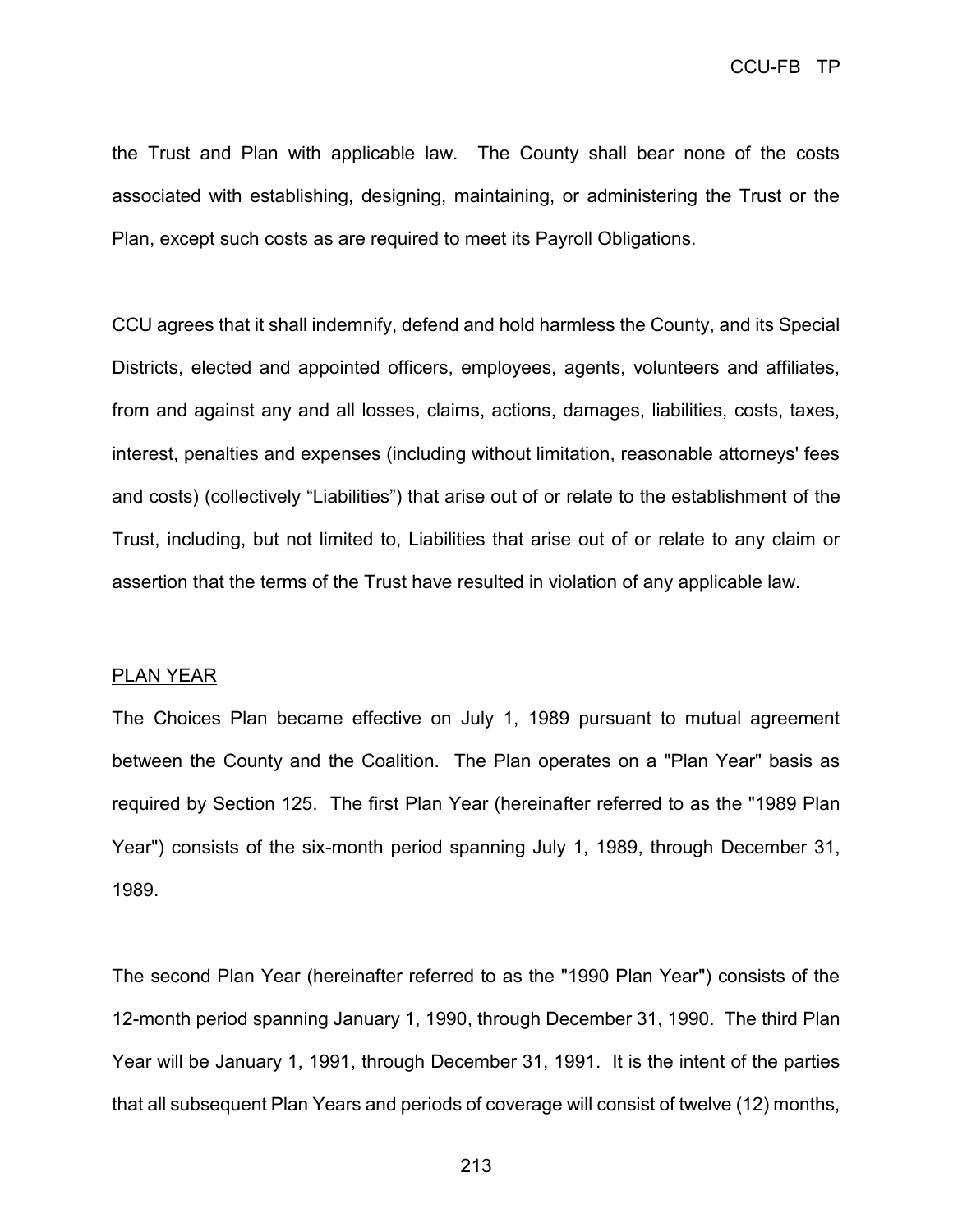January 1 through December 31, of each year.

#### ELIGIBLE EMPLOYEES

Eligible employees will include all full-time permanent employees who are: 1.) represented by the Coalition; 2.) employees in bargaining units covered by the Coalition Fringe Benefit Memorandum of Understanding; and 3.) non-represented employees who are ineligible to participate in the County's Flexible Benefit Plan for non-represented employees. For purposes of this Plan, "full-time permanent employee" means any employee appointed to an "A", "D", "M", "N" or "Z" item, as defined in Title 6 of the County Code. An eligible employee shall become a "Participant" in the Choices Plan upon meeting all of the requirements for participation set forth below.

#### HOW THE PLAN WORKS

It is the purpose of the Choices Plan to allow Participants to choose among the various benefits contained within the Plan in a manner that best meets their personal needs, and, further, to choose, to the maximum extent permitted by applicable law, between taxable and nontaxable compensation. The benefit options available, and various rules relating to those options, are set forth below:

1. HEALTH INSURANCE: Participants may purchase a County-sponsored, or one of the following County-approved union-sponsored health insurance plans.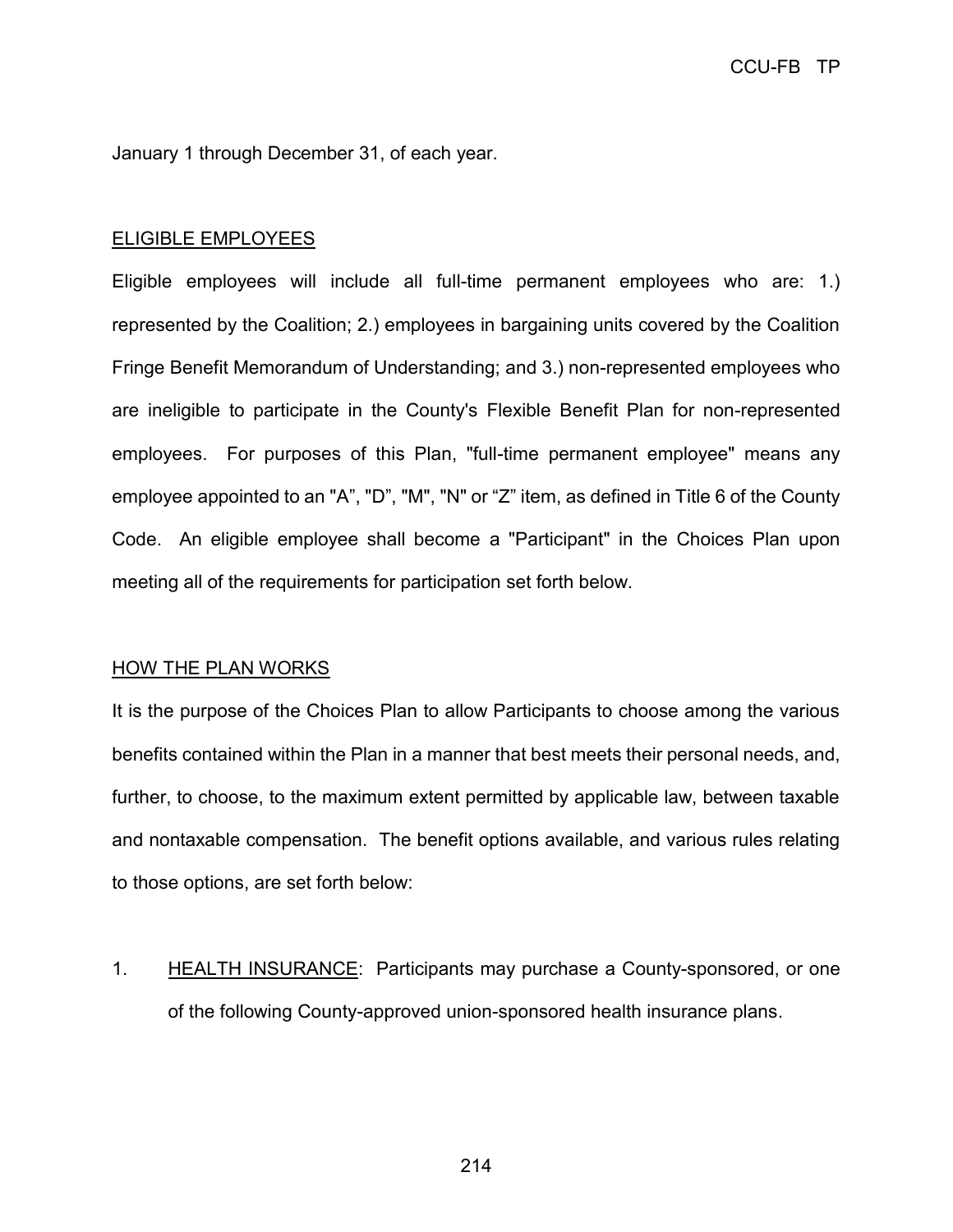# a. Group Model HMO

Effective January 1, 2008, a \$10.00 mandatory office/urgent care co-pay, a \$10.00-generic/ \$20.00-brand name prescription co-pay and a \$50.00 emergency room co-pay for the health plan.

The parties jointly agree that effective January 1, 2019, the Kaiser HMO plan is no longer a "grandfathered health plan" under the Affordable Care Act (ACA). Accordingly, the Kaiser HMO plan now includes all consumer protections required by the ACA, including zero-dollar (\$0.00) copays for preventive health services.

## b. Traditional HMO/Narrow Network HMO/Point of Service

Effective January 1, 2008, Choices will no longer offer Cigna's PPO as one of the Medical Plan selections.

Effective January 1, 2008, a mandatory \$10.00 office/urgent care co-pay and a \$10.00 generic/\$20.00 brand name prescription plan. Effective January 1, 2007, \$25.00 urgent care co-pay and a \$50.00 emergency room co-pay.

c. California Association of Professional Employees (CAPE) Health Plan.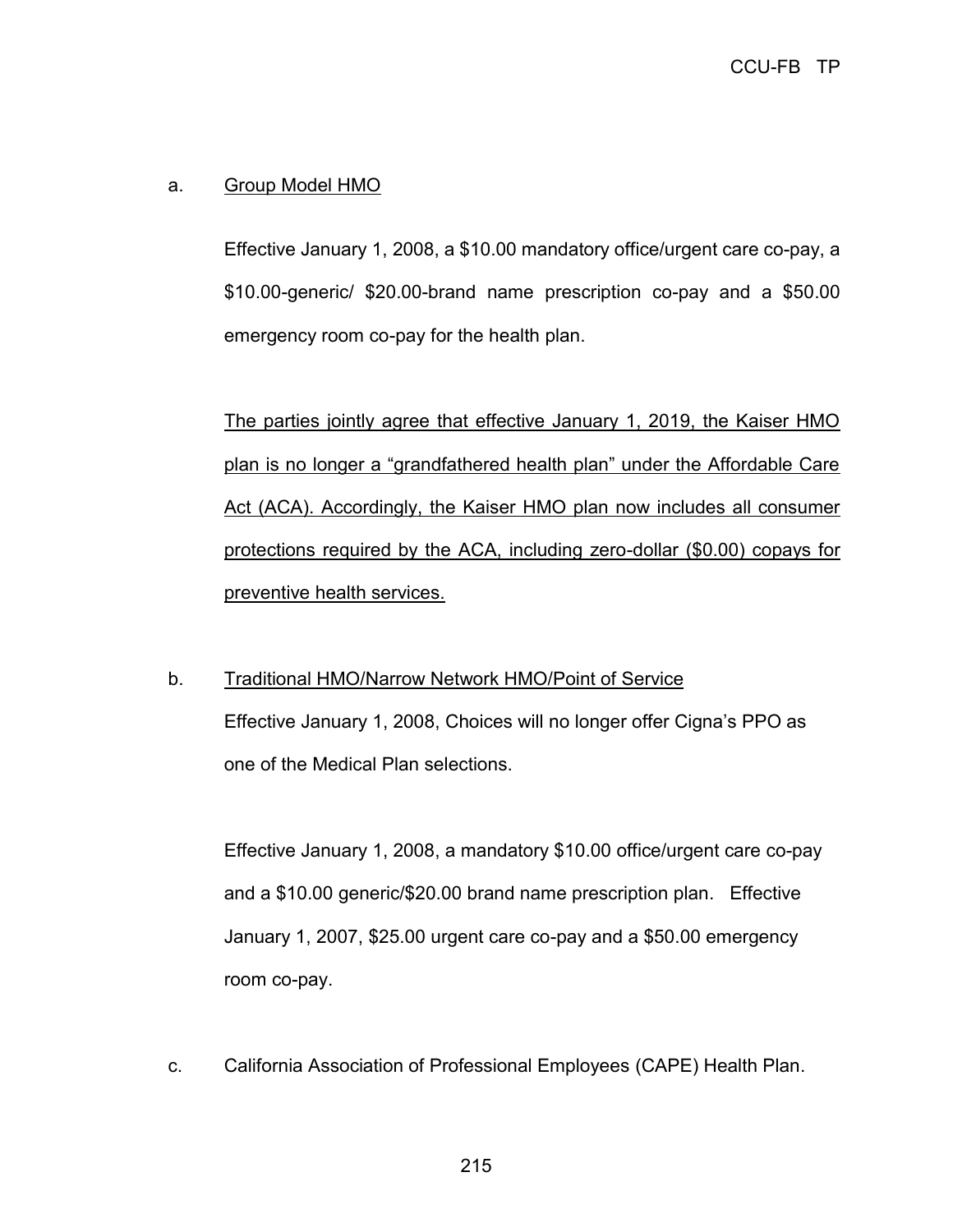- d. Los Angeles County Fire Fighters Local 1014 Health and Welfare Plan.
- e. Association for Los Angeles Deputy Sheriffs (ALADS) Health Plan.

#### Enrollment Rules:

- a. Two County-sponsored health insurance plans will be fully open to all Participants, and their dependents, subject to evidence of dependent eligibility as defined by the County. The premiums in effect on January 1 of each Plan Year for the County-sponsored health insurance plans will remain unchanged for the duration of that Plan Year unless mid-year premium increases are required due to imposition of state or federal taxes. The premiums for the County-approved union-sponsored health insurance plans may be adjusted during each Plan Year at the request of the sponsoring union, subject to approval by the County.
- b. The CAPE Health Plan will be available to all Choices Participants, and their dependents, subject to evidence of dependent eligibility as defined by the County. Effective the 2020 plan year, the CAPE Health Plan will be available to all Coalition Member Unions' members, subject to evidence of member eligibility (which shall be provided to the County by August 1 each year in a form as specified by the County), and their dependents, subject to evidence of dependent eligibility as defined by the County, during each annual enrollment for the plan year. If the Participant ceases to be a member of the Coalition mid-year, but remains eligible under the Choices plan, the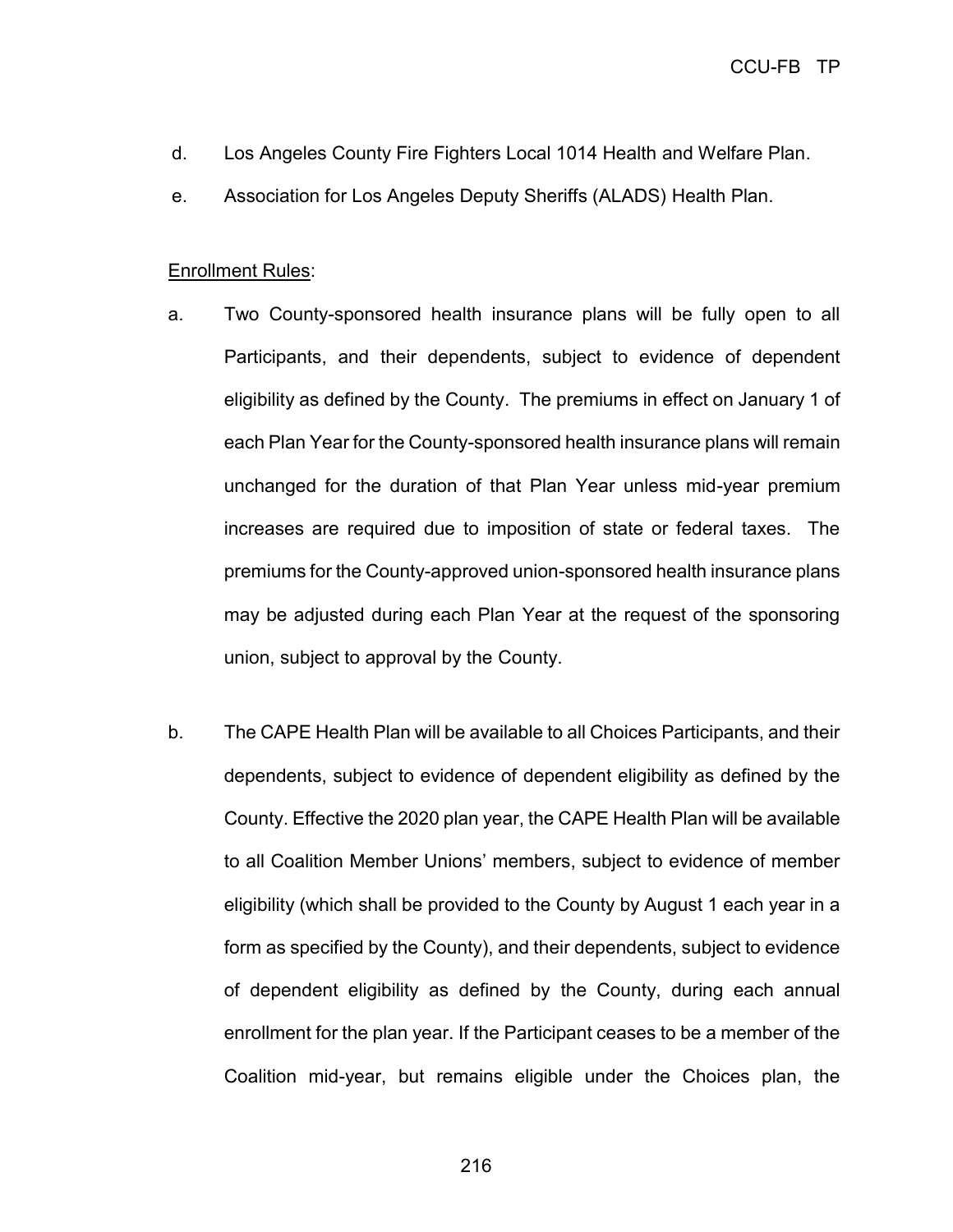Participant shall remain eligible for and enrolled in the CAPE Health Plan until the end of the plan year, subject to applicable IRC 125 rules.

- c. The Fire Fighters Plan is only available to Fire Fighter personnel who are eligible to be members of Local 1014 (BU 601, 602, 603, and 604). It will be open to new hires (i.e., Fire Fighter recruits still within their first 60 days of employment), and their dependents, and to veteran Local 1014 members, and their dependents, subject to evidence of dependent eligibility as defined by the County.
- d. The ALADS Health Plan is only available to Peace Officers who are eligible to be members of ALADS and Lifeguards and any employee in a bargaining unit represented by PPOA, including #621 and #614. It will be fully open to members of those groups, and their dependents, subject to evidence of dependent eligibility as defined by the County.
- e. Every Participant in the Choices Plan must be enrolled in one of the above plans or certify that he/she has other health insurance coverage that is similar to what Choices offers through another employer, a spouse/domestic partner's employer-sponsored medical plan, veteran's benefits, retirement plan, or Medicare to receive the waiver contribution. Such certification must state the name of the other insurance plan, name of the employer or retirement plan, and the name, Social Security Number and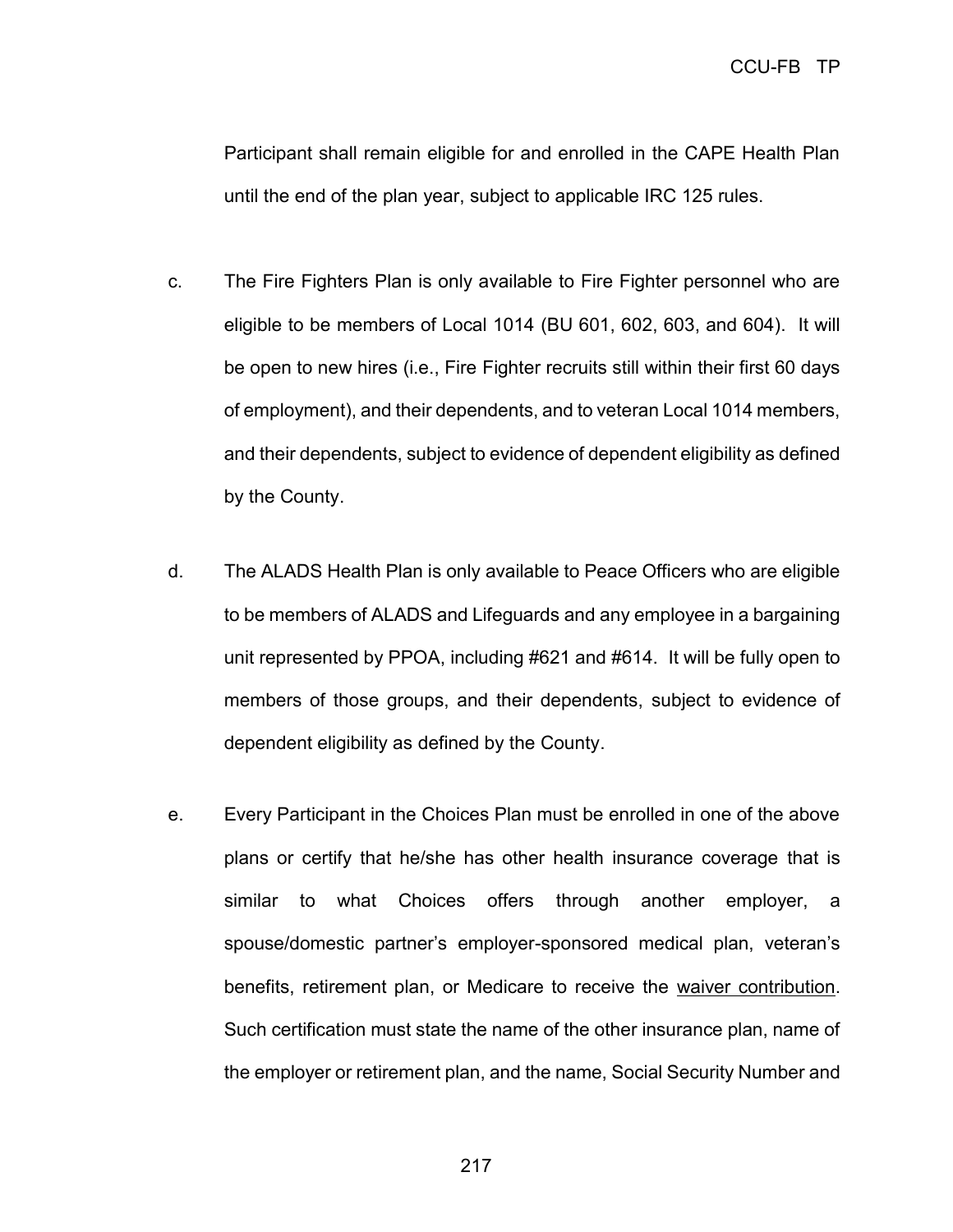medical record number of the subscriber.

Beginning in January 2015, participants may decline coverage to enroll in an individual health insurance plan (including enrolling in health insurance coverage through a health care exchange); however, there will be no waiver contribution for participants who choose to decline coverage and enroll in an individual plan.

The provisions of the above paragraph shall not apply to participants who decline coverage and enroll in an individual health insurance plan prior to January 2014.

The County agrees to indemnify and hold the members of the Coalition harmless from any liabilities of any nature which may arise as a result of the application of the provisions of this section.

#### Medical Waiver Default Rules

Effective January 1, 2020, in the event a participant fails to provide the required health insurance certification, they will be enrolled by default into a health insurance plan as follows:

- Participants who are members of CAPE will be enrolled in the lowest cost CAPE health insurance plan subject to the terms of subsection b.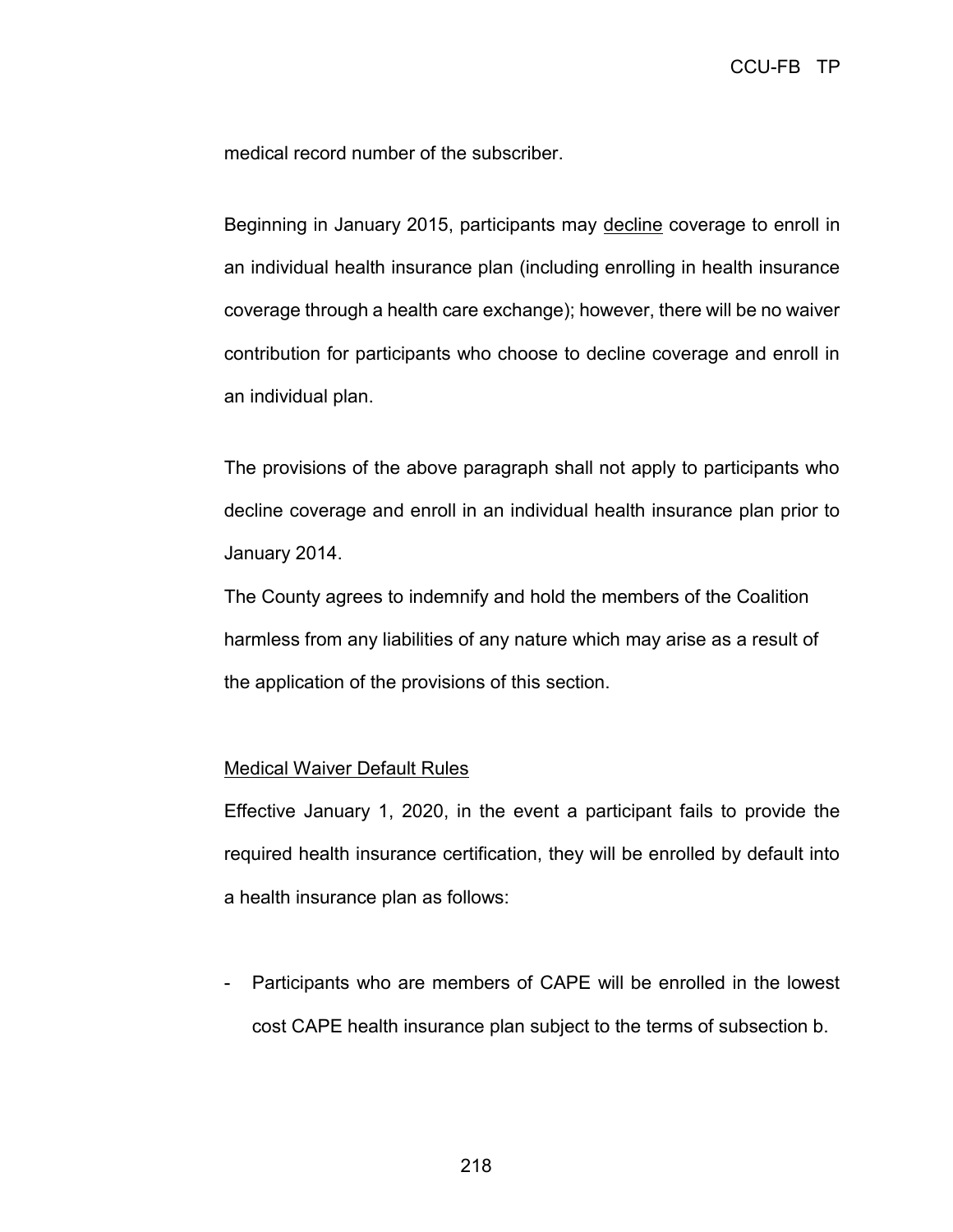- Participants eligible for participation in the Local 1014 plan will be enrolled in the Local 1014 health insurance plan subject to the terms of subsection c.
- Participants eligible for participation in the ALADS Health Plan will be enrolled in the lowest cost ALADS health insurance plan subject to the terms of subsection d.
- All other participants will be enrolled in the lowest cost Countysponsored Choices health insurance plan that the participant is eligible for.
- 2. DENTAL INSURANCE: Choices Participants may purchase a County-sponsored PPO or HMO dental plan:

## Enrollment Rules:

All dental plans will be fully open to all Participants. As with health insurance, every Participant must be enrolled in a County-sponsored dental plan or certify that he/she has other dental coverage. Such certification shall require the name of the dental plan, the name of the subscriber and the Social Security number of the subscriber. The premiums in effect on January 1 of each Plan Year for the dental plans will remain unchanged for the duration of each Plan Year, unless mid-year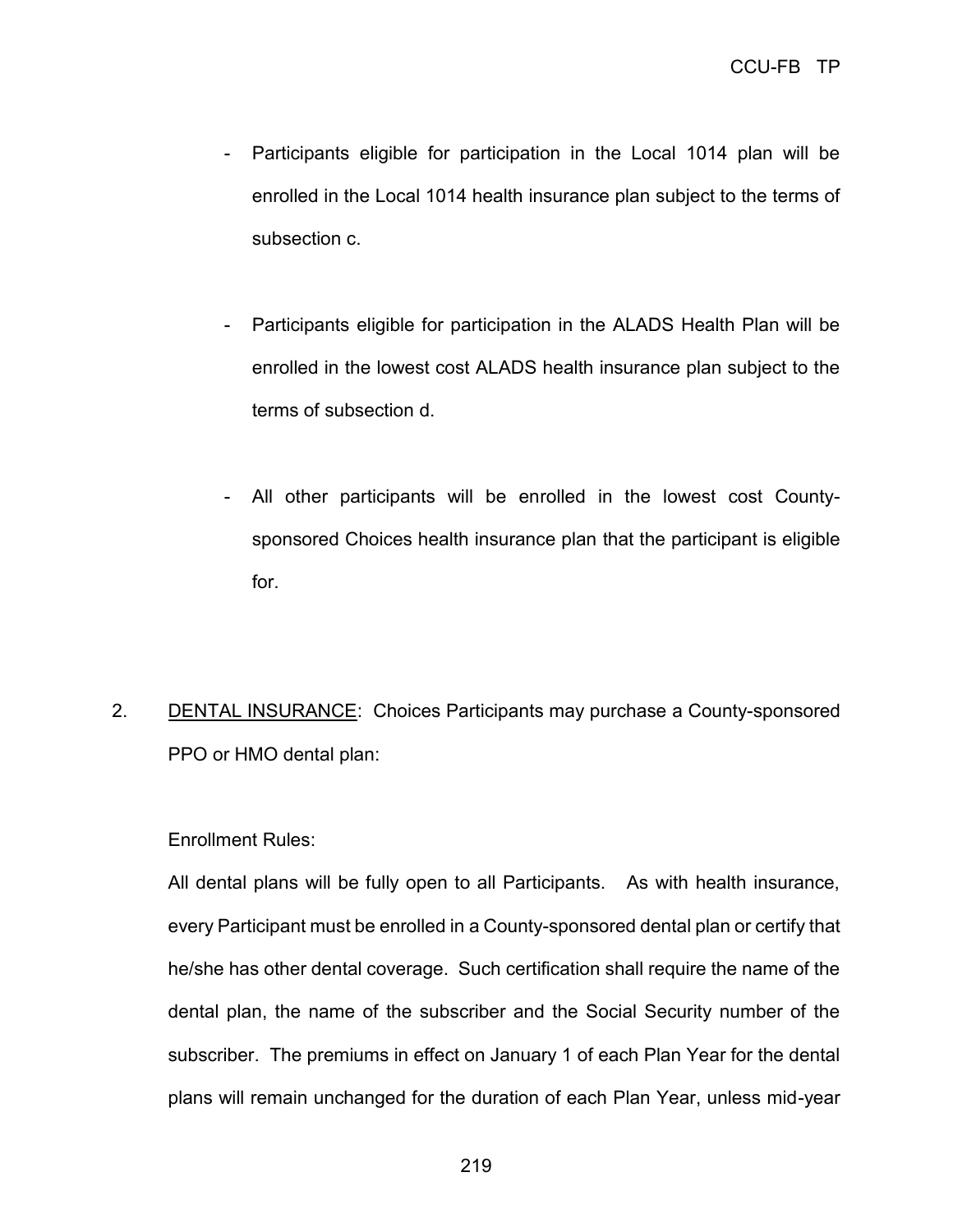adjustments are required due to imposition of state or federal taxes, or unless adjustments are otherwise agreed to by the County and Coalition.

Beginning January 1, 2007, the premiums for these plans will be on a three tier basis.

County contribution subsidy rates for Delta Dental during the term of the agreement as follows:

|                                         | <b>PPO Dental Subsidy</b> |         |         |
|-----------------------------------------|---------------------------|---------|---------|
| Coverage                                | 2019                      | 2020    | 2021    |
| <b>Employee Only</b>                    | \$20.59                   | \$20.59 | \$20.59 |
| Employee plus one dependent             | \$36.02                   | \$36.02 | \$36.02 |
| Employee plus two<br>or more dependents | \$56.58                   | \$56.58 | \$56.58 |

If the County discontinues the buy down of the PPO Dental subsidy, the cost of such buy down will be added proportionately to the contribution rate of all Choices participants, whether such participants purchase a PPO dental plan or not.

3. LIFE INSURANCE: All Choices Participants will automatically receive \$2,000 of term life insurance coverage if they are General Members of Retirement Plan A, B, C, D, or G or Safety Members of Retirement Plan A, B, or C. General Members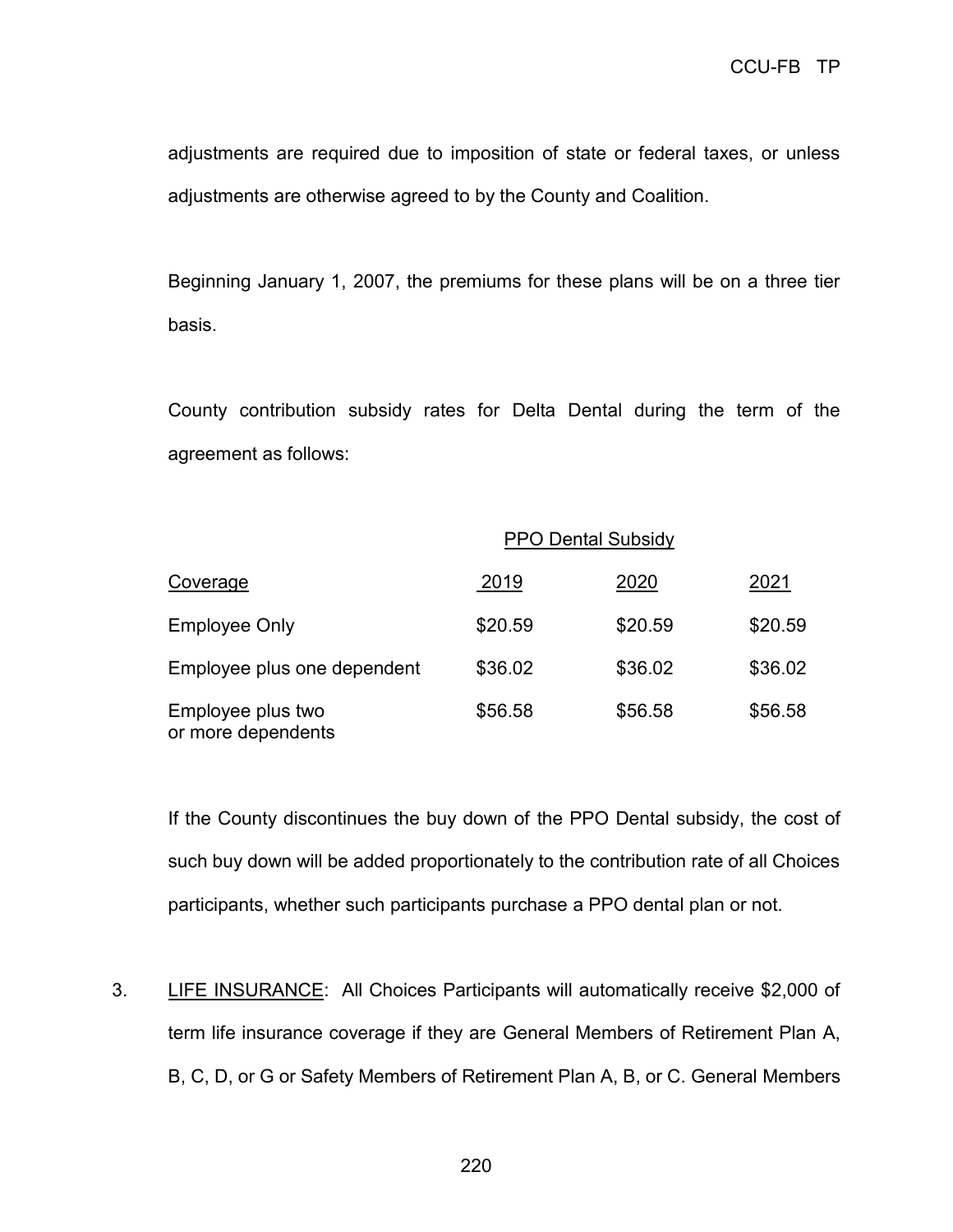of Retirement Plan E are entitled to receive \$10,000 of term life insurance coverage. This coverage is fully paid by the County outside of the Choices Plan.

Participants may purchase optional County-sponsored term life insurance in amounts up to –eight times their annual salary. The County will subsidize the three-year rate guarantee for optional term life quoted by the insurer at a 15% subsidized rate for the term of this agreement.

Employees in Retirement Plan E may purchase up to \$40,000 of this coverage on a pretax basis through the Plan. General Members of Retirement Plan A, B, C, D, or G or Safety Members of Retirement Plan A, B, or C may purchase up to \$48,000 of coverage on a pretax basis through the Plan. Coverage in excess of \$40,000 or \$48,000, whichever is applicable, must be purchased on an after-tax basis outside the Plan.

Employees may elect to purchase optional life insurance in increments of \$5,000 to a maximum of \$20,000 for their spouse or domestic partner. The effective date of this option is January 1, 2005. Additional coverage of lesser amounts is available for dependents and domestic partners.

The premiums in effect on January 1 of each plan year for the life insurance program will remain unchanged for the duration of that Plan Year, unless mid-year adjustments are required due to imposition of state or federal taxes.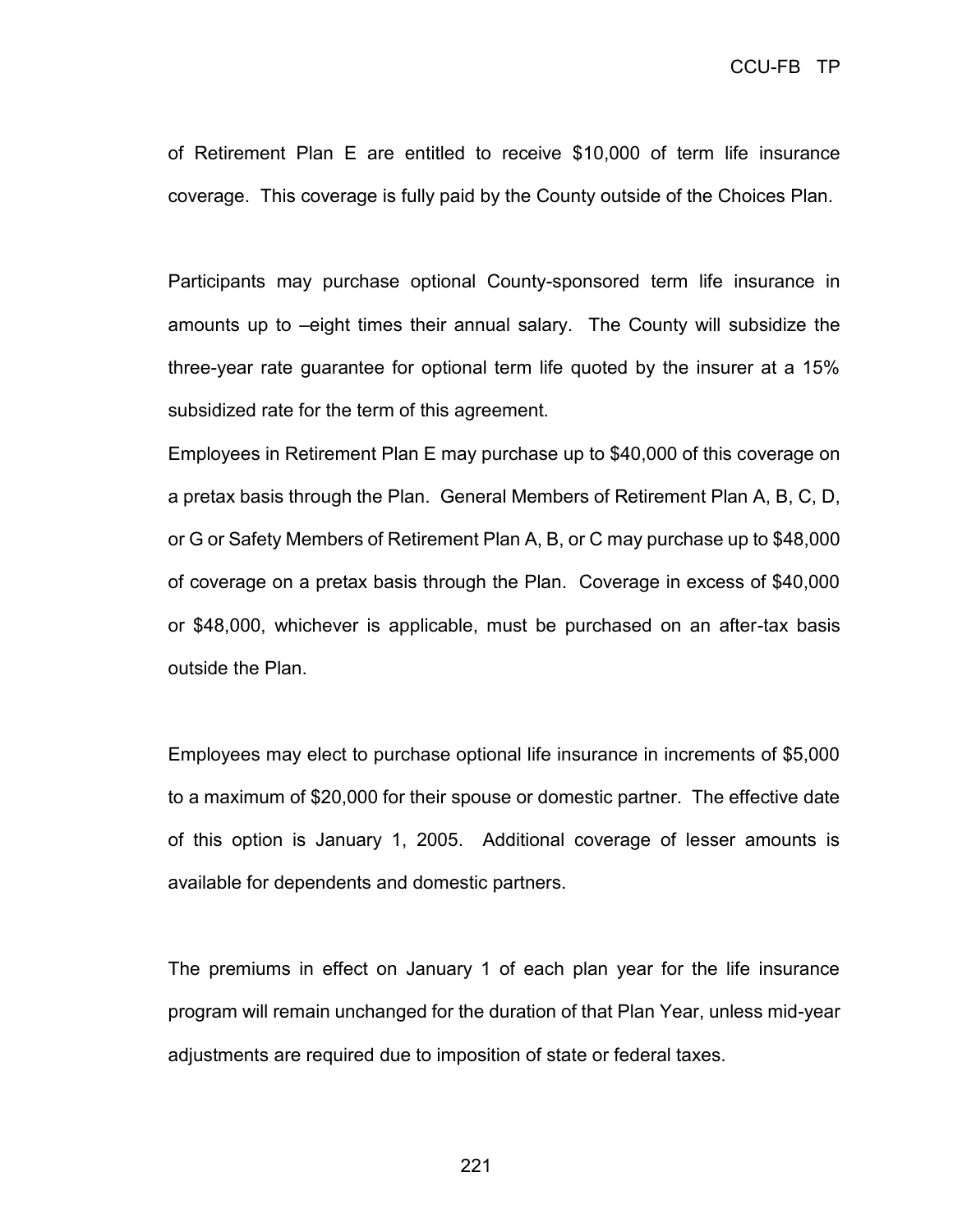## 4. ACCIDENTAL DEATH AND DISMEMBERMENT (AD&D) INSURANCE:

Participants may purchase County-sponsored AD&D insurance in specified amounts from \$10,000 to \$250,000, but not more than ten times their annual salary. Additional coverage in lesser amounts is available for dependents.

## Enrollment Rules:

Participants may increase or decrease coverage, or continue existing coverage. No evidence of insurability is required. The premiums in effect on January 1 of each plan year for the AD&D program will remain unchanged for the duration of that Plan Year, unless mid-year adjustments are required due to imposition of state or federal taxes.

5. HEALTH CARE SPENDING ACCOUNT: Each Participant may allocate from \$10.00 to \$200.00 per month to a Health Care Spending Account. Changes to these limits for subsequent Plan Years shall be recommended by the Committee. Money allocated to a Health Care Spending Account may be expended on behalf of a Participant, or of his/her dependents, for "medical expenses," as defined in the Internal Revenue Code, incurred during the current Plan Year. Payments for such expenditures will be made directly to the Participants pursuant to claims procedures established by the Committee. Such procedures will provide that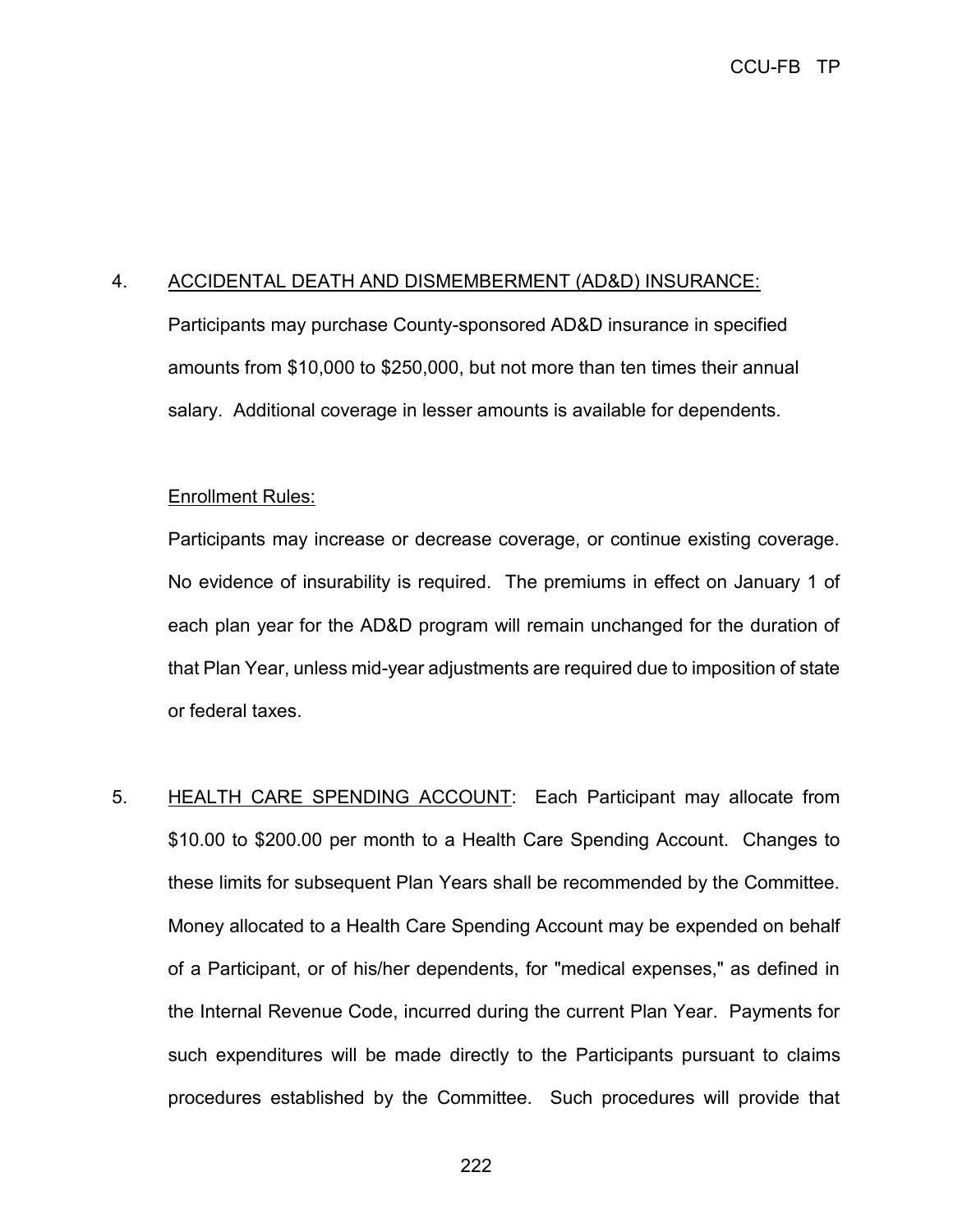claims must be submitted no later than six months after the close of the Plan Year in which the medical expenses were incurred.

Effective with Plan Year 2014, up to \$500.00 of unused Health Care Spending Account funds from the prior Plan Year will be carried over to the next Plan Year.

## 6. DEPENDENT CARE SPENDING ACCOUNT:

a. Each Participant may allocate from \$10.00 to \$400.00 per month to a Dependent Care Spending Account. Increases or decreases in the limits will be recommended by the Committee. Money allocated to a Dependent Care Spending Account may be expended on "employment-related" dependent care expenses, as defined in the Internal Revenue Code. As with the Health Care Spending Account, payments for such expenditures will be made directly to the Participants pursuant to claims procedures established by the Committee.

Such procedures will provide that claims must be submitted no later than six months after the close of the Plan Year in which the dependent care expenses were incurred.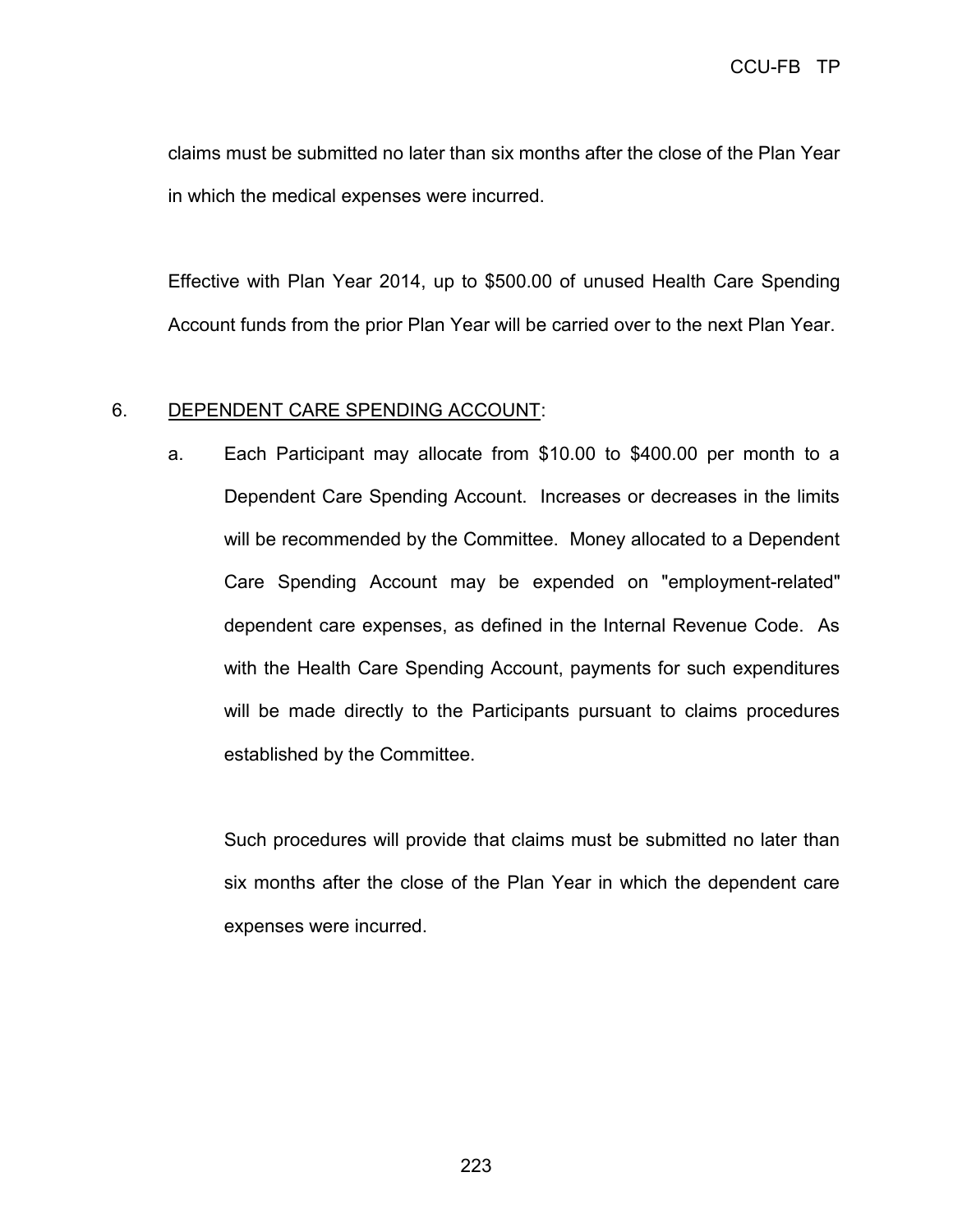b. Effective with the Plan year beginning January 1, 2008, the County shall provide a monthly contribution to each participant's Dependent Care Spending Account based on the employee's annual salary as follows:

| <b>Employee Gross</b><br><b>Annual Salary</b> | <b>Employer</b><br><b>Contribution</b><br>per month |
|-----------------------------------------------|-----------------------------------------------------|
| Less than \$29,999                            | \$375                                               |
| \$30,000-\$34,999                             | \$300                                               |
| \$35,000-\$39,999                             | \$275                                               |
| \$40,000-\$44,999                             | \$200                                               |
| \$45,000-\$49,999                             | \$125                                               |
| \$50,000 or more                              | \$75                                                |

The County contribution towards Dependent Care Spending Account for CCU members is subject to an annual limit not to exceed \$3.330 Million Dollars for plan years 2016, 2017 and 2018 (for a total of \$9.990 Million Dollars). Any remaining amount not used in the Plan Year will be returned to the County's General Fund.

Participants in the Choices Dependent Care Spending Account will be able to use their account for eligible Child Care and/or Elder Care expenses up to the maximum allowable contribution amount.

Participants would be required to sign up for the Dependent Care Spending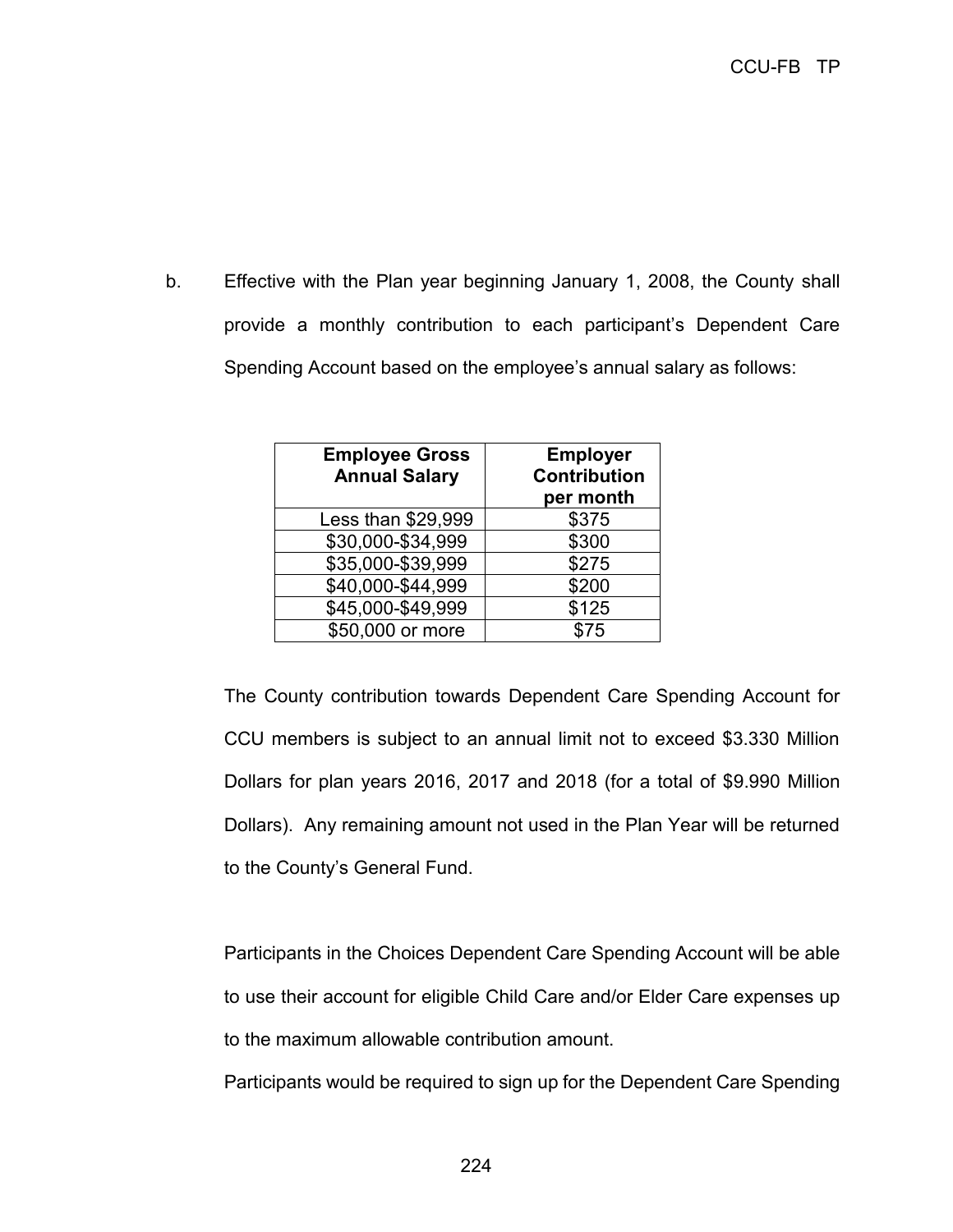Account subject to existing administrative rules, IRS regulations, and other requirements governing flexible spending accounts.

The implementation of the County contribution towards Choices Dependent Care Spending Account shall not change any of the IRS guidelines and/or claims procedures as established by the Committee and outlined in the Health Care and Dependent Care Spending Accounts booklet. The CCU and Chief Executive Office Employee Relations Division will be responsible for making recommendations regarding the administration of the Dependent Care Spending Account and developing communication materials and election information. The provisions for the Choices Dependent Care Spending Account will be provided during the term of this MOU agreement.

7. TAXABLE CASH: Any portion of any County contribution which is not used to pay for the costs of nontaxable benefits available under this Plan shall be paid to the Participant as taxable cash. Effective the 2020 plan year, the Participant may receive up to a maximum of \$325 of taxable cash. Effective the 2021 plan year, the Participant may receive up to a maximum of \$244 of taxable cash.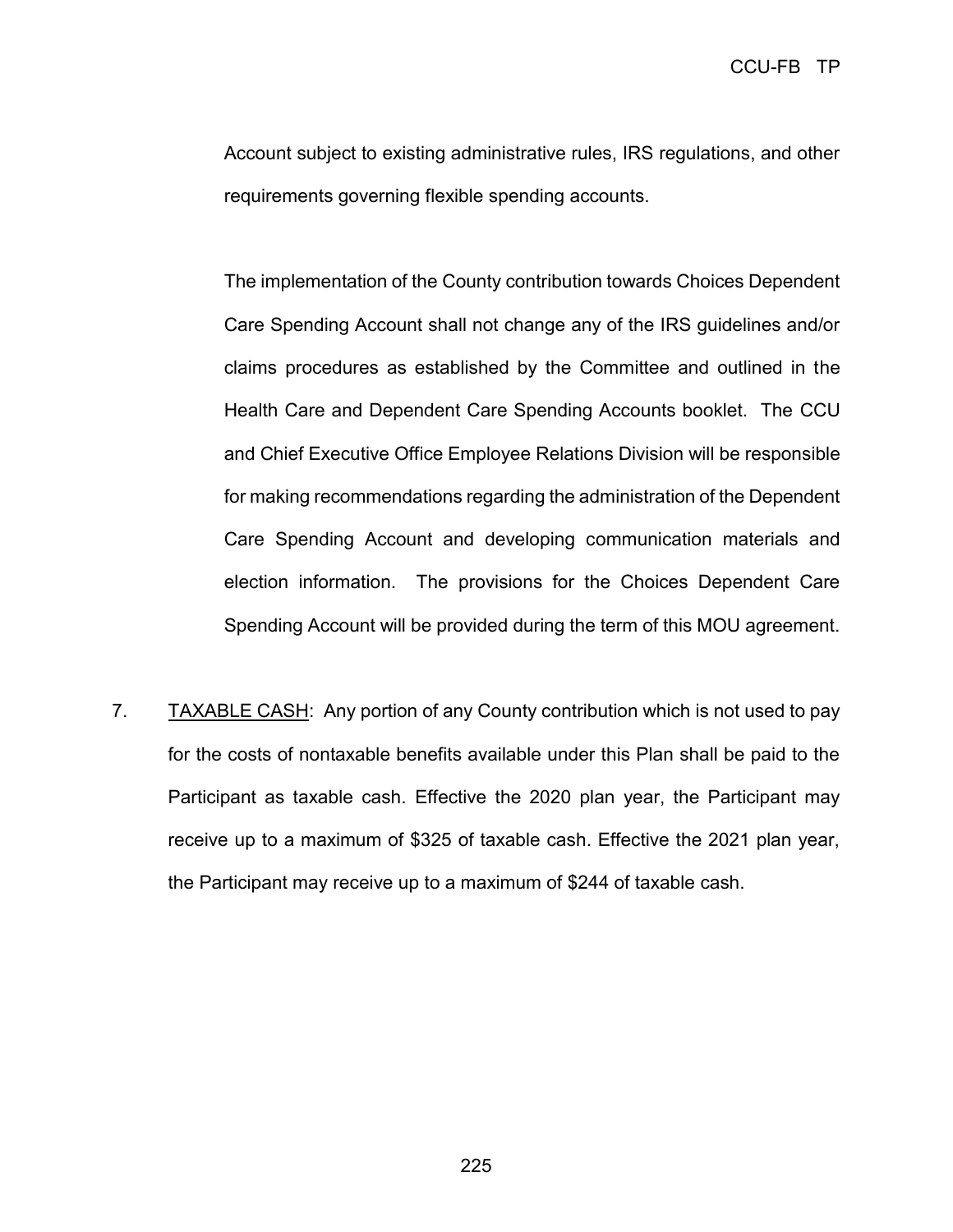# **HEALTH INSURANCE CONTRIBUTIONS**

The County will make contributions on behalf of each Participant pursuant to the following three rate structure for the term of this agreement:

| Coverage                                         | <b>Monthly Contribution</b> |            |            |  |
|--------------------------------------------------|-----------------------------|------------|------------|--|
|                                                  | 7/2019                      | 11/2019    | 2021       |  |
| Employee who waives health<br>insurance coverage | \$244.00                    | \$244.00   | \$244.00   |  |
| <b>Employee Only</b>                             | \$986.26                    | \$1,005.99 | \$1,031.14 |  |
| Employee plus one<br>dependent                   | \$1,799.45                  | \$1,835.44 | \$1,881.33 |  |
| Employee plus two<br>or more dependents          | \$2,125.70                  | \$2,168.21 | \$2,222.42 |  |

In addition, in Plan Years 2019, 2020 and 2021, the County will buy down the premium of every County or Union sponsored health plan so the premium is decreased \$5.44 per month for Employee Plus One Dependent and Employee Plus Two Or More Dependents.

No employee may receive multiple contributions from the Choices Plan, the Los Angeles County Flexible Benefit Plan, or any other County contribution toward any health or dental insurance plan during the same month. An employee who would otherwise be eligible for more than one such contribution during any month will be entitled to the contribution to which his/her status on the last day of the month entitles him/her.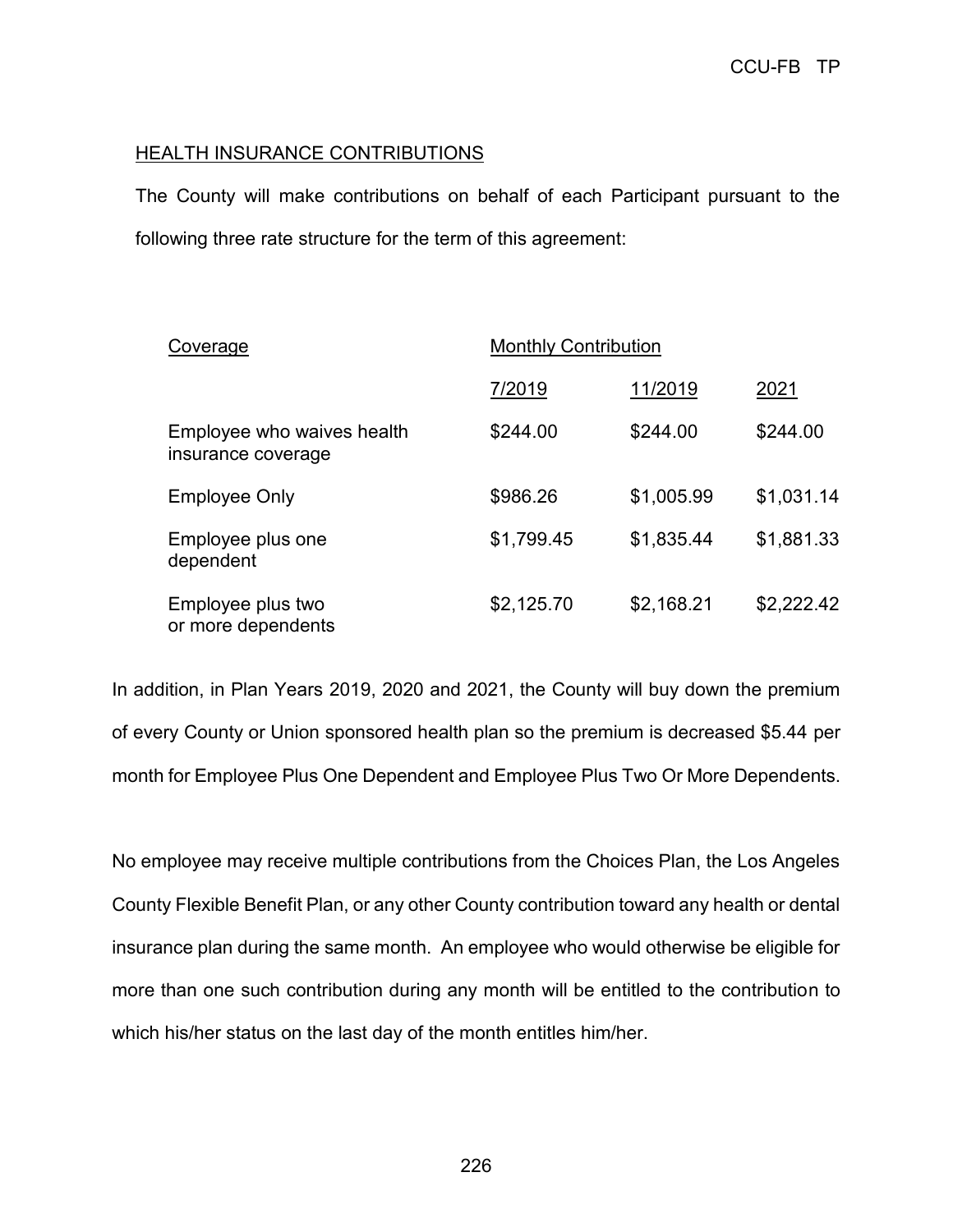If an employee's nontaxable benefit selections cost the employee more than the amount of the applicable County contribution except as noted in Section 2 (Dental Insurance) of this Attachment A, the difference will be made up with pretax salary reduction contributions.

Salary reduction contributions are additional contributions made by the County in exchange for an equivalent reduction in an employee's taxable compensation. No County contribution or salary reduction contribution will be made on behalf of any Participant if he/she has not been in a pay status for at least eight hours during the preceding month. Unless otherwise required by State or Federal law, salary reduction contributions shall have no adverse effect on County retirement benefits authorized by the 1937 Retirement Act, the Public Employees' Pension Reform Act of 2013 (PEPRA), or any other employee benefit.

## CHOICES SUSTAINABILITY BONUS\*

Effective January 1, 2020, the County agrees to pay full time, permanent employees<sup>1</sup> a four (4) level (approximately 1%) Choices Sustainability Bonus, as acknowledgement of CCU members cooperation with maintaining the bona fide status of the Choices Cafeteria Plan.

1 Full time permanent employees as defined in attachment A.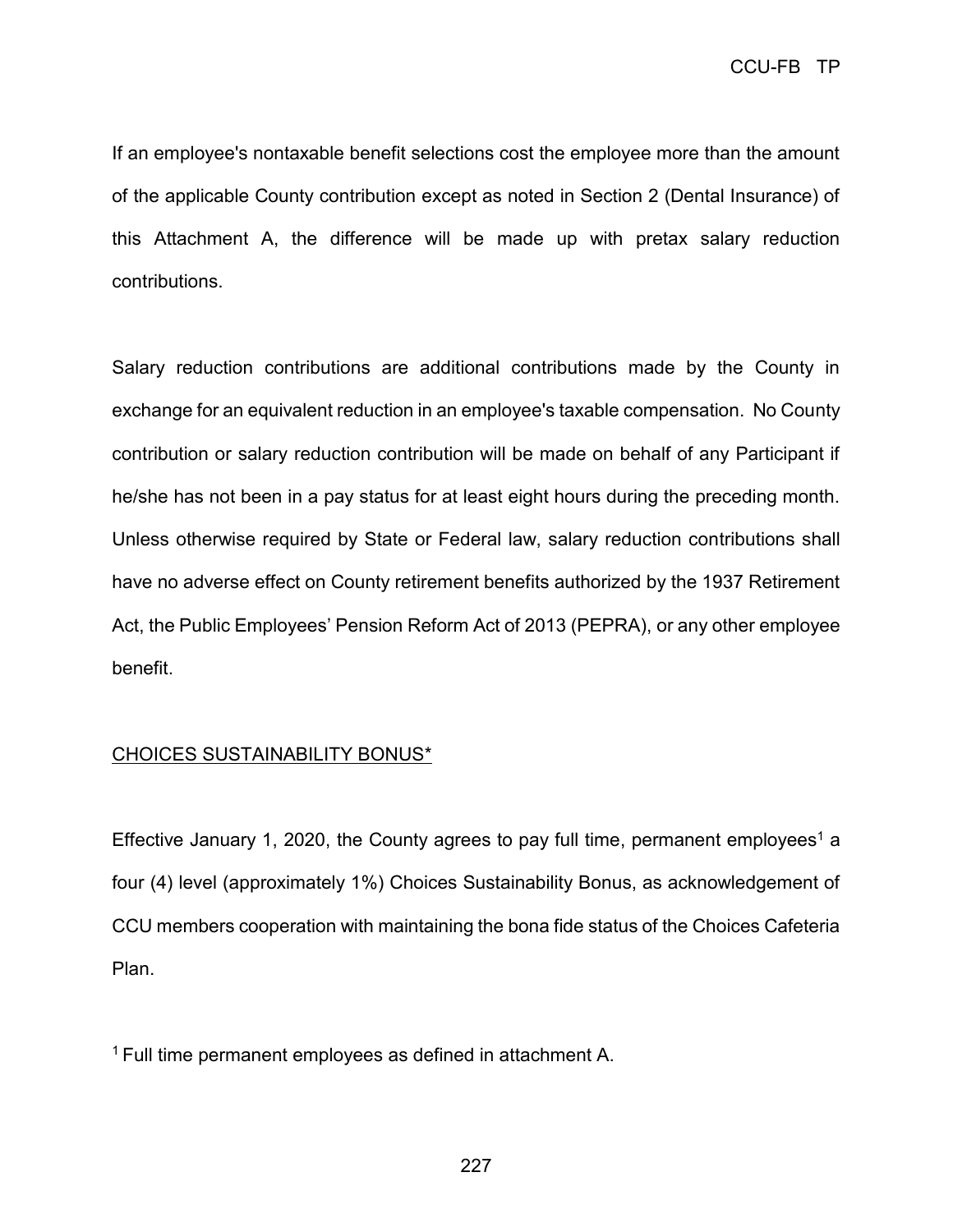## CHOICES SUSTAINABILITY STEP\*

Effective January 1, 2021, the County agrees to add a half-step (11 levels, approximately 2.75%) to the range for all full-time, permanent<sup>1</sup> classifications as acknowledgment of cooperation with maintaining the bona fide status of the Choices Cafeteria Plan. Advancement to the additional step shall be granted upon completion of 12 months of service, at the final step, and receipt of a Competent or better Performance Evaluation. Employees who have been on the final step for one year and who have received a Competent or better PE will receive the additional step on January 1, 2021.

<sup>1</sup> Full time, permanent employees as defined in attachment A.

The parties agree the CHOICES Sustainability Step and 1% Bonus is funded from negotiated changes to the Cafeteria Plan. The County is also negotiating economic benefits from program changes to other Cafeteria plans. Therefore, CCU and its members specifically acknowledge and waive all "me too"/parity claims related to all economics given as a result of Changes to the County Cafeteria Plans.

The parties agree that the Choices Sustainability Step and 1% Bonus is funded from negotiated changes to the Cafeteria Plan. As such, if the County is ordered to pay economic damages in excess of \$20 million dollars based on a determination of non-bona fide plan status under the FLSA, the parties agree to immediately begin negotiations pursuant to County Code over reductions to the Choices sustainability step and bonus.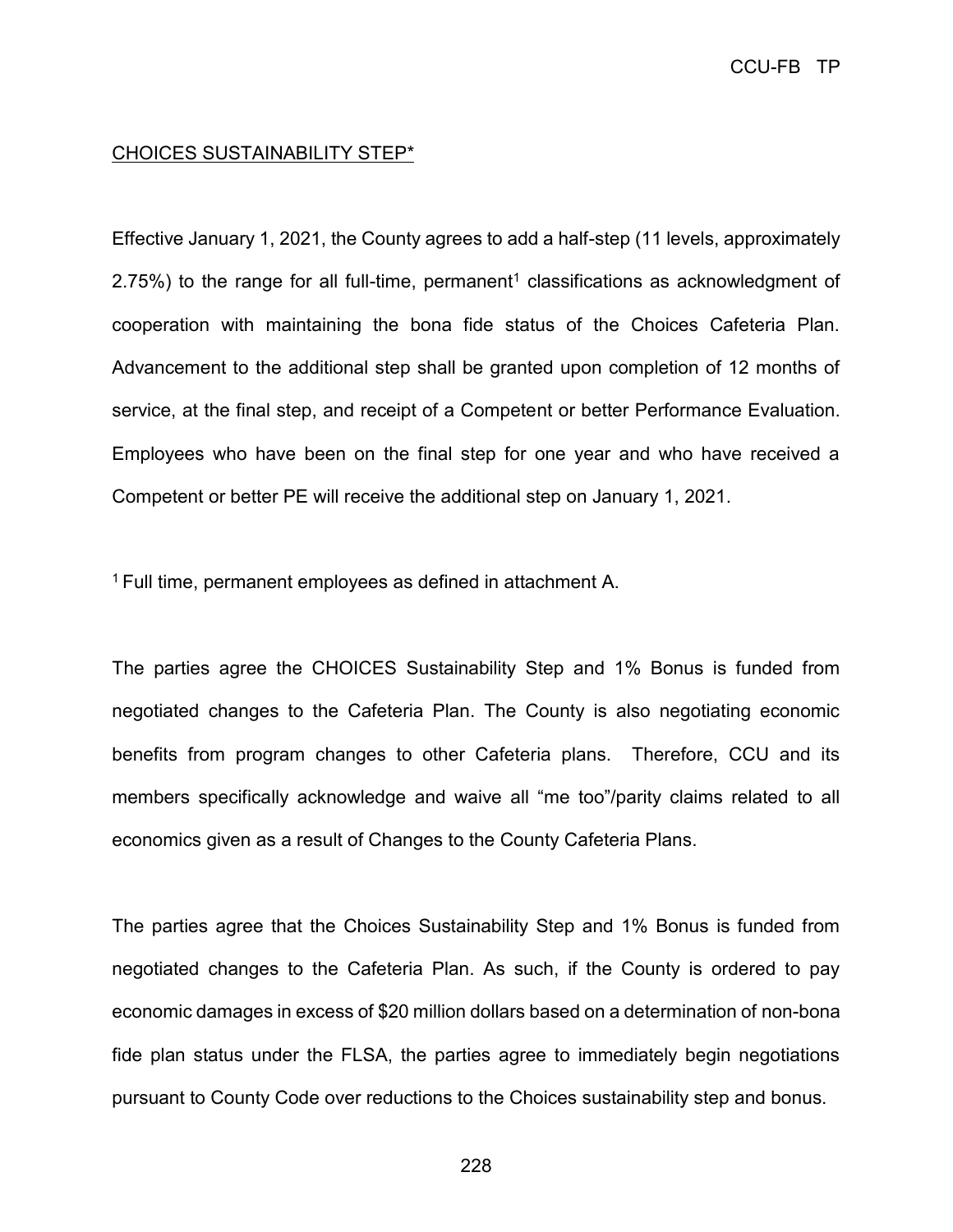All full time permanent employees employed by the County covered by this agreement as of April 30, 2019 will receive: \*

1.) \$500 bonus

2.) 8 hours leave credit (to holiday bank or otherwise  $^2$ )

<sup>2</sup>Employees represented by the Committee of Interns and Residents (CIR) Unit 323 will receive an extra 8 hours to be added to the 192 hours of Post Graduate Time off for a total of 200 hours, on a one-time basis.

\* Compensation adjustments and credited hours to address changes in the Choices benefit plan (e.g., the choices sustainability Bonus and Step) are not applicable to the Court. Court compensation is negotiated separately from County negotiations.

\* Does not apply to any MegaFlex participants, except that the \$500 bonus and 8 hours leave will be given to the employees in the UAPD Unit 324 (Physicians) and the AFSCME Unit 321 (Physician Assistants).

## ELECTION PROCEDURES

Eligible employees shall make their benefit elections pursuant to procedures established by the Chief Executive Office.

Employees hired prior to January 1, 1990, shall have 90 days to enroll. Employees hired on or after January 1, 1990, shall have 60 days to enroll.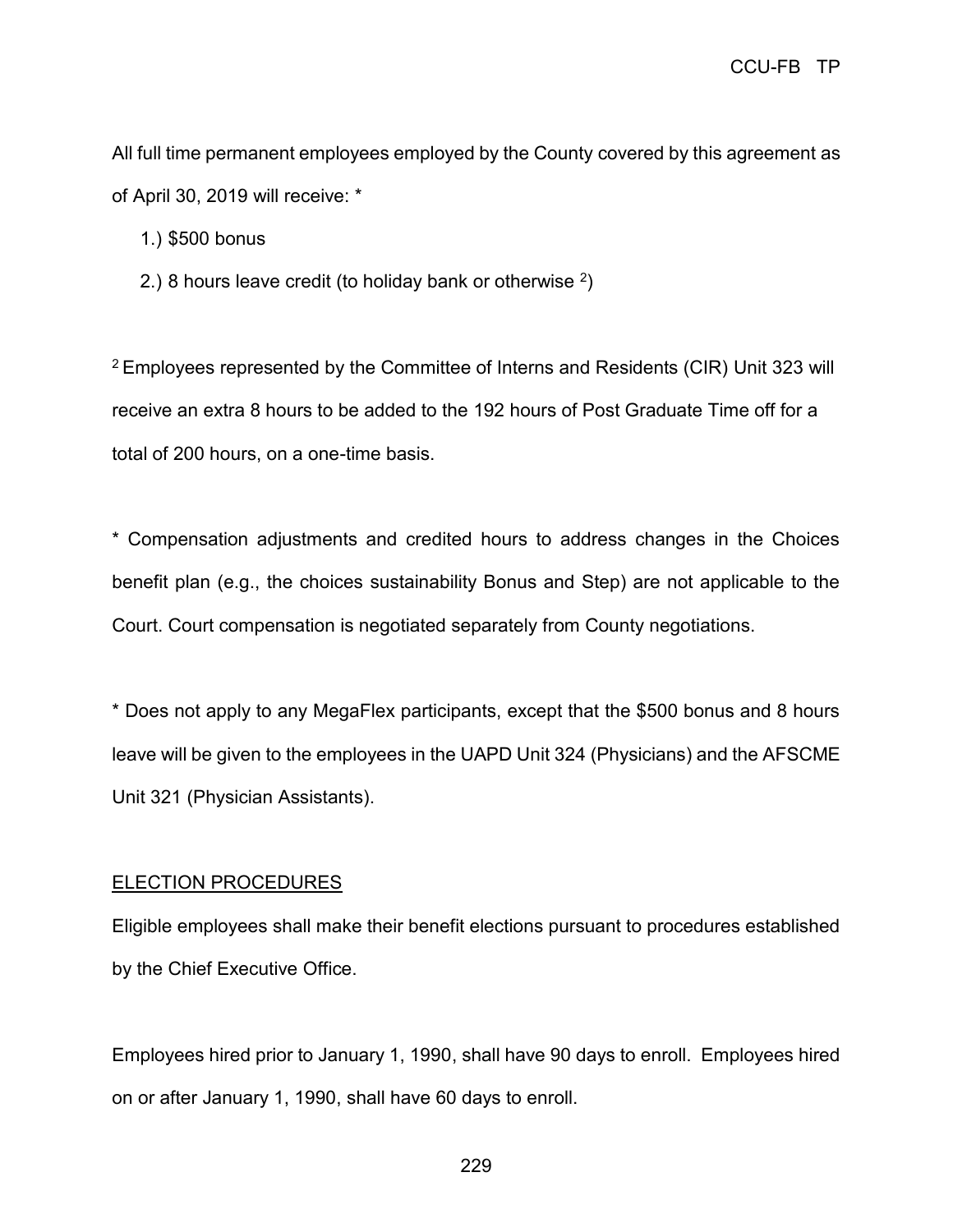An employee shall become a Participant effective on the first day of the month following the date on which the enrollment document is submitted.

A newly hired employee who fails to act within the above time limit will be deemed ineligible to participate in the Plan until the next Plan Year. For purposes of this Plan, "hired" means appointment to a position eligible for the Plan.

Employees who fail to submit the required enrollment documentation during an annual open enrollment within the established time frame will be subject to the default rules set forth below:

a) If the defaulting employee is currently enrolled in a County-sponsored or Countyapproved union sponsored health insurance plan, he/she will become a Participant in the Choices Plan for the subsequent Plan Year, and will be deemed to have elected to perpetuate his/her existing benefit coverage relative to health insurance, dental insurance, optional life insurance, and AD&D insurance. The "existing coverage" for this purpose will be the coverage reflected on each Participant's December 15 pay warrant for the current year. For employees who are enrolled in CAPE health plan as of December 15 but are not eligible for the CAPE health plan in the following plan year, the medical waiver default rules shall apply. Such employee will not be entitled to receive coverage under a Health Care or Dependent Care Spending Account, and he/she will not receive any taxable cash unless the cost of his/her perpetuated nontaxable benefit coverage is less than the amount of the County contribution.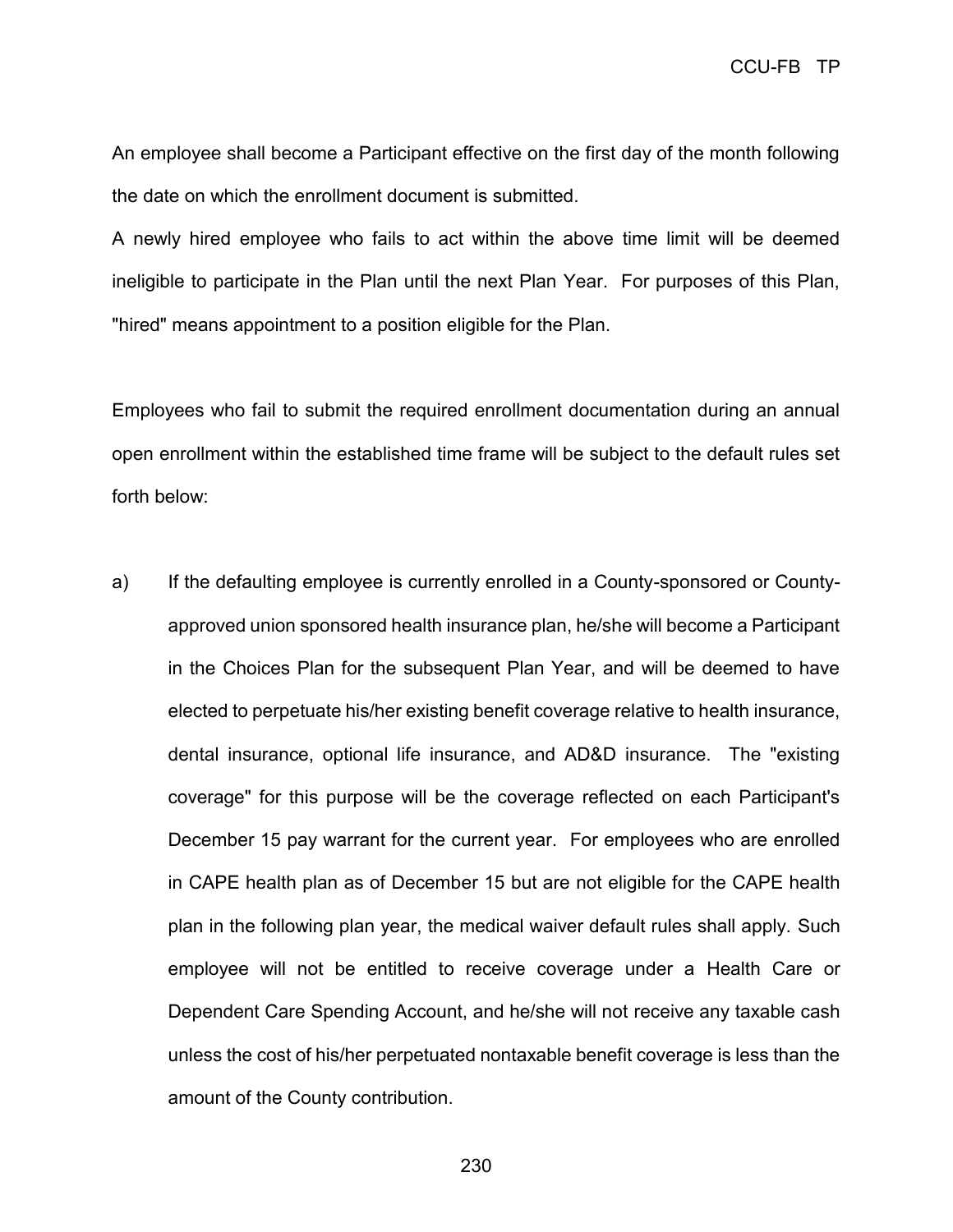b) If the defaulting employee is not enrolled in a County-sponsored or Countyapproved union sponsored health insurance plan, he/she will be deemed ineligible to participate in the Choices Plan until the next Plan Year.

#### MAINTENANCE OF BENEFITS

Unless otherwise agreed to by the County and the Coalition, all insurance coverage sponsored by County shall retain the levels of benefits in effect on January 1, 2016, through December 31, 2018. In cases where a recognized employee organization sponsors a County-approved health insurance plan, such employee organization shall secure prior re-approval for the health plan contribution from the County whenever it plans to change the level of benefits and/or premium structure of its health insurance plan.

In recognition of the elimination of the names of the County-sponsored insurance plans for this Memorandum of Understanding, the parties agree that the County has an obligation to negotiate over the changes to the medical and dental plans contained in this Attachment. Changes to the plans include modification to any and all economic components, networks, medical providers, plan design and all aspects of pharmacy costs. The parties agree that any changes to benefits covered by this Attachment during the term of the 2015-2018 Memorandum of Understanding shall require the mutual agreement of the parties prior to implementation.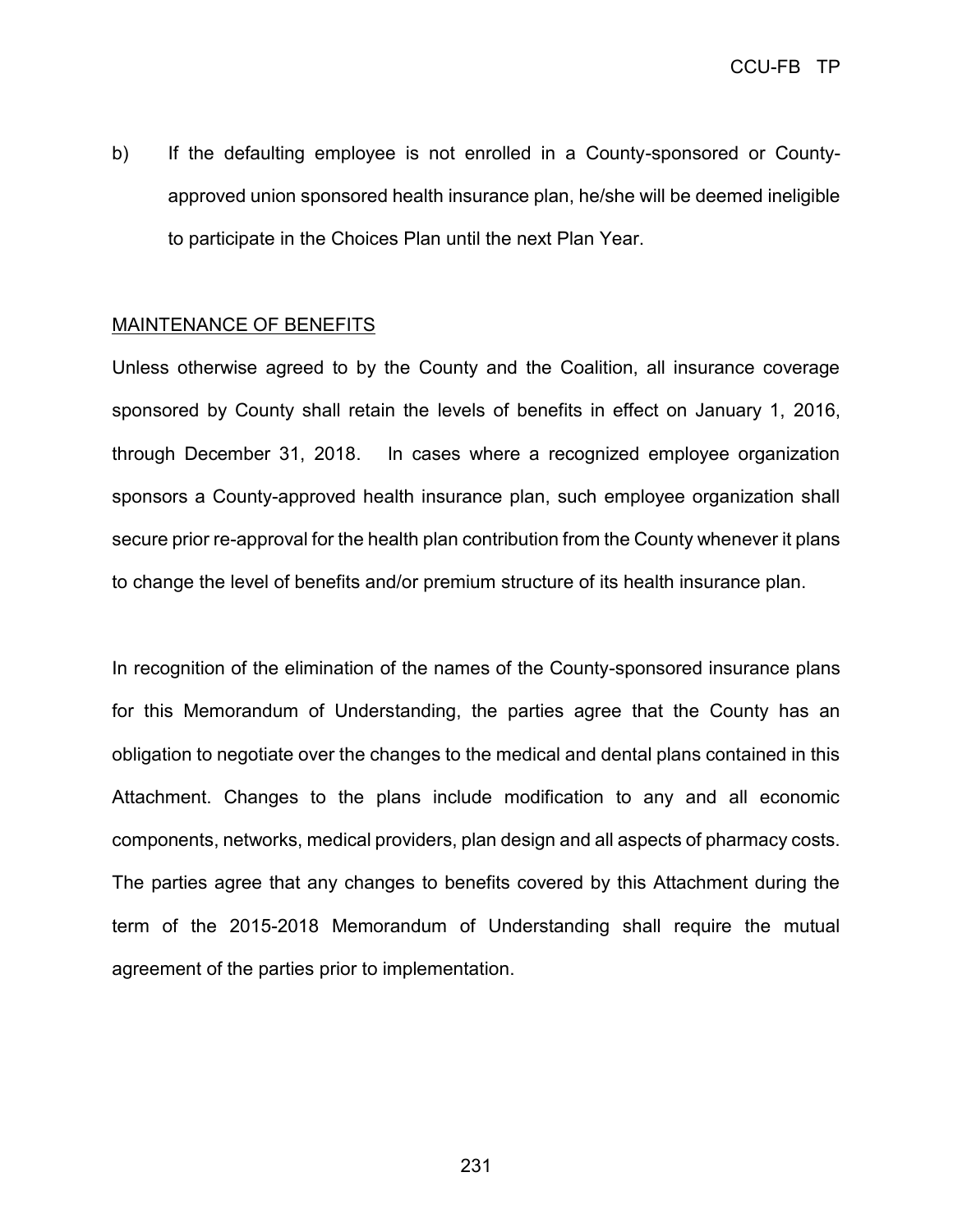# MISCELLANEOUS RULES:

# 1. Unpaid Leaves of Absence:

As stated above, an employee loses the monthly County contribution if he/she is not in a pay status at least eight hours in the preceding month. In all other respects, however, an employee who goes on an unpaid leave of absence will continue to be a Participant in the Plan. If the employee pays for his/her insurance premiums while on leave, coverage(s) will continue and all deductions will resume upon the employee's return to an eligible pay status. However, if the employee allows his/her insurance coverage(s) to be cancelled, coverage(s) will resume when he/she returns to an eligible pay status with a new effective date which will be the 1st of the month after the employee has been in a pay status at least eight hours in the preceding month.

## 2. Breaks in Service:

An employee who breaks service and then re-enters during the same Plan Year will be required to complete the current Plan Year with the benefit election in place at the time of the break. If the employee returns during a different Plan Year, he/she will be treated as a new hire.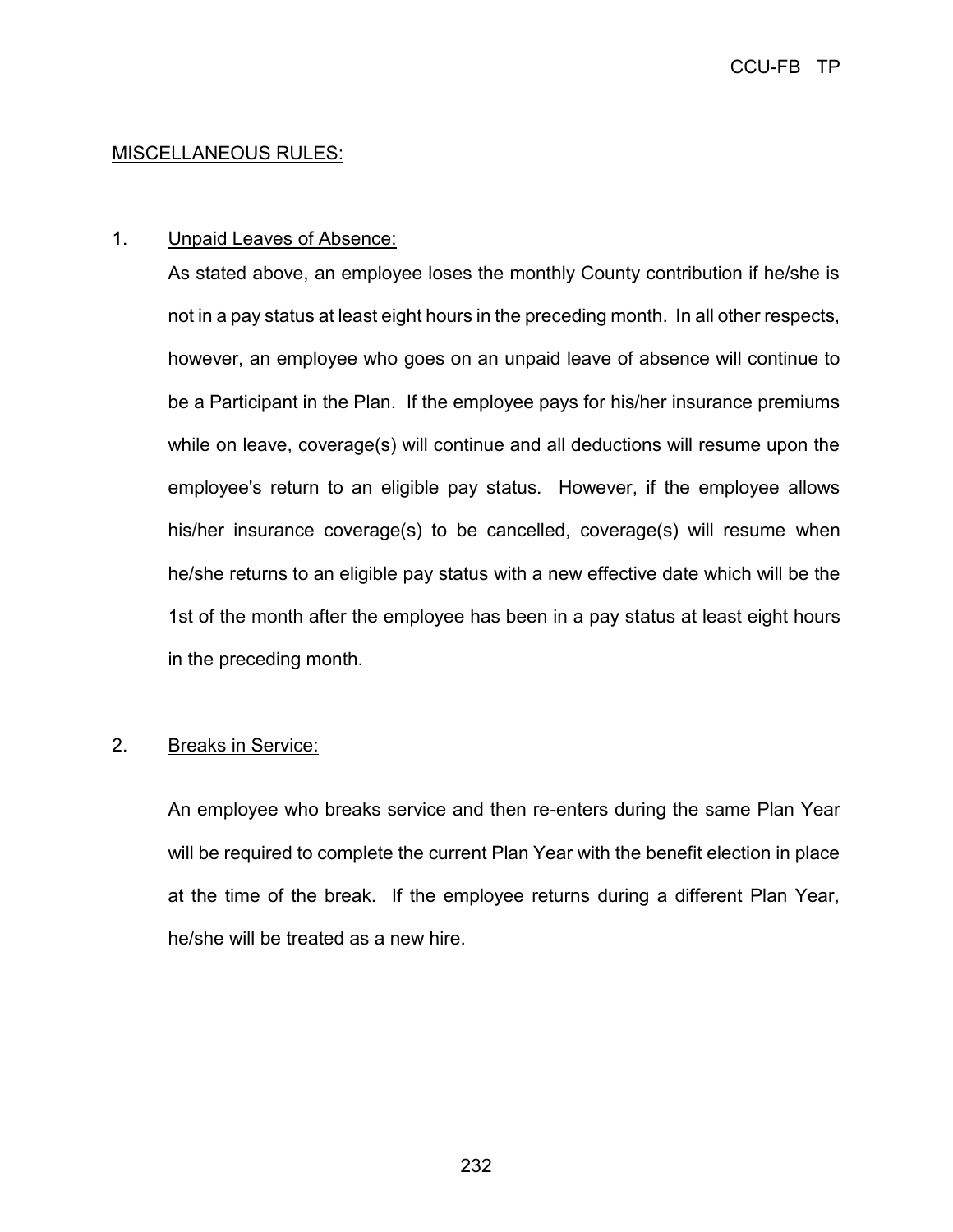CCU-FB TP

An employee who breaks service and who has elected coverage under the Health Care Reimbursement or Dependent Care Reimbursement options will be deemed to be a Participant in the Plan through the end of the current Plan Year for the limited purpose of claiming any amounts set aside for said benefits prior to the break.

## 3. Change in Family Status:

The employee must submit a change in coverage or life event to Benefit Services, Personnel, Human Resources, or his/her Union Office if applicable, within 90 days from the date of a qualified change in family status to be eligible for any increase in, or alternate use of, the County Contribution. No refund of premium overpayments will be made if a change in coverage or life event is not received within the 90-day period.

The employee must check with his/her medical plan as to the time period in which that plan will accept a change in family status without proof of insurability, which may be less than 90 days.

#### ADMINISTRATIVE FEE

A monthly administrative fee of \$3.00 will be charged to each Participant; provided, however, that such fee shall be waived for any Participant who is (a) hired prior to July 1, 1989, and (b) appointed to a classification designated as eligible for the Plan effective July 1, 1989. Such fee shall be collected via tax-free salary reduction contributions.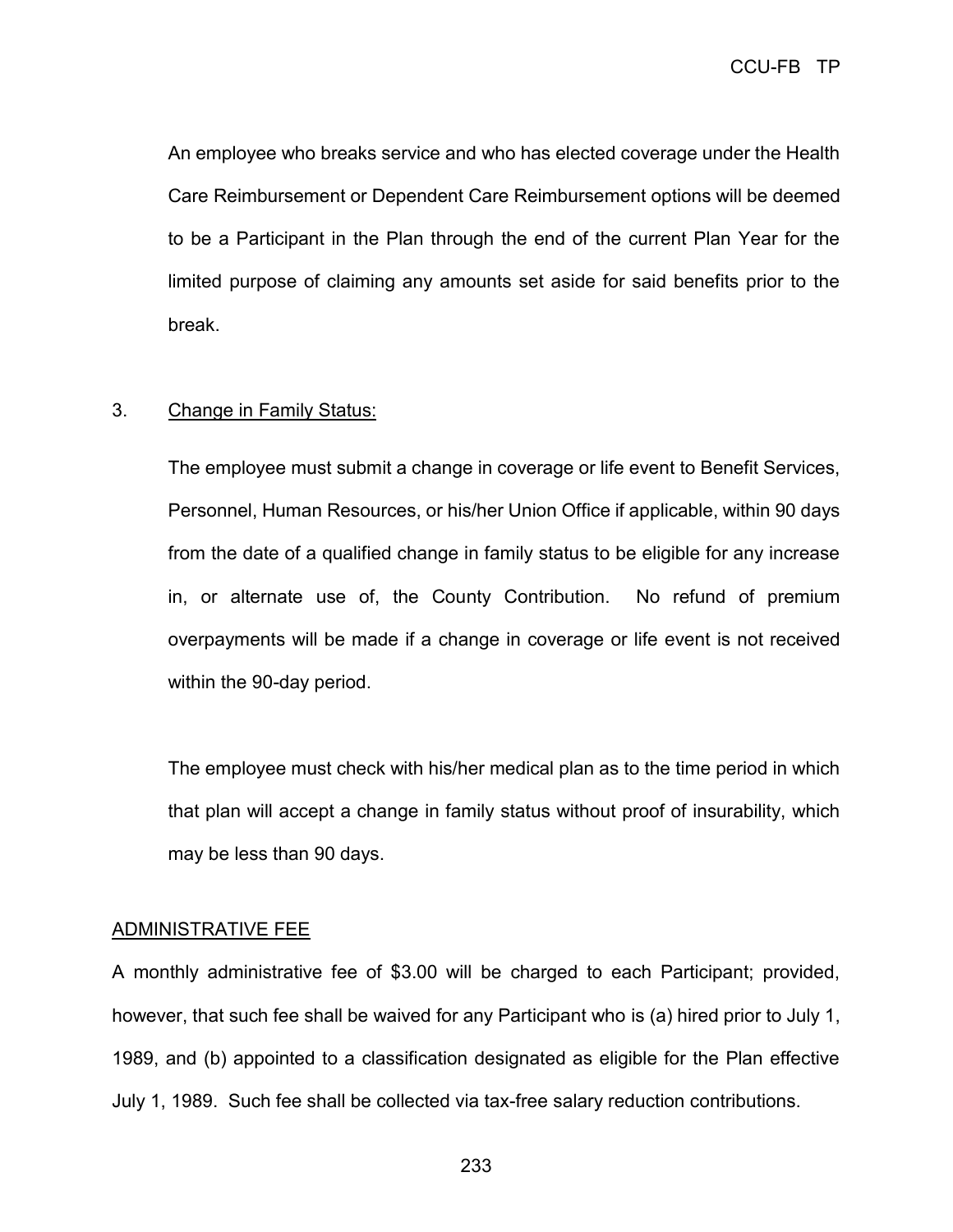# ATTACHMENT B

# COUNTY CONTRIBUTION TOWARD HEALTH INSURANCE FOR CERTAIN TEMPORARY AND RECURRENT EMPLOYEES

## Section 1.

The maximum monthly County contribution toward health insurance to be paid on behalf of employees designated in Section 2 shall be the premium of the County sponsored health insurance plan in which they are enrolled, or the premium of the County approved union sponsored health insurance plan in which they are enrolled, whichever is applicable, not to exceed the limits set forth below:

> Maximum Monthly County Contribution

| Coverage                                | 2019       | 2020       | 2021       |
|-----------------------------------------|------------|------------|------------|
| <b>Employee Only</b>                    | \$860.68   | \$912.32   | \$967.06   |
| Employee plus one<br>dependent          | \$1,528.68 | \$1,620.40 | \$1,717.62 |
| Employee plus two or more<br>dependents | \$1,754.75 | \$1,860.04 | \$1,971.64 |

No employee shall receive a County contribution toward more than one health insurance plan during the same month.

In addition, the parties agree that the County will provide the same health insurance subsidy listed above to non-student part-time employees as described below: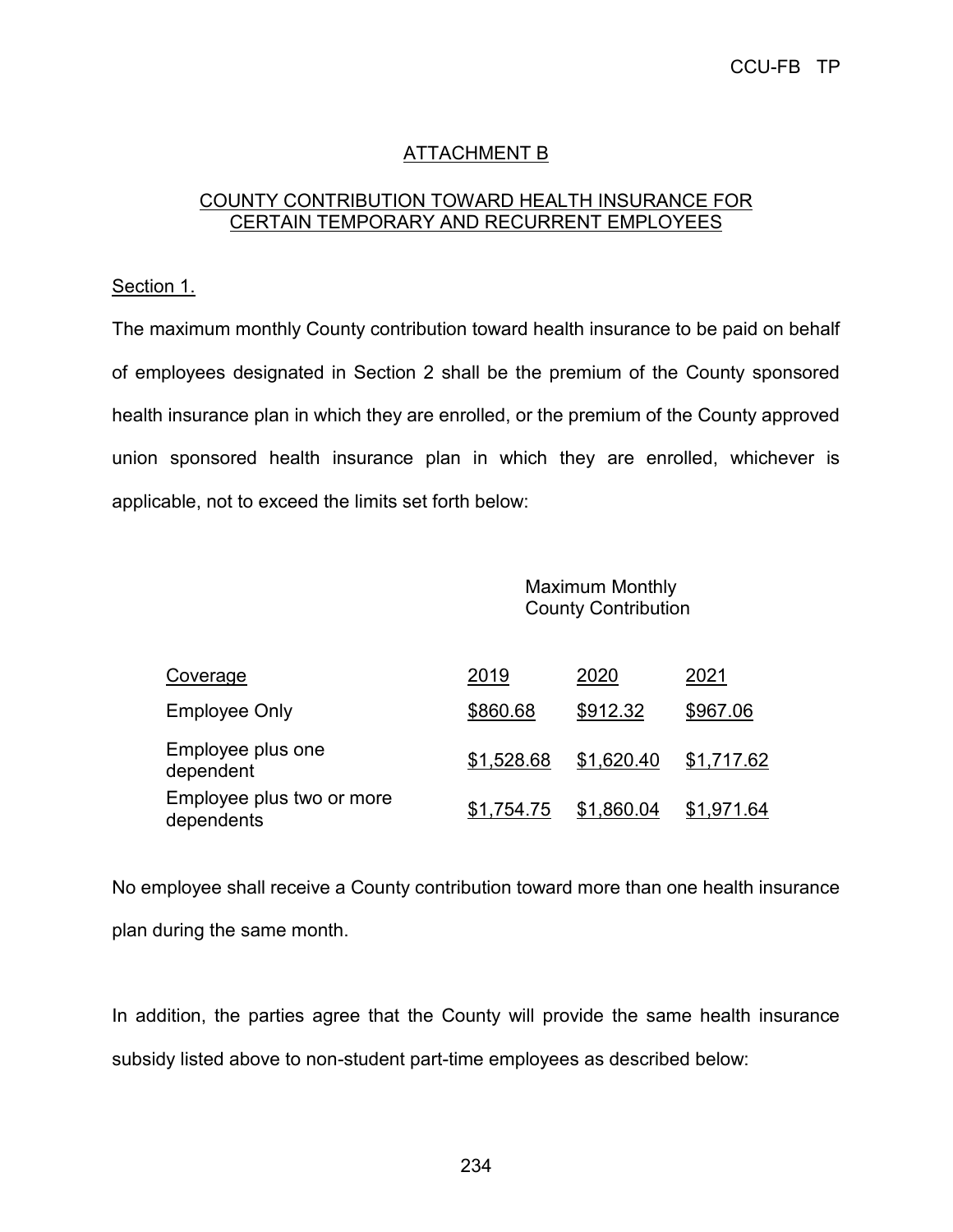# HEALTH INSURANCE SUBSIDY FOR NON-STUDENT PARTIME EMPLOYEES Employees Eligible For Participation

An employee will be eligible to enroll in subsidized health coverage if the employee is in a non-student position and is in a pay status for an average of 20 hours a week for the three consecutive months prior to enrollment.

An employee will be deemed to be in a pay status for an average of 20 hours a week for the three consecutive months prior to enrollment if:

- a) The employee is on a daily or hourly item and the employee's total pay status hours for the three consecutive months prior to enrollment is equal to or greater than 244 hours.
- b) The employee is on a monthly permanent  $\frac{1}{2}$  time ("U"), 3/5 time ("V"), 5/8 time ("W"), or 2/3 time ("X") sub-item as defined in Section 6.28.020 of the County Code and the employee's total pay status hours for the three consecutive months prior to enrollment is equal to or greater than 256 hours.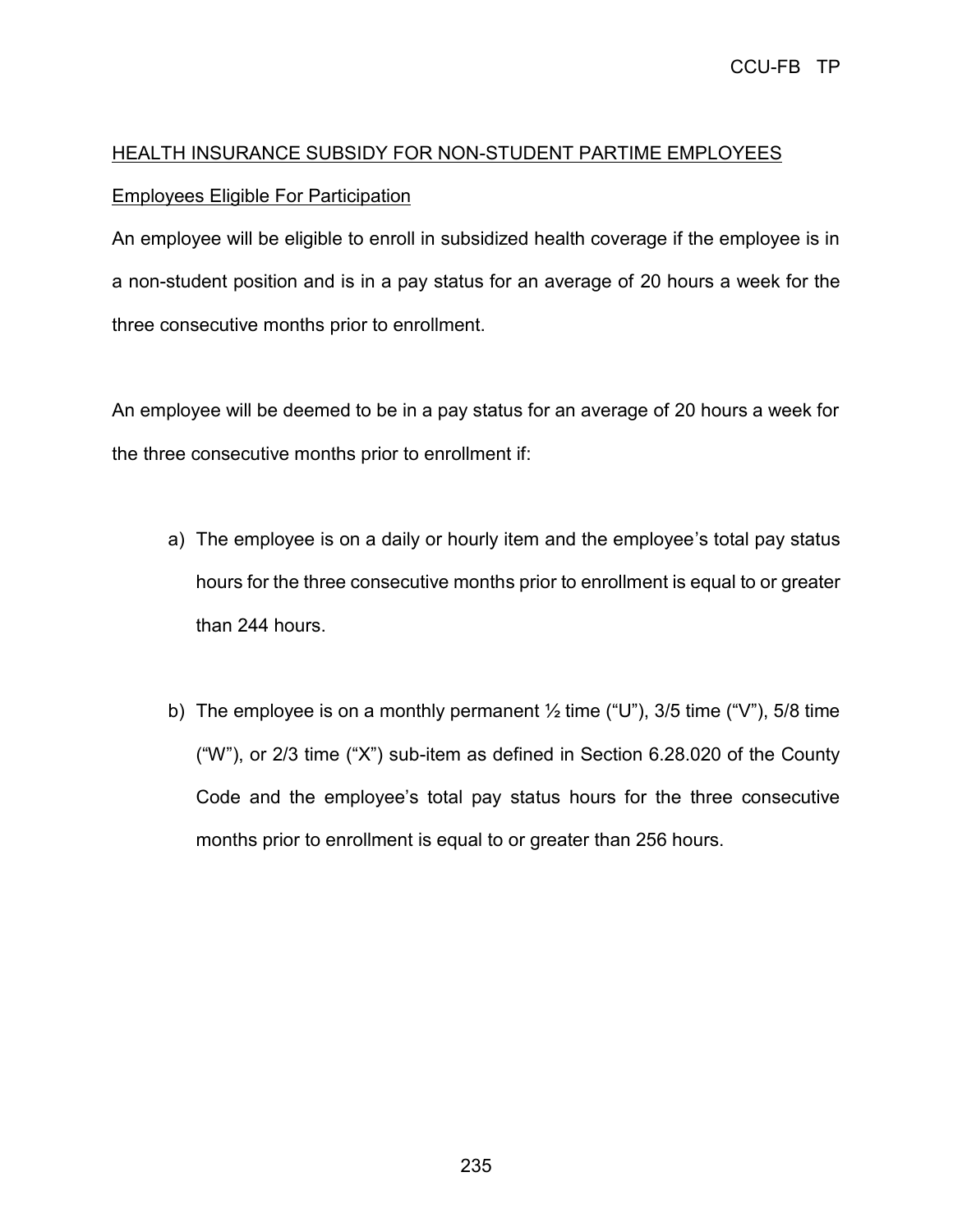## Initial Enrollment

The initial enrollment will allow for health benefits to be effective July 1, 2001.

To determine eligibility for the initial enrollment, the months of January, February and March of 2001 will be used to determine if an employee is in a pay-status for an average of twenty (20) hours a week.

Effective January 1, 2010, employees in a pay-status for an average of twenty (20) hours a week during any three (3) consecutive month period will be eligible to enroll in subsidized health coverage.

## Ongoing Eligibility

To receive a contribution for health insurance for a month, an employee must be in a pay status for at least eight hours in the prior month. Effective January 1, 2007 an employee will be taken off of this benefit effective July 1, if an employee is in a pay status for an average of less than 20 hours a week during January, February, and March.

Management agrees not to reduce work hours of such employees for the sole purpose of denying them this benefit.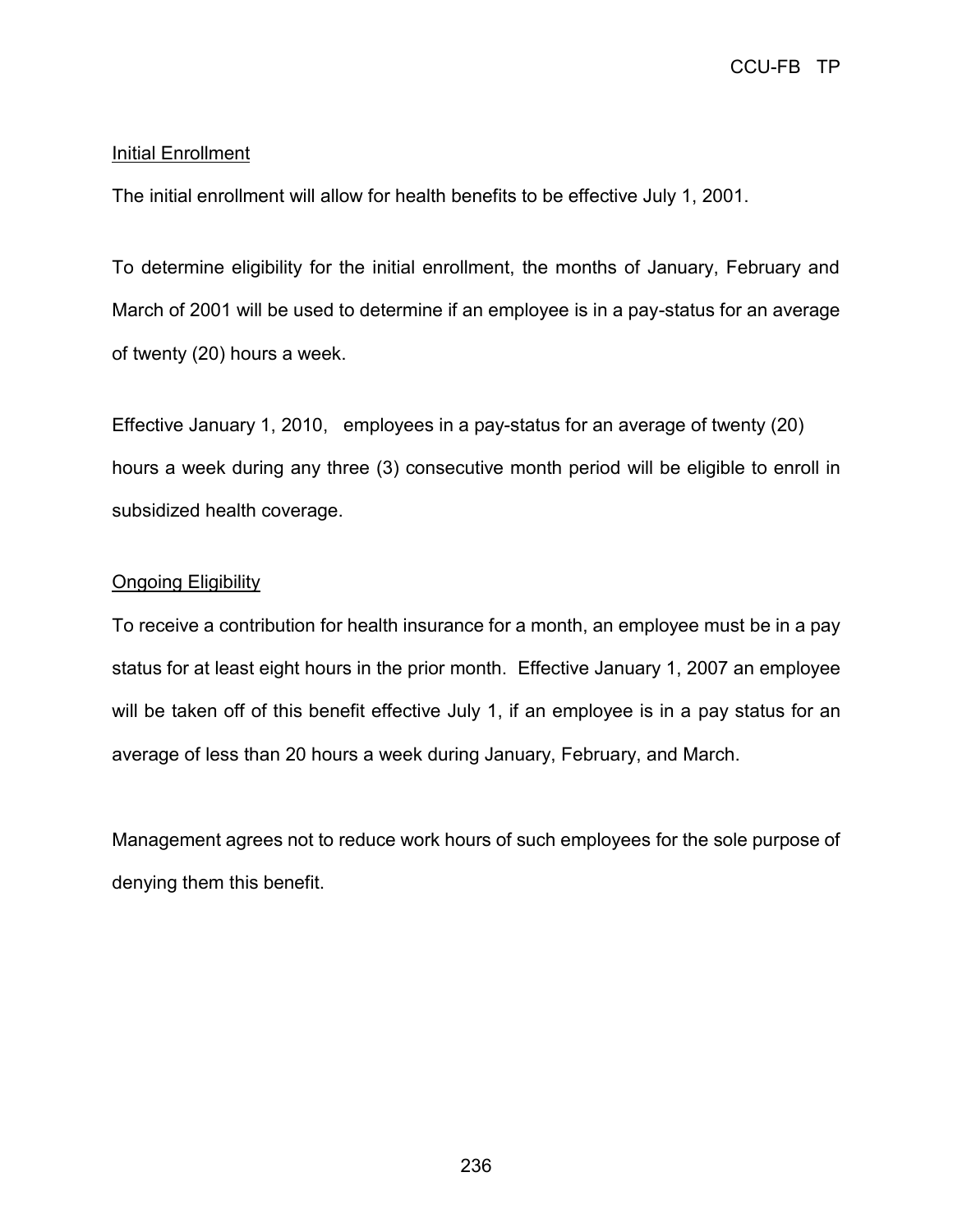If, during the term of this agreement, the County's monthly contribution for health insurance for represented employees not covered by Choices is increased in an amount above the monthly contribution provided for in Attachment B, the employees covered by Attachment B shall receive the higher monthly contribution.

## Section 2.

The contribution provided for in Section 1 shall be paid on behalf of any employee who a) is employed on a monthly temporary ("O" sub item), or monthly recurrent ("B" sub item), or monthly permanent ¾ time ("Y" sub item) as defined in Section 6.28.020 of the County Code, and b) is not a participant in the Choices Plan. In no event shall a County contribution be made on behalf of any employee who has not been in a pay status for at least eight hours during the preceding month.

#### Section 3.

The County contribution provided for in this Attachment B shall first be reflected in County pay warrants issued on the payday occurring on or about the fifteenth of the month following the indicated effective dates.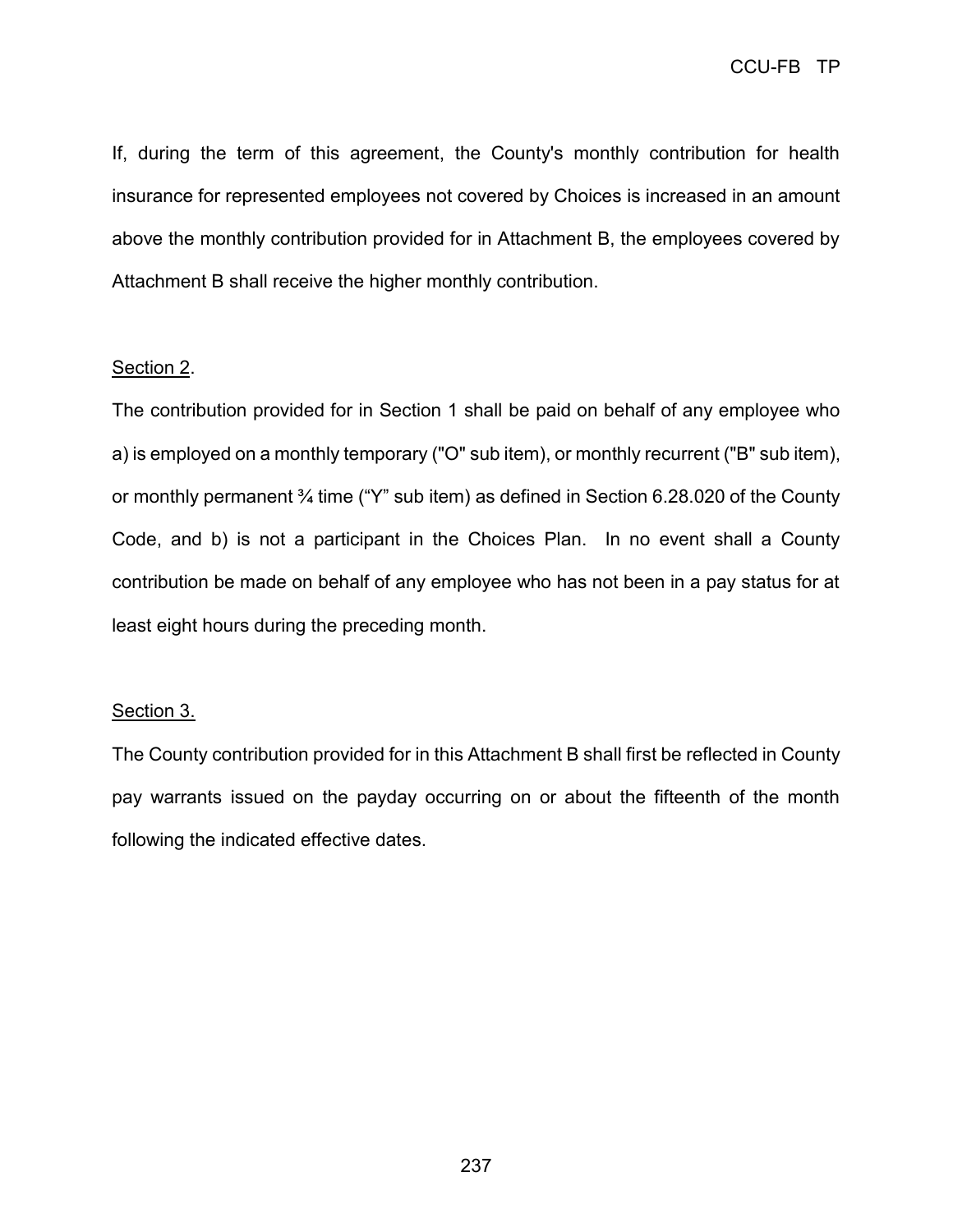# ATTACHMENT C

# SUMMARY DESCRIPTION OF THE LOS ANGELES COUNTY INVESTMENT FUND

The Los Angeles County Investment Fund (hereinafter LACIF) shall be an additional investment option within the existing Deferred Compensation and Thrift Plan, commonly known as Horizons. LACIF shall provide in part that:

- 1. Participation will be limited to employees who are Horizons participants on March 1, 1993. Enrollment will be on a one-time-only basis during the month of March 1993 to be effective April 1, 1993.
- 2. Participants may transfer all or any portion of their vested funds from other investment options within Horizons to LACIF without charge. The County may also transfer participants' non-vested match to LACIF.
- 3. The County will assume the prorata share of the existing Horizons Plan deficit equal to the amount transferred to LACIF.
- 4. LACIF will be secured by revenue-producing securities, Certificates of Participation (COPs), with a maximum fifteen year maturity, unless retired sooner.
- 5. The interest rate will be 1/2% above the credited rate for Horizons' Stable Income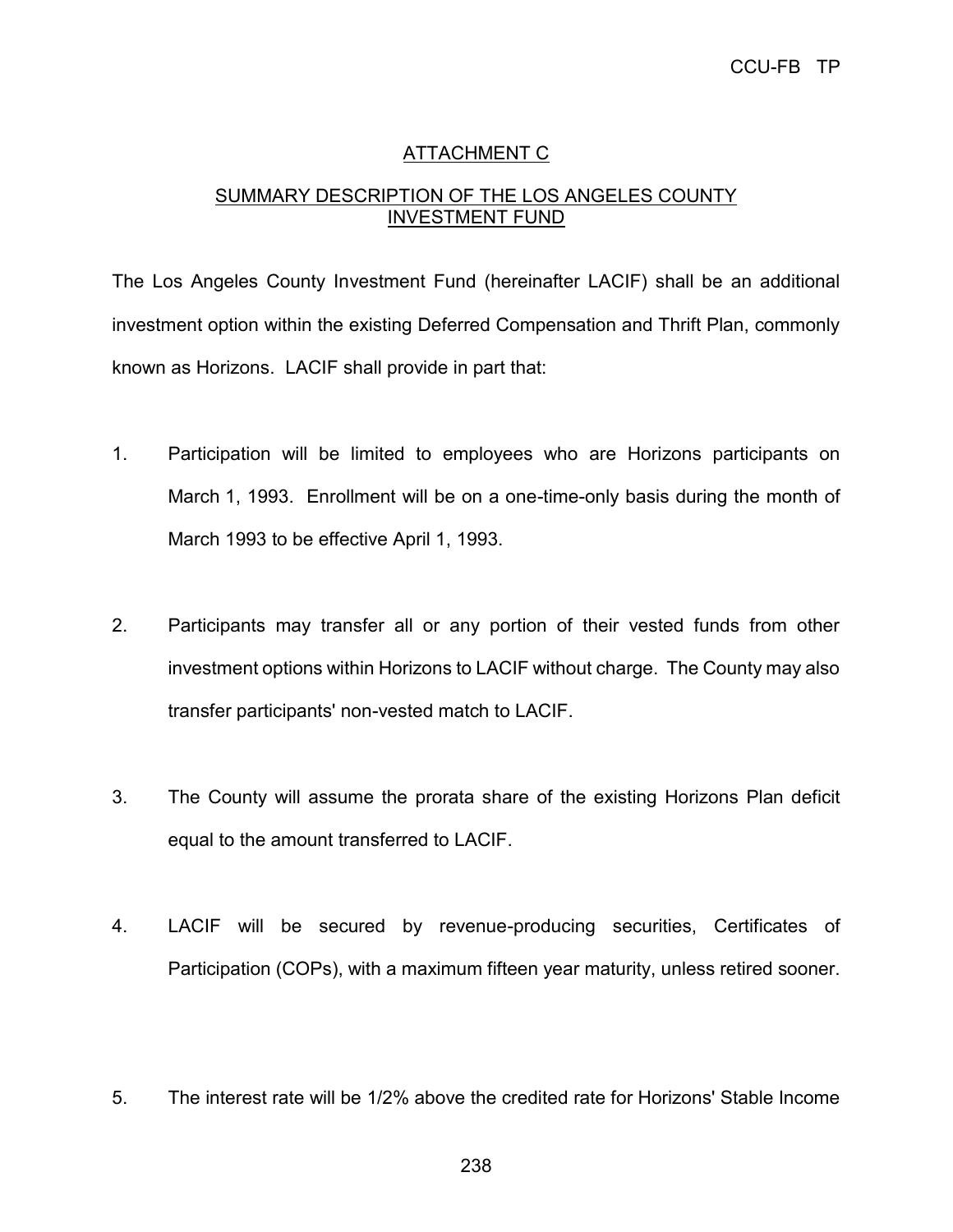Fund (SIF), but not less than 6%. The interest rate will be set every six months.

- 6. Interest will be paid monthly beginning May 1993. The first payment of both principal and interest will be on or after July 1, 1994, but no later than August 15, 1994. The securities will not be called prior to July 1, 1994.
- 7. Earnings to LACIF will be credited in the same manner as Horizons' SIF. However, payments cannot be reinvested to LACIF, therefore, participants must designate, at the time of enrollment, another investment option(s) within Horizons to place their payments.
- 8. LACIF will be implemented if approximately \$25 million or more is transferred to it. If LACIF is over-subscribed, as determined by the CEO, the amount participants are permitted to transfer will be prorated. Participants will not be charged for any County or third party administrative "start-up" or communications costs associated with LACIF. It is understood that participants in this new investment option will pay no more than the on-going Horizons administrative fee.
- 9. Except as provided herein, the provisions of Horizons will apply to LACIF.
- 10. It is agreed and understood this is a one-time-only arrangement and will not be used in the future.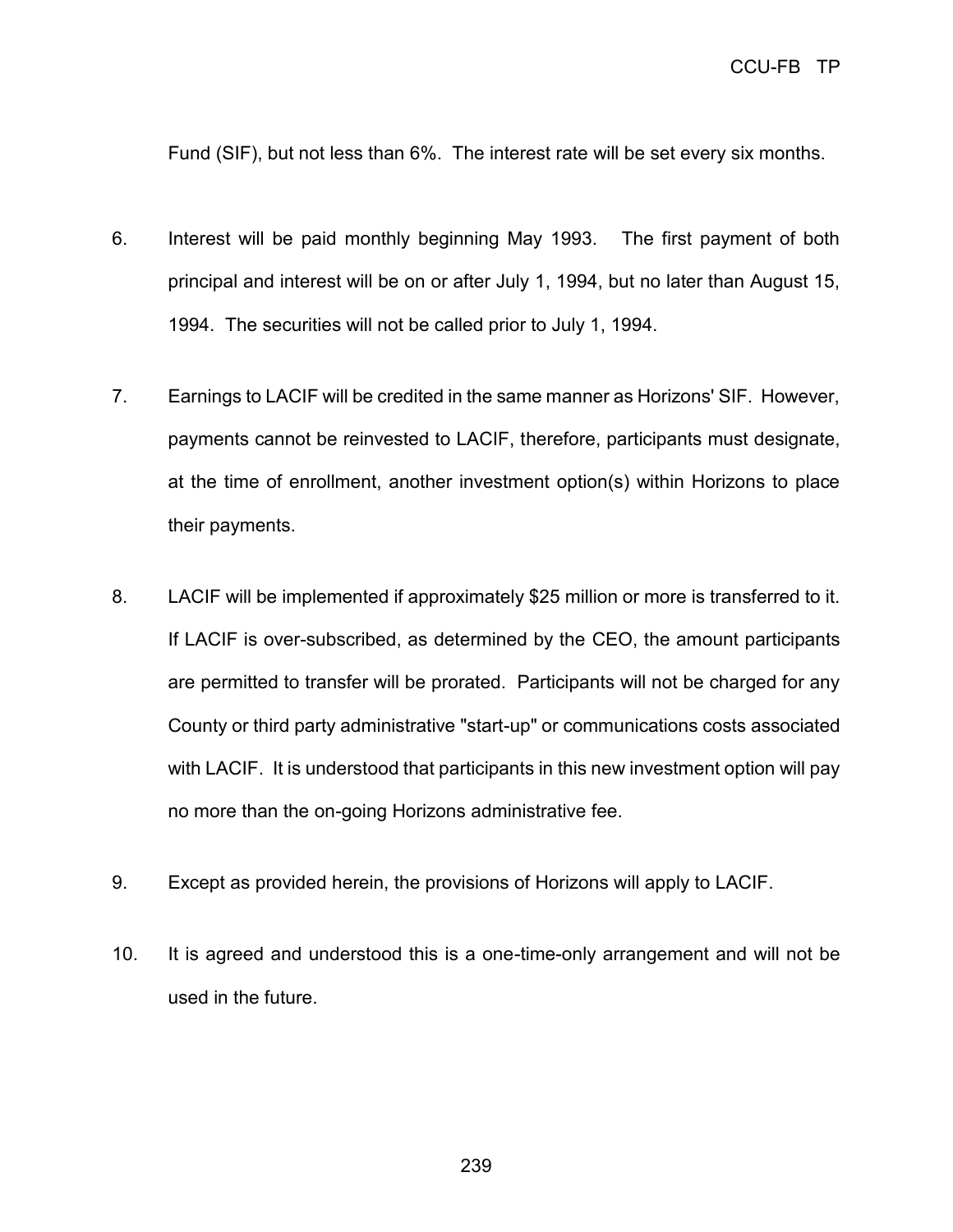IN WITNESS WHEREOF, the parties hereto have caused their duly authorized representatives

to execute this Memorandum of Understanding the day, month, and year first above written.

COALITION OF COUNTY UNIONS AFL-CIO

COUNTY OF LOS ANGELES AUTHORIZED MANAGEMENT REPRESENTATIVE

By <u>Blaise</u> <u>Week</u>

BLAINE MEEK, Chairman<br>Coalition of County Unions

By <u>You affric</u>

Chief Executive Officer

TO BE JOINTLY SUBMITTED TO COUNTY'S BOARD OF SUPERVISORS